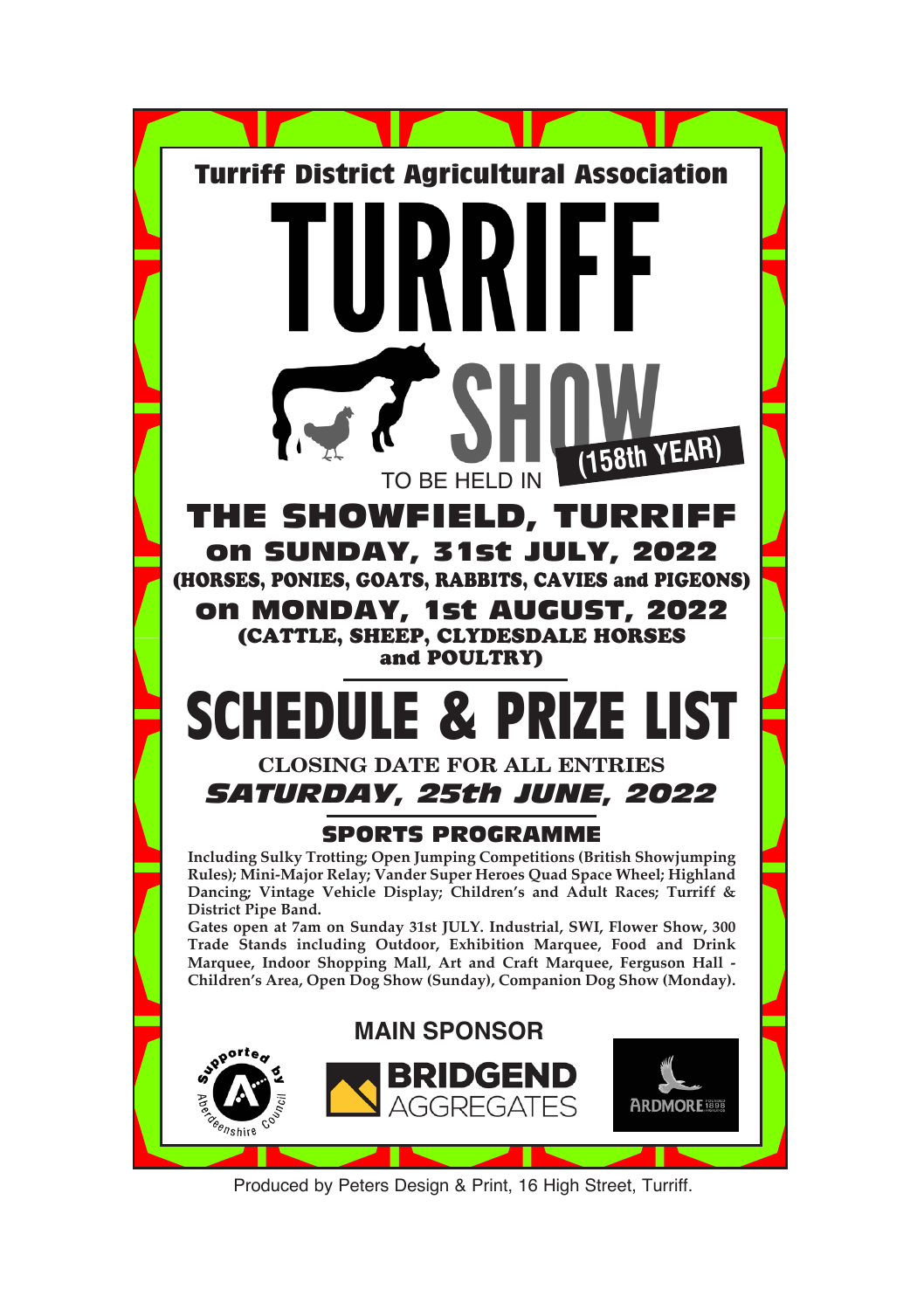# MESSAGE to PROSPECTIVE EXHIBITORS

On behalf of Turriff District Agricultural Association (T.D.A.A.) I would like to take this opportunity to welcome all prospective exhibitors to this year's Show due to be held on Sunday 31st July and Monday 1st August 2022. If this is your first time exhibiting at Turriff Show, then I hope you find it to be an enjoyable and rewarding experience. Every effort will be made to assist you with your entries and the Show Convenors and Stewards will be on hand to help during the Show.

In the Cattle Section we are delighted to welcome the National Highland Cattle Show. Exhibiting livestock can be time consuming and expensive and this is recognised by T.D.A.A. who offer good prize money for all classes.

I acknowledge the tremendous support that various businesses, companies and individuals offer through sponsorship and donations, all of which is very much appreciated. I particularly welcome this year's main Turriff Show Sponsor **Bridgend Aggregates**. This family owned business from King Edward, Banff has sand, gravel and rock quarries, ready-mix concrete plant and a SEPA registered disposal site at King Edward as well as a quarry at Fraserburgh.

Turriff Show is the largest two-day Show in Scotland, attracting crowds of up to 30,000 people annually and is recognised as the main shop window for the display of agricultural produce in the North East of Scotland. There are approximately 300 trade stands at the Show with a high proportion of outdoor agricultural stands and also includes a range of indoor trade stands which can be found in the Exhibition Marquee, the Food and Drink Marquee showcasing the very best of North East food and drink, Indoor Shopping Mall and the Art and Craft Marquee.

Separate schedules are available for the Industrial Section, the Horticultural Section, the Sports Programme and the Open Dog Show. Please refer to the website **www.turriffshow.org** or contact the Secretary for further details and relevant entry forms.

Helen M. Paterson Show Secretary Cranna Bridge Aberchirder, Huntly AB54 7TX

Telephone: 01466 781866 Mobile: 07790 268899 E-mail: **helen@turriffshow.org**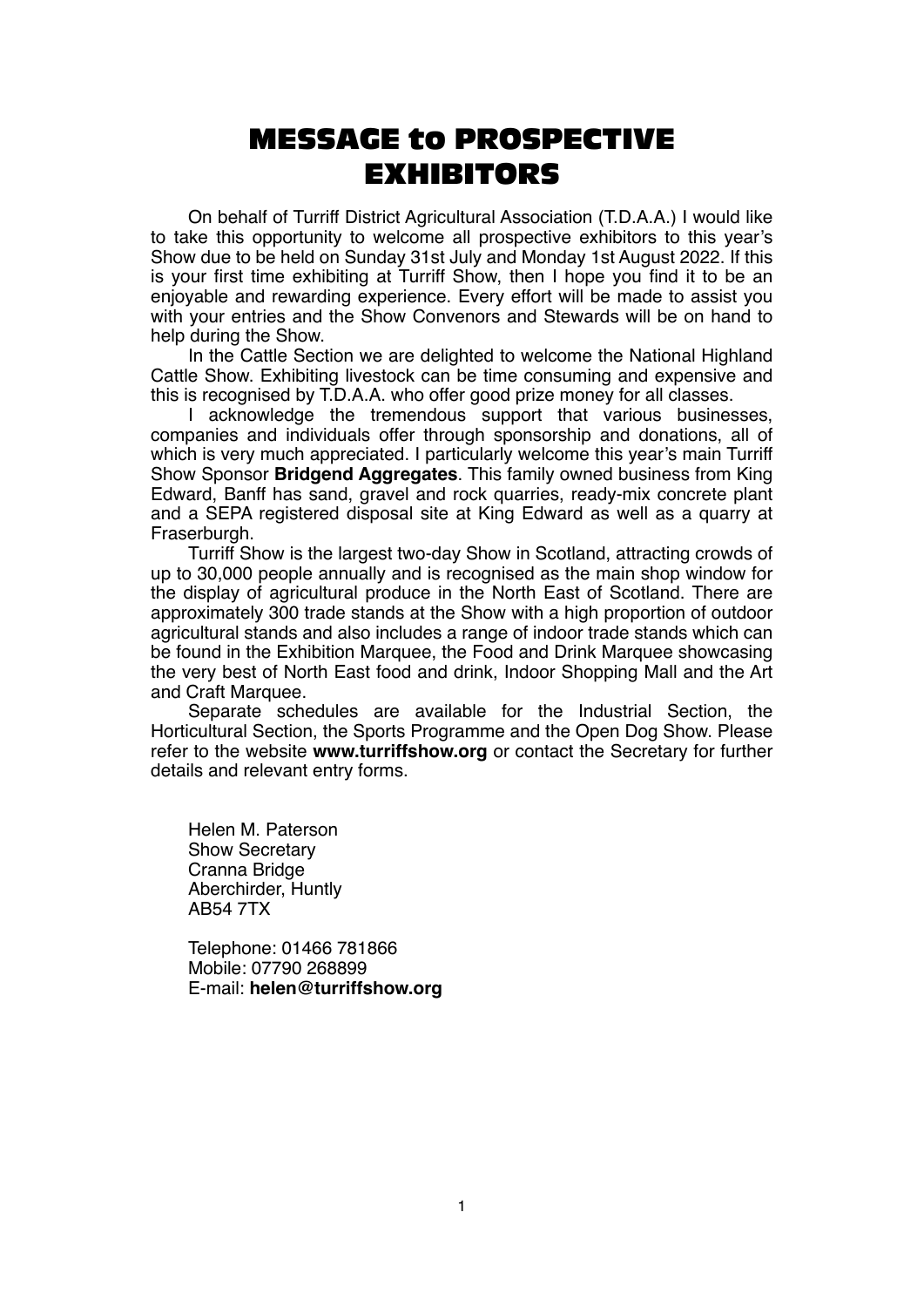# *RULES and REGULATIONS*

#### **Entries**

- 1. The Show is open to all-comers.
- 2. An exhibitor may have more than one entry in any Class unless otherwise stated in the Schedule.
- 3. No animal may be entered for or compete in more than one of the Ordinary Classes unless otherwise stated.
- 4. Only stock entered in the Catalogue will be allowed to compete in any of the Classes unless extra special circumstances are deemed to exist.
- 5. All entries must be made to the Secretary on the appropriate entry schedule accompanied by the Entry Money remittance not later than Saturday 25th June 2022 for all entries. There can be no changes made to entries after the closing date.
- 6. Entry Money is as follows:- **Cattle:** T.D.A.A. Members £4, Non Members £8. **Sheep:** T.D.A.A. Members £3, Non Members £6. **Goats:** T.D.A.A. Members £3, Non Members £6. **Horses and Ponies:** T.D.A.A. Members £4, Non Members £8 (no charge for foals).

- **Collie Dogs:** £5; **Poultry**: £2; **Rabbits and Cavies**: £2, **Pigeons:** £2.
- 7. Membership of T.D.A.A. is available to all potential exhibitors at an annual fee of £28/per exhibitor. Please include remittance with entries.
- 8. The pedigree and ages of all Pedigreed Cattle, Horses and Ponies and Goats must be included with the entry schedule. Please insert the class number on the left hand side and add the ear tag number of all cattle entries.
- 9. Once all the entries are made, the Secretary will return an entry schedule to the exhibitor with numbers for exhibits. The exhibitor will also be issued passes for stock attendants and vehicles to allow access to the Showfield, tickets for stockman's teas / coffees and final instructions.

#### **Livestock**

- 1. All cattle, sheep, goats, collie dogs, fur and feather shown must have been the absolute property of the Exhibitor for one month previous to the Show and the owner must give satisfactory evidence of the age and other requisites of the animal to be allowed to compete.
- 2. Livestock entering the Showfield for exhibition on the Monday should not arrive before 7.00pm on the Sunday.
- 3. All animals entered for exhibition must remain in the Showfield until 3.00pm on the afternoon of the Show.
- 4. Scottish animals moving to Turriff Show for exhibition for the first time will not have to be kept separate prior to moving to the Show irrespective of whether any other livestock have been moved on to those premises in the 13-day period immediately before moving. If attending only one Show within any one 13-day period the animal will not require to be held separate on return from the Show nor will the return home trigger a 13-day standstill for any other animal on the home farm. Also animals may move from Show to Show or may return to their usual premise of residence without triggering a 13-day standstill provided they are kept in separate facilities under an approved separation agreement with the Scottish Government Rural Directorate.
- 5. The transit of Animals (Cleansing and Disinfection) (Scotland) Regulations 2005 applies to vehicles taking animals to and from the Show. Please ensure that all vehicles, including hauliers transportation are thoroughly clean.

#### **Horses and Ponies**

- 1. All equines must be accompanied by a passport which may be inspected by an appointed official and for all animals born, or passports issued, on or after 1st July 2009 to be fitted with a microchip as per the Horse Identification (Scotland) Regulations 2009.
- 2. It is strongly advised that all equines wishing to compete are properly vaccinated against Equine Influenza. Please consult with your own veterinary practise with regard to correct vaccination process. This rule is subject to change.
- 3. Horse or pony exhibitors cannot show any animal that has been leased, sold or on loan from the Judge.
- 4. If the horse or pony exhibitor does not own the animal then full details of the owner's name and address must be provided with the entry.

#### **Cattle**

- 1. All cattle for exhibition must comply with current Scottish Government Rural Directorate regulations.
- 2. Cows of all Beef Breeds, other than the British Blue breed, whether or not having at some time been subject to ovum transfer or a flushing programme, must have given birth to a live or full-term calf on or after 1st August 2021 and before the day of the Show.
- 3. Shorthorn and Aberdeen Angus two-year-old heifers must be in calf or have had a calf when exhibited.
- 4. Pure-bred bullocks and pure unregistered heifers may compete in the Cross Bred Cattle Section.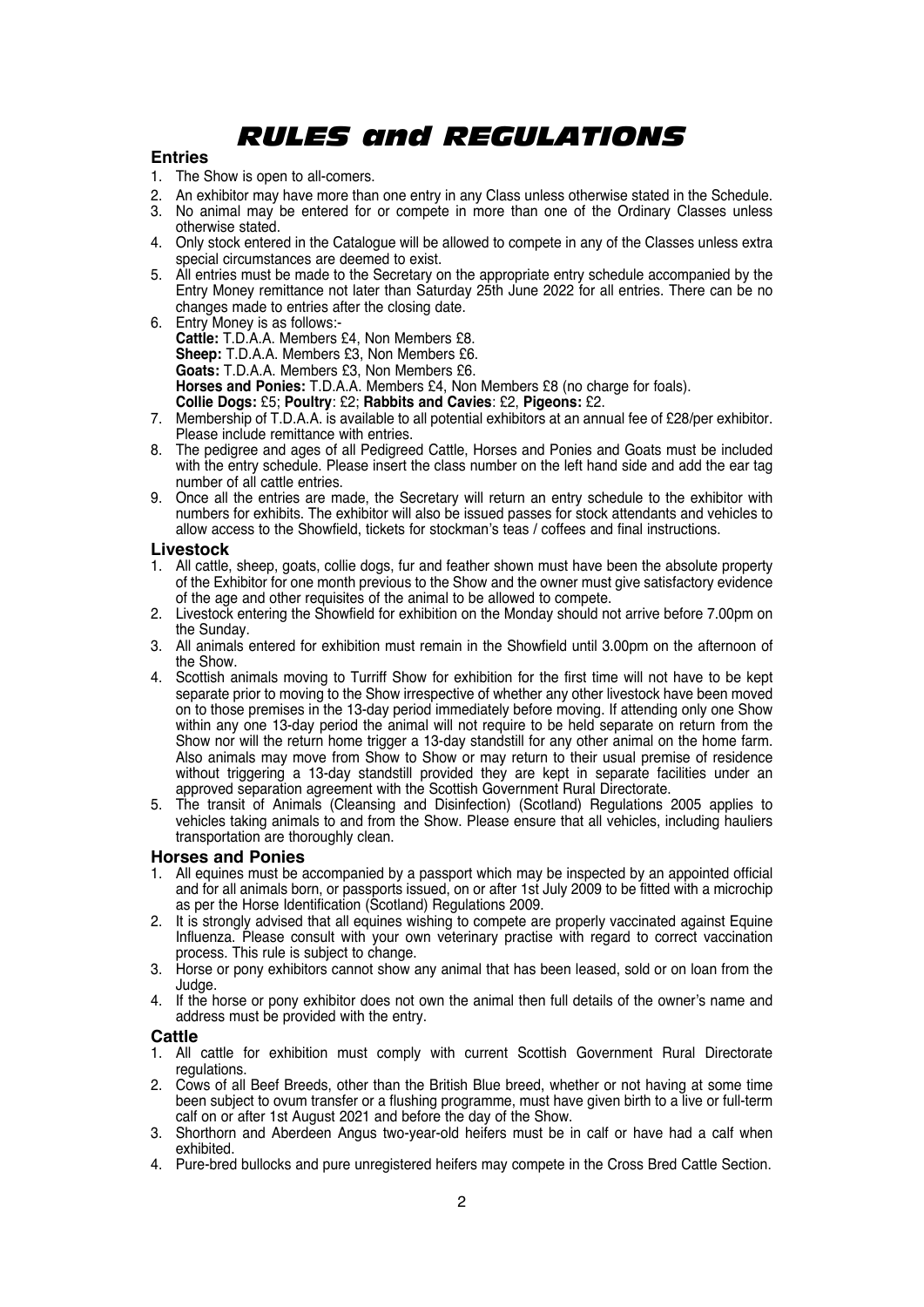- 
- 5. All cattle must be led in the Judging Rings, unless otherwise stated. 6. Cattle must be ear tagged in accordance with Scottish Government Rural Directorate guidance.
- 7. All Carcase cattle must be Farm Assured.
- 8. Cattle moving to and from the Show must have their movements notified to ScotEID.

When an animal moves to and from the Showground you need to do the following:-

- report a movement 'off' your holding
	- the Show Secretary reports movements 'on' and 'off' the Showground
- report the movement back on to your holding

You must fill in the movement summary section on the passport for your 'off' and 'on' movement. The Show Secretary will fill in the movement summary for the movement 'on' and 'off' the Showground.

All registered cattle keepers can report movements using ScotEID at www.scoteid.com instead of using the movement cards. For each animal taken to the Showground you must have one of the following documents:-

- a chequebook style passport (CPP13)
- a certificate of registration (CHR3)
- a certificate of registration and a blue/green passport (CPP1)
- a new single page passport (CPP52)

For animals with certificates of registration fill in the movement card in the same way as a chequebook style passport (CPP13). If the animal has a certificate of registration and a blue/ green passport, the movements' summary section on the passport must also be filled in. If the passport movement summary is full, a continuation sheet should be attached.

All calves must also have a cattle passport.

Turriff Show labels with the **Showfield CPH number 66/083/8020**, will be sent with the entry schedule and final instructions a few days prior to the Show.

9. **All cattle (including calves) coming to the show must come from a herd that is fully accredited free of BVD or they must all be individually tested free of virus (antigen)whether or not they have been vaccinated, in accordance with CHeCS rules.**

#### **Sheep and Goats**

- 1. Sheep and goats including lambs must be individually identified in accordance with current Scottish Government Rural Directorate guidance. Spot checks that reveal any sheep or goats not complying may be spray-marked after judging. The Area Office may issue a warning letter and on-farm checks may follow.
- 2. All Butchers Lambs must be Farm Assured.
- 3. The Exhibitor must complete a separate Movement Document for the journey to and from the showground. This should include your full CPH number and the **Showfield CPH number 66/083/8020**. The need to individually record tag numbers on the Movement Document has been removed. Do not surrender the document to show organisers.
- 4. The Movement Document should be available for inspection by Scottish Government Rural Directorate / Local Authority staff upon request. If you are unsure of the action required, please contact your local area office or SAMU (Tel: 0845 601 7597).
- 5. Within 3 days of returning home, the exhibitor / keeper must notify the Scottish Animal Movement Unit (SAMU) of the move by e-mail, fax or post. **E-mail:** samu@scotland.gsi.gov.uk **Fax:** 01387-274457 **Post:** SAMU, Government Buildings, 161 Brooms Road, Dumfries DG1 3ES.
- 6. **Maedi Visna/Caprine Arthritis Encephalitis Accreditation Scheme.** Exhibitors please ensure you bring correct certificate of status (current valid SAC Scheme form or Health Status Report, signed, dated with destination of animals completed by exhibitor).
- 7. Please use the separate unloading and re-loading points for MV/CAE Accredited and Non Accredited stock in the showfield. **MV/CAE Accredited and Non Accredited stock must not come into contact at any time during the Show.**
- 8. Attendants on sheep are required to wear white coats while leading animals in the judging rings.

#### **Poultry**

- 1. It is planned to hold classes for the above bearing in mind that any development of Avian Influenza could result in cancellation. The State Veterinary Service Animal Health Office will advise and biosecurity advice will be available for exhibitors.
- 2. Poultry must not be boxed until 3.30pm unless authorised by convenor.

#### **Rabbits, Cavies and Pigeons**

- 1. All animals must not be boxed until 3.30pm unless authorised by convenor.
- 2. RABBITS ONLY It is planned to hold classes for the above bearing in mind that any development of VHD could result in Cancellation the British Rabbit Council will advise on Correct Procedure.
- 3. PIGEONS ONLY No person is allowed to leave the Marquee when boxing up until all exhibitors have basketed their pigeons.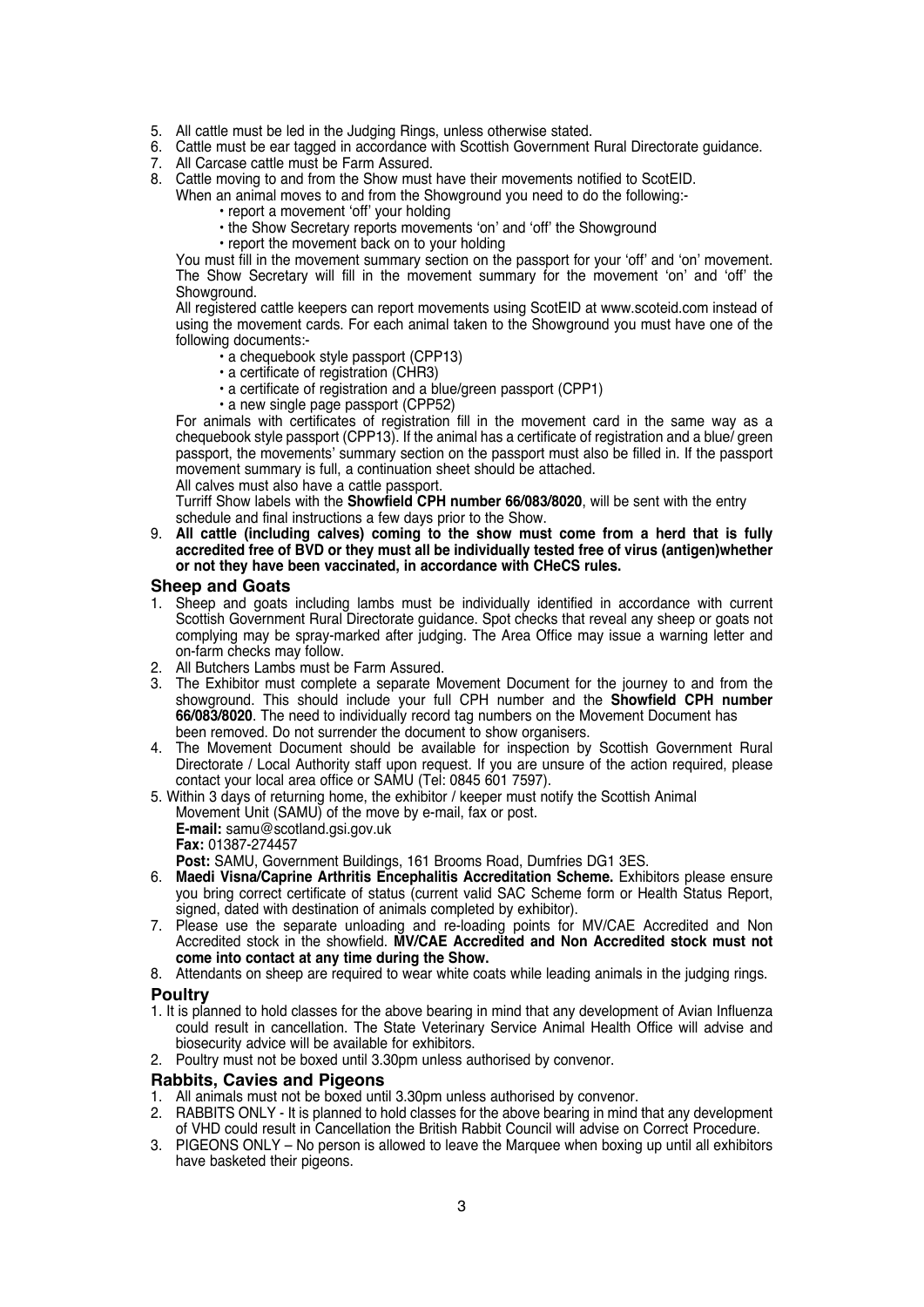#### **Parade**

1. All 1st – 4th prizewinners in the Horse and Pony, Cattle, Goat and Collie Dog Sections should have their animals ready to parade at the appointed time. Horses, Ponies, Donkeys and Goats should be ready to parade at 2.15pm on the Sunday and Clydesdale Horses, Cattle and Collie Dogs at 2.00pm on the Monday. **Failure to do so may result in prize money and prizes being forfeited.** Please display prizes rosettes and numbers prominently on the near side (left hand side looking from the rear) of the animal.

#### **Judging**

- 1. Horses and Ponies (with the exception of Clydesdale Horses), Goats, Rabbits, Cavies and Pigeons are judged on Sunday 31st July.
- 2. Clydesdale Horses, Cattle, Sheep and Poultry are judged on Monday 1st August.
- 3. All animals must be penned in the Show yard by 8.30am for judging to commence at 9.00am except the following - Working Hunters, Hunters in-Hand, Hunters and Hacks Under Saddle, Show Ponies and Show Hunter Ponies Under Saddle, Large Mountain and Moorland Ridden Class, Arabs, Riding Ponies (12.2h.h.), CHAPS, Highland Ponies and Shetland Ponies should be in the Show yard by 8.00am for judging to commence at 8.30am Judging of the Riding Ponies (14.2h.h.) and Veterans will follow at 9.30am Small and Large Mountain and Moorland Ponies except Ridden Class Large M&M and Ride and Drive Sections will follow on at 10.30 a.m., Hunter Pony Breeding at 11.00am approx., Donkey Section and Ex Race Horse Section 11.30am.
- 4. Judges are empowered to award prizes even though there should only be one entry.
- 5. Where more than one Judge is used to award a Special Prize or Championship, each Judge will decide which exhibits having already come before him (or her), shall be brought forward.
- 6. If the Overall Judge has an interest in any of the Section Champions, he or she will judge the remaining animals and another Judge will be appointed on the day to slot the animal(s) in question in the overall line up.

#### **Prizes and Prize Money**

- 1. In Points Competitions a 1st Prize shall count 4 points, a 2nd Prize 3 points, a 3rd Prize 2 points and a 4th Prize 1 point.
- 2. All animals competing for Special Prizes or Championships must firstly be entered for and compete in the Ordinary Classes.
- 3. All Championship Medals are won outright.
- 4. Prize Money will be paid not later than 1st October 2022.
- 5. All Trophies and Presidents Prizes won at the Show will be presented to winning exhibitors at the Annual Dinner and Presentation of Prizes due to be held in the Banff Springs Hotel, Banff on Friday 28th October 2022. **If you won a trophy last year please return it to the Secretary either before the Show or at the Secretary's office on the day of the Show.**

#### **General**

- 1. All exhibitors and stock attendants should remain with the animals in their charge, adhere to Health and Safety Regulations ensuring that neither they nor anyone else are put at risk and conform to directions of Show officials whilst in the Showground.
- 2. T.D.A.A. shall not be liable for any loss or damage that exhibits may sustain at the Show or in movement to or from the Show.
- 3. No challenge of entries, classification of stock, awards made by Judges or any other procedure shall be competent after 1.30pm on the day of the Show. All challenges must be lodged with the Secretary, in writing, before that time, along with £25, which shall be forfeited by T.D.A.A. should it be the opinion of the Directors that the protest was raised on unreasonable grounds. The Directors and subsequently the Committee shall have the power to settle all disputed questions connected with the affairs of T.D.A.A. and against their decision there shall be no appeal.
- 4. Should there be no entries in any particular class over two consecutive years, then the Committee will have the power to delete or replace the class.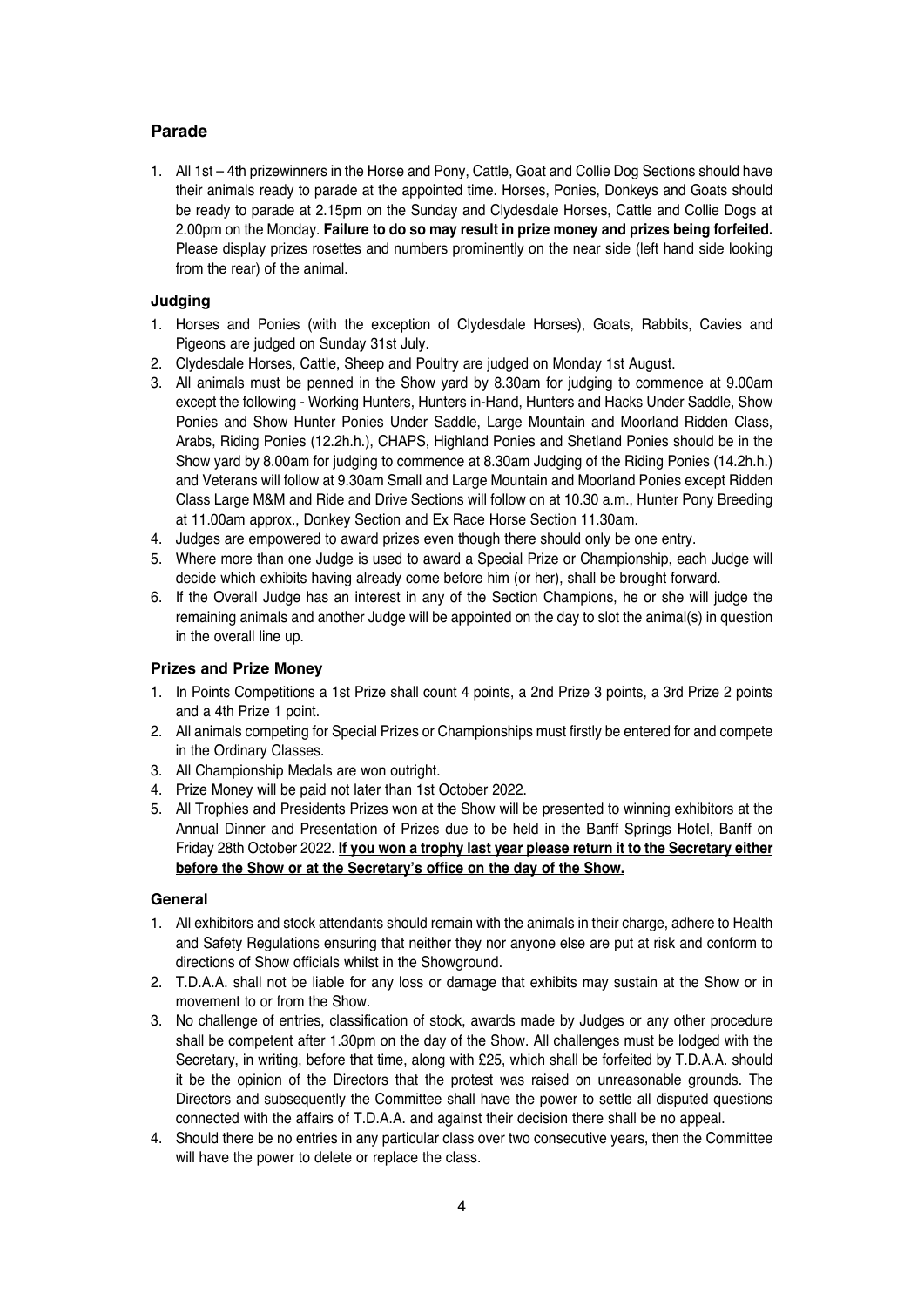### Committee and Management

**Hon. Presidents:** Mr D. Anderson, King Edward; Mr I. Anderson, Turriff; Mr Z. Benzie, Turriff; Mr L. Duguid, Turriff; Mr P. Gaul, Turriff; Mr A. Gray, Turriff; Mr K. Mair, Turriff; Mr P. McKilligin, Turriff; Mr W. Simpson, Rothienorman; Mr E. Stephen, Rothienorman.

**President:** Mr. A. Gaul, Turriff.

**Senior Vice-President:** Mr K. Gray, Turriff.

**Junior Vice-President:** Mr D Allan, Gamrie

**Secretary and Treasurer:** Mrs Helen Paterson, Cranna Bridge, Aberchirder.

**To Retire in 2022**: **To Retire in 2023:** Mr N. Anderson, King Edward<br>Mr R Bruce, King Edward Mr N. Anderson, King Edward Mr K. Beaton, Turriff<br>Mr R Bruce, King Edward Mr Benzie, Turriff<br>Mr C. Catto. Daviot Mr C. Chalmers, Auchterless Mr D. Gray, Turriff<br>Mr O. Clark, Turriff Mr D. Green, Turriff Mr D. Connon, Turriff Mr J. Hadden, Turriff Mr D. Cruickshank, Huntly Mr Shang Mr Sh. Hunter, Hunt Mr D. Cruickshank, Huntly Mrs H. Hunter, Huntly<br>Mr A Dalgarno, Turriff Mr Mr J. Ledingham Jnr, Turriff Mr R. Dalgarno, Turriff **Mr J. Ledingham, Turriff** Mr S. Davidson, Gartly<br>Mr S. Davidson, Gartly Mr Robbie Mackie, Turriff Mr S. Davidson, Gartly<br>Mr C. Duguid, Turriff Mr C. Duguid, Turriff Mr S. Moggach, Turriff Mrs E. Duguid, Turriff Mrs E. Duguid, Turriff Mrs E. Duguid, Turriff Mrs A Elphinstone, Turriff Mr Eric Mutch, Forg<br>Mr J. Flohinstone, Turriff Mr J. Norrie, Turriff Mr J. Elphinstone, Turriff Mr J. Norrie, Turriff Mr J. Norrie, Turriff Mr A. Ferauson. Turriff Mr A. Ferguson, Turriff<br>Mr R Finnie, Turriff Mr R Finnie, Turriff Mr S. Penrice, Menstrie<br>Mr S. Gray Turriff Mr S. Pirie Cuminestow Mr R. Hay, Banchory **Mr O. Pirie, Cumine**<br>
Mr Barclav Mair, Turriff **Mr H** Sclater, Turriff Mr Barclay Mair, Turriff<br>Mr R. Milne, Turriff Mr F Morrison, King Edward<br>Mr A. Norrie, Turriff Mr A. Norrie, Turriff Mr Matter of Mr W. Sharp, King Edward<br>Mr S. Norrie, Turriff Mr Mr W. Thores, Turriff Mr S. Norrie, Turriff Mr S. Smith, Turriff Mr S. Smith, Turriff Mr S. Smith, Turriff Mr S. Smith, Turriff Mr S Mr D. Stephen, Forglen Mr M. Stephen, Rothienorman Ms M Stephen, Rothienorman Mr N. Stephen, Rothienorman Ms P Stephen, Rothienorman Ms R Wilson, Turriff Mr E. Wink, Auchterless

Ms L. Cruickshank, Huntly<br>Mr D. Gray, Turriff Mr Ellis Mutch, Forglen<br>Mr Eric Mutch, Forglen Mr B. Pirie, Cuminestown<br>Mr O. Pirie, Cuminestown Ms R. Sharp, King Edward<br>Ms S. Sharp, Aboyne Mr R. Wilson, Turriff

**To Retire in 2024:** Mrs K. Adams, Fyvie Mrs E. Campbell, Kintore Mr W. Ewing, Newburgh Mr C Gill, Forglen Mr C. Mair, Cuminestown Mr S. McKilligin, Turriff Mr G. Morrison, Turriff Ms K. Munro, Forgue Mr J. Nelson-Shaw, King Edward Mr C. Powell, Banff Mr G. Reid, Oldmeldrum Mr A. Rennie, Turriff Mrs L Riddell, Turriff Mr W. Stephen, Alvah Mrs J Taylor, Turriff Mr S. Taylor, Turriff Mr O Thores, Turriff Mrs K Watson, King Edward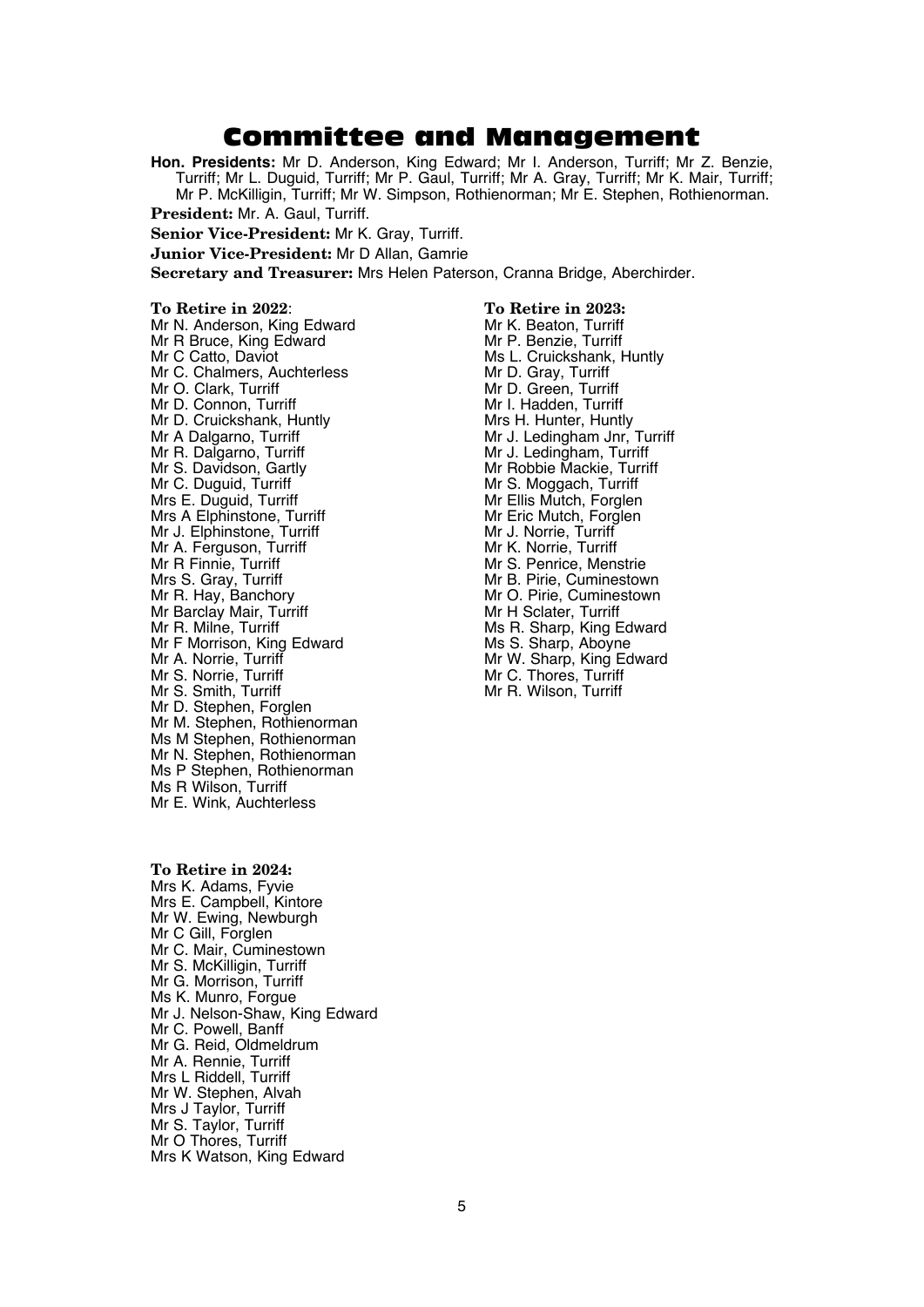

HELEN M. PATERSON, Secretary.

HELEN M. PATERSON, Secretary.

Turriff Show Trophies and Championship Prizes Turriff Show Trophies and Championship Prizes

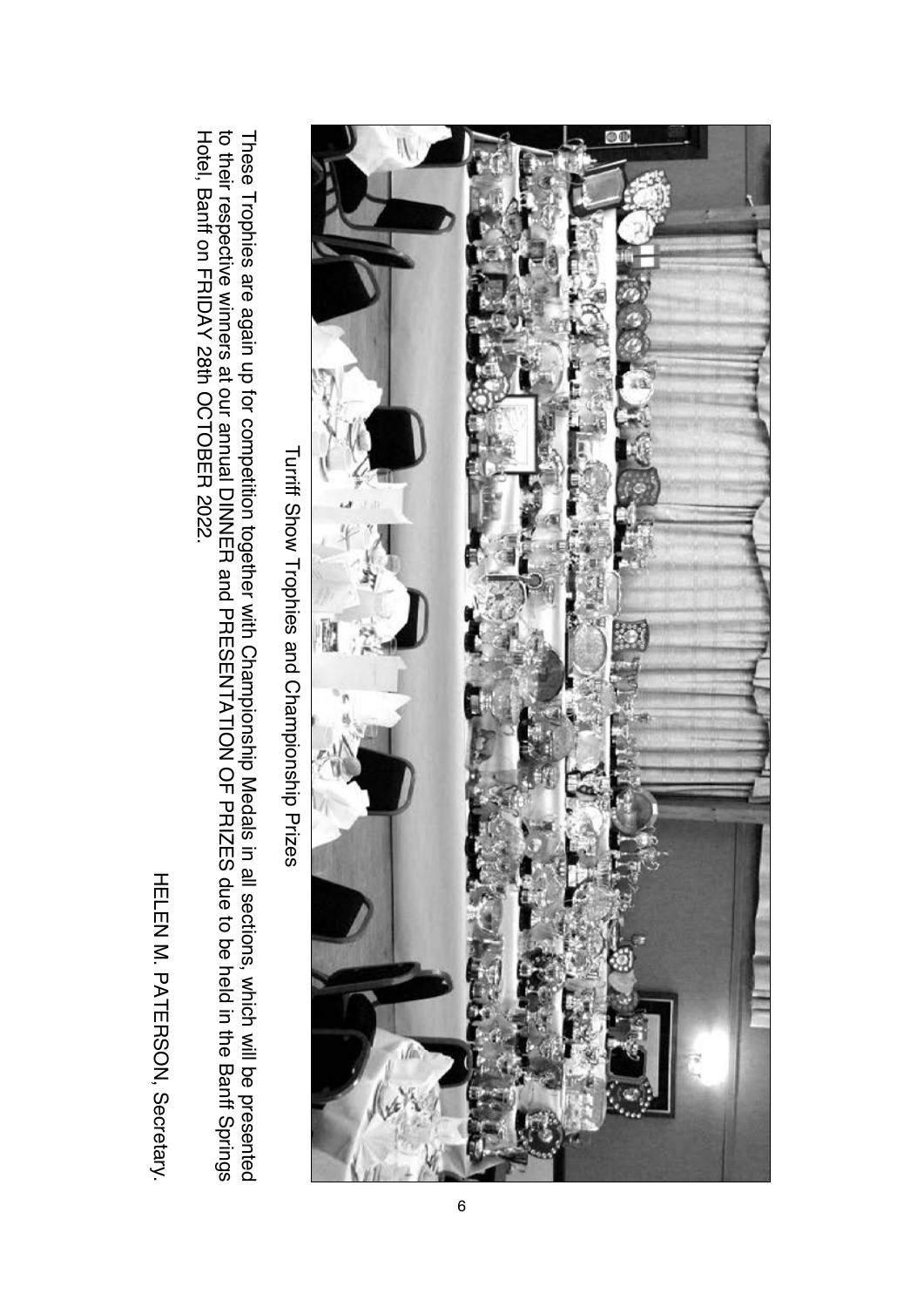# *Judges 2022*

**CHAMPION OF CHAMPIONS:** Mrs Helen Goldie, Ayrshire

#### **CATTLE**

**OVERALL:** Mr Tom Arnott, Kelso **GROUPS, PAIRS & YOUNG BULL INTERBREED:** Mr Gordon McConachie, Grantown on Spey **HIGHLAND:** Mr Jim McKechnie, Gartocharn **SHORTHORN & ANY OTHER BREED:** Mr David Scarth, Orkney **ABERDEEN-ANGUS:** Mr John Elliot, Kelso **BRITISH CHAROLAIS & SIMMENTAL:** Mr Richard Pettit, Fochabers **LIMOUSIN:** Mr Tim Russell, Stirling **BRITISH BLONDE & BRITISH BLUE:** Mr David Grant, Insch **CROSS BRED (Led):** Mr Neil Lloyd, Leominster **CARCASE CATTLE, BUTCHER LAMBS:** Woodhead Brothers, Turriff **DAIRY & YOUNG HANDLERS:** Mr Murray Cochrane, Newmilns **BEEF YOUNG HANDLERS: Mrs Laura Beattie, Garmouth** 

#### **GOATS**

**DAIRY & PYGMY:** Mrs Judith Cain, Cumnock

#### **SHEEP**

**OVERALL & PAIRS:** Mr Hamish Dykes, West Linton **SUFFOLK:** Mrs Caroline Nelson, Kelso **BLUE FACED LEICESTER:** Mr James Nisbet, Cumnock **TEXEL:** Mr David Preacher, Walkerburn **CHAROLLAIS & ANY OTHER BREED ACC**: Mr Robert Paterson, Dunblane **BELTEX:** To be confirmed **ZWARTBLES:** Mr Ally Baird, Dunblane **BLUE TEXEL:** Mrs Sally Lloyd, Leominster **ANY OTHER BREED – NON-ACC:** Mr George Cormack, Thurso **BLACKFACE & COLLIE DOGS:** Mr Angus Kennedy, Biggar **RYELAND:** Miss Janice Milne, Stirling **BLEU DU MAINE:** Mrs Sue McInnes Skinner, Norfolk **OXFORD:** Mr James Wilson, Mintlaw **SMALL & HORNED MINORITY BREEDS:** Mr Gilbert Meikle, East Linton **CROSS PENS:**Mr Stephen Sutherland, Thurso Mr Jonnie Campbell, Thurso **YOUNG HANDLERS:**  Mr Ally Baird, Dunblane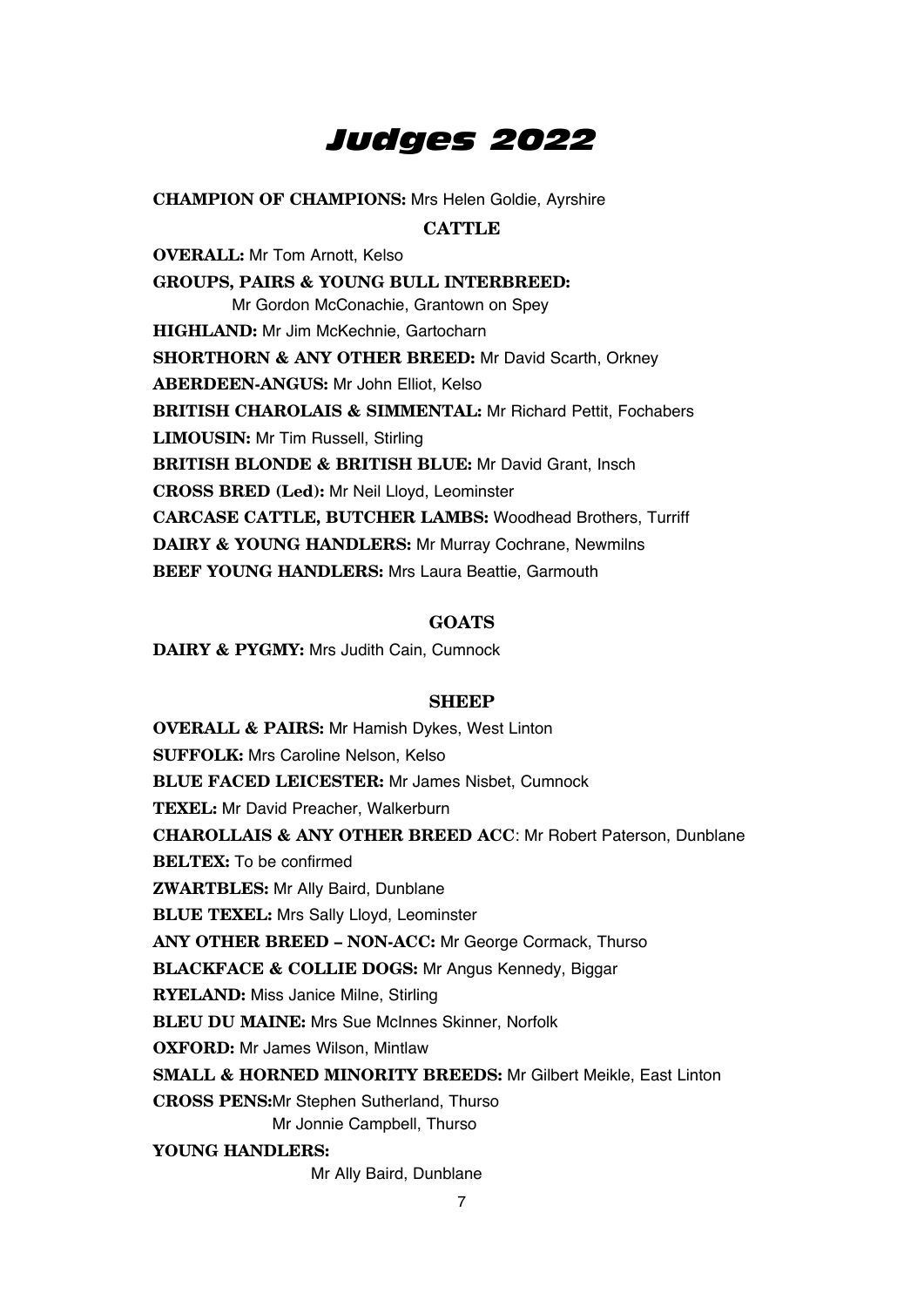#### **POULTRY**

**LARGE FOWL/TURKEYS:** Mr I Allonby, Cumbria **BANTAMS & EGG CLASSES:** Mrs E Allonby, Cumbria

#### **RABBITS**

**FANCY & LOP:** To be confirmed **FUR & REX:** Mr Mike Purdy, Middlesbrough **PETS, ETC:** Mr Robert Murphy MBE, Glasgow

**CAVIES**

Mr Brian Leiper, Glasgow

#### **PIGEONS**

**FANCY:** Mr Evan Murray, Nottingham

**SHOW RACERS & RACING PIGEONS:** Mr Hayden Bogle, Worcester **HORSES AND PONIES**

**OVERALL IN-HAND:** Mrs Caroline Nelson, Kelso **OVERALL RIDDEN:** Mrs Marion MacLennan, Inverness **CLYDESDALES:**  Captain Jim Anderson, Kilmacolm Ridden Class: Mrs Pat Watson, Huntly **WORKING HUNTER:**  RIDE: Miss Kim Tedcastle, Cornhill CONFORMATION: Miss Fiona Reed, Auchtertool **COURSE BUILDER:** Mr Ronald Anderson, Fraserburgh. **HUNTERS & HACKS (IN HAND):** Mrs Helen Outram, Broxburn **HUNTERS & HACKS (UNDER SADDLE):** RIDE: Miss Isla Miller, Thurso CONFORMATION: Mrs Pat Stirling, Galashiels **SHOW PONIES (UNDER SADDLE):** Mrs Heather Stirrat, Duns **LARGE BREEDS MOUNTAIN AND MOORLAND:** Mrs Christina Fletcher, Abergavenny **SMALL BREEDS MOUNTAIN AND MOORLAND:** Mrs Jane Barry, Dingwall **RIDE & DRIVE/CARRIAGE DRIVING:** Mr Richard Lanni, Perth **ARAB & PART-BRED ARAB:** Mrs Janet Court, Cumbria **RIDING PONIES IN HAND & HUNTER PONY BREEDING:** Mrs Ann Redpath, Morpeth **COLOUREDS:** Mrs Joanne Simpson, Stewarton **VETERANS:** Miss Leah Adams, Laurencekirk **EX RACE HORSES:** Mr Angus McDonald, Arbroath **HIGHLAND PONIES (including ridden class):** Mr Bruce Haliburton, Blairgowrie **SHETLAND PONIES**: Standard - Mrs Andrea Foster, (Lovaton), Cornwall Ridden Class – Mrs Kay Gibb, (Kingswells) Kingswells Miniature - Corinna Seipp, (Darklake) Devon **DONKEYS:**  Miss Joy Wilcox, Buxton **YOUNG HANDLERS:** Mrs Caroline Nelson, Kelso **TRADE STANDS** Mr and Mrs B. Wilson, New Deer Mr and Mrs R. Bath, Edinburgh Mr and Mrs C. Gray, Portsoy Mr and Mrs C. Grieve, Turriff

Mr and Mrs D Nicol, Westhill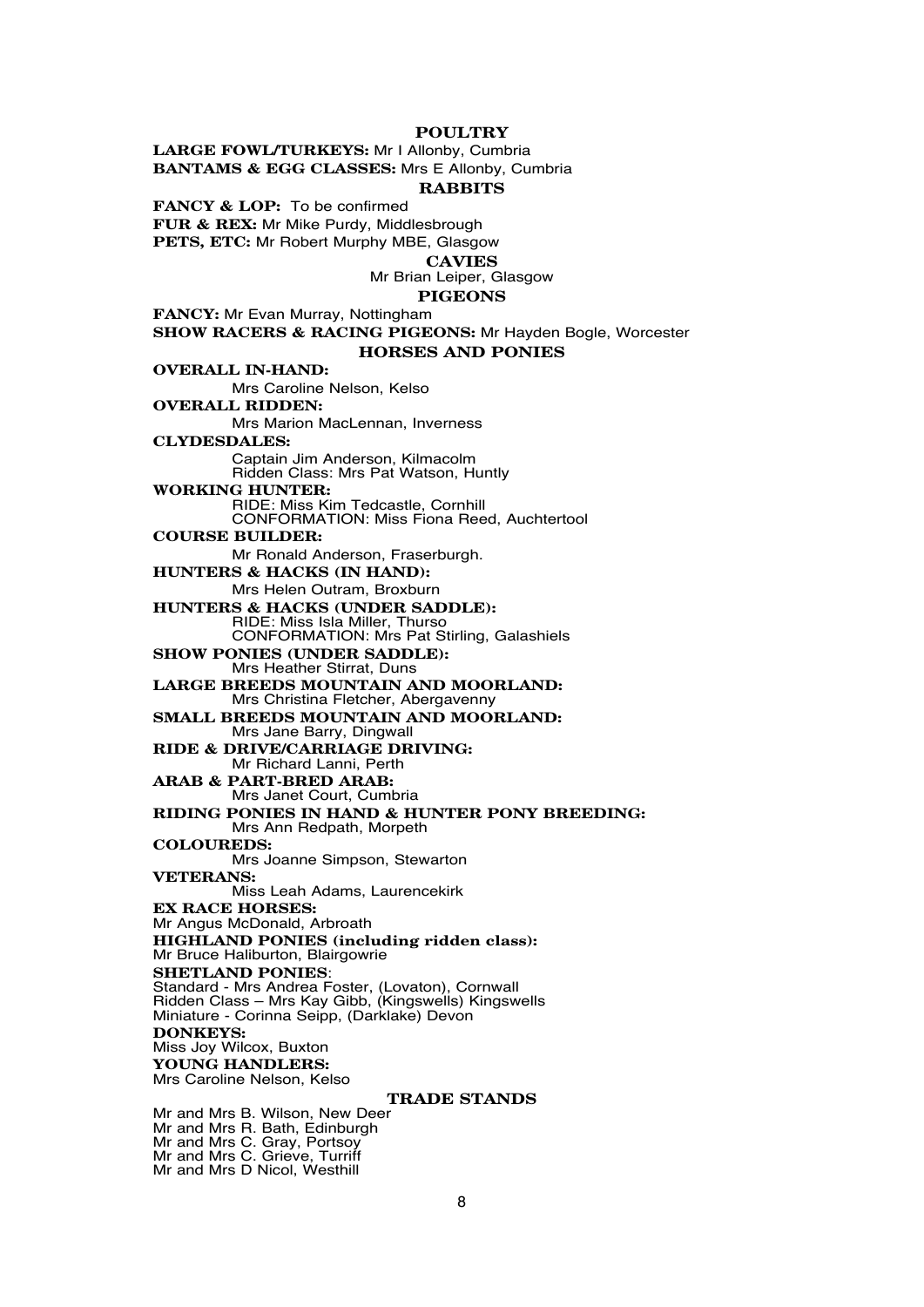# *PRIZE LIST*

#### **HORSES (except CLYDESDALES), GOATS, RABBITS, CAVIES & PIGEONS JUDGED ON SUNDAY CATTLE, SHEEP, POULTRY & CLYDESDALE HORSES JUDGED ON MONDAY**

#### **SPECIAL NOTICE TO ALL EXHIBITORS**

**Should there be only one Exhibitor in any section, the Committee of Management have the power to decide if that section should be cancelled.**



**THE ROYAL BANK OF SCOTLAND PLC presents prizes in the Cattle Section:**

**£200 to the Best Native Breed Animal.**

**£200 to the Best Continental Breed Animal.**

**£200 to the Best Dairy Breed Animal.**

**ALLATHAN ASSOCIATES, TURRIFF present £100 to the Overall Champion and £50 to the Reserve.**

- **TOWNS & CARNIE LTD, TURRIFF present £100 to the Overall Champion and £50 to the Reserve. ALLATHAN ASSOCIATES present £50 to the Best Group of Three Animals from one exhibitor in**
- **the Overall Beef Cattle Sections, and £25 to the Reserve.**
- **ALLATHAN ASSOCIATES present £50 to the Best Group of Three Animals from one exhibitor in the Overall Dairy Cattle Sections, and £25 to the Reserve.**
- **ALMINS LTD present £75 to the Overall Champion in the Dairy Cattle Section and £25 to the Reserve.**
- **BANK OF SCOTLAND present £20 to the Best Group of Three Animals from one exhibitor in the Overall Beef Cattle Sections: and £10 to the Reserve.**
- **BANK OF SCOTLAND present £20 to the Best Group of Three Animals from one exhibitor in the Overall Dairy Cattle Sections; and £10 to the Reserve.**
- 
- **THE ASSOCIATION presents a Championship Sash to the Overall Champion Animal and Reserve. SHIRRAS LAING LTD., ABERDEEN, presents a Challenge Rose Bowl to the Overall Cattle Champion. A Champion Medal will be presented by the Association to the Overall Cattle Champion.**
- **THE LATE MR J. CLARK, Maybank, presents Challenge Trophy to Reserve Overall Cattle Champion.**
- **ALLATHAN ASSOCIATES present a Perpetual Silver Quaich in memory of Ronald Allathan for the Best Group of Cattle in the Beef Interbreed Competition.**
- **LOGIE NEWTON PERPETUAL TROPHY presented by Douglas Cruickshank for Best Pair of Same Breed in Beef Cattle Sections - Teams shall consist of breed female and male champions only. The trophy is to be shared over the course of the year by the winning owners.**

**Mr and Mrs Peter McKilligin present £150 to the Best Pair and £70 to the Reserve. THE NORTH OF SCOTLAND BLONDE D'AQUITAINE CLUB present a Perpetual Trophy to the Overall Interbreed Junior Beef Bull Champion.**

**INEOS FPS LTD presents £100 to the Junior Beef Bull Champion and £50 to the Reserve.**

**ARDMORE DISTILLERY presents a bottle of Teacher's Highland Cream in a Presentation Carton to Overall Champions in the Beef Cattle Sections, Dairy Cattle Sections, Young Bull Interbreed and Best Group of Cattle Interbreed.**

**TOWNS & CARNIE LTD present £75 for Most Points Cattle Section.**

- **THE SLEIGH FAMILY present a Perpetual Trophy in memory of Harry Sleigh, St. John's Wells,**
- **Fyvie for Champion of Champions (Cattle, Sheep, Clydesdale Horses. Sunday's Horse & Pony Champions are also invited to come forward). A Champion Medal will be presented by the Association to the Champion of Champions.**

**JAMES MILNE, Chartered Accountants present £300 to the Champion of Champions.**

- **ARDMORE DISTILLERY presents a Bottle of Ardmore Centenary in an Engraved Pine Presentation Box to the Champion of Champions.**
- **DEVERON VETERINARY SURGEONS present a Perpetual Trophy for Reserve Champion of Champions.**

**HARBRO LTD, present Vouchers to the value of £100 to the Reserve Champion of Champions.**

- **ARDMORE DISTILLERY presents a Bottle of Ardmore Legacy to the Reserve Champion of Champions.**
- **STUART & MARY MAIR MEMORIAL TROPHY for Most Points in Cattle, Sheep and Clydesdale Horse Sections.**

**MEADOWS VETERINARY CENTRE, OLDMELDRUM present £75 for Most Points in Cattle, Sheep and Clydesdale Horse Sections.**

**TINA WRIGHT PERPETUAL MEMORIAL TROPHY presented for Best Native Bred Cattle or Sheep Exhibit in rotation (2022 – Sheep)**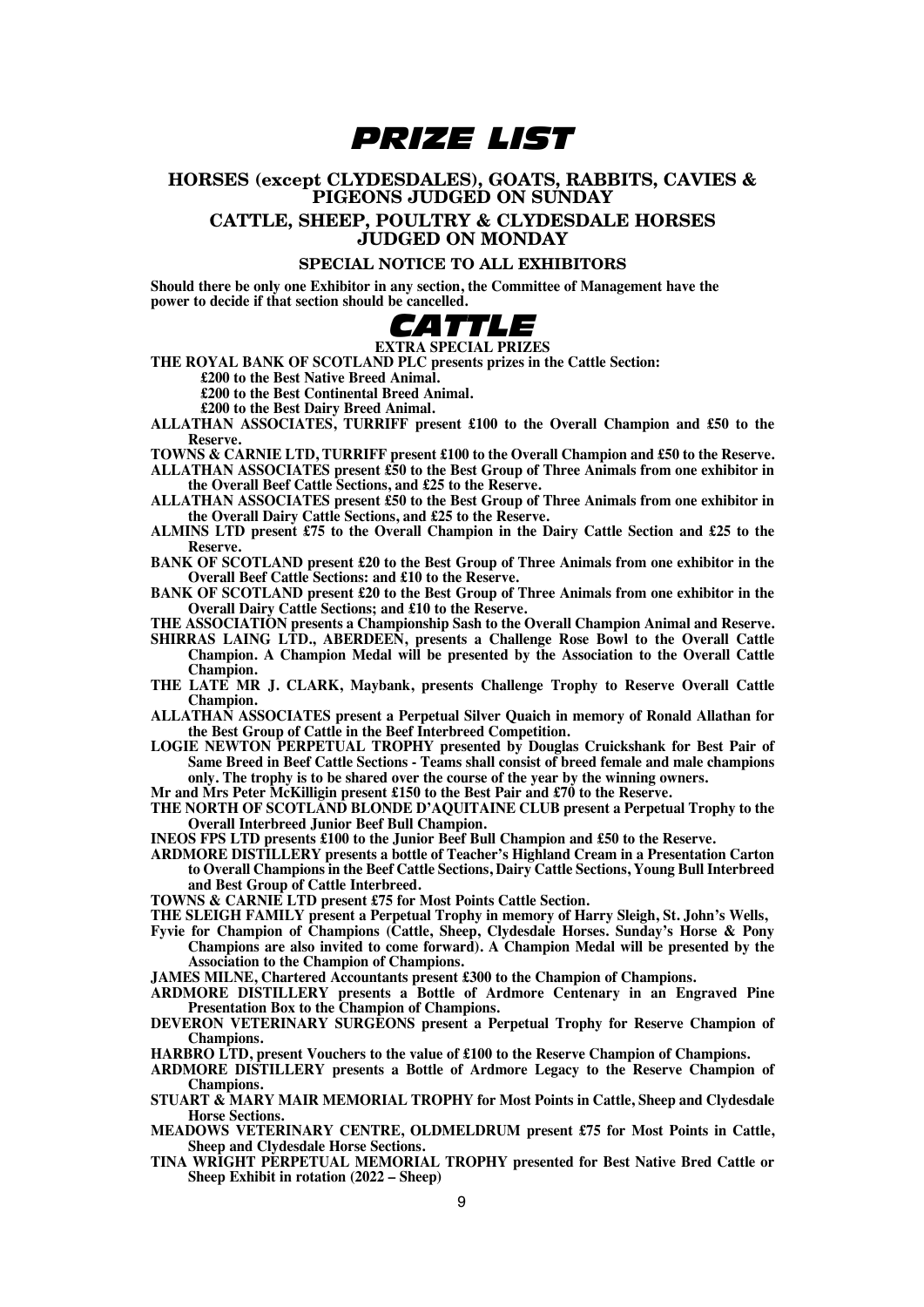#### **SCOTTISH BEEF CATTLE CHAMPION OF CHAMPIONS**

This Show is a Qualifier for the Simmers Contracts Scottish Beef Supreme Cattle Championship. The final will be held at Keith Country Show on Monday 8th August 2022. Champion from each Haltered Beef Cattle Section to qualify. The Final will be divided into 3 Categories;

| Native Cattle Champion £200      | Reserve Native Champion £100      |
|----------------------------------|-----------------------------------|
| Continental Cattle Champion £200 | Reserve Continental Champion £100 |
| Commercial Cattle Champion £200  | Reserve Commercial Champion £100  |

The Champion from each of these 3 Categories will then compete for the Overall Title of Scottish Beef Supreme Cattle Champion 2022 and a Prize of £300 and Trophy, All Competitors in Final to receive a Rosette. No Entry Fee for this Championship. Exhibitors wishing to enter the Championship, may also compete in breed classes at Keith Country Show, provided their entries are received by 9th July 2022. Only entries for the Scottish Beef Cattle Championship will be accepted after this date. Schedule and Entry Forms will be available to download at www.keithshow.org.uk

### *NATIONAL HIGHLAND CATTLE SHOW*

Entry Money - Members £4, Non-Members £8 per Entry

### **Prize Money: 1st £80; 2nd £60; 3rd £50; 4th £40; 5th £30; 6th £25.**

Class<br>1.

- 1. Senior Bull, born before 1st January 2021.
- 2. Junior Bull, born in 2021.<br>3. Cow in calf or in milk bo
- 3. Cow, in calf or in milk, born before 1st January 2019.
- 4. Heifer, born in 2019.
- 5. Heifer, born in 2020.
- 6. Heifer, born in 2021.
- Calf, either sex, born in 2022.

#### **SPECIAL PRIZES**

**CHAMPION PRIZE - A Champion Medal will be presented by the Association for the Best Highland Animal in the Show.**

- **The Association presents a Perpetual Cup to the Champion Animal in this Section.**
- **The Association presents £50 to the exhibitor of the Champion Animal.**
- **Ardmore Distillery presents a miniature of Teacher's Highland Cream to the Champion in this Section.**
- **£50 presented by A. & W. Wilson, Haulage, Shantlerhill, Maud to Champion Highland Animal and £25 to Reserve and additional £25 to Reserve for National Show only.**

**Highland Cattle Society present a rosette to Champion Animal and Reserve, and Sash to Male and Female Champions.**

**£30 presented by Allathan Associates, Turriff for Best Animal of opposite sex to Champion.**

**Rosettes presented to Female and Male Champions and Reserve.**

**£20 presented by Allathan Associates, Turriff for Best Calf.**

- **Perpetual Shield presented by A. Garrick, Heatherhills Fold, Glenlivet for Best Heifer.**
- **John B. Fergus Perpetual Shield presented to Highland Cattle Champion Herdsman.**
- **Trophy presented by Mr J. Cooper, Tordarroch Estates, Inverness for Reserve Champion Highland Animal.**
- **Challenge Trophy presented by MacRobert Trust for Best Animal bred by Exhibitor.**
- **Challenge Trophy presented for Best Group of three animals owned by Exhibitor.**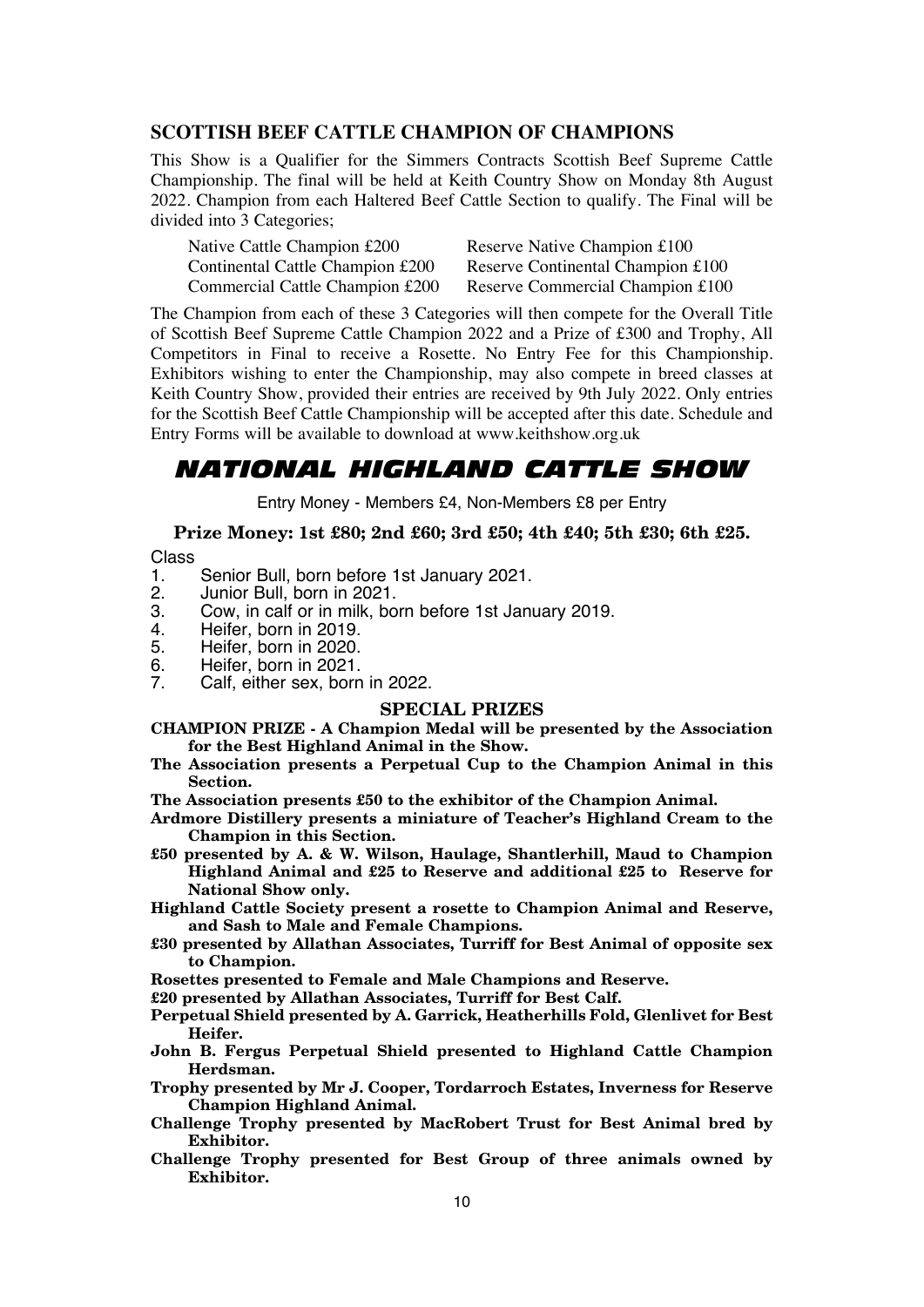### *SHORTHORN*

Entry Money - Members £4, Non-Members £8 per Entry

**Prize Money: 1st £60; 2nd £50; 3rd £40; 4th £35; 5th £30; 6th £25.** Class

- 8. Bull, born before 1st June 2020.
- 9. Bull, born on or between 1st June 2020 and 31st May 2021.
- 10. Bull Calf, born on or after 1st June 2021.
- 11. Cow, born before 1st June 2019.
- 12. Heifer, born on or between 1st June 2019 and 31st May 2020.
- 13. Heifer, born on or between 1st June 2020 and 31st July 2021.
- 14. Heifer Calf, under one year old on the day of the Show.

**All animals must be registered with the Beef Shorthorn Cattle Society. Grading Register animals are not eligible to be shown.**

- **CHAMPION PRIZE A Champion Medal will be presented by the Association for the Best Shorthorn Animal in the Show.**
- **The Association presents a Perpetual Cup to the Champion in this Section.**
- **The Association presents £50 to the exhibitor of the Champion Animal.**
- **Ardmore Distillery presents a miniature of Teacher's Highland Cream to the Champion in this Section.**
- **The Longtown Prize £50 presented by C. & D. Marts for Champion Beef Shorthorn Animal.**
- **£50 presented by Wm. Morrison Supermarkets plc for Champion Beef Shorthorn Animal and £25 to Reserve.**
- **The Beef Shorthorn Cattle Society offer a Rosette to the Champion Exhibitor and the Reserve Champion provided there are three exhibitors and not less than five animals.**
- **Perpetual Trophy presented by Messrs James Durno, Uppermill, Tarves for the Best Shorthorn Animal bred by Exhibitor.**
- **£30 presented by Allathan Associates, Turriff and A. & F. Clyne Trophy represented by Messrs James Durno, Uppermill for Best Shorthorn animal of opposite sex to Champion.**
- **Rosettes presented to Female and Male Champions and Reserve.**
- **£20 presented by Allathan Associates, Turriff for Best Calf.**
- **Highland Fuels Ltd Challenge Trophy represented by Stuart G Mair & Sons, Kinnermit for Best Group of three animals owned by Exhibitor.**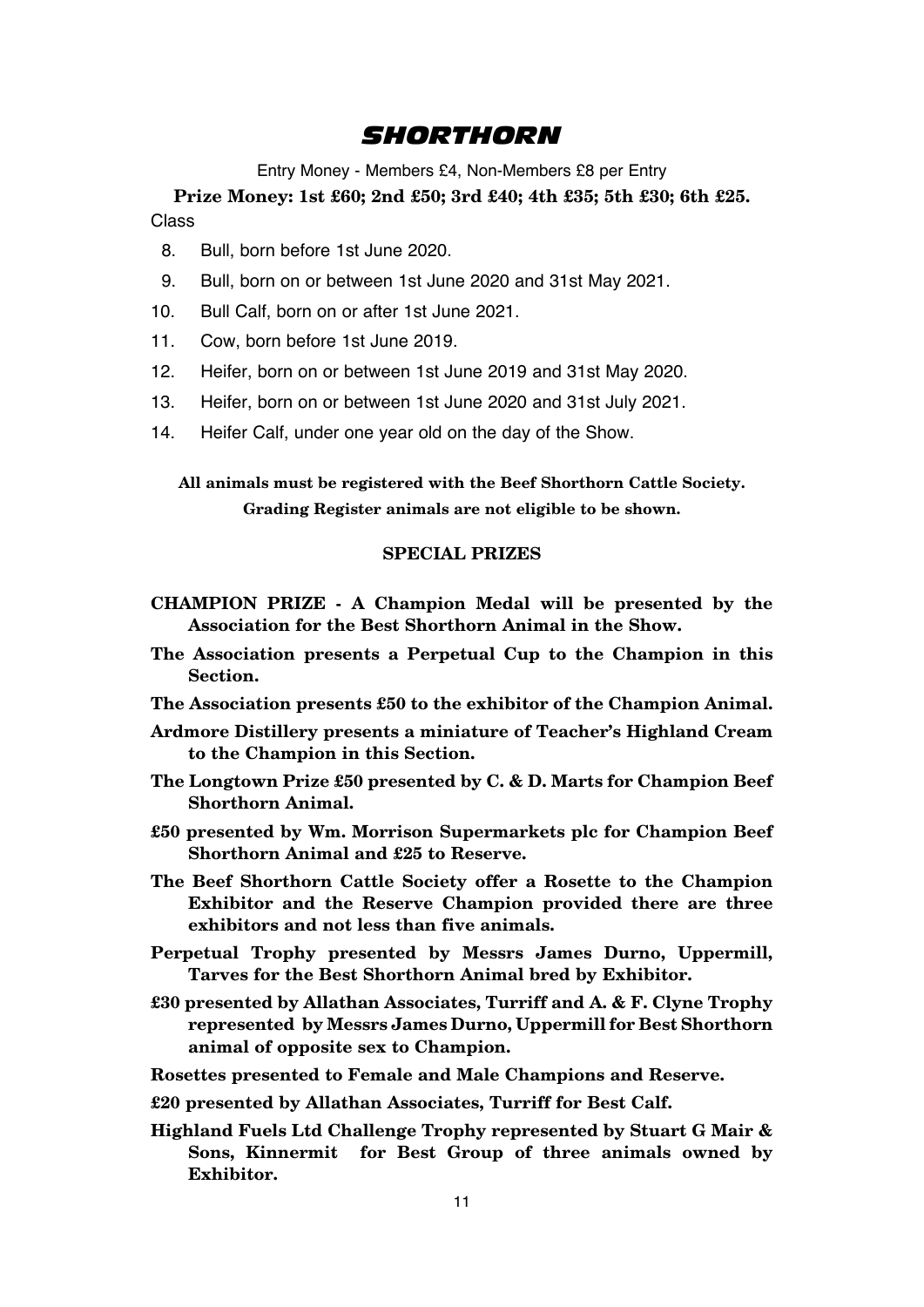### *ABERDEEN-ANGUS*

Entry Money - Members £4, Non-Members £8 per Entry

**Prize Money: 1st £60; 2nd £50; 3rd £40; 4th £35; 5th £30; 6th £25.**

Class

- 15. Bull, born before 1st January 2021.
- 16. Bull, born on or after 1st January 2021.<br>17. Bull Calf, under one year old on the day
- 17. Bull Calf, under one year old on the day of the Show.<br>18. Cow in milk or in calf, born before 1st January 2020.
- 18. Cow, in milk or in calf, born before 1st January 2020.<br>19. Heifer, born on or after 1st January 2020 and before
- 19. Heifer, born on or after 1st January 2020 and before 1st January 2021.
- 20. Heifer, born on or after 1st January 2021.<br>21 Heifer Calf Junder one year old on the day
- Heifer Calf, under one year old on the day of the Show.

#### **SPECIAL PRIZES**

- **CHAMPION PRIZE A Champion Medal will be presented by the Association for the Best Aberdeen-Angus Animal in the Show.**
- **The Association presents a Perpetual Cup to the Champion in this Section.**

**The Association presents £50 to the exhibitor of the Champion Animal.**

- **Ardmore Distillery presents a miniature of Teacher's Highland Cream to the Champion in this Section.**
- **£50 presented by Wm. Morrison Supermarkets plc for Champion Aberdeen-Angus Animal and £25 to Reserve.**
- **£10 presented by The North-East Aberdeen-Angus Breeders' Club for Male Champion and £5 to Male Reserve Champion and £10 for Female Champion and £5 to Female Reserve Champion.**
- **Rosettes presented to Female and Male Champions and Reserve.**
- **The Aberdeen-Angus Cattle Society present a Sash and Rosette to the Champion Animal.**
- **£30 presented by Allathan Associates, Turriff for Best Animal of opposite sex to Champion.**
- **Challenge Trophy presented by Turriff Fuels for Best Aberdeen-Angus Animal bred by Exhibitor.**
- **Challenge Trophy presented by Grampian Tractors Ltd., Turriff for Best Group of Aberdeen-Angus Cattle, comprising any three animals from one exhibitor. Please note - Only the winners of this Prize go forward to compete for the Bank of Scotland and Allathan Associates Prizes for Overall Champion Group.**
- **Perpetual Challenge Trophy presented by the late Lady Duff, Hatton Castle for Best Pair of Females bred by Exhibitor and off the same sire.**
- **Challenge Trophy presented by Mr G. M. Smith, Cluseburn, Inverbervie, for Best Aberdeen-Angus animal of opposite sex to the Champion.**
- **£20 presented by Allathan Associates, Turriff and Shield presented by Mr H. Murray, South Briggs, Forglen for Best Aberdeen-Angus Calf.**
- **The Barbara Wilson Memorial Trophy for Exhibitor gaining Most Points with home bred Aberdeen-Angus Cattle.**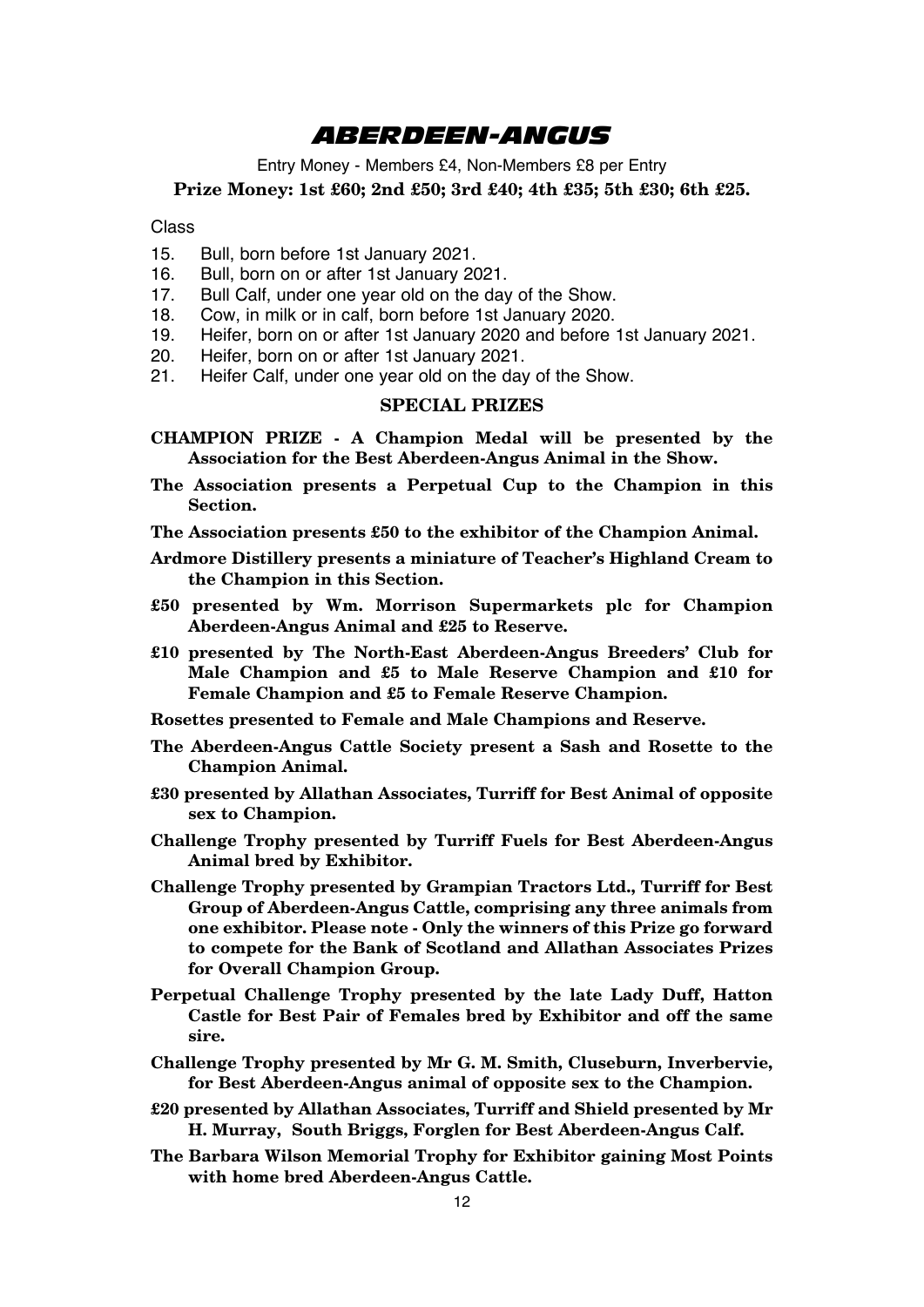### *BRITISH CHAROLAIS*

Entry Money - Members £4, Non-Members £8 per Entry

**Prize Money: 1st £60; 2nd £50; 3rd £40; 4th £35; 5th £30; 6th £25.**

Class<br>22.

- 22. Bull, two years old and over.<br>23. Bull one year old
- 23. Bull, one year old.<br>24. Bull Calf, under on
- 24. Bull Calf, under one year old on the day of the Show.<br>25. Cow, born on or before 1st January 2019.
- 25. Cow, born on or before 1st January 2019.<br>26. Cow, or Heifer in calf, born in 2019.
- 26. Cow, or Heifer in calf, born in 2019.<br>27. Heifer, born on or between 1st Janu
- 27. Heifer, born on or between 1st January 2020 and 31st August 2020.<br>28. Heifer, born between 1st September 2020 and 31st July 2021.
- 28. Heifer, born between 1st September 2020 and 31st July 2021.
- Heifer Calf, under one year old on the day of the Show.

#### **SPECIAL PRIZES**

- **CHAMPION PRIZE A Champion Medal will be presented by the Association for the Best British Charolais Animal in the Show.**
- **The Association presents a Perpetual Cup to the Champion in this Section.**

**The Association presents £50 to the exhibitor of the Champion Animal.**

- **Ardmore Distillery presents a miniature of Teacher's Highland Cream to the Champion in this Section.**
- **£50 presented by Wm. Morrison Supermarkets plc for Champion Charolais Animal and £25 to Reserve.**
- **Scottish & Northern Charolais Breeders Association Ltd., presents a Rosette and Plaque to Champion Animal.**
- **Rosettes presented to Female and Male Champions and Reserve.**
- **Challenge Trophy presented by R. & J. Milne, Norwood, Ardmiddle, Turriff, for Best Animal bred by Exhibitor.**
- **Challenge Trophy presented by Mr and Mrs W. Burton, Bruntsmithy, Turriff, and represented by A. T. Innes, Nairn for Best Charolais Animal of opposite sex to Champion.**
- **Mearns Challenge Trophy represented by A. T. Innes, Nairn for Best Group of British Charolais Cattle comprising any three animals from one exhibitor.** *Please note - Only the winners of this Prize go forward to compete for the Bank of Scotland and Allathan Associates Prizes for the Overall Champion Group.*

### *SIMMENTAL*

Entry Money - Members £4, Non-Members £8 per Entry

**Prize Money: 1st £60; 2nd £50; 3rd £40; 4th £35; 5th £30; 6th £25.**

Class<br>30

- 30. Bull, two years old and over.<br>31 Bull one year old
- 31. Bull, one year old.<br>32. Bull Calf, under on
- 32. Bull Calf, under one year old on the day of the Show.
- 33. Cow, born on or before 31st July 2018.
- 34. Cow, born on or between 1st August 2018 and 31st July 2019.
- 35. Heifer, born between 1st August 2019 and 31st July 2020.
- 36. Heifer, born between 1st August 2020 and 31st July 2021.
- Heifer Calf, under one year old on the day of the Show.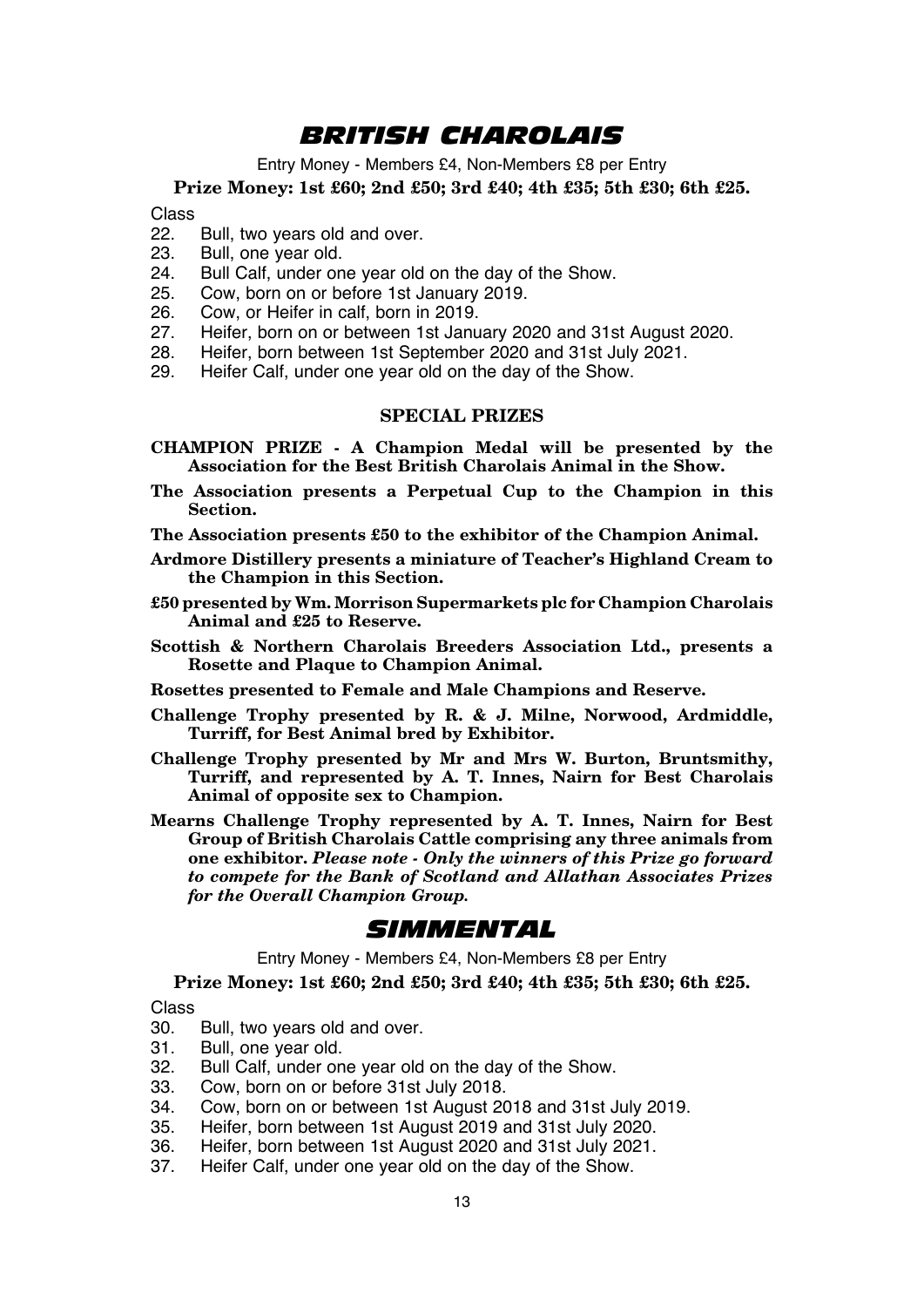#### **SPECIAL PRIZES**

- **CHAMPION PRIZE A Champion Medal will be presented by the Association for the Best Simmental Animal in the Show.**
- **The Association presents a Perpetual Cup to the Champion in this Section.**
- **The Association presents £50 to the exhibitor of the Champion Animal.**
- **£50 presented by Bank of Scotland, for Champion Simmental Animal and £25 to Reserve.**
- **Ardmore Distillery presents a miniature of Teacher's Highland Cream to the Champion in this Section.**
- **The British Simmental Cattle Society Ltd presents Rosettes to the Champion and Reserve, both must be registered in the full Pedigree Herd Book of the Simmental Cattle Society.**
- **Rosettes presented to Female and Male Champions and Reserve.**
- **Challenge Trophy presented by Atholl Scott & Co., for best Animal bred by Exhibitor.**
- **Dalgety Challenge Trophy for Best Simmental Animal Opposite Sex to Champion.**
- **Perpetual Trophy presented by the Scottish Simmental Club for Best Junior Bull.**
- **Challenge Trophy presented by Mr and Mrs C. Gill, Little Ribrae, Forglen for Best Group of Simmental Cattle comprising any three animals from one exhibitor.** *Please note - Only the winners of this Prize go forward to compete for the Allathan Associates Prize for the Overall Champion Group.*

### *LIMOUSIN*

Entry Money - Members £4, Non-Members £8 per Entry

**Prize Money: 1st £60; 2nd £50; 3rd £40; 4th £35; 5th £30; 6th £25.**

# Class<br>38

- 38. Bull, born on or before 31st July 2020.
- 39. Bull, born on or between 1st August 2020 and 31st July 2021.<br>40 Bull Calf under one vear old on the day of the Show
- 40. Bull Calf, under one year old on the day of the Show.<br>41 Cow any age
- 41. Cow, any age.<br>42. Heifer maiden
- Heifer, maiden or in calf and due to calve at not more than 3 years 1 month of age.
- 43. Heifer, born on or between 1st January 2021, and 31st July 2021.<br>44. Heifer Calf under one vear old on the day of the Show
- Heifer Calf, under one year old on the day of the Show.

- **CHAMPION PRIZE A Champion Medal will be presented by the Association for the Best Limousin Animal in the Show.**
- **The Association presents a Perpetual Cup to the Champion in this Section.**
- **The Association presents £50 to the exhibitor of the Champion Animal.**
- **Ardmore Distillery presents a miniature of Teacher's Highland Cream to the Champion in this Section.**
- **£75 presented by Towns and Carnie Ltd., Turriff for Champion Limousin Animal and £35 to Reserve.**
- **British Limousin Cattle Society Ltd presents Rosettes to the Champion and Reserve.**
- **Rosettes presented to Female and Male Champions and Reserve.**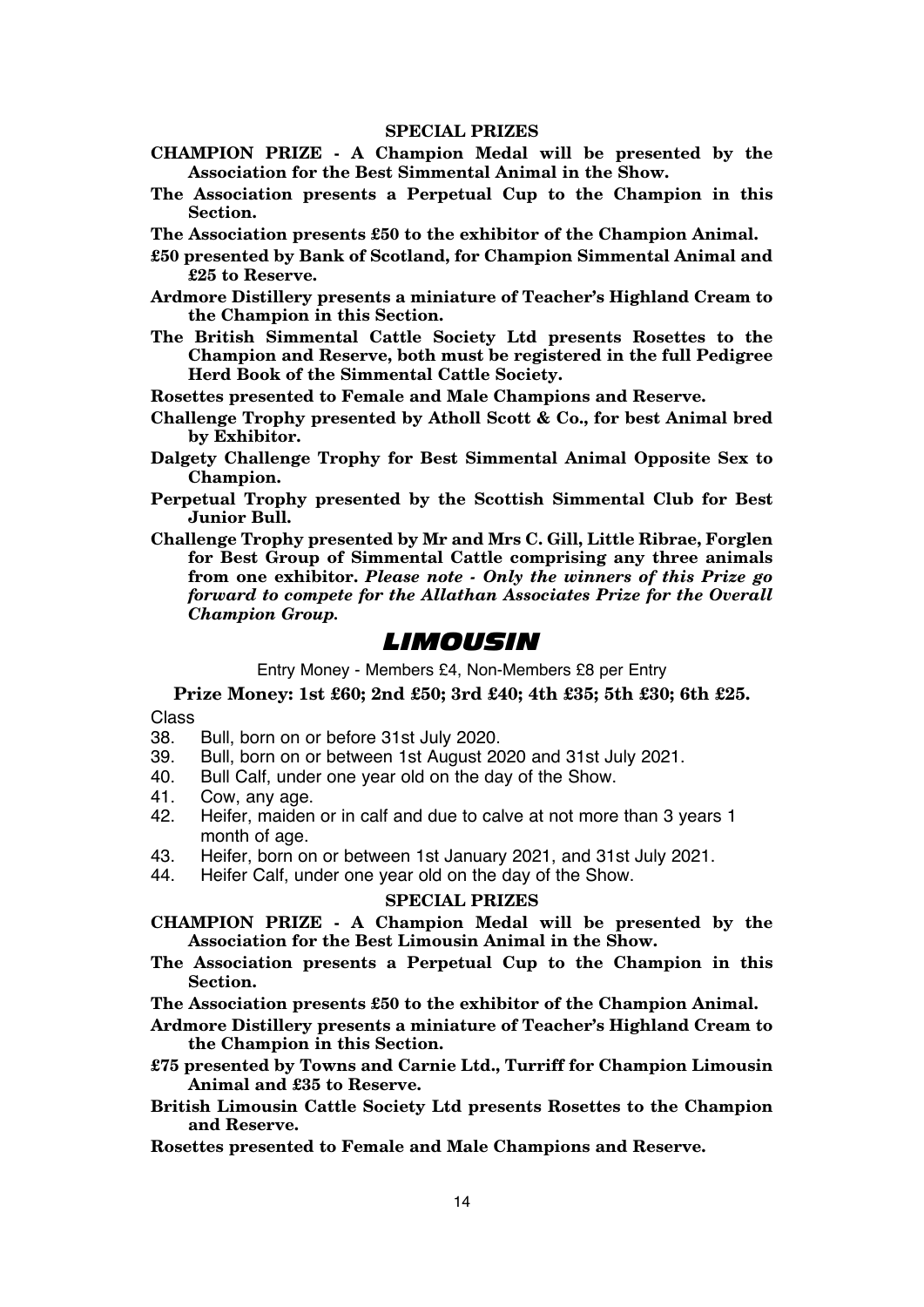- **Challenge Trophy presented by W. Peters & Son Ltd., Turriff, for Best Animal bred by Exhibitor.**
- **Blackford Trophy presented for Best Group of Limousin Cattle comprising any three animals from one exhibitor. Please note - only the winners of this Prize go forward to compete for the Bank of Scotland and Allathan Associates Prizes for the Overall Champion Group.**
- **£30 presented by Allathan Associates, Turriff and BOCM Blended Feeds, Turriff Perpetual Trophy for Best Limousin Animal of Opposite Sex to the Champion.**

**£20 presented by Allathan Associates, Turriff for Best Calf.**

**These Classes all form part of the Scottish Limousin Club Exhibitor of the Year Competition. Fully paid Club Members will be awarded points for the judged placings at this Show sponsored by United Auctions Ltd.**

### *BRITISH BLONDE*

Entry Money - Members £4, Non-Members £8 per Entry

**Prize Money: 1st £60; 2nd £50; 3rd £40; 4th £35; 5th £30; 6th £25.**

- Class<br>45
- 45. Bull, two years old and over.<br>46. Bull, one year old
- 46. Bull, one year old.<br>47 Cow born on or be
- 47. Cow, born on or before 31st July 2018.<br>48. Cow, born on or between 1st August 20
- 48. Cow, born on or between 1st August 2018 and 31st July 2019.
- 49. Heifer, born on or between 1st August 2019 and 31st July 2020.
- 50. Heifer, born on or between 1st August 2020 and 31st July 2021.<br>51 Bull Calf Junder one year old on the day of the Show
- 51. Bull Calf, under one year old on the day of the Show.<br>52. Heifer Calf, under one year old on the day of the Show.
	- 52. Heifer Calf, under one year old on the day of the Show.

- **CHAMPION PRIZE A Champion Medal will be presented by the Association for the Best British Blonde Animal in the Show.**
- **The Association presents a Perpetual Cup to the Champion in this Section.**
- **The Association presents £50 to the exhibitor of the Champion Animal.**
- **Ardmore Distillery presents a miniature of Teacher's Highland Cream to the Champion in this Section.**
- **£50 presented by A.C.T. Scotland for Champion British Blonde Animal and £25 to Reserve.**
- **British Blonde Cattle Society presents Sash to Champion Animal.**
- **Rosettes presented to Female and Male Champions and Reserve.**
- **Association Trophy presented for Best British Blonde Animal bred by Exhibitor.**
- **Challenge Trophy presented by Ronald Tough, Barnyards, Turriff for Best Animal opposite sex to Champion.**
- **Border Craft British Blonde Challenge Trophy presented by the Mutch Family, Whitefield, Forglen, Banff for the Reserve Champion to be retained if won three times in succession or four times overall.**
- **Trophy presented by Thistle Aggregates Ltd., Forfar for Best Group British Blonde Cattle comprising any three animals from one exhibitor.**
- *Please Note:- only the winners of this prize go forward to compete for the Bank of Scotland and Allathan Associates prizes for the Overall Champion Group.*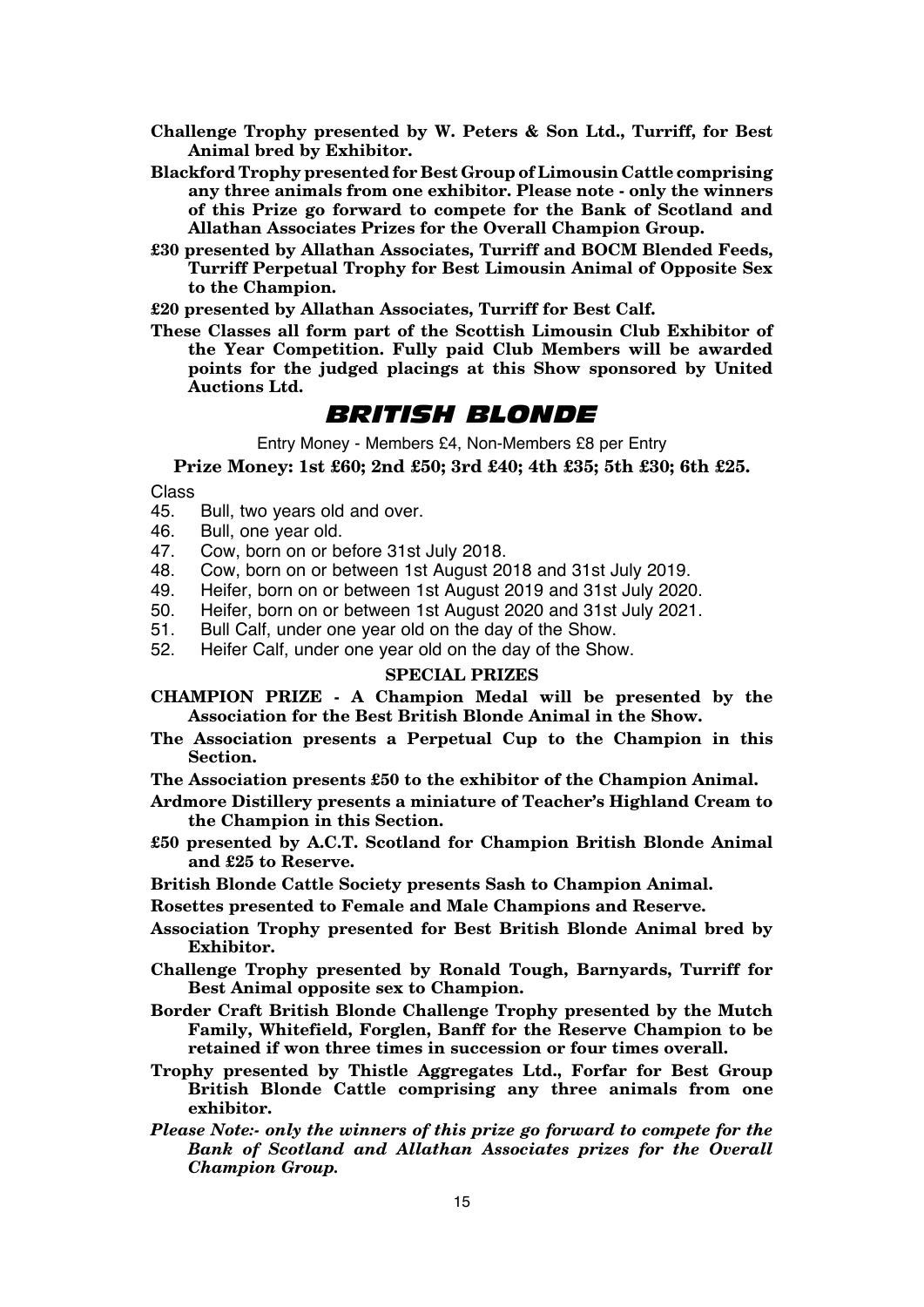### *BRITISH BLUE*

Entry Money - Members £4, Non-Members £8 per Entry **Prize Money: 1st £60; 2nd £50; 3rd £40; 4th £35; 5th £30; 6th £25.**

Class

- 53. Bull, two years old and over.
- 54. Bull, one year old.
- 55. Bull Calf, under one year old on the day of the Show.
- 56. Cow, born before 1st January 2020.
- 57. Heifer, born on or after 1st January 2020 and before 1st January 2021.
- 58. Heifer, born on or after 1st January 2021.
- 59. Heifer Calf, under one year old on the day of the Show.

#### **SPECIAL PRIZES**

- **CHAMPION PRIZE A Champion Medal will be presented by the Association for the Best British Blue Animal in the Show.**
- **The Association presents a Perpetual Cup to the Champion Animal in this Section.**
- **The Association presents £50 to the exhibitor of the Champion Animal.**
- **Ardmore Distillery presents a miniature of Teacher's Highland Cream to the Champion in this Section.**
- **£50 presented by A.C.T. Scotland to Champion British Blue Animal and £25 to Reserve.**
- **Rosettes presented to Female and Male Champions and Reserve.**
- **Sandy McKay Memorial Perpetual Trophy for Best British Blue Bred by Exhibitor.**
- **Perpetual Trophy presented by the Chalmers family, Midhill of Seggat, Auchterless for Best Group British Blue Cattle comprising any three animals from one exhibitor.** *Please note - only the winners of this Prize go forward to compete for the Bank of Scotland and Allathan Associates Prizes for the Overall Champion Group.*
- **British Blue Cattle Society present rosettes to the Champion and Reserve Champion Animal**

### *ANY OTHER BREED*

Entry Money - Members £4, Non-Members £8 per Entry **Prize Money: 1st £60; 2nd £50; 3rd £40; 4th £35; 5th £30; 6th £25.**

# Class<br>60

- 60. Bull, two years old and over.<br>61 Bull one year old
- 61. Bull, one year old.<br>62. Bull Calf under on
- 62. Bull Calf, under one year old on the day of the Show.<br>63. Cow, born before 1st January 2020
- 63. Cow, born before 1st January 2020.<br>64. Heifer, born on or after 1st January 2020.
- 64. Heifer, born on or after 1st January 2020 and before 1st January 2021.<br>65. Heifer, born on or after 1st January 2021
- 65. Heifer, born on or after 1st January 2021.
- Heifer Calf, under one year old on the day of the Show.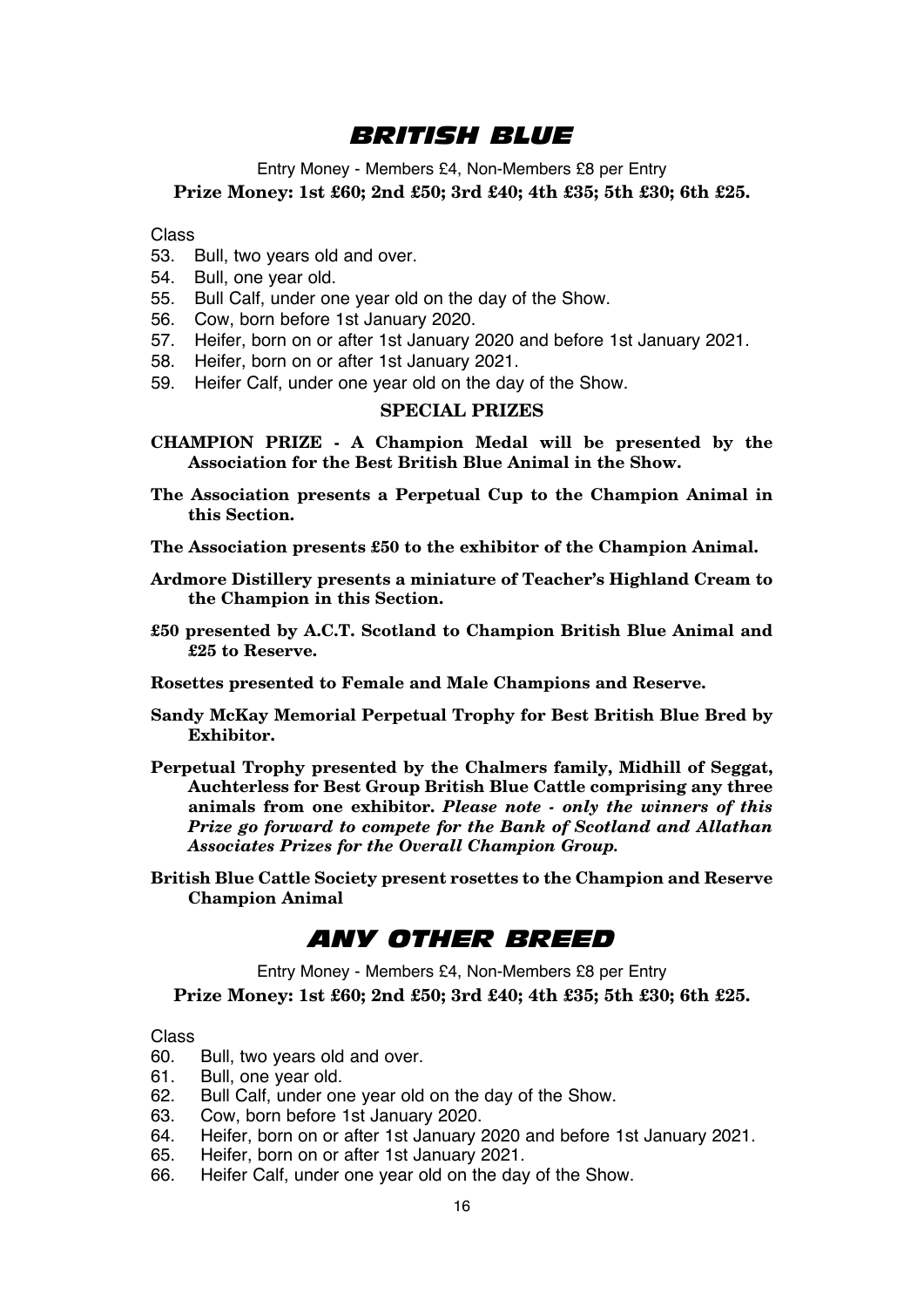#### **BREED OF CATTLE MUST BE STATED ON ENTRY FORM.**

#### **SPECIAL PRIZES**

- **CHAMPION PRIZE A Champion Medal will be presented by the Association for the Best Animal in the Any Other Breed of Cattle Section.**
- **The Association presents a Perpetual Cup to the Champion Animal in this Section.**

**The Association presents £50 to the exhibitor of the Champion Animal.**

**Ardmore Distillery presents a miniature of Teacher's Highland Cream to the Champion in this Section.**

**Rosettes presented to Female and Male Champions and Reserve.**

- **Perpetual Trophy presented by Bill and Charlotte Christie, Bethelnie, Oldmeldrum for the Best Animal in Section bred by Exhibitor.**
- **Perpetual Trophy represented by Douglas Cruickshank, Logie Newton for Best Hereford bred by Exhibitor.**
- **Perpetual Trophy represented by Douglas Cruickshank, Logie Newton for Best Pair of Hereford Cattle.**
- **Perpetual Trophy represented by Douglas Cruickshank, Logie Newton for Best Group of Hereford Cattle comprising one male and two females.**
- **MacBain Trophy represented by Stuart G Mair & Sons, Kinnermit for Best Group of three animals owned by Exhibitor**

### *CROSS BRED BEEF CATTLE*

Entry Money - Members £4, Non-Members £8 per Entry

**Prize Money: 1st £60; 2nd £50; 3rd £40; 4th £35; 5th £30; 6th £25.**

### **Prize money partly sponsored by North East Fallen Stock. PLEASE NOTE: No animal may be entered or compete in more than one of the Ordinary Classes**

#### **(See Rules and Regulations, Entries, 3).**

Class<br>67.

- 67. Heifer, born on or between 1st September 2020 & 28th February 2021.<br>68. Heifer, born on or between 1st March 2021 & 31st August 2021.
- 68. Heifer, born on or between 1st March 2021 & 31st August 2021.
- 69. Bullock, born on or between 1st September 2020 & 28th February 2021.<br>70. Bullock, born on or between 1st March 2021 & 31st August 2021.
- 70. Bullock, born on or between 1st March 2021 & 31st August 2021.
- 71. Bullock or Heifer, any age, most suitable for Butchers' purposes.<br>72. Cow. any age.
- 72. Cow, any age.
- 73. Beef Cow or Heifer with Calf at foot.<br>74 Bullock Calf born on or between 1st
- 74. Bullock Calf, born on or between 1st Sept. 2021 & 31st December 2021.
- 75. Bullock Calf, born on or after 1st January 2022.
- 76. Heifer Calf, born on or between 1st Sept. 2021 & 31st December 2021.
- 77. Heifer Calf, born on or after 1st January 2022.<br>78. Bullock (Y.F.C. Class see note below).
- 78. Bullock (Y.F.C. Class see note below).
- Heifer (Y.F.C. Class see note below).

**Classes 78 and 79 confined to a member of Young Farmers' Club aged 30 and under on the day of the Show. Eligible to compete for Special prizes.**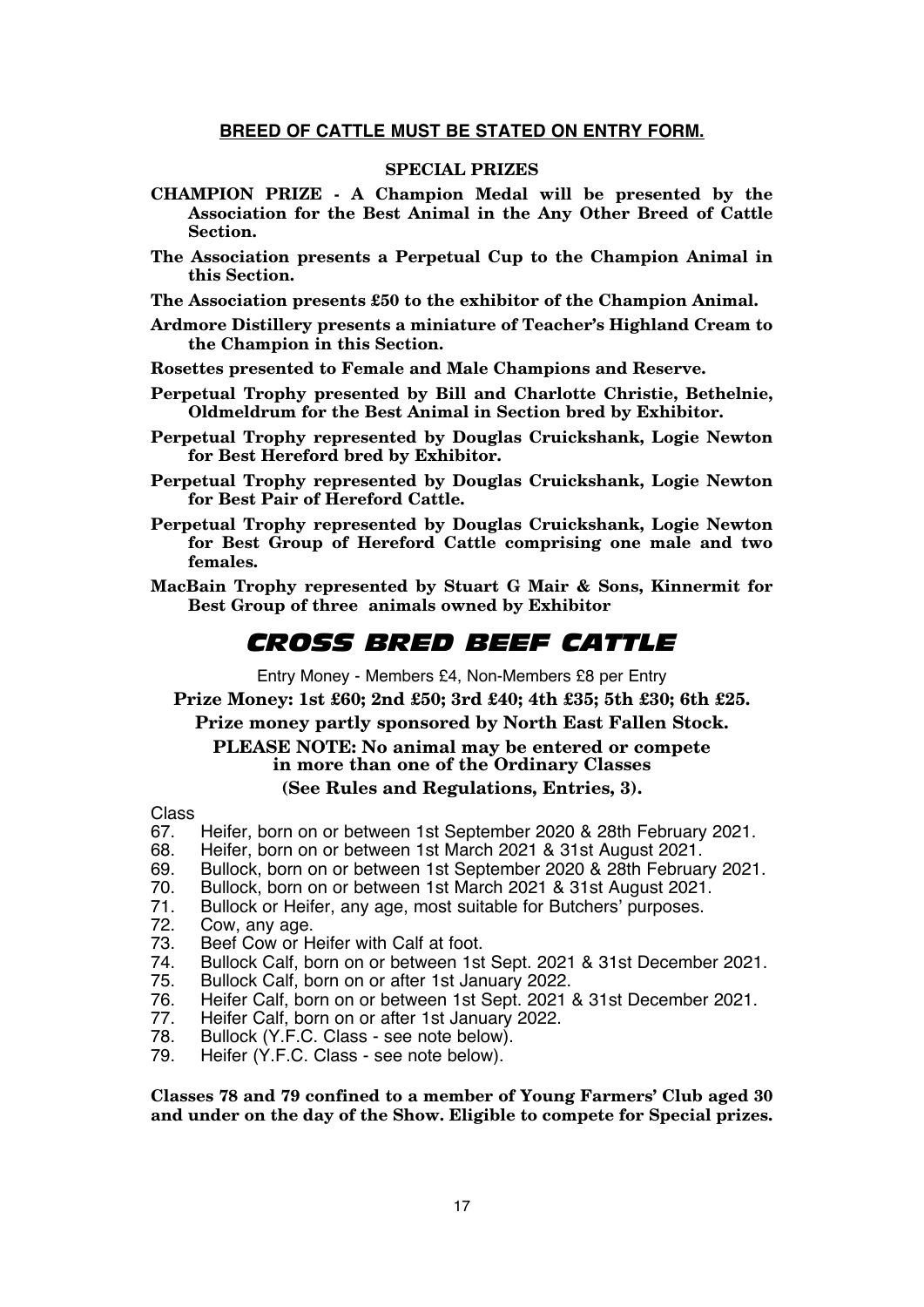- **CHAMPION PRIZE A Champion Medal will be presented by the Association for the Best Animal in the Cross Cattle Section.**
- **The Association presents a Perpetual Cup to the Champion in this Section.**
- **The Association presents £50 to the exhibitor of the Champion Animal.**
- **Ardmore Distillery presents a miniature of Teacher's Highland Cream to the Champion in this Section.**
- **£50 presented by Wm. Morrison Supermarkets Plc., to Champion and £25 to Reserve.**
- **£50 presented by John G. Morrison, Newton Auchaber to Champion Bullock and £25 to Reserve Champion Bullock - £50 to Champion Heifer and £25 to Reserve Champion Heifer.**
- **Rosettes presented to Female and Male Champions and Reserve.**
- **Norvite present vouchers to the value of £20 for Best Bullock Calf in Classes 74 and 75 and £20 for Best Heifer Calf in Classes 76 and 77.**
- **Norvite present vouchers to the value of £20 for best Bullock in Y.F.C. Class 78 and £20 for Best Heifer in Y.F.C. Class 79.**
- **Durno Family, Auchorachan, Glenlivet represents J. D. Gray & Sons,**
- **Trophy for Reserve Champion in Cross Cattle Section.**
- **Challenge Trophy presented by Turriff Town Council for Best Beef Cow or Heifer with Calf at foot in Class 73.**
- **Challenge Trophy presented by A. J. Rhind, Esq., Hatton, Kinloss for Best Butchers' Animal in Class 71.**
- **Challenge Trophy presented by Mr and Mrs Ian Anderson, Hillhouse of Eden, King Edward, Banff, for best Charolais or Cross Charolais Animal bred by Exhibitor.**
- **Challenge Trophy presented by J. D. Gray & Sons, Tillyfar, Turriff, for best Pair of Cross Cattle bred by Exhibitor.**
- **Challenge Trophy presented by Fraser Bros., Rothienorman, for Best Bullock (other than Calf).**
- **Challenge Trophy presented by The Late J. Clark, Maybank for Best Heifer (other than Calf).**
- **Challenge Trophy presented by Mr I. Daniel, Auchentumb, Strichen, for Best Calf (Bullock or Heifer).**
- **Challenge Trophy presented by the late Mr G. Mackenzie, The Moorings, Findhorn, for Best Group of Cross Cattle, comprising any three animals from one exhibitor.**
- *Please Note Only the winners of this Prize go forward to compete for the Bank of Scotland and Allathan Associates Prizes for the Overall Champion group.*
- **Rose Bowl presented by Aberdeen & Northern Marts Ltd., for Best Exhibit in Cross Cattle Section bred by Exhibitor.**
- **Challenge Trophy presented by Eric and Mary Mutch, Whitefield, Forglen, Banff, for best Exhibit in Young Farmers' Classes.**
- **John and Moira Ledingham Perpetual Trophy for best opposite sex to best exhibit in Young Farmers' Classes.**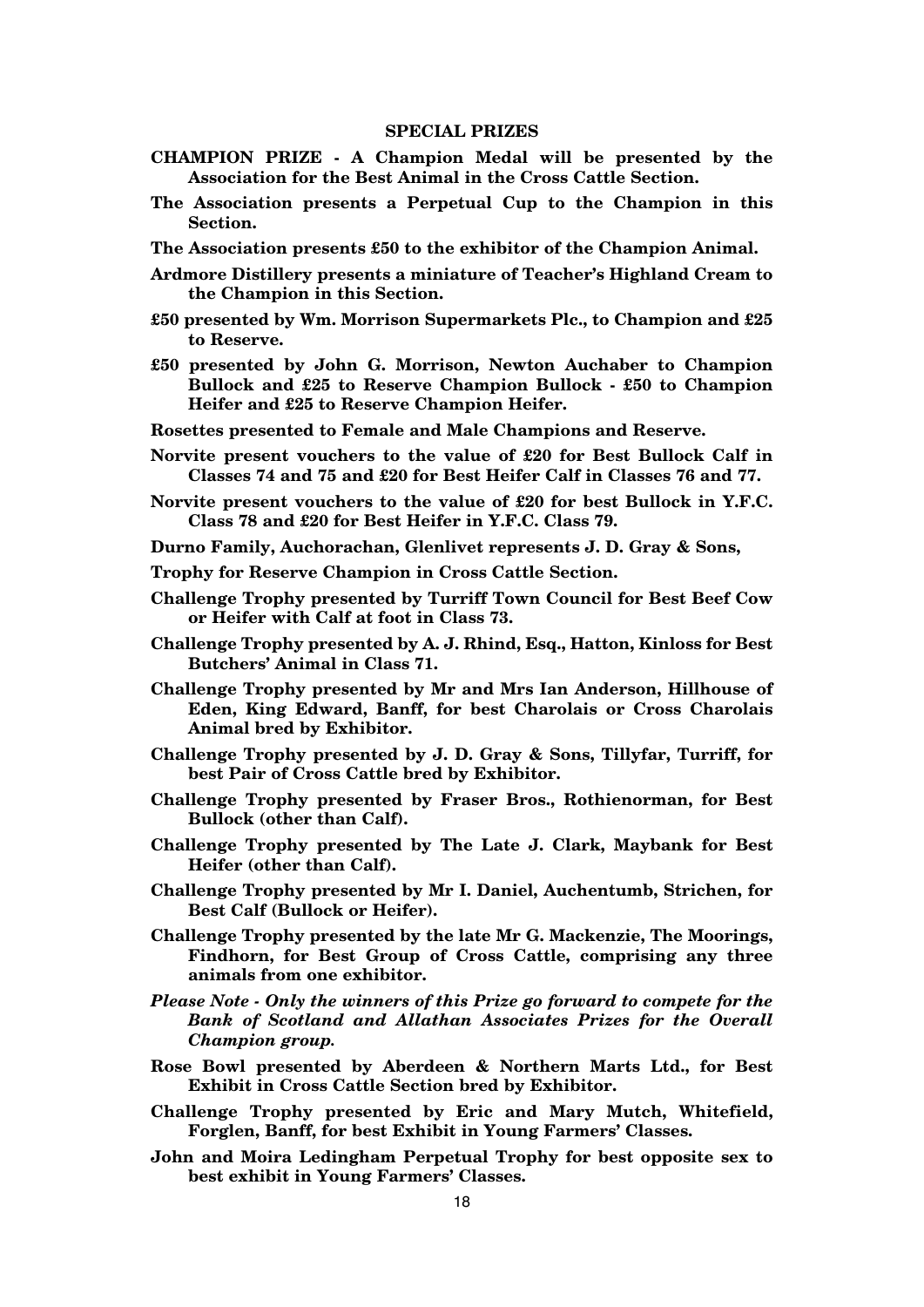- **Perpetual Trophy presented by the Rendall family, Brackens, Turriff for the Best Handler in Young Farmers' Classes 78 and 79.**
- **£35 presented by Stronachs LLP for the Best Handler in Young Farmers Class 78 and £25 to Reserve.**
- **£35 presented by Stronachs LLP for the Best Handler in Young Farmers Class 79 and £25 to Reserve.**

### *WOODHEAD BROTHERS CARCASE CATTLE*

Entry Money - Members £4, Non-Members £8 per Entry **Exhibitors restricted to two entries per class**

**Prize Money: 1st £100; 2nd £80; 3rd £60; 4th £40; 5th £20; 6th £10**

Class

- 80. Bullock, to be judged on Hook up to 410kgs Carcase.
- 81. Heifer, to be judged on Hook up to 410kgs Carcase.
- 82. Bullock, Native Breed, to be judged on Hook up to 410kgs Carcase.
- 83. Heifer, Native Breed, to be judge on Hook up to 410kgs Carcase.

#### **SPECIAL PRIZES**

**CHAMPION PRIZE - A Champion Medal will be presented by the Association for the Best Overall Entry in the Carcase Cattle Section.**

**Perpetual Championship Trophy presented to the Champion.**

- **Ardmore Distillery presents a miniature of Teacher's Highland Cream to the Champion in this Section.**
- **£100 presented by Jim Urquhart, Commercial Repairs to Champion and £50 to Reserve.**
- **Challenge Trophy presented by W. Sharp, Esq., Castleton, King Edward, for highest placed exhibit of opposite sex to Champion.**
- **Edward R. Sumner Perpetual Challenge Cup represented to Turriff Show for Best Carcase from animal bred by exhibitor.**
- **Turriff Town Council Trophy represented to Turriff Show for Best Carcase from animal sired by a native breed, e.g., Aberdeen Angus, Highland, etc.**

#### **PLEASE NOTE**

*Carcase Cattle entries (Farm Assured Cattle Only) are to be taken direct to Woodhead Brothers, Turriff, on the afternoon of Thursday 28th July from 2.00pm – 5.00pm. The animals will then be slaughtered on Friday 29th July and the carcases judged and placed in order of merit.*

*Exhibitors are invited to inspect the carcases at Woodhead Brothers, Turriff on Friday 29th July at 5.00pm. followed by presentation of prizes.*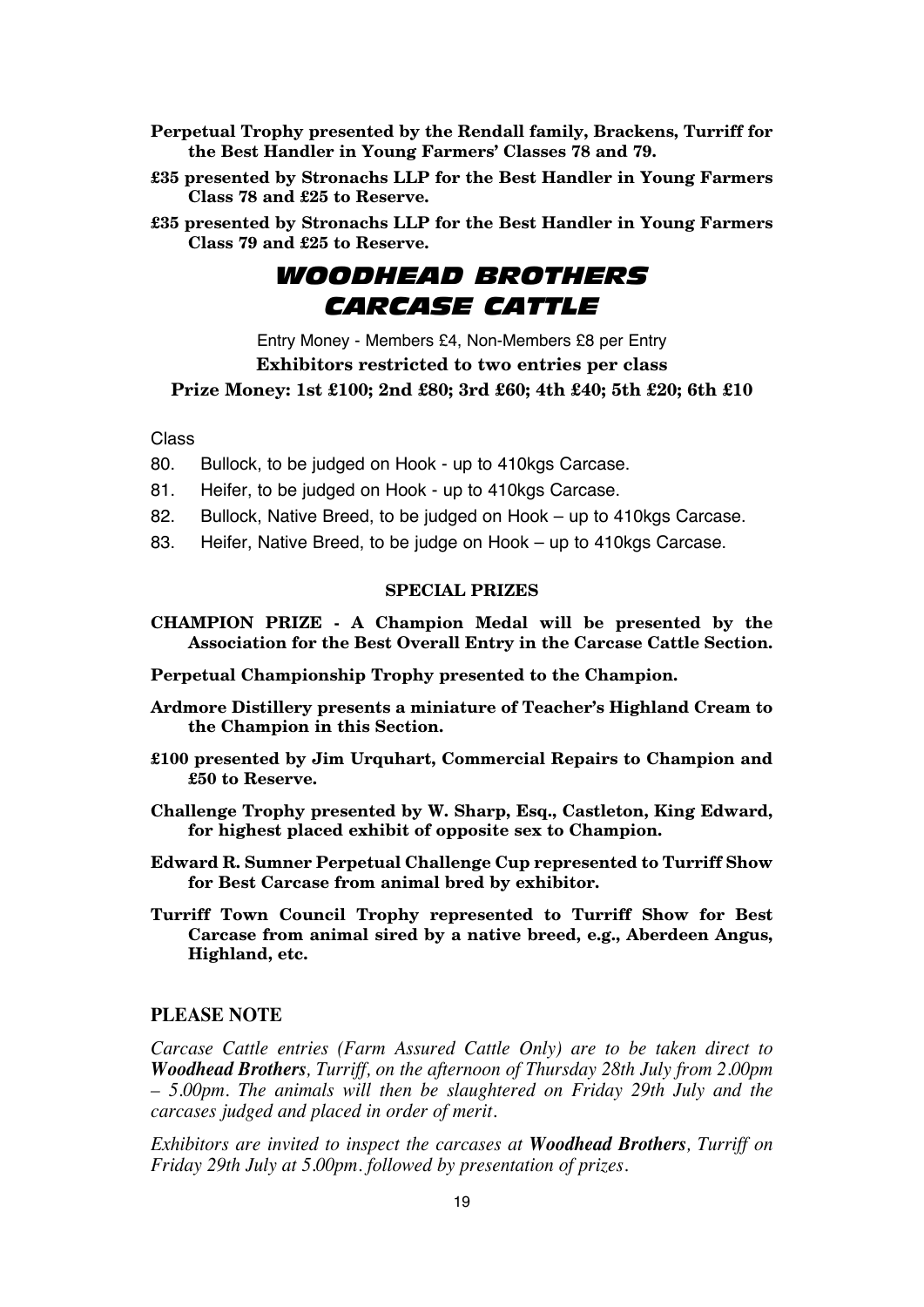### *HOLSTEIN*

Entry Money - Members £4, Non-Members £8 per Entry

#### **Prize Money: 1st £60; 2nd £50; 3rd £40; 4th £35; 5th £30; 6th £25.**

Class

- 84. Heifer in Calf with first calf and not more than  $2^{1/2}$  years of age on the day of the Show.
- 85. Dry cow, any age.
- 86. Junior Heifer or Cow in Milk (1st or 2nd lactation).
- 87. Senior Cow in Milk (3rd, 4th or subsequent lactation)

#### **SPECIAL PRIZES**

**CHAMPION PRIZE - A Champion Medal will be presented by the Association for the Best Holstein Animal in the Show.**

**The Association presents a Perpetual Cup to the Champion in this Section.**

**The Association presents £50 to the exhibitor of the Champion Animal.**

- **Ardmore Distillery presents a miniature of Teacher's Highland Cream to the Champion in this Section.**
- **£50 presented by Enlim (Scotland) Ltd to Champion Holstein Animal and £25 to Reserve.**
- **Holstein UK offers a Championship Award Rosette to the exhibitor of the female Champion and Reserve.**
- **Holstein UK offers a Championship Exhibitor Bred Rosette to the exhibitor of the female Exhibitor Bred Champion.**
- **Holstein UK offers a Best Udder Rosette to the exhibitor of the Holstein with the Best Udder in the Show.**
- **Holstein UK offers a Junior Championship Rosette to the exhibitor of the Junior Champion.**
- **Grays of Fetterangus Trophy represented by MacRobert Trust for Best Group of Three Holstein Cattle, comprising animals from Three of the Holstein Classes.** *Please Note - Only the winners of this Prize go forward to compete for the Bank of Scotland and Allathan Associates Prizes for the Overall Champion Group.*
- **Bank of Scotland Challenge Trophy represented for the Best Pair of Holstein Animals off the same sire, bred by Exhibitor.**
- **Challenge Trophy presented by E. Mutch, Whitefield, Forglen, Banff, for Best Three Animals bred by Exhibitor.**
- **£50 presented by Meadows Veterinary Centre Ltd., Oldmeldrum for Best Three Animals bred by exhibitor.**
- **Challenge Trophy presented by King's, for Best Holstein Heifer.**
- **£25 presented by Meadows Veterinary Centre Ltd., Oldmeldrum for Best Holstein Heifer.**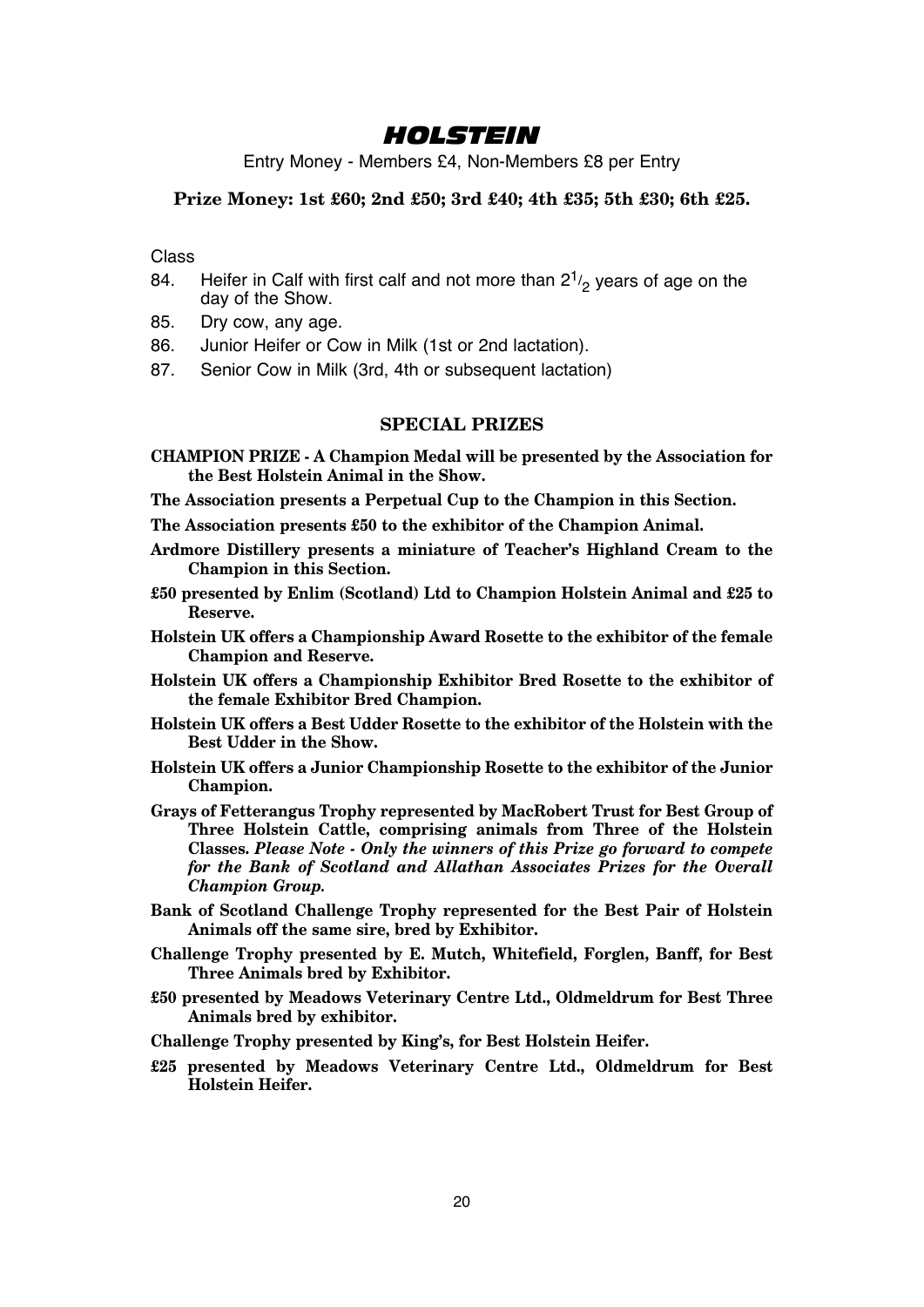## *DAIRY CALF*

No Entry Money

**Prize Money: 1st £25; 2nd £20; 3rd £15; 4th £10; 5th £8; 6th £5**

#### **Calf Classes**

Class

- 88. Heifer calf born between 1st December 2021 and 1st February 2022.
- 89. Heifer calf born between 1st August 2021 and 30th November 2021.
- 90. Heifer calf born between 1st April 2021 and 31st July 2021.

#### **SPECIAL PRIZES**

**CHAMPION PRIZE - A Champion Medal will be presented by the Association for the Best Dairy Calf in the Show.**

**The Association presents a Perpetual Cup to the Champion in this section.**

**Harbro Trophy for the Best Holstein calf.**

**Dalgety Quaich for the Best Pair of Holstein Calves from any two classes bred by Exhibitor.**

#### **Showmanship Classes**

Handlers are judged on their ability to lead and show the calf. **The calf is not judged.**

Class

- 91. Junior contestants aged 12 years and under on the day of the Show.
- 92. Intermediate contestants aged between 13 & 15 years on the day of the Show.
- 93. Senior contestants aged 16 20 years on the day of the Show.
- 94. Mature contestants aged between 21 and 26 years on the day of the Show.

#### **SPECIAL PRIZES**

**Vale O' Skene Trophy for Best Overall Handler.**

**Perpetual Trophy presented by the Mair Family, Kinnermit, Turriff for the Best Junior Handler.**

**Biotal Trophy for Best Handler aged less than 17 years with home bred calf.**

**John Lownds & Russell Trophy for the Best Dressed Handler.**

**Rosettes will be presented to all contestants.**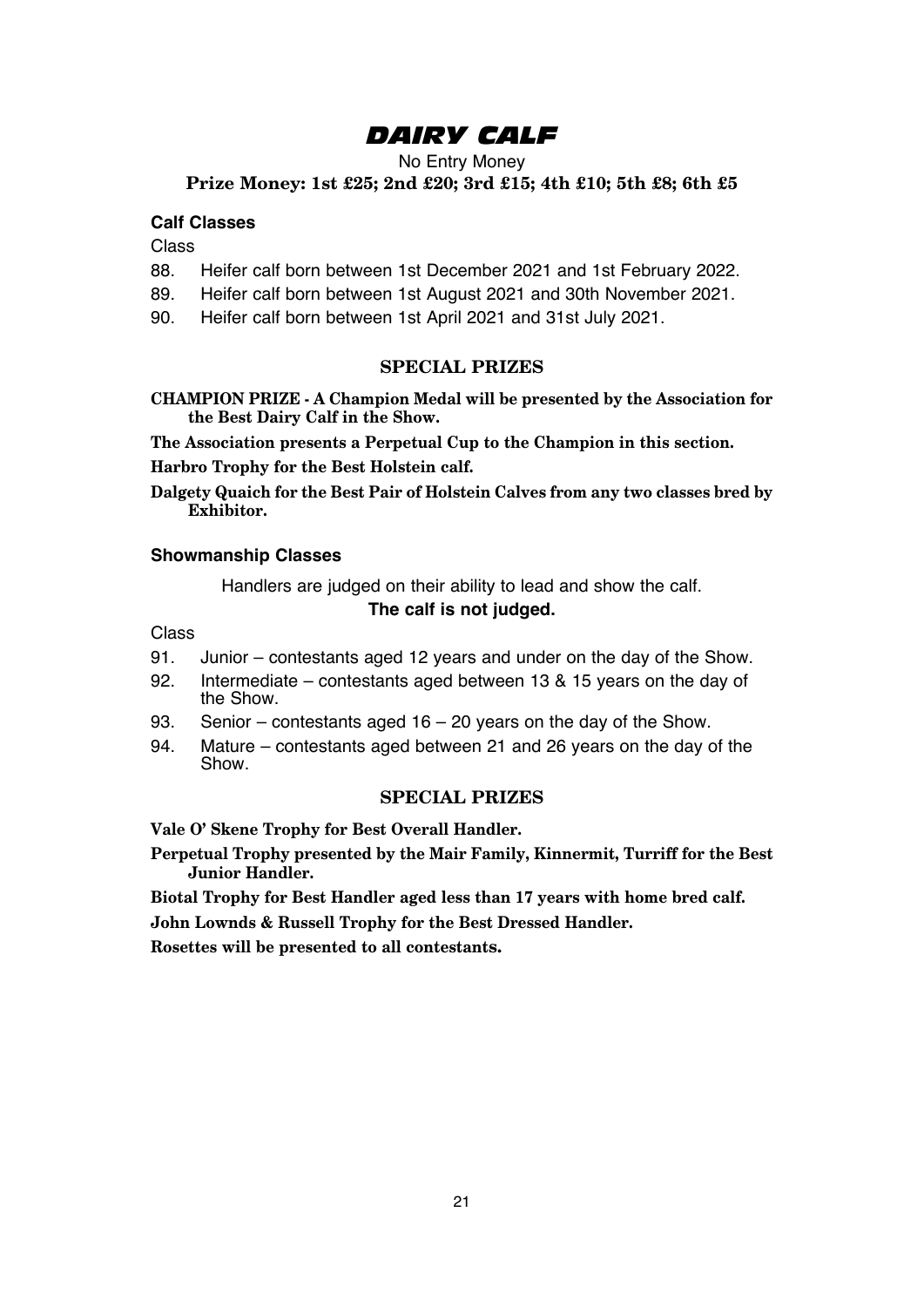### *BEEF YOUNG HANDLERS*

#### No Entry Money **Prize Money: 1st £25; 2nd £20; 3rd £15; 4th £10; 5th £8; 6th and all subsequent entrants forward £5**

Class

- 95. Native Breeds Contestants aged 8-11 years on the day of the Show.
- 96. Native Breeds Contestants aged 12-16 years on the day of the Show.
- 97. Native Breeds Contestants aged 17-20 years on the day of the Show.
- 98. Continental Breeds Contestants aged 8-11 years on the day of the Show.
- 99. Continental Breeds Contestants aged 12-16 years on the day of the Show.
- 100. Continental Breeds Contestants aged 17-20 years on the day of the Show.

**To be judged after the Cattle Sections**

**The date of birth of the handler is to be stated on the entry form.**

- **The cattle used in these classes must have been shown in the breed or commercial sections at the Show.**
- **The classes will be judged on the handler's ability to lead and show the animal.**
- **Children should only handle animals which they have the necessary strength and experience to cope with.**
- **Handlers under 12 years must be supervised by a responsible adult who will lead the animal in and out of the ring and remain in the ring during judging but only in a supervisory capacity and must not play any part in the showing of the animal.**
- **Handlers 12-16 years must be supervised by a responsible adult who will lead the animal in and out of the ring and thereafter they should remain ringside but only in a supervisory capacity and must not play any part in the showing of the animal.**

#### **SPECIAL PRIZES**

**Perpetual Trophy presented by J & J Singer for Best Young Handler Class 95.**

**Perpetual Trophy and 1st Prize of £25 presented by Mr Scott Wyllie for Best Young Handler Class 96.**

**Perpetual Trophy presented by Ron Paterson for Best Young Handler Class 98.**

**Perpetual Trophy presented by Ravenhill, Turriff for Best Young Handler Class 99.**

**Rosettes will be presented to all contestants.**

**1st Prize of £25 presented by Stronachs LLP in Classes 95, 97-100.**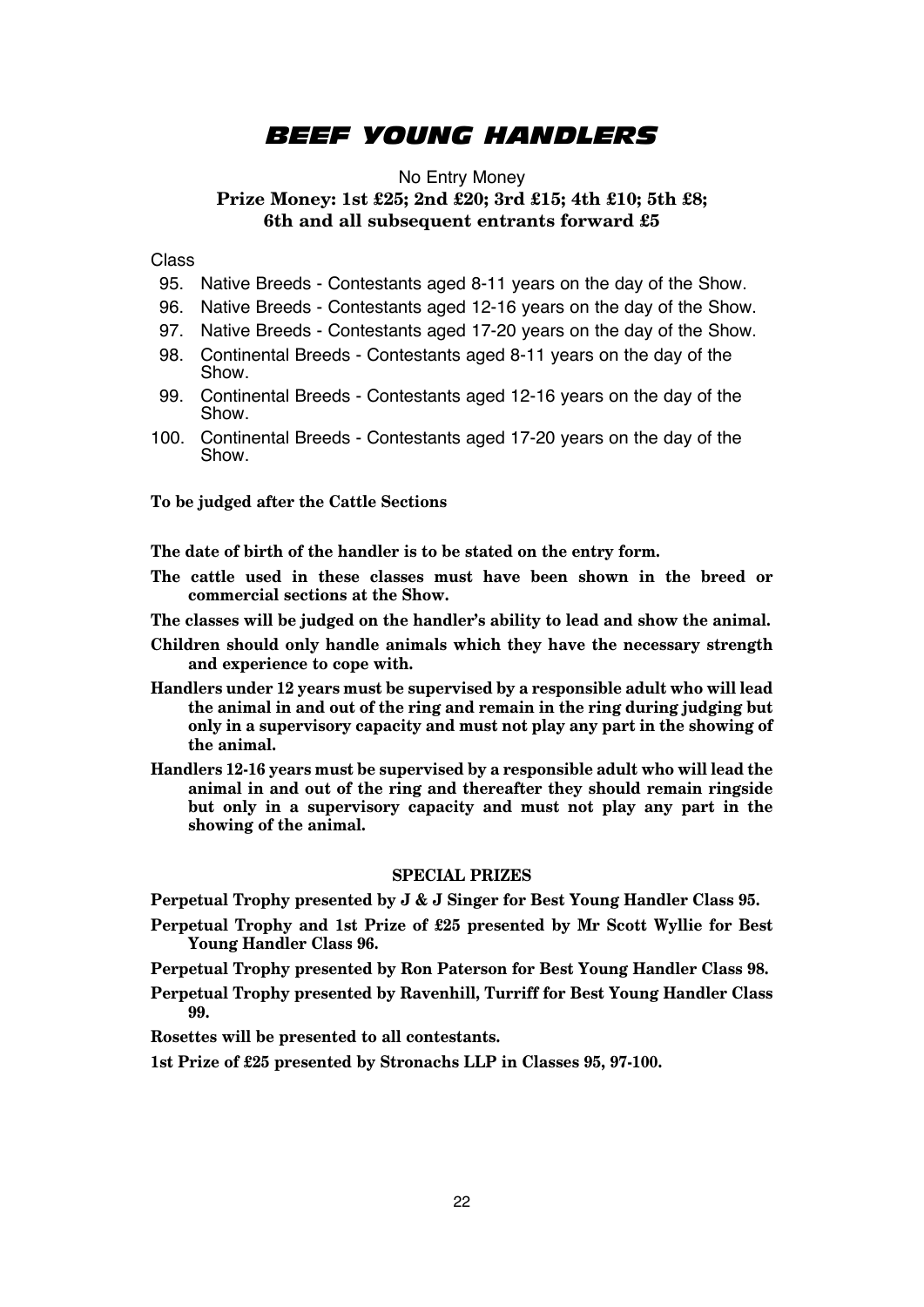### *CLYDESDALE HORSES* **(TO BE JUDGED ON THE MONDAY)**

Entry Money - Members £4, Non-Members £8 per Entry. Free entry for foals. **Prize Money: 1st £40; 2nd £30; 3rd £20; 4th £15; 5th £10; 6th £5**

Class

- 101. Mare with foal at foot.
- 102. Foal, Colt or Filly.
- 103. Mare, yeld, 3 years old and over.
- 104. Filly, 1 year old.
- 105. Filly, 2 years old.
- 106. Gelding, 3 years and over.
- 107. Colt or Gelding, 1 & 2 years old.
- 108. Young Handlers Class.

 An engraved medal is presented by the Clydesdale Horse Society to the best young handler aged 12 to 16 on the day of the Show who has not already qualified. That person will also receive a Young Handler qualifier rosette on the day of the Show. The capabilities of the handler are to be assessed, not the animal being led. Qualifiers from any Show held prior to 30th April in any year will qualify for the Young Handler final at the Royal Highland Show in the year of the Show. Qualifiers after 30th April in any year will qualify for the Young Handler final at the following year's Royal Highland Show. A merit rosette will be given to all entrants in the class. The Young Handler scheme and The Young Handler final are generously sponsored by the James Bennett Fund.

109. Ridden Class for Pure Bred Registered Clydesdales or those eligible for registration.

#### **Blair Castle Ridden Clydesdale Series**

To be judged as a Ridden Hunter Class. This class is a Qualifier for the Ridden Clydesdale Championships to be held at the Blair Castle International Horse Trials & Country Fair on Sunday 28th August 2022. The first two in each class to qualify. Qualification may go down to fourth place, if horses placed 1st and 2nd have previously qualified. Registered Clydesdales and those eligible for registration may qualify and enter for the championship.

- 110. Best Cleaned Harness.
- 111. Best Decorated Harness.

- **CHAMPION PRIZE A Champion Medal will be presented by the Association for the Best Animal in the Clydesdale Horse Section.**
- **The Association presents a Perpetual Cup to the Champion in this Section.**
- **The Association presents £50 to the exhibitor of the Champion Animal.**
- **Ardmore Distillery presents a bottle of Teacher's Highland Cream in a presentation carton to the Champion in this Section.**
- **£50 presented by Enlim (Scotland) Ltd to Champion Clydesdale and £25 to Reserve.**
- **Norvite present vouchers to the value of £30 to the Champion and £15 for Reserve.**
- **Challenge Trophy presented by the late J. Clark, Maybank, for Best Clydesdale Horse, any age or sex, bred by Exhibitor.**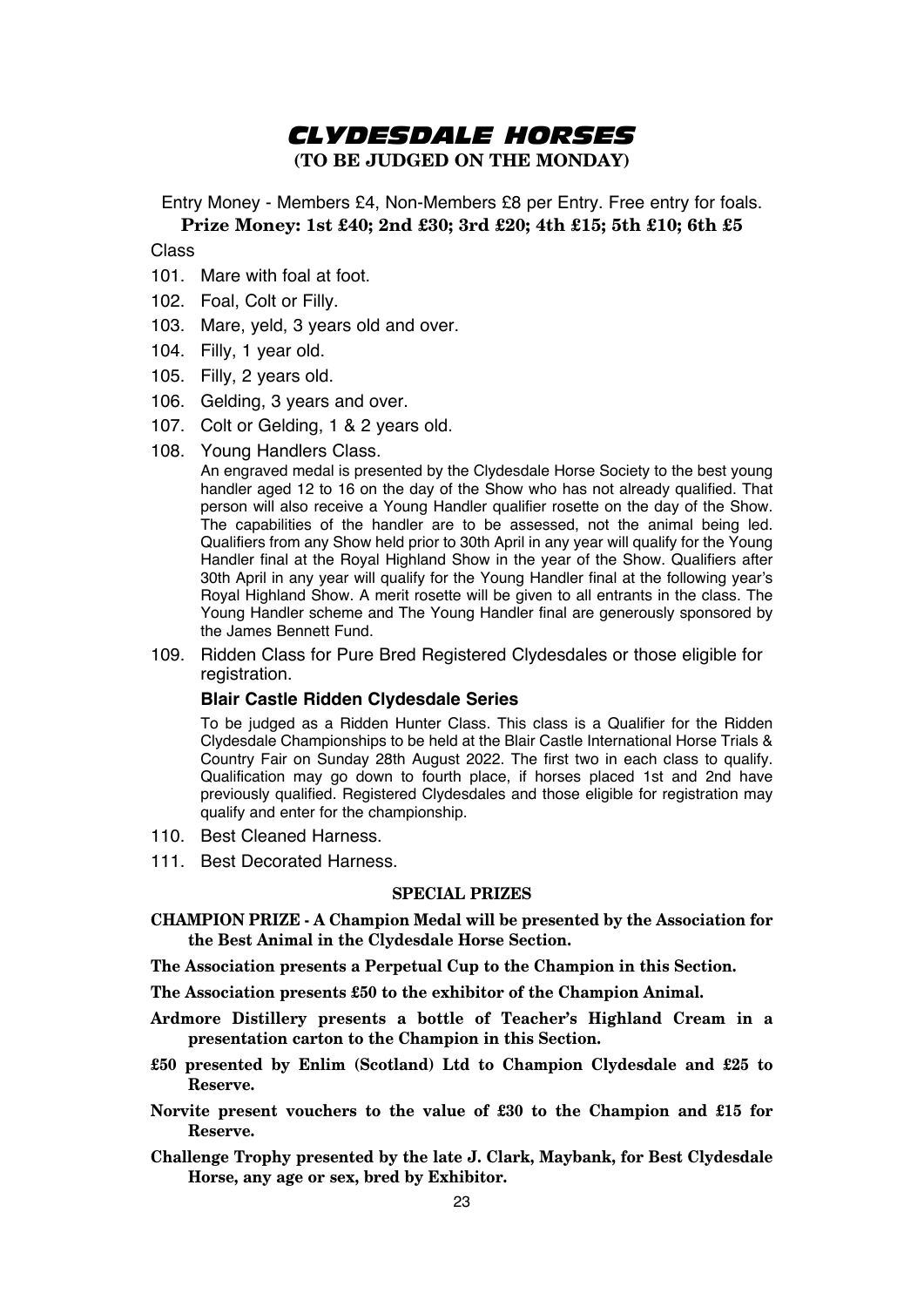- **Clydesdale Horse Society Shield A shield (which will be supplied and engraved by the Clydesdale Horse Society) will be awarded to the Best Yearling or Two-year-old Colt or Filly registered or eligible for registration with the Society, not having won a shield before in its lifetime. The exhibitor must be a CURRENT MEMBER of the Clydesdale Horse Society.**
- **Peter F. McKilligin Memorial Perpetual Trophy For the best Turn-out in the Clydesdale Horse and Harness Section.**
- **Perpetual Medal won in 1882 and represented by R. F. Duncan, Sydney, Australia for Best Clydesdale Filly.**
- **Perpetual Trophy in memory of Barry Holliday, South Burnhead, St. Fergus for best first time exhibitor.**
- **Stuart & Mary Mair Memorial Trophy for Most Points in Cattle, Sheep and Clydesdale Horse Sections.**
- **The Sleigh family present a Perpetual Trophy in memory of Harry Sleigh, St. John's Wells, Fyvie for Champion of Champions (Cattle, Sheep, Clydesdale Horses. Sunday's Horse & Pony Champions are also invited to come forward).**

**James Milne Chartered Accountants present £300 to the Champion of Champions.**

- **Deveron Veterinary Surgeons present a Perpetual Trophy for Reserve Champion of Champions.**
- **Harbro Ltd, present Vouchers to the value of £100 to the Reserve Champion of Champions.**

# *HORSES AND PONIES*

**(TO BE JUDGED ON THE SUNDAY)**

#### **EXTRA SPECIAL PRIZES**

- **Jim Urquhart Commercial Repairs presents £100 to the Overall Horse or Pony In-Hand Champion in the Show and £50 for the Reserve.**
- **Clydesdale Bank plc, Turriff, present a Perpetual Trophy for the Overall Horse or Pony In-hand Champion.**
- **A Champion Medal will be presented by the Association to the Overall Horse or Pony In-Hand Champion.**
- **Turriff Round Table present a Perpetual Trophy for the Reserve In-Hand.**
- **The Association presents a Championship Sash to the Overall In-Hand Champion Animal and Reserve.**
- **Norvite present vouchers to the value of £50 to the Overall Horse or Pony In-Hand Champion and £25 for Reserve.**
- **Procam Robertson Crop Services presents £100 to the Overall Horse or Pony Ridden Champion in the Show and £50 to the Reserve.**
- **The Pirie Family present a Perpetual Trophy in memory of Gordon Pirie, Castle of Auchry, Cuminestown for the Overall Horse or Pony Ridden Champion.**
- **A Champion Medal will be presented by the Association to the Overall Horse or Pony Ridden Champion.**
- **Wesley and Margaret Simpson present a Perpetual Trophy for the Reserve Ridden.**
- **The Association presents a Championship sash to the Overall Ridden Champion Animal and Reserve.**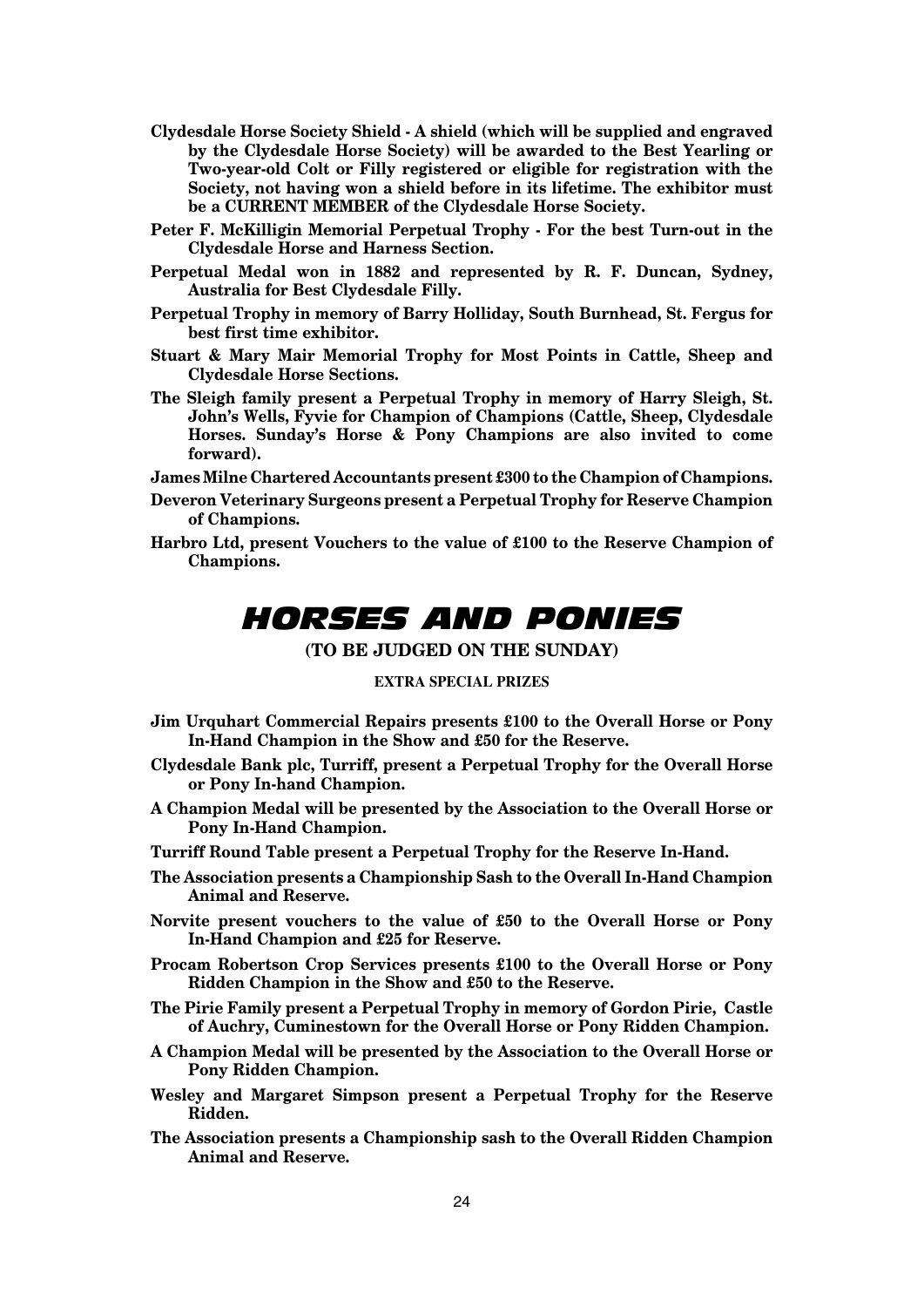- **Norvite present Vouchers to the value or £50 to the Overall Horse or Pony Ridden Champion and £25 for Reserve.**
- **Ardmore Distillery presents a bottle of Teacher's Highland Cream in a presentation carton to Overall Horse or Pony In-Hand Champion and to Overall Horse or Pony Ridden Champion.**
- **The Sleigh family present a Perpetual Trophy in memory of Harry Sleigh, St. John's Wells, Fyvie for Champion of Champions (Cattle, Sheep, Clydesdale Horses. Sunday's Horse & Pony Champions are also invited to come forward).**
- **James Milne, Chartered Accountants present £300 to the Champion of Champions.**
- **Deveron Veterinary Surgeons present a Perpetual Trophy for Reserve Champion of Champions.**
- **Harbro Ltd, present Vouchers to the value of £100 to the Reserve Champion of Champions.**
- **Sleigh Perpetual Trophy for Best Scottish Native Horse or Pony Eriskay, Highland and Shetland breeds.**

Turriff Show is affiliated to the B.S.P.S. and all persons entering, competing, showing or otherwise taking part in B.S.P.S. Classes, whether or not members of the B.S.P.S. are subject to the Rules of the B.S.P.S. including the disciplinary procedures, and shall be deemed to have consented to the jurisdiction of the B.S.P.S. The Qualifiers for the BSPS are stated following the relevant classes.

#### **BSPS SCOTLAND MEMBERS CHAMPION OF THE YEAR**

This Show is a qualifier for The BSPS Scotland Members Champion of the Year competition to be held at BSPS Scotland Finale Show on 3rd September 2022. 1st prize winners in the Lead Rein and First Ridden Show Pony, Open Show Pony, Open Pony of Show Hunter Type will qualify. In the event of the 1st placed winner at this Show having already qualified for the BSPS Scotland Members Champion of the Year, the qualification will be awarded to the next eligible pony. The rider/pony combination who qualify in each section will be subject to written confirmation from BSPS Scotland.

This Show is a qualifier for: -

**NPS Scotland/Townhead Pet n Pony In-Hand Mountain & Moorland Championship.** The Champion and Res. Champion in all Mixed pure bred M. & M. or Breed Championships will qualify for the Final which will take place at the Blair Castle International Horse Trials on Friday 26th August 2022. **Qualification may go to 3rd in the Championship (i.e., First Reserve Champion).**

**NPS Scotland/Baileys Horse Feeds Open Ridden Mountain & Moorland Championship.** The 2 highest placed ponies, not already qualified, in each class will qualify for the Final which will take place at the Blair Castle International Horse Trials on Friday 26th August 2022. **Qualifications to go no lower than 4th place.** This can be either mixed M. & M. or Breed Classes.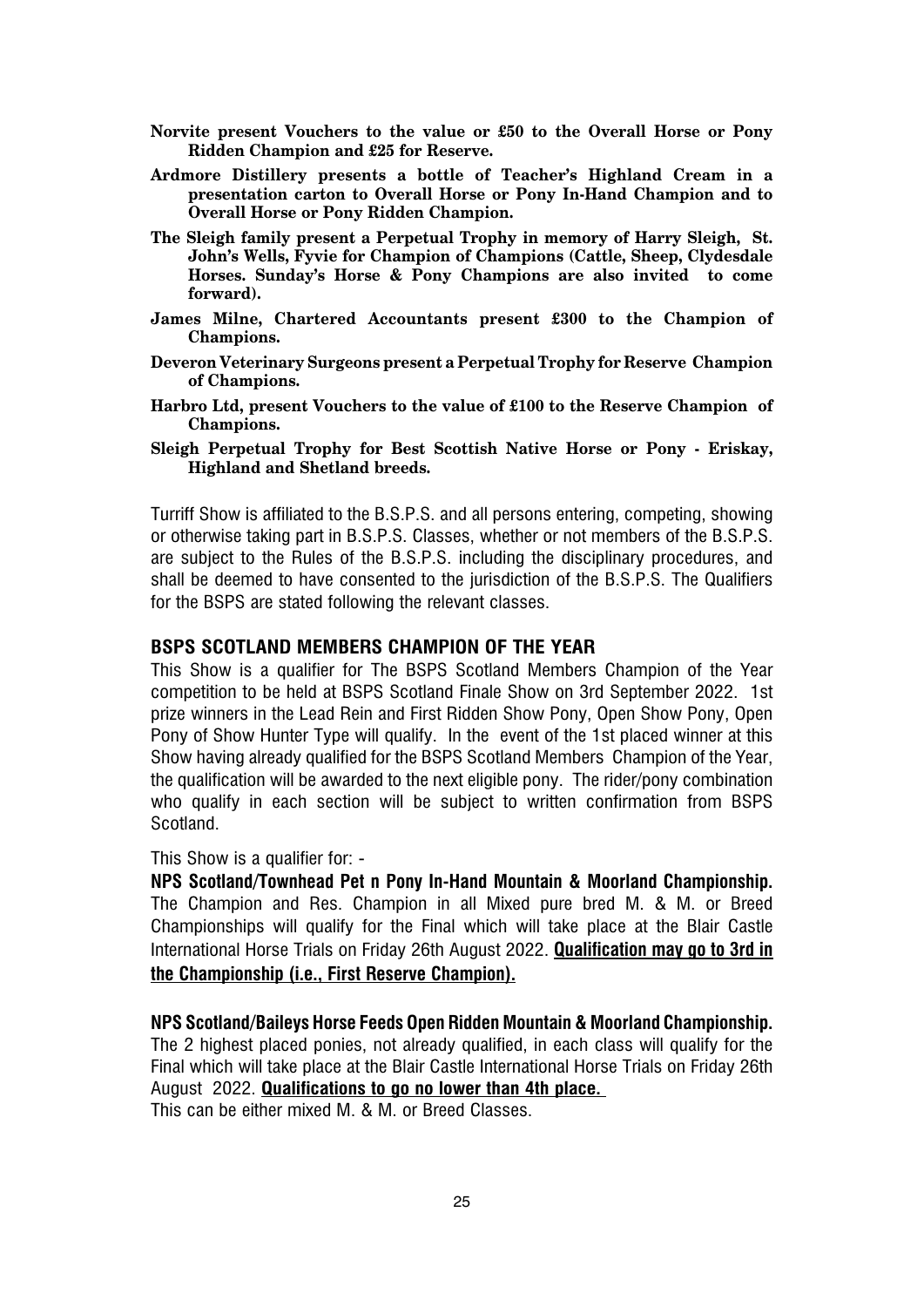#### **NPS Scotland/Kingfisher Building Products Open M & M WHP**

The 2 highest ponies, in each class not already qualified, will qualify for the final which will take place at the Blair Castle International Horse Trials on Friday 26th August 2022. **Qualifications to go no lower than 4th place.**

**NPS Scotland/Kilgraston School M & M Lead Rein and First Ridden Championship**  The 2 highest placed ponies in the Lead Rein and First Ridden Class not already qualified will go forward to the final which will take place at the Blair Castle International Horse Trials on Friday 26th August 2022. **Qualifications to go no lower than 4th place.**

**NPS Scotland/NFU Mutual Open In-hand Riding Pony/Hunter Pony Championship.** The highest placed pony, in each open in-hand Riding Pony or Hunter Pony Class (foal classes excluded) not already qualified, will qualify for the Final which will take place at the Blair Castle International Horse Trials on Friday 26th August 2022. **Qualifications to go no lower than 4th place.**

#### **TO BE RUN UNDER NPS SCOTLAND RULES 2022 WHICH CAN BE FOUND AT**

#### **www.npsscotland.co.uk/rules**

# **Caledonian Showing Championships Caledonian Showing Championships**



 This Show is a qualifier for the Caledonian Showing Championships which offers Competitors the opportunity to compete at a top level  $\Gamma$  Championship Final in Scotland.

Unitary Franchine Township Final and Seventhering rosettes, special prizes, music, with a diaped main aread, amazing researces, special prizes, maste, judges from the South and atmospheric Evening Performances, this

is the Show everyone wants to be part of, and has grown and grown, so for 2022 is now is the show everyone wants to be part of the show everyone wants to be part of

#### This year's show will be held at  ${\it High field}$  @  ${\it Howe, near }$   ${\it Ladybank, Fife}$  on  $14/15/16$   $October$   $2022$

Every horse & pony placed 1st in all Inhand, Ridden Showing classes (not fun classes) & Working Hunter/Pony classes will qualify to compete in any appropriate class at the Finals.  $\text{ls.}$ 

All Champions & Reserves will qualify for the Champion & reserves Stakes Finals . Qualification will be from placings, no qualification cards will be awarded in the ring, and no qualification can go down the line. Champions & Reserves will qualify for the Champion & reserves Stakes Fina

All qualified horses and ponies will be listed on the Caledonian Showing Show's website All qualified horses and ponies will be listed on the Caledonian Showing www.caledonianchampionships.webs.com (and soon to come www. caledonianchampionships.co.uk) where you will also find a regularly updated list of qualifying shows and a wealth of other information.

#### **PLEASE NOTE:**

**Judging starts at 8.30am and this includes Large Mountain and Moorland Ridden Class except Riding Pony in Hand not exceeding 14.2h.h. and Veterans at 9.30am, Large and Small Mountain and Moorland Ponies and Ride and Drive which will be judged at approximately 10.30am; Hunter Pony Breeding at 11.00 a.m., Donkey and Ex Race Horse section 11.30a.m.**

**IF AN EXHIBITOR HAS ENTERED MORE THAN ONE CLASS AND THEY ARE BOTH BEING JUDGED AT THE SAME TIME A DECISION MUST BE MADE TO WHICH CLASS IS BEING ENTERED. NO CLASSES WILL BE DELAYED FOR EXHIBITORS TO ENTER BOTH. ALSO, IT MUST BE CLEARLY STATED ON ENTRY FORM IF THE PONY IS BEING SHOWN IN MORE THAN ONE CLASS.**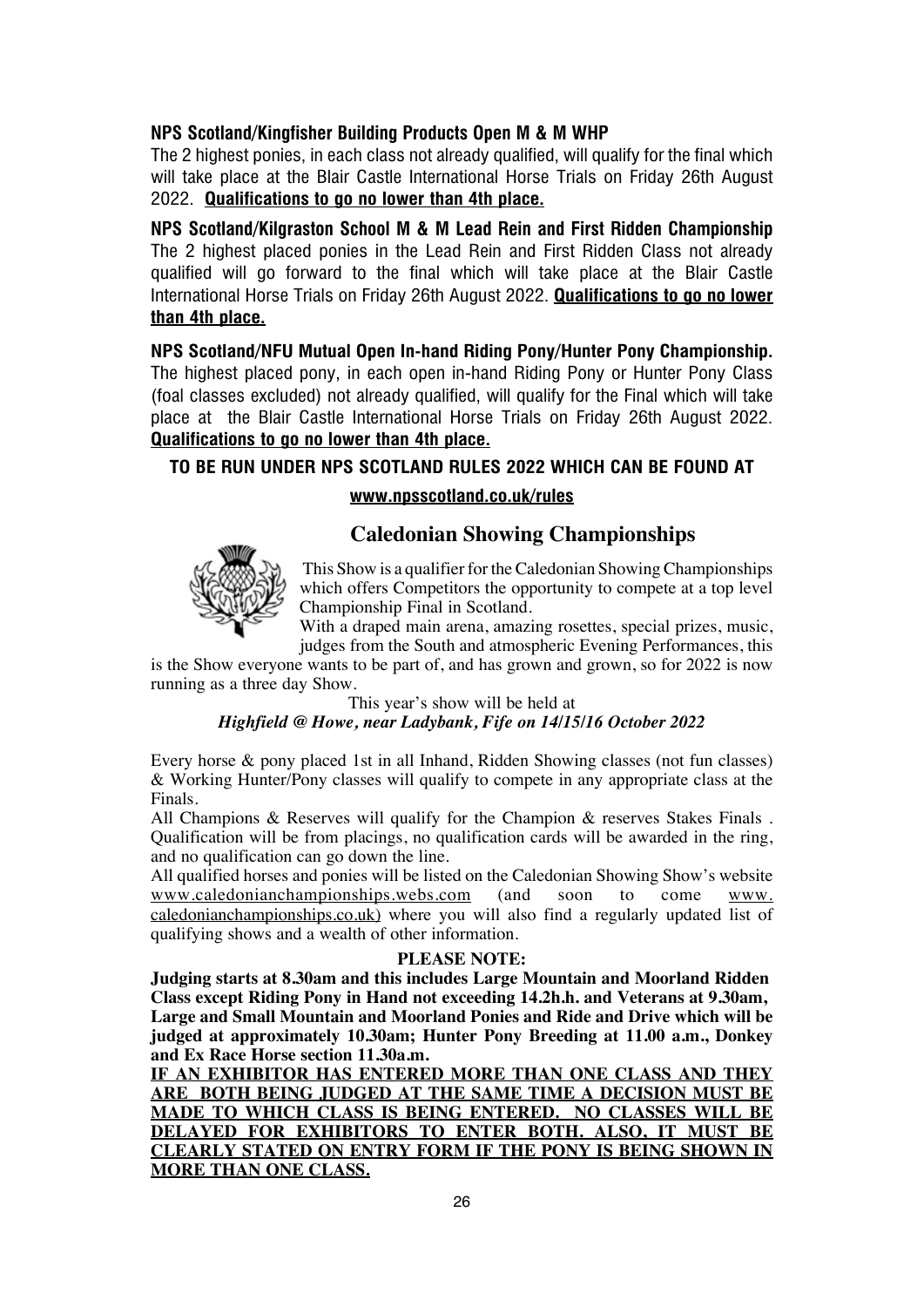### *WORKING HUNTERS, HORSES AND PONIES*

**Please state clearly if horse or pony entered in more than one class**

Entry Money - Members £4, Non-members £8 per Entry.

#### **Prize Money: 1st £40; 2nd £30; 3rd £20; 4th £15; 5th £10; 6th £5**

Class

112. Working Hunter Horse 15hh and over and 4 years old and over – Riders 18 years or over on the day of the competition. Perth Equine Vets/BHS Scotland Open Working Hunter Series 2022.

Eight to twelve fences approx. 3ft. 6in. in height. Classes will be judged in line with the Sports Horse Breeding of Great Britain Rules (www.sporthorsegb.co.uk)

The first three prize winners will qualify even if they do not jump clear for the final to be held at The Blair Castle International Horse Trials and Country Fair in August 2022. If one of the first three has already qualified, the qualifying card can be passed down to fourth place provided the fourth placed rider jumped clear. If a class has less than 4 entries only the winner will qualify for the Championships. To be eligible for the Final, either the rider or owner of the horse must be a member of the British Horse Society.

Qualifiers will be handed a postcard to complete and send off with their entry fee for the final. Class

- 113. Novice Working Hunter Horse 4 Years old and Over exceeding 153cms Riders to be 16 years or over on the day of the Show. Open to all horses never placed 1st to 3rd in an Open WHP Class. Fences 80-90cms.
- 114. Open WHP mare or gelding, 4 years old and over, over 143cms and not exceeding 153cms. Riders not to have attained their 20th birthday before 1st January in current year. Height of fences approx. 1.05m.
- 115. Open WHP mare or gelding, 4 years old and over, over 133cms and not exceeding 143cms. Riders not to have attained their 17th birthday before 1st January in current year. Height of fences approx. 1m.
- 116. Open WHP mare or gelding, 4 years old and over, not exceeding 133cms. Riders not to have attained their 14th birthday before 1st January in current year. Height of fences approx. 90cms.
- 117. Nursery Stakes. Mare or Gelding, 4 years old and over, not exceeding 133cms. Riders not to have attained their 13th birthday before 1st January in the current year. Fences 60cm - 75cm.
- 118. Cradle Stakes. Mare or Gelding, 4 years old and over not exceeding 122cms. Riders not to have attained their 11th birthday before 1st January in the current year. Fences 55cm - 70cm.
- 119. Registered Mountain and Moorland Mixed Height Working Hunter Pony Highland, Shetland, Dartmoor, Exmoor, Welsh Section A&B, Fell, Dale, New Forest, Connemara and Welsh Section C&D. Mare, Stallion or Gelding, 4 Years Old and Over. Ponies up to 13.2hh. fences maximum height 70cms. Over 13.2hh, fences maximum height 85cms. The 2 highest placed ponies not already qualified in both fence heights, will qualify for the NPS Scotland/Kingfisher Building Products Mountain & Moorland Open WHP Championship final which will take place at the Blair Castle International Horse Trials on Friday 26th August 2022. Qualifications to be no lower than 4th place.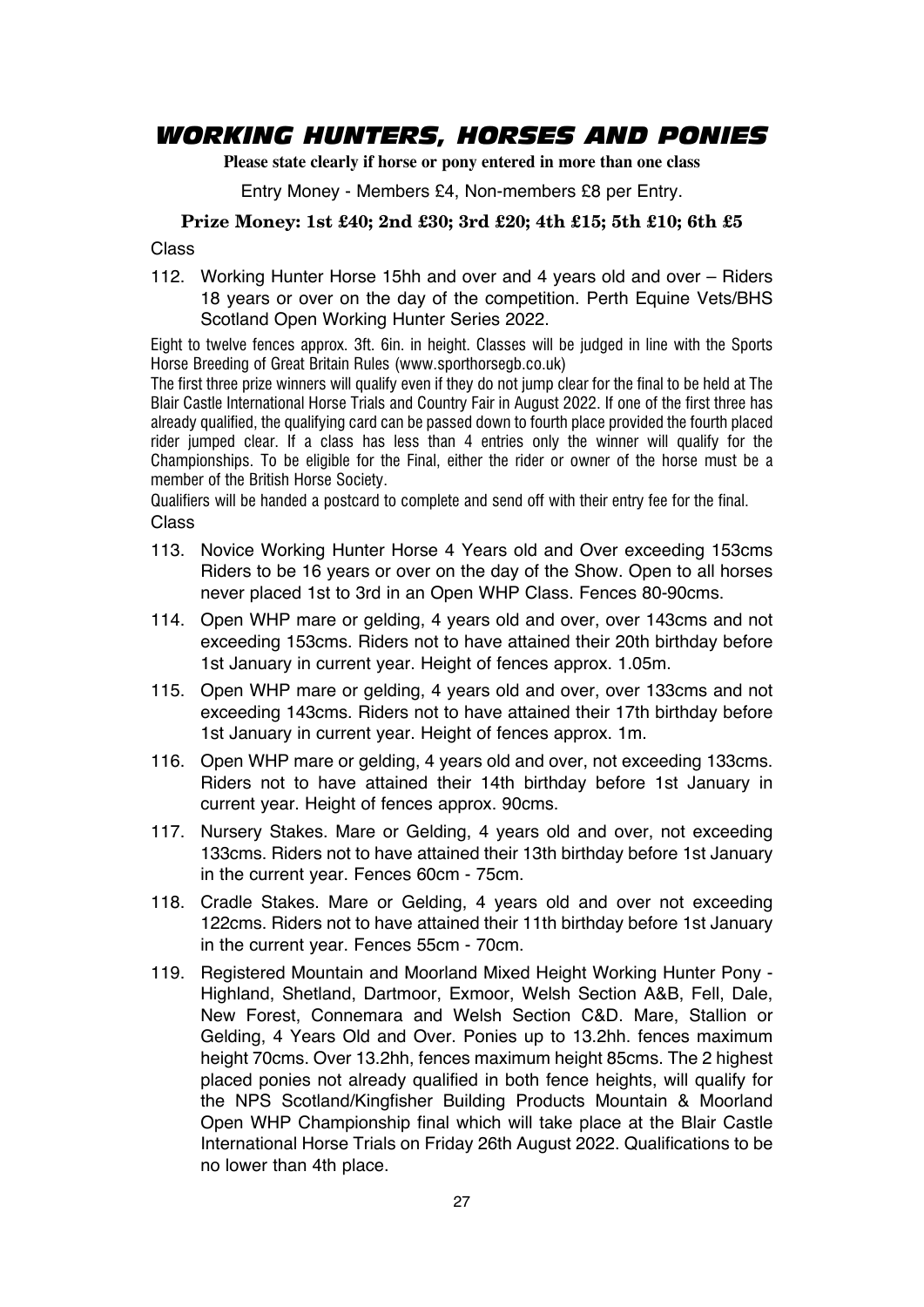**Blair Castle Working Hunter Pony Series.** Classes 114, 115 and 116 are qualifiers. Ponies placed first to fourth in each class will qualify for the Championships held at Blair Castle International Horse Trials & Country Fair on Thursday 25th August 2022.

Qualification may go down to sixth place if higher placed ponies have previously qualified.

#### **Working Hunter Pony Rules for Classes 114 to 119**

#### **All WHP classes are restricted to mares and geldings. Mares with a living foal, born during the current season, are barred from WHP classes. Stallions barred.**

**Saddlery:** No change of saddlery is allowed between phases or during a phase. No whip to exceed 75 cm. (30 in.) No spurs allowed. Snaffle bridles are permitted. After the start of the competition the rider may not be changed under any circumstances.

**Entries:** No Competitor may ride more than one pony in any class.

**Jumping Penalties** - First Refusal 15; Second Refusal 20; Third Refusal Disqualification; Fall of horse or rider disqualification. A complete turnround constitutes a refusal. Jumping Knockdown 10.

**Marking:** Phase One-Jumping 50: Style and manners 20; Phase Two-Conformation, type and freedom of action 20; Manners 10; Total - 100.

#### **SPECIAL PRIZES**

- **CHAMPION PRIZE A Champion Medal will be presented by the Association for the Best Horse or Pony in the section.**
- **The Association presents a Perpetual Cup to the Champion in this Section.**
- **The Association presents £50 to the exhibitor of the Champion Animal.**
- **Ardmore Distillery present a miniature of Teacher's Highland Cream to the Champion in this Section.**
- **Norvite present vouchers to the value of £20 to the Champion in this section.**
- **North of Scotland Championship for Best Working Hunter Pony owned and registered by a member of the British Show Pony Society -**

**Challenge Trophy presented by the Late J. Clark, Maybank, Turriff.**

**Swift Trophy presented by the late Dr V. Morrison and rosettes for the Mini Working Hunter Pony Championship (Nursery and Cradle Stakes).**

### *HUNTERS & HACKS IN-HAND*

**Please state clearly if horse or pony entered in more than one class** Entry Money - Members £4, Non-members £8 per Entry. Free entry for foals

#### **Prize Money: 1st £40; 2nd £30; 3rd £20; 4th £15; 5th £10; 6th £5**

Class

- 120. Brood Mare, 4 years old and over, with Foal at foot.
- 121. Foal, progeny of Mare in previous class.
- 122. Colt, Filly or Gelding, 1 year old.
- 123. Filly or Gelding, 2 years old.
- 124. Filly or Gelding, 3 years old.
- 125. Mare or Gelding, 4 years old and over.
- 126. Appaloosa mare or gelding, 4 years old and over.
- 127. Hack Mare or Gelding, any age.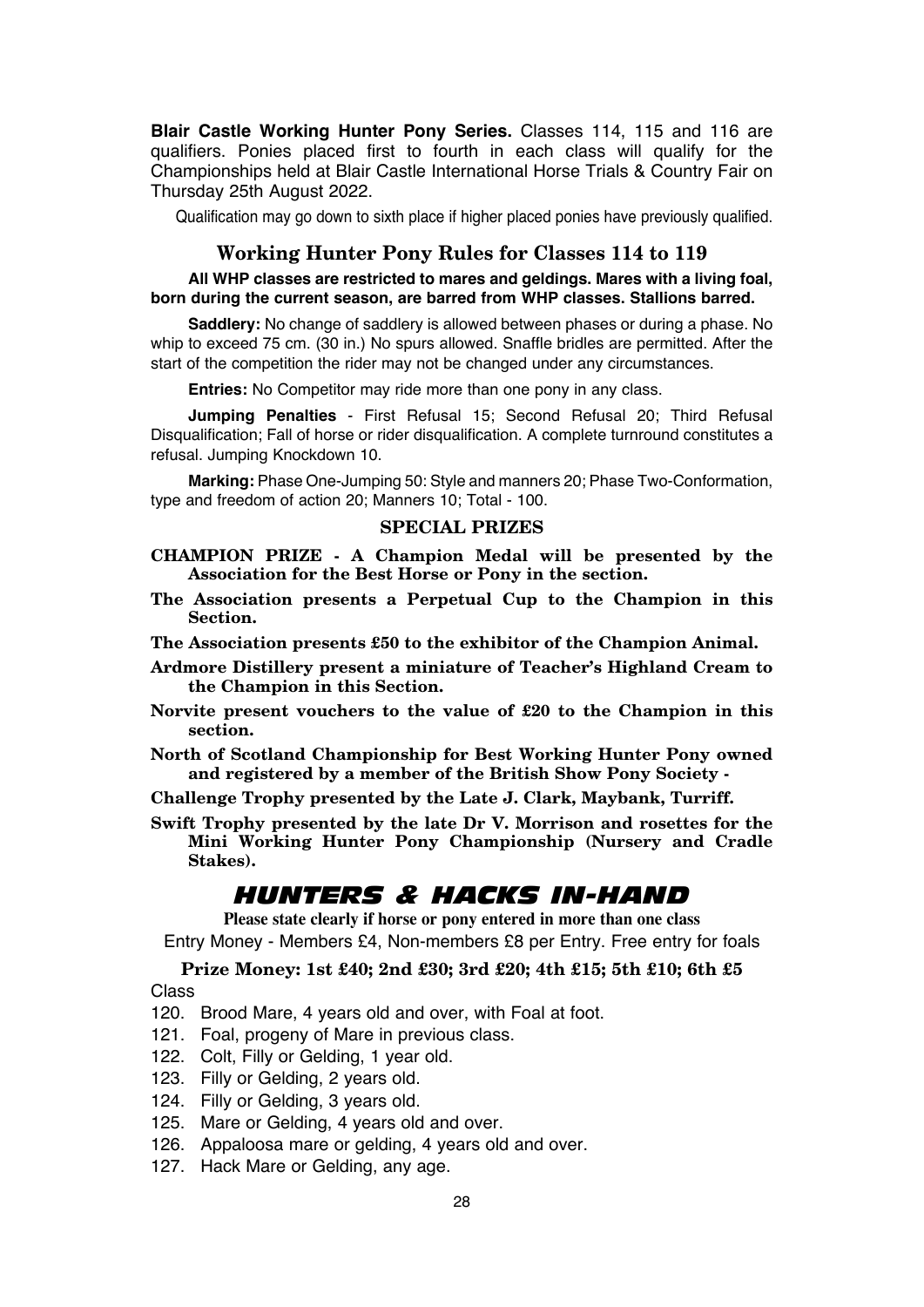#### **SPECIAL PRIZES**

- **CHAMPION PRIZE A Champion Medal will be presented by the Association for the Best Horse or Pony in Section.**
- **The Association presents a Perpetual Cup to the Champion In-Hand Section.**
- **The Association presents £50 to the exhibitor of the Champion Animal.**
- **Ardmore Distillery presents a miniature of Teacher's Highland Cream to the Champion in this Section.**
- **Challenge Trophy presented by Deans, Barnes and Hunter, Veterinary Surgeons, Turriff, for Best Hunter or Hack bred by Exhibitor, shown in Hand.**
- **Perpetual Trophy presented by Mrs Mary Sivewright for Best Hack In Hunters & Hacks In-Hand and Hunters & Hacks Under Saddle sections.**

### *HUNTERS & HACKS UNDER SADDLE*

**Please state clearly if horse or pony entered in more than one class** Entry Money - Members £4, Non-members £8 per Entry.

#### **Prize Money: 1st £40; 2nd £30; 3rd £20; 4th £15; 5th £10; 6th £5**

Class

- 128. Small Hunter, Mare or Gelding, not to exceed 158cms (15.2hh) 4 years old and over shown in saddle.
- 129. Lightweight Hunter, Mare or Gelding, exceeding 158cms (15.2hh), to carry up to 13st., 4 years old and over, shown in saddle.
- 130. Middle/Heavyweight Hunter, Mare or Gelding, exceeding 158cms (15.2hh), to carry 13½st., 4 years old and over shown in saddle.
- 131. Open Hack, Mare or Gelding, 4 years old or over, exceeding 148cms(14.2hh) but not exceeding 160cms (15.3hh).
- 132. Open Riding Horse, Mare or Gelding, 4 years old or over, exceeding 148cms (14.2hh).
- 133. Show Cob, 4 years old and over, shown in saddle.
- 134. Appaloosa mare or gelding, 4 years old and over, shown in saddle.
- 135. Ladies Side Saddle, open to a Mare or Gelding, four years old or over, suitable to carry and be ridden by a Lady side saddle.
- 136. Ladies Side Saddle, open to a Mare or Gelding, other than Hunter or Hack, four year old or over, suitable to carry and be ridden by a Lady side saddle.

- **CHAMPION PRIZE A Champion Medal will be presented by the Association for the Best Horse or Pony in Section.**
- **The Association presents a Perpetual Cup to the Champion Under Saddle Section.**
- **The Association presents £50 to the exhibitor of the Champion Animal.**
- **Ardmore Distillery presents a miniature of Teacher's Highland Cream to the Champion in this Section.**
- **Norvite present vouchers to the value of £20 to the Champion in this section.**
- **Perpetual Trophy presented by Mrs Mary Sivewright for Best Hack In Hunters & Hacks In-Hand and Hunters & Hacks Under Saddle sections.**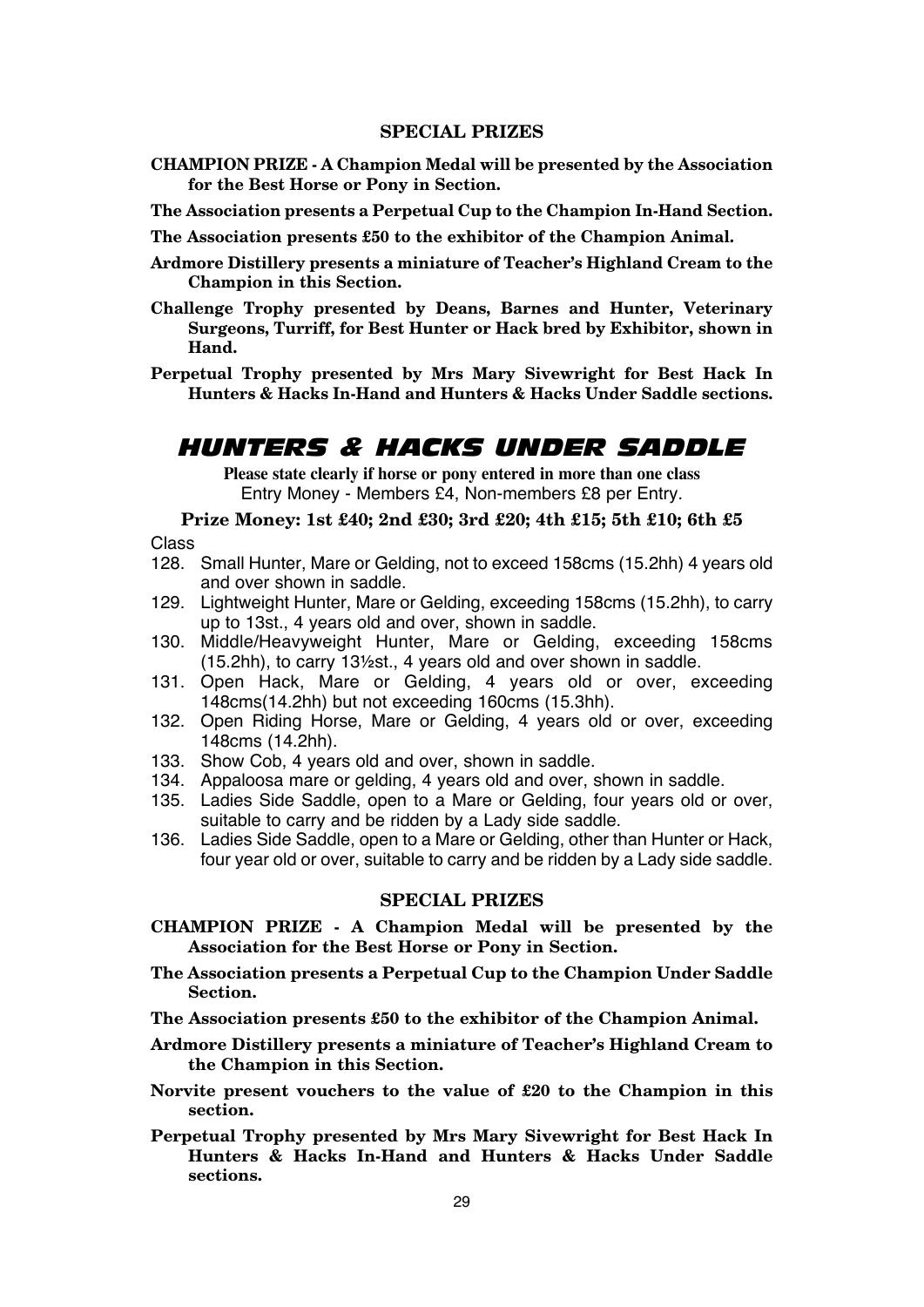### *SHOW PONIES and SHOW HUNTER PONIES UNDER SADDLE*

**Please state clearly if horse or pony entered in more than one class**

Entry Money - Members £4, Non-members £8 per Entry.

#### **Prize Money: 1st £40; 2nd £30; 3rd £20; 4th £15; 5th £10; 6th £5**

- 137. Horse or Pony over 138cms, with rider 17 years and under on 1st January of the current year.
- 138. Pony 138cms and under with rider 12 years and under on 1st January of the current Year.
- The above classes are confined to members of Deveron & District, Bennachie and East Aberdeenshire Branches of the Pony Club. Ponies/Horses to be ridden in snaffle bridles. Proof of membership. Entry Form must be signed by District Commissioner. Winners of Classes 137 and 138 cannot qualify for the Championship.

#### **Classes 139-144 will be judged under B.S.P.S. Rules.**

- 139. The BSPS Leading Rein Pony, Mare or Gelding, 4 years old and over, not exceeding 122cms. Suitable to be ridden by a rider not to have attained their 8th birthday before 1st January in the current year.
- 140. The BSPS First Ridden Pony, Mare or Gelding, 4 years old and over, not exceeding 122cms. Suitable to be ridden by a rider not to have attained their 10th birthday before 1st January in the current year.

#### **B.S.P.S. Mini Championship. Open to 1st and 2nd prize-winners in classes 139 and 140, Champion eligible for Supreme Championship.**

- 141. The BSPS Best Show Pony, Mare or Gelding, 4 years old and over, exceeding 138cms. and not exceeding 148cms. Suitable to be ridden by a rider not to have attained their 17th birthday before 1st January in the current year.
- 142. The BSPS Best Show Pony, Mare or Gelding, 4 years old and over, exceeding 128cms. and not exceeding 138cms. Suitable to be ridden by a rider not to have attained their 15th birthday before 1st January in the current year.
- 143. The BSPS Best Show Pony, Mare or Gelding, 4 years old and over, not exceeding 128cms.

Suitable to be ridden by a rider not to have attained their 13th birthday before 1st January in the current year.

**B.S.P.S. Open Show Pony Championship. Open to 1st and 2nd prize-winners in classes 141 – 143. Champion eligible for Supreme Championship.**

144. The BSPS Mixed Height Open Show Hunter Pony, Mare or Gelding, 4 years old or over, not exceeding 153cms. Riders MUST be the correct age for the height of the animal they ride.

**Winner eligible for Supreme Championship.**

#### **BSPS SCOTLAND MEMBERS CHAMPION OF THE YEAR**

This Show is a qualifier for The BSPS Scotland Members Champion of the Year competition to be held at BSPS Scotland Finale Show on 3rd September 2022. 1st prize winners in the Lead Rein and First Ridden Show Pony, Open Show Pony, Open Pony of Show Hunter Type will qualify. In the event of the 1st placed winner at this Show having already qualified for the BSPS Scotland Members Champion of the Year, the qualification will be awarded to the next eligible pony. The rider/pony combination who qualify in each section will be subject to written confirmation from BSPS **Scotland** 

#### **B.S.P.S. SUMMER CHAMPIONSHIP**

This Show is a qualifier for the 2022 B.S.P.S. Championships Show to be held at Arena UK. The 1st and 2nd prize winners in Classes 139 – 143 and 1st, 2nd, 3rd and 4th in Class 144 will qualify for the B.S.P.S. Championships Show, provided the animal is registered in accordance with rules 21 and 26 and ridden by a B S P S. member.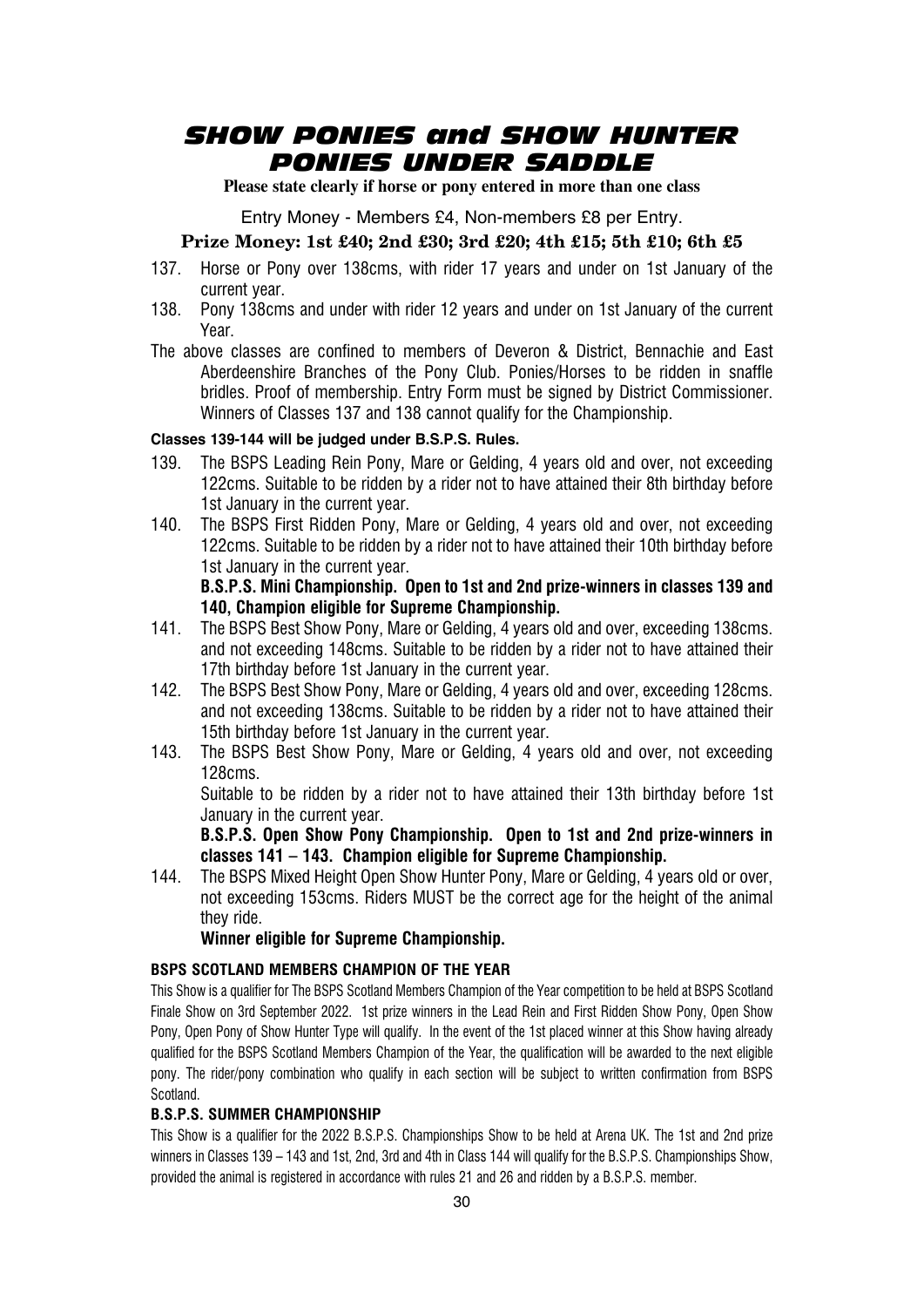Rule 5. Exhibitors in qualifying positions, who have never been members of the B.S.P.S. are allowed 7 working days in which to become members and register their ponies. Please note this Rule does not apply to classes with HOYS, RIHS, Olympia or Blue Riband Qualifications.

Rule 21. Ponies must be registered before the date of the Show at which they qualify for the B.S.P.S. Summer and Winter Championships, except in the case of the exhibitors who have never been members before who are allowed 7 days in which to become members and register their ponies. (See rule 5)

Rule 26. Owners, Riders and Ponies must be registered with the B.S.P.S. before the date of the Show at which they qualify for the B.S.P.S. Summer and Winter Championships, except in the case of the exhibitors who have never been members before who are allowed 7 days in which to become members and register their ponies. This rule does not apply to classes with R.I.H.S. or OLYMPIA qualification.

*Rule 45. In ALL classes, correctly secured British Standard Skull Caps/Riding Hats, numbers All PAS015, VG1, (BS) EN1384 2017, ASTM F1163 04a onwards, SNELL E2001, SNELL E2016 AS/NZS 3838 2003 onwards, MUST be worn by riders at all times when mounted. Hats should have a plain cover either Black, Navy Blue, Brown, Grey or Green. Velvet covers are encouraged.*

*Rule 49a. Body protectors MUST be worn when jumping in any WHP and WH classes including practice ring at B.S.P.S. affiliated Shows (including Tiny Tots, cradle and nursery stakes, wsp, lrwsp and training stakes). Riders must wear a body protector when working in (practice jumps) and the jumping phase in all B.S.P.S. organised and affiliated events. Rule 509. This Show is affiliated to the British Show Pony Society and all persons entering, competing, showing or otherwise taking part in the B.S.P.S. classes, whether or not Members of the B.S.P.S. are subject to the Constitution and Rules of the B.S.P.S. including disciplinary procedures, and shall be deemed to have consented to the jurisdiction of the B.S.P.S.*

*This Show is a qualifier for the B.S.P.S. Binks Family Champion of Champions, the 1st prize winners in the following classes will qualify – Open Lead Rein, Open First Ridden, Open Show Pony.*

*This Show is a qualifier for the B.S.P.S. Blue Riband Pony of the Year, the 1st and 2nd prize winners in the Open Lead Rein, Open First Ridden OR Open Show Pony OR Open Working Hunter Pony OR Open Intermediate WH, SRT and SH classes will qualify.*

This Show is a qualifier for the B.S.P.S. Classic Services Group Challenge. Animals competing in the following Open classes will qualify – Open Lead Rein, First Ridden, Lead Rein Hunter Type, Show Pony, SHP, Cradle and Nursery Stakes, WHP, Intermediate SH, SRT and WH and Open Heritage Lead Rein, First Ridden, Ridden and WHP classes.

- **CHAMPION PRIZE A Champion Medal will be presented by the Association for the Best Animal in this Section in the open classes only.**
- **The Association presents a Perpetual Cup to the Champion in this Section.**
- **The Association presents £50 to the exhibitor of the Champion Animal.**
- **Ardmore Distillery present a miniature of Teacher's Highland Cream to the Champion in this Section.**
- **J. Rennie & Sons Challenge Cup for Best Rider and Pony combined in Class 137.**
- **The Maitland Challenge Cup represented by A. Morrison for Best Rider and Pony combined in Class 138.**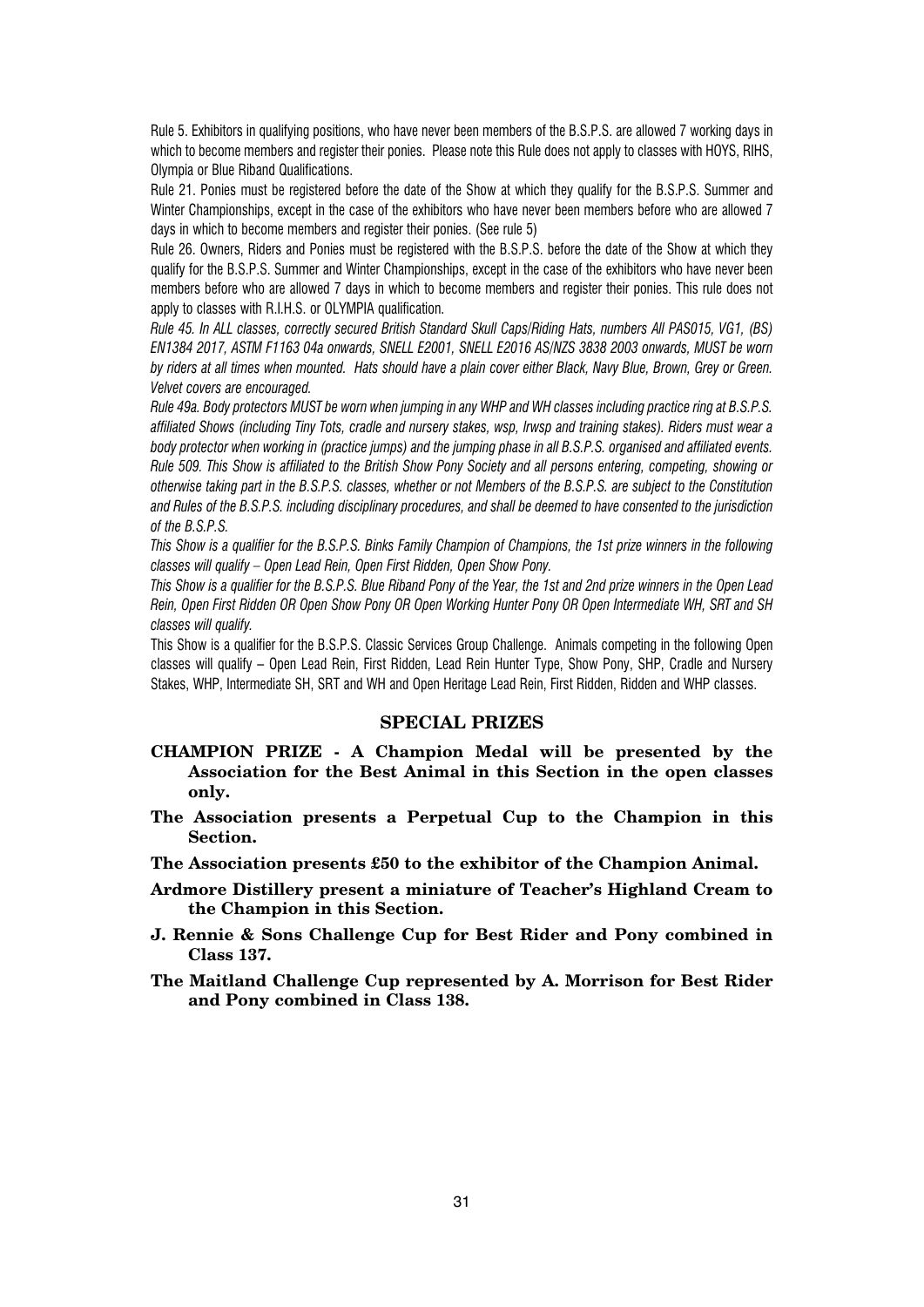### *LARGE BREEDS MOUNTAIN AND MOORLAND PONIES*

### for registered ponies i.e., Welsh C & D, New Forest, Fell, Connemara, Dale excluding Highlands

**Please state clearly if horse or pony entered in more than one class**

Entry Money - Members £4, Non-members £8 per Entry. Free entry for foals.

#### **Prize Money: 1st £40; 2nd £30; 3rd £20; 4th £15; 5th £10; 6th £5**

Class

Ridden -

145. M&M Large Breeds, Shown Under Saddle.

#### **NPS Scotland/Baileys Horse Feeds Open Ridden Mountain & Moorland Championship.**

The **2** highest placed ponies not already qualified in class 145 will qualify for the final which will take place at the Blair Castle International Horse Trials on Friday 26th August 2022. Qualifications to go no lower than 4th place. This can be either Mixed, M&M or Breed classes.

#### **In Hand -**

- 146. Stallion, or Colt, 2 years old and over.
- 147. Mare, 4 years old and over with foal at foot.
- 148. Foal, progeny of Mare in previous class.
- 149. Mare or Gelding, 4 years old and over.
- 150. Filly or Gelding, 2 or 3 years old.
- 151. Filly, Colt or Gelding, 1 year old.
- **NPS Scotland/Townhead Pet n Pony In-hand Mountain & Moorland Championship.**
- **The Champion & Reserve Champion** in classes 146-151 (class 148 not eligible) will qualify for the Final which will take place at the Blair Castle International Horse Trials on Friday 26th August 2022. Qualifications may go to 3rd in the championship (i.e., 1st Reserve Champion).

#### **SPECIAL PRIZES**

**CHAMPION PRIZE - A Champion Medal will be presented by the Association for the Best Pony in this Section.**

**The Association presents a Perpetual Cup to the Champion Pony.**

**The Association presents £50 to the exhibitor of the Champion Animal.**

- **Ardmore Distillery presents a miniature of Teacher's Highland Cream to the Champion in this Section.**
- **Sidney Anderson Perpetual Challenge Trophy presented by Nan Anderson for Best Mountain or Moorland Pony bred by Exhibitor.**
- **The Scottish Welsh Pony and Cob Association offers Rosette for Best Welsh Cob in Hand. (Membership Cards must be produced in the ring).**
- **The Scottish Connemara Group present rosettes to the highest placed Connemara Pony in Hand and highest placed Ridden Connemara.**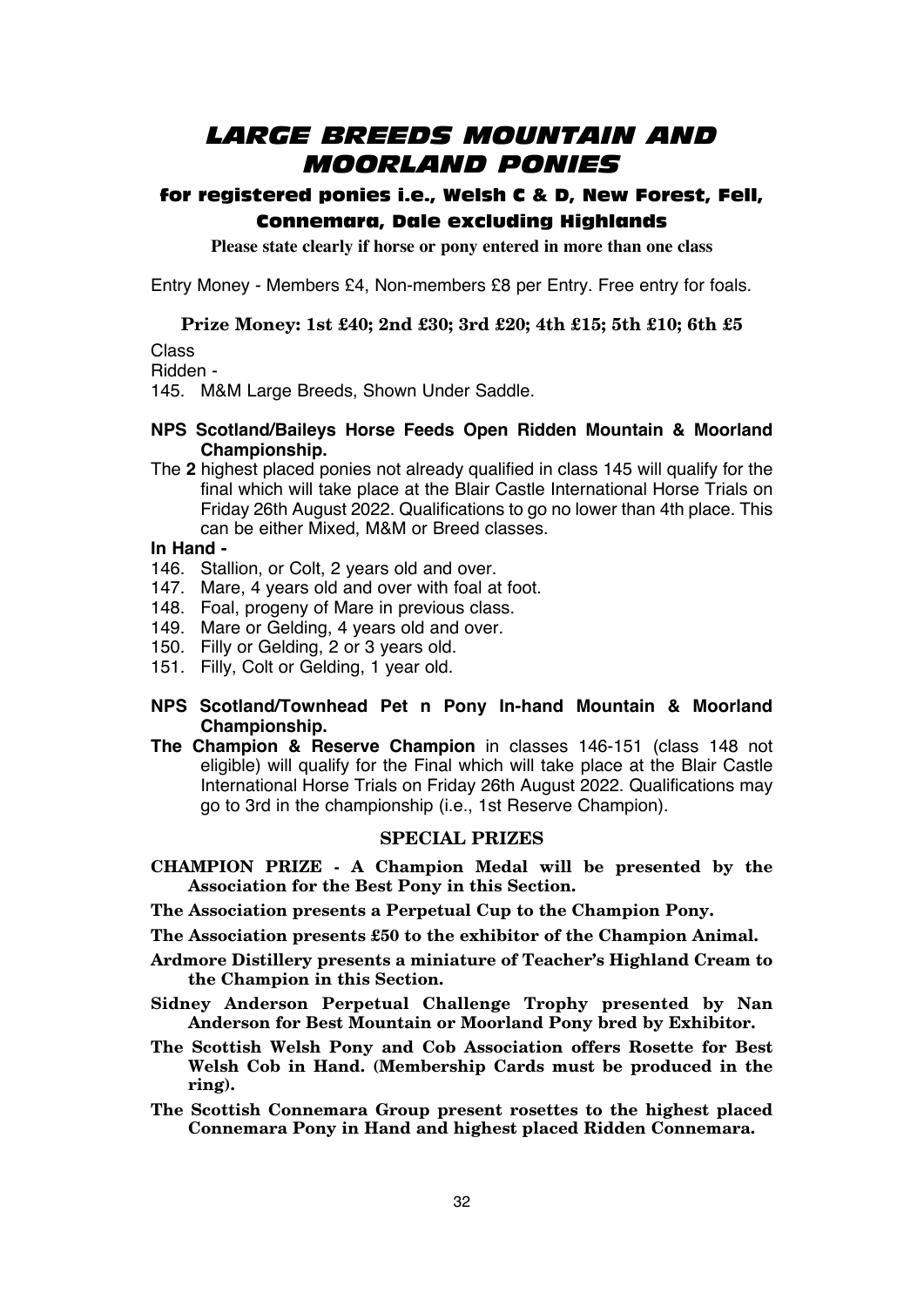### *SMALL BREEDS MOUNTAIN AND MOORLAND PONIES*

#### for registered ponies i.e., Welsh A and B, Exmoor, Dartmoor excluding Shetlands

**Please state clearly if horse or pony entered in more than one class** Entry Money - Members £4, Non-members £8 per Entry. Free entry for foals.

#### **Prize Money: 1st £40; 2nd £30; 3rd £20; 4th £15; 5th £10; 6th £5**

Class

- 152. Stallion, 4 years old and over.
- 153. Mare with foal at foot.
- 154. Foal, progeny of Mare in previous class.
- 155. Mare or Gelding, 4 years old and over (this class may be split at the judge's discretion on the day if numbers justify).
- 156. Colt, Filly or Gelding, 2 or 3 years old.
- 157. Colt, Filly or Gelding Yearling.

#### **NPS Scotland/Townhead Pet n Pony In-Hand Mountain & Moorland Championship**

**The Champion and Reserve Champion** in classes 152-156 (class 154 is not eligible) will qualify for the Final which will take place at the Blair Castle International Horse Trials on Friday 26th August 2022. Qualifications may go to 3rd in the Championship (i.e., 1st Reserve Champion).

158. Stallion, Mare or Gelding 4 years old and over shown in saddle.

**NPS Scotland/Baileys Horse Feeds Open Ridden Mountain & Moorland Championship.** The 2 highest placed ponies not already qualified in class 158 will qualify for the final which will take place at the Blair Castle International Horse Trials on Friday 26th August 2022.

**Qualifications to go no lower than 4th place.** This can be either Mixed, M&M or Breed classes.

- 159. **M & M Lead Rein.** Open to registered Dartmoor, Exmoor, Shetland, New Forest, Welsh Section A or B mares and geldings four years old or over not exceeding 122cms. Riders must have attained their 3rd birthday but not reached their 9th birthday before the 1st January in the current year.
- 160. **M & M First Ridden**. Open to registered Dartmoor, Exmoor, Shetland, New Forest, Welsh Section A or B mares and geldings four year old or over not exceeding 128cms. Riders must have attained their 3rd birthday but not reached their 12th birthday before the 1st January in the current year.
- **NPS Scotland/Kilgraston School Mountain & Moorland Lead Rein and First Ridden Championship.**
- The **2** highest placed ponies in the Lead Rein and First Ridden class not already qualified will go forward to the final which will take place at the Blair Castle International Horse Trials on Friday 26th August 2022. **Qualifications to go no lower than 4th place.**
- **M&M Mini Championship. Open to 1st and 2nd prize-winners in classes 159-60, Champion eligible for Supreme Championship.**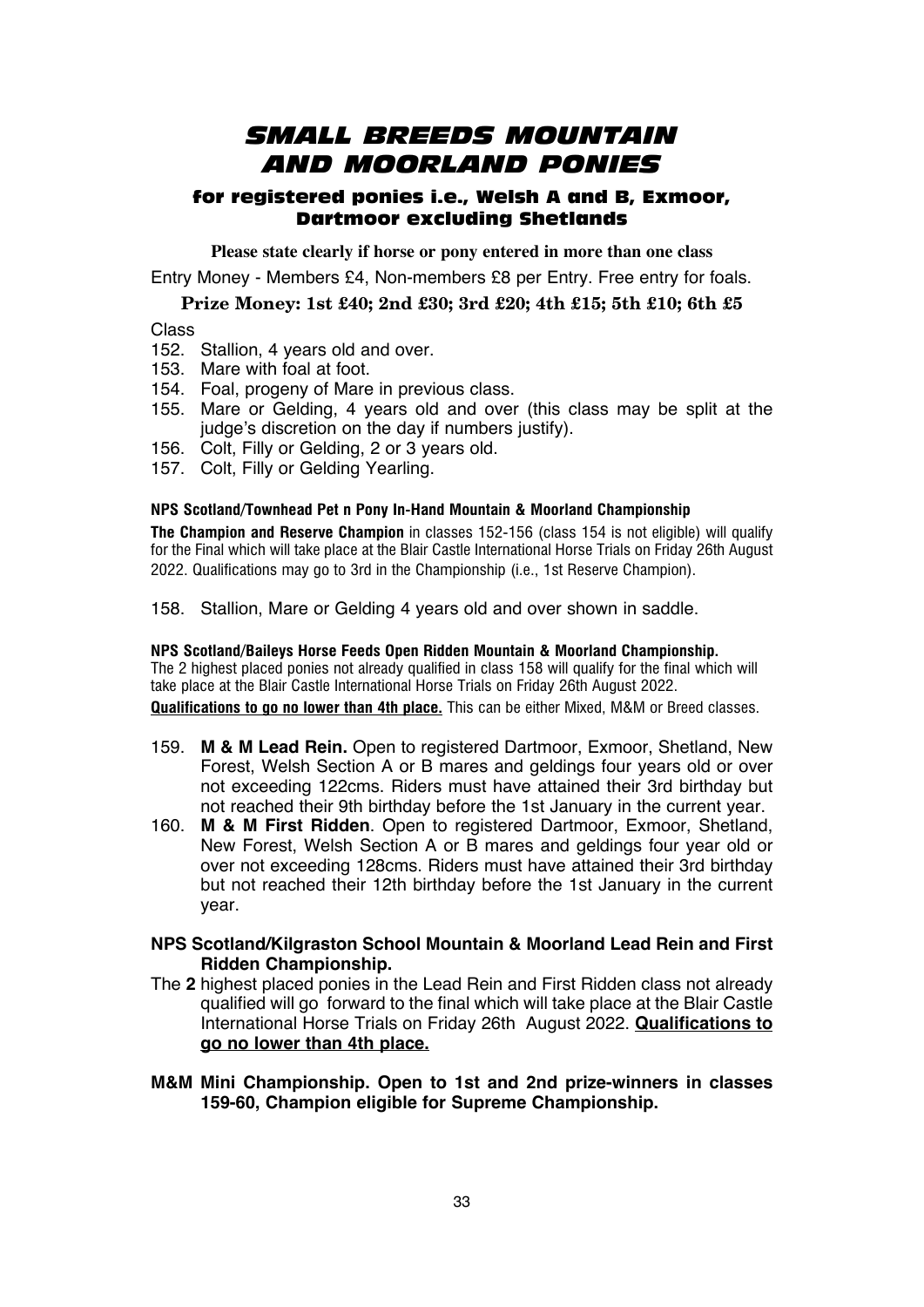#### **SPECIAL PRIZES**

- **CHAMPION PRIZE A Champion Medal will be presented by the Association for the Best Pony in this Section.**
- **The Association presents a Perpetual Cup to the Champion Pony.**

**The Association presents £50 to the exhibitor of the Champion Animal.**

- **Ardmore Distillery present a miniature of Teacher's Highland Cream to the Champion in this Section.**
- **Scottish Welsh Pony and Cob Association offers Rosette for Best Registered Section A or B in Hand. (Membership Cards must be produced in the ring).**
- **Wm. & R. McEwan Memorial Trophy for the best Welsh Section B Pony in Grampian.**

### *RIDE AND DRIVE IN HAND SECTION*

**Please state clearly if horse or pony entered in more than one class**

Entry Money - Members £4, Non-members £8 per Entry.

**Prize Money: 1st £40; 2nd £30; 3rd £20; 4th £15; 5th £10; 6th £5** Class

- 161. Potential Ride and Drive Horse or Pony, shown in Hand, 4 years old and over, Stallion, Mare or Gelding.
- 162. Potential Ride and Drive Horse or Pony, shown in Hand, 1-3 years old, Stallion, Mare or Gelding.
- 163. Potential Ride and Drive Horse or Pony, shown in Hand, 1 year old or over, Stallion, Mare or Gelding, Friesians only. Entries in this class excluded from entering the previous two classes.

- **CHAMPION PRIZE A Champion Medal will be presented by the Association for the Best Animal in this Section.**
- **The Association presents a Perpetual Cup to the Champion in this Section.**
- **The Association presents £50 to the exhibitor of the Champion Animal.**
- **Ardmore Distillery presents a miniature of Teacher's Highland Cream to the Champion in this Section.**
- **Trophy presented by the late Mr C. A. Duguid, Deveron Road, Turriff, for the Highest Placed Friesian Horse in class 163.**
- **The Friesian Horse Association of Great Britain and Ireland offers Rosette for the highest place FHAGBI member handling an FPS Registered horse in Class 163.**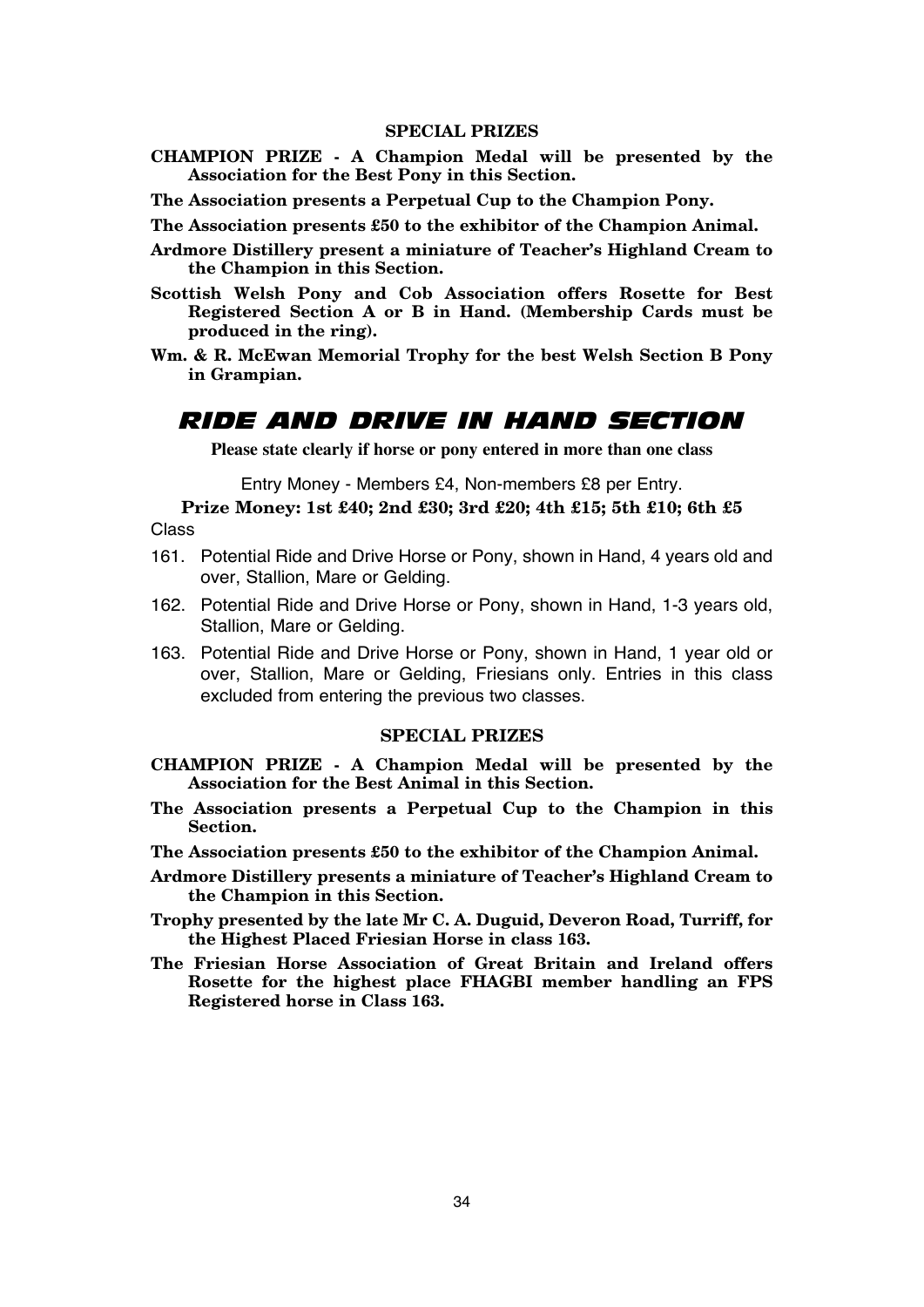### *ARABS, ANGLO-ARABS AND PART BRED ARABS IN HAND AND SADDLE*

**Please state clearly if horse or pony entered in more than one class**

Entry Money - Members £4, Non-members £8 per Entry. Free entry for foals.

#### **Prize Money: 1st £40; 2nd £30; 3rd £20; 4th £15; 5th £10; 6th £5**

Class

- 164. Pure Bred Stallion, Mare or Gelding, any age, In-Hand.
- 165. Stallion 4 years old and over.
- 166. Mare, 4 years old and over, with foal at foot.
- 167. Foal, progeny of Mare in previous class.
- 168. Mare or Gelding, 4 years old and over.
- 169. Colt, Filly or Gelding, 2-3 years old.
- 170. Colt, Filly or Gelding, 1 year old.
- 171. Registered Arab or Part Bred Arab shown in saddle.

#### **SPECIAL PRIZES**

**CHAMPION PRIZE - A Champion Medal will be presented by the Association for the Champion Pony in this Section.**

**The Association presents a Perpetual Cup to the Champion.**

**The Association presents £50 to the exhibitor of the Champion Pony.**

- **Ardmore Distillery presents a miniature of Teacher's Highland Cream to the Champion in this Section.**
- **Norvite present vouchers to the value of £20 to the Champion in this section**
- **J. Clark Challenge Trophy represented by Mr and Mrs K. Willox, Dykenook, for Best Exhibit in this Section bred by Exhibitor.**
- **Challenge Trophy presented by Mr and Mrs D. Tawse, Parklea, Methlick for best Ridden Pure Bred/Part Bred/Anglo Arab. Must be Registered.**

### *RIDING PONY IN HAND*

**(Not Exceeding 128cms (12.2hh)) Please state clearly if horse or pony entered in more than one class**

Entry Money - Members £4, Non-members £8 per Entry. Free entry for foals.

#### **Prize Money: 1st £40; 2nd £30; 3rd £20; 4th £15; 5th £10; 6th £5**

Class

- 172. Mare, 4 years old & over, with foal at foot, not to exceed 128cms (12.2hh).
- 173. Foal, progeny of Mare in previous class.
- 174. Mare, Stallion or Gelding, 4 years old or over, not to exceed 128cms (12.2hh) at maturity.
- 175. Colt, Filly or Gelding, 2 or 3 years old, not to exceed 128cms (12.2hh) at maturity.
- 176. Colt, Filly or Gelding, yearling, not to exceed 128cms (12.2hh) at maturity.
- 177. Miniature Pony, any age.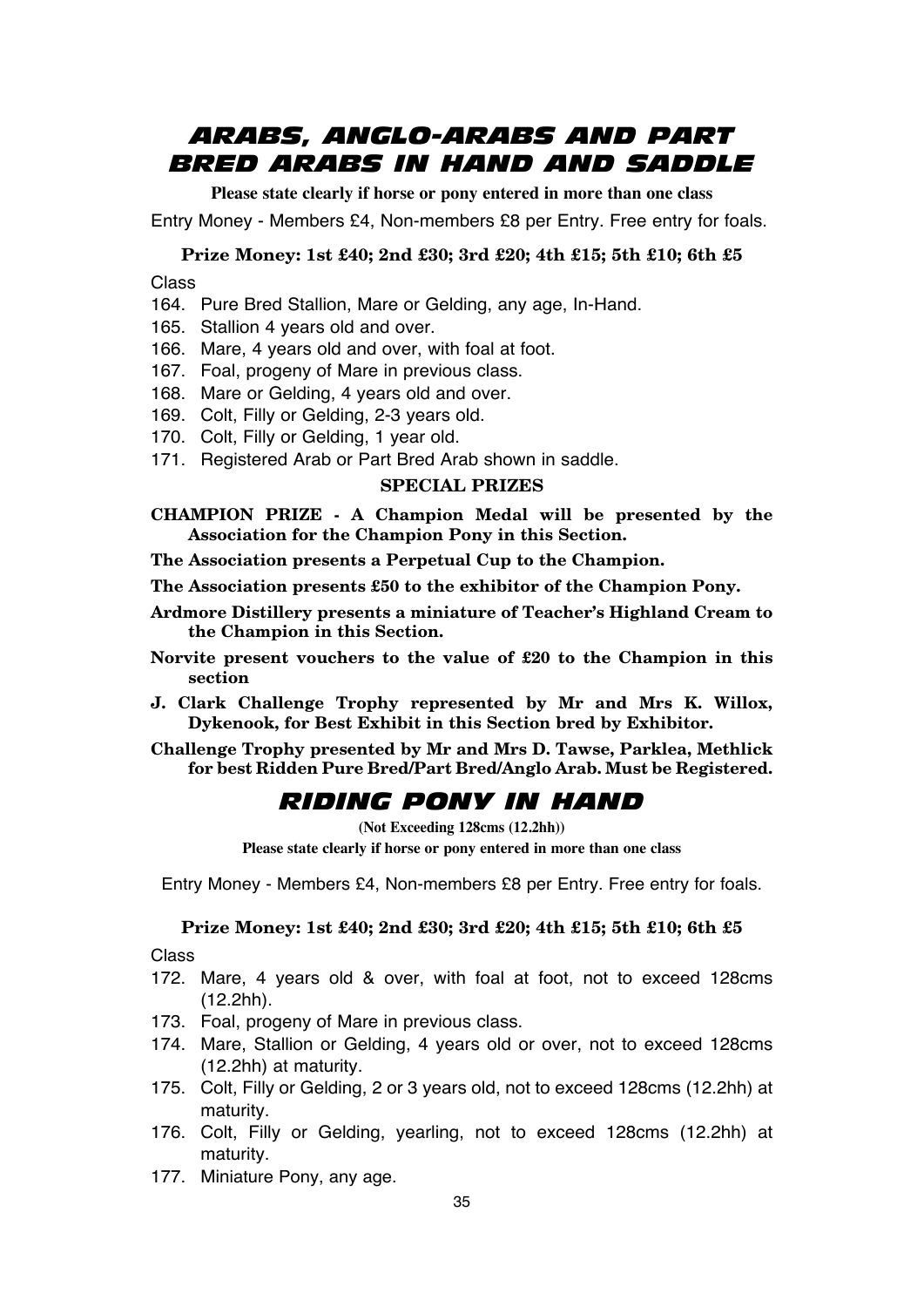## **NPS Scotland/NFU Mutual Open In-hand Riding Pony/Hunter Pony Championships**

The highest placed pony, in each open in-hand Riding Pony or Hunter Pony class (foal classes and class 177 excluded) not already qualified, will qualify for the final which will take place at the Blair Castle International Horse Trials on Friday 26th August 2022. **Qualifications to go no lower than 4th place.** NPS/Kalusta Stud British Riding Pony (Show Pony) In Hand Supreme National Championship – the highest placed pony, if owned by an NPS member, in classes 172, 174-176 will qualify for the final at NPS Summer Championships 2023, Malvern. Qualification may pass down to third place if the first and second ponies are already qualified.

## **SPECIAL PRIZES**

**CHAMPION PRIZE - A Champion Medal will be presented by the Association for the Best Pony in this section.**

**The Association presents the Bayer Challenge Trophy to the Champion.**

**The Association presents £50 to the exhibitor of the Champion Animal.**

- **Ardmore Distillery presents a miniature of Teacher's Highland Cream to the Champion in this Section.**
- **Blackford Perpetual Trophy presented by Mrs Mary Sivewright for Best Riding Pony, not exceeding 128cms, bred by exhibitor.**
- **Blackford Rothienorman Perpetual Trophy presented by Mrs Mary Sivewright for Best Foal in both Riding Pony Sections.**

## *RIDING PONY IN HAND*

## **(Not Exceeding 148cms (14.2hh))**

**Please state clearly if horse or pony entered in more than one class** Entry Money - Members £4, Non-members £8 per Entry. Free entry for foals.

## **Prize Money: 1st £40; 2nd £30; 3rd £20; 4th £15; 5th £10; 6th £5**

Class

- 178. Mare, 4 years old & over, with foal at foot, not to exceed 148cms (14.2hh).
- 179. Foal, progeny of Mare in previous class.
- 180. Mare, Stallion or Gelding, 4 years old or over, not to exceed 148cms (14.2hh) at maturity.
- 181. Colt, Filly or Gelding, 2 or 3 years old, not to exceed 148cms (14.2hh) at maturity.
- 182. Colt, Filly or Gelding, yearling, not to exceed 148cms (14.2hh) at maturity.

## **NPS Scotland/NFU Mutual Open In-hand Riding Pony/Hunter Pony Championship.**

The highest placed pony in each open in-hand Riding Pony or Hunter Pony class (foal classes excluded) not already qualified, will qualify for the final which will take place at the Blair Castle International Horse Trials on Friday 26th August 2022. **Qualifications to** 

## **go no lower than 4th place.**

NPS/Kalusta Stud British Riding Pony (Show Pony) In Hand Supreme National Championship – the highest placed pony, if owned by an NPS member, in classes 178, 180-182 will qualify for the final at NPS Summer Championships 2023, Malvern. Qualification may pass down to third place if the first and second ponies are already qualified.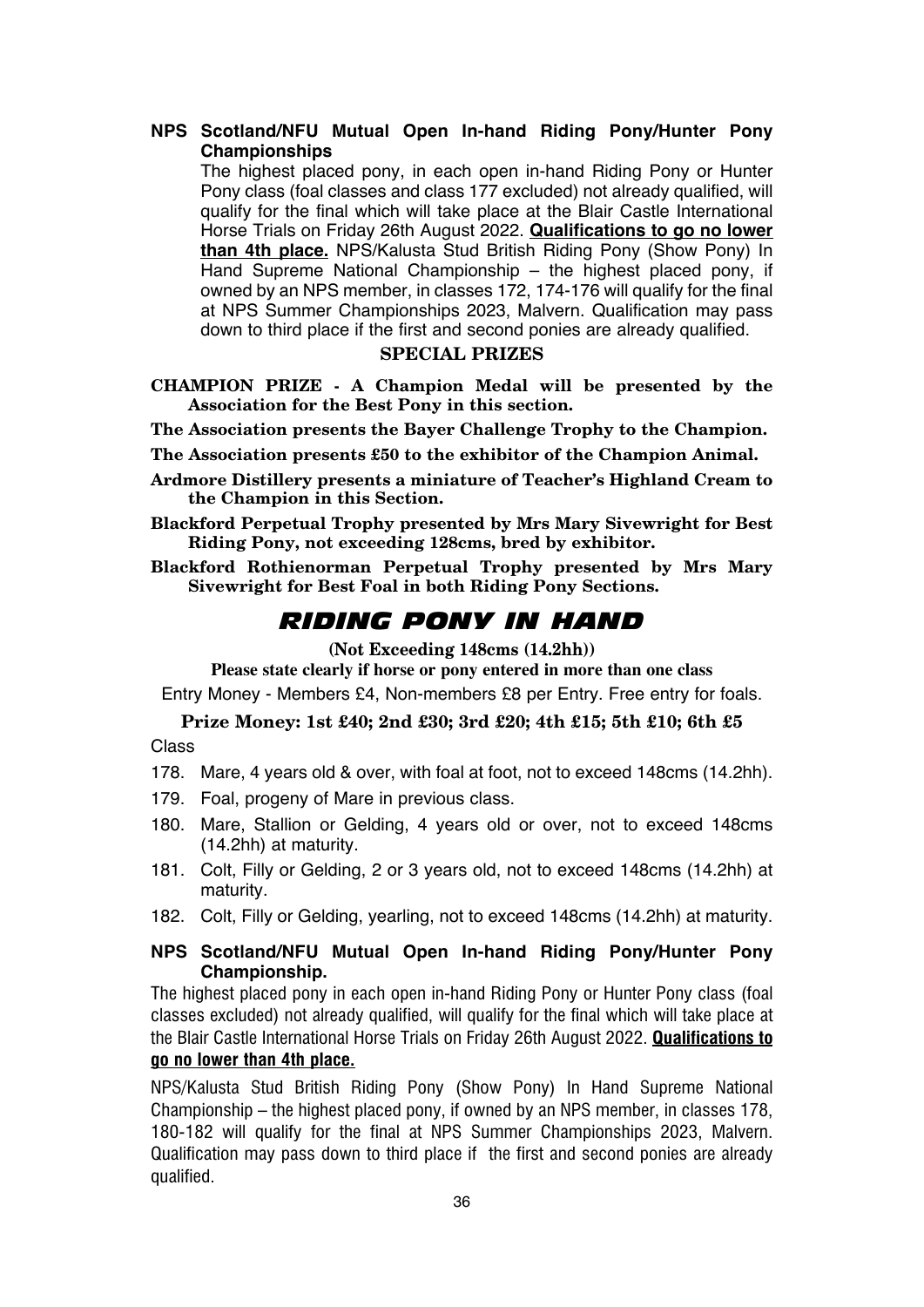**CHAMPION PRIZE - A Champion medal will be presented by the Association for the Best Pony in this section.**

**The Association presents a Perpetual Cup to the Champion.**

**The Association presents £50 to the exhibitor of the Champion Pony.**

- **Ardmore Distillery presents a miniature of Teacher's Highland Cream to the Champion in this Section.**
- **Challenge Trophy presented by Mr W. J. & J. Green, Corskie, Garmouth, for Best Riding Pony bred by exhibitor.**

#### **NPS Silver Medal Rosette Championships**

These classes are judged under the Rules of the NPS. NPS Silver Medal Rosettes are only awarded when the owner of the champion pony is a Qualifying or Life member of the NPS. A valid membership card must be in the rider's/handler's possession on entering the ring and be produced immediately on request by either the judge or steward. If the owner of the champion pony is not a member, or the owner's membership card is not immediately produced, the rosette may be awarded to the reserve champion provided they have the required membership card. If the Champion pony has previously qualified it is still entitled to the Silver Medal Rosette, but the qualification card goes to the Reserve Champion pony, provided the owner of that pony is a member of the NPS.

The Silver Medal Rosette and the qualification card can be awarded no lower than first Reserve (third). Foals are not eligible for Silver Medal Championships. Qualifiers are entitled to compete in the final of the Silver Medal Rosette Championship to be held at the NPS Summer Championship Show in August 2023.

#### **NPS/Area 20 Show Pony In Hand Silver Medal Rosette Championship**

A Silver Medal Rosette is offered by the National Pony Society for the Best Registered Pony owned by an NPS QUALIFYING OR LIFE member in the Show Pony In Hand Section. Membership cards must be presented in the ring to receive the medal and/or the qualification. NPS British Riding Pony (Show Pony) Semi-Final Championship Qualifier for the Great British In Hand Show – 24th September 2022, Onley Grounds EC.

## *HUNTER PONY BREEDING*

**Please state clearly if horse or pony entered in more than one class** Entry Money - Members £4, Non-members £8 per Entry.

## **Prize Money: 1st £40; 2nd £30; 3rd £20; 4th £15; 5th £10; 6th £5**

Class

- 183. Mare, Stallion or Gelding, 4 years old and over, not to exceed 153cms (15hh) at maturity.
- 184. Colt, Filly or Gelding, yearling, not to exceed 133cms (13hh) at maturity.
- 185. Colt, Filly or Gelding, 2 or 3 years old, not to exceed 133cms (13hh) at maturity.
- 186. Colt, Filly or Gelding, yearling, not to exceed 153cms (15hh) at maturity.
- 187. Colt, Filly or Gelding, 2 or 3 years old, not to exceed 153cms (15hh) at maturity.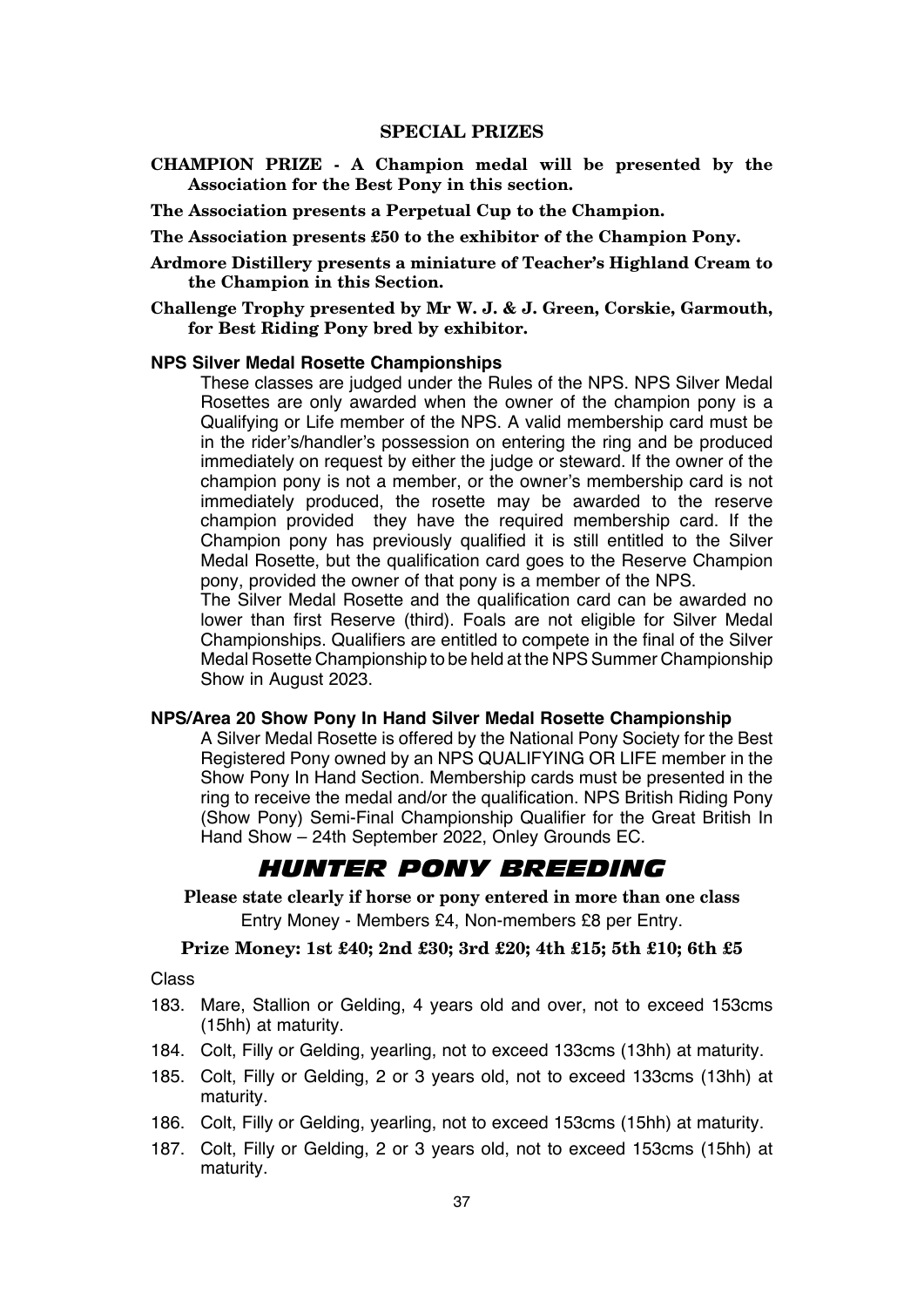## **NPS Scotland/NFU Mutual Open In-hand Riding Pony/Hunter Pony Championship.**

The highest placed pony, in each open in-hand Riding Pony or Hunter Pony Class (foal classes excluded) not already qualified, will qualify for the Final which will take place at the Blair Castle International Horse Trials on Friday 26th August 2022. **Qualifications to go no lower than 4th place.**

NPS/Team Charlesworth British Riding Pony (Show Hunter Pony) In Hand National Championship – the highest placed pony, if owned by an NPS member, in classes 183-187 will qualify for the final at NPS Summer Championships 2023 Malvern. Qualification may pass down to third place if the first and second ponies are already qualified.

*Please note ponies in this Section should preferably be plaitted up.*

## **NPS/Dowhills Stud British Riding Pony (Show Hunter Pony) In Hand Silver Medal Rosette Championship**

A Silver Medal Rosette is offered by the National Pony Society for the Best Registered Pony owned by an NPS **QUALIFYING OR LIFE** member in the Show Hunter Pony In Hand Section. Membership cards must be presented in the ring to receive the medal and/or the qualification.

NPS British Riding Pony (Show Pony) Semi-Final Championship Qualifier for the Great British In Hand Show – 24th September 2022, Onley Grounds EC.

## **SPECIAL PRIZES**

**CHAMPION PRIZE - A Champion Medal will be presented by the Association for the Best Hunter Pony in this section.**

**The Association presents a Perpetual Cup to the Champion.**

**The Association presents £50 to the exhibitor of the Champion Pony.**

**Ardmore Distillery presents a miniature of Teacher's Highland Cream to the Champion in this Section.**

## *COLOURED HORSES AND PONIES*

**Please state clearly if horse or pony entered in more than one class**

Entry Money - Members £4, Non-members £8 per Entry.

# **Prize Money: 1st £40; 2nd £30; 3rd £20; 4th £15; 5th £10; 6th £5**

Class

- 188. CHAPS (UK) Non-Native Open **Ridden** Qualifier, any height.
- 189. CHAPS (UK) Native/Cob/Traditional Open **Ridden** Qualifier, any height.
- 190. CHAPS (UK) Non-Native Open in-Hand Qualifier, any height, any age, no foals.
- 191. CHAPS (UK) Native/Cob/Traditional In-Hand Horse Qualifier, to exceed 148cms (14.2hh), any age, no foals.
- 192. CHAPS (UK) Native/Cob/Traditional In-Hand Pony Qualifier, not to exceed 148cms (14.2hh), any age, no foals.
- 193. CHAPS (UK) Youngstock Qualifier, one, two or three year olds (no foals).
- 194. Lead Rein, 3-8 years, exhibits not to exceed 122cms (12hh).
- 195. First Ridden, 10 years and under, exhibits not to exceed 128cms (12.2hh).

Classes 194-195 are not eligible to compete for the Champion Prize. **Mini Championship open to 1st and 2nd prize-winners in classes 194-195. Champion eligible for Supreme Championship.**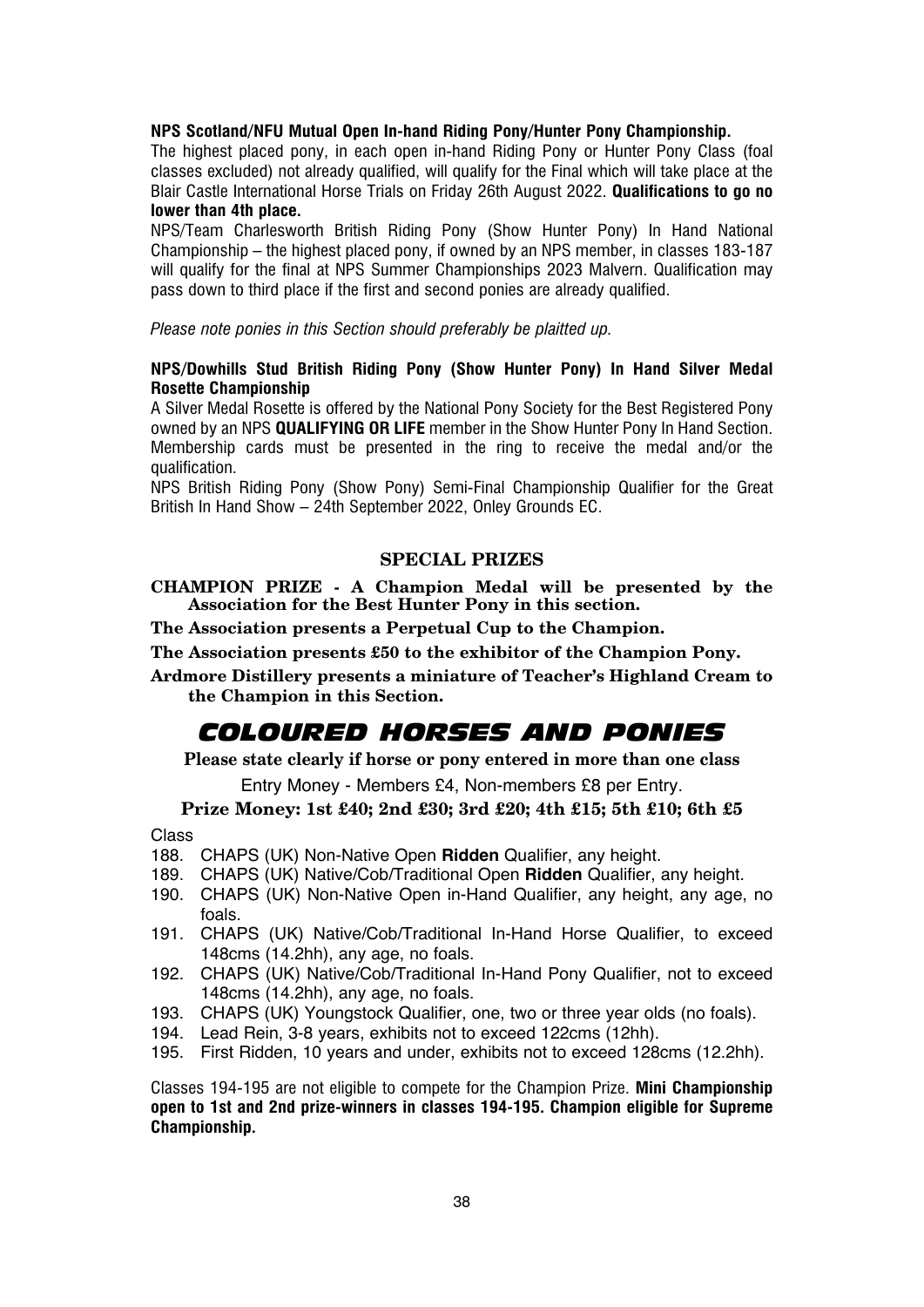This Show is affiliated to the Coloured Horse and Pony Society (UK). (No. 22-020) Both owner and the rider/exhibitor need NOT be a member of CHAPS (UK) nor must the horse or pony be registered with CHAPS (UK) to compete.

However, in order to qualify both owner and rider/exhibitor need to be a current showing member and have a valid Qualifier Card.

Members to apply in writing to **CHAPS (UK)** for appropriate Qualifier Card. The CHAPS (UK) Championships Show will be held on 10th – 13th August 2022. Shows held on or after the 7th August 2022 will count as 2023 qualifiers.

**Classes 188-193 are CHAPS (UK) qualifiers.** For full rulings and information on competition/qualification, please refer to the CHAPS (UK) Members' Handbook or visit www. chapsuk.com for rulings.

**All stallions 4 years old and over entering these classes must be graded with CHAPS (UK).**

**All Stallions must wear Stallion ID Discs in the ring without exception.**

#### **SPECIAL PRIZES**

- **CHAMPION PRIZE A Champion Medal will be presented by the Association for the Best Horse or Pony in the Section.**
- **The Association presents a Perpetual Cup to the Champion Coloured Horse or Pony.**

**The Association presents £50 to the exhibitor of the Champion Animal.**

**Ardmore Distillery presents a miniature of Teacher's Highland Cream to the Champion in this Section.**

## *VETERAN HORSES AND PONIES*

Entry Money - Members £4, Non-members £8 per Entry.

## **Prize Money: 1st £40; 2nd £30; 3rd £20; 4th £15; 5th £10; 6th £5**

#### Class

- 196. Diamond Veteran In-Hand. (25 years and over). Open to horses and ponies of any breed and height. Incorporating M&M qualification.
- 197. Veteran In-Hand (20-24 years). Open to horses and ponies of any breed and height. Incorporating M&M qualification.
- 198. Pre-Veteran In-Hand (15-19 years). Open to horses and ponies of any breed and height. Incorporating M&M qualification.
- 199. Diamond Veteran, Ridden (25 years and over). Open to horses and ponies of any breed and height. Incorporating M&M and Junior qualification.
- 200. Veteran, Ridden (20-24 years). Open to horses and ponies of any breed and height. Incorporating M&M and Junior qualification.
- 201. Pre-Veteran, Ridden (15-19 years). Open to horses and ponies of any breed and height. Incorporating M&M and Junior qualification.

## **Veteran Horse Society - Qualifier 2022. This is a first round qualifier for the Veteran Horse Society Supreme Final: VETERAN HORSE OF THE YEAR 2022 kindly sponsored by Allen & Page.**

Open to members and non-members.

All competitors and grooms must adhere to VHS Rules in all circumstances. Failure to do so may result in immediate disqualification.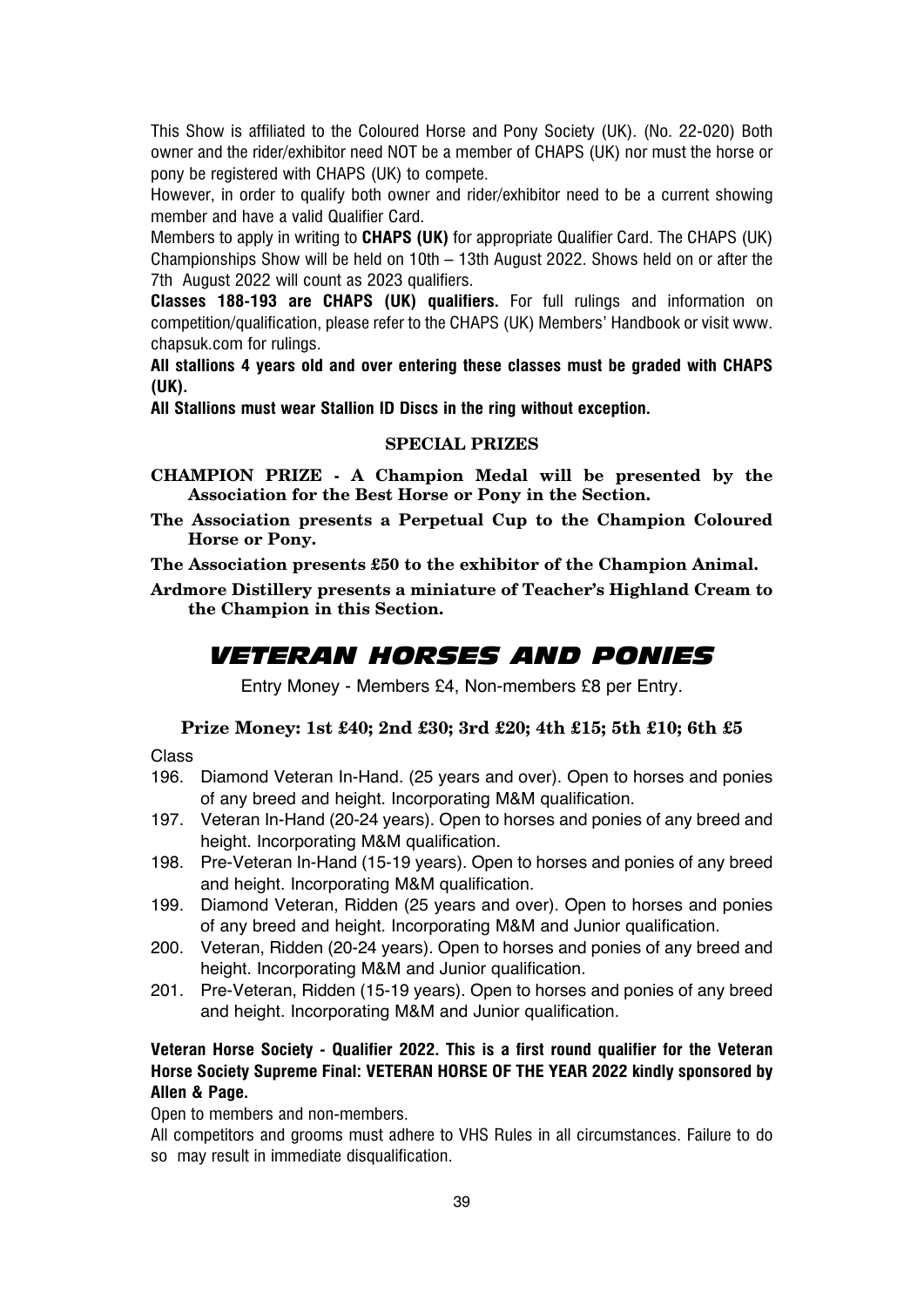**VHS Regional Final Qualification.** All competitors placed 1st to 4th in each Area Qualifier class will qualify for the corresponding class at VHS Regional Finals. Members must carry their card in the ring at all times and have their Showing card signed by the judge as proof of qualification. Non-members will receive a red qualification card which can be exchanged for signed showing card when applying for VHS membership, *this MUST be done with 21 days of qualification.* It is the competitor's responsibility to present their Showing card to the judge. **Regional Finals are open to members only.**

All competitors are eligible to enter open classes at the national Veteran Championships to be held at Arena UK Lincolnshire on 30th September – 2nd October 2022. No qualification or membership necessary. See VHS website for schedule.

For further information please visit the VHS website www.veteran-horse-society.co.uk or telephone the VHS Show Office on 01239 881300 or 07789 514004.

## **SPECIAL PRIZES**

- **CHAMPION PRIZE A Champion Medal will be presented by the Association for the Best Veteran Horse or Pony in the Show.**
- **The Association presents a Perpetual Cup to the Champion in this Section.**

**The Association presents £50 to the exhibitor of the Champion Animal.**

- **Ardmore Distillery presents a miniature of Teacher's Highland Cream to the Champion in this Section.**
- **Norvite present vouchers to the value of £20 to the Champion in this section.**

**Perpetual Trophy for Best Veteran In-Hand presented by M. Sivewright.**

**Veteran Horse Society presents rosettes to Champion and Reserve Champion.**

## *EX RACE HORSES*

Entry Money - Members £4, Non-members £8 per Entry.

## **Prize Money: 1st £40; 2nd £30; 3rd £20; 4th £15; 5th £10; 6th £5**

Class

- 202. Ridden Ex Race Horse, Horses 4 years and over, any sex, riders 14 years and over.
- 203. In Hand Ex Race Horse, Horses any age and sex, handlers to be 14 years and over.

The Horse & Country Racehorses (HCR) series is open to Thoroughbreds who have raced, trained or been bred to race. Racing injuries will be ignored providing the horse is sound. Riders must be 14 years plus, ridden horses must be 4 years plus and veterans are 12 years plus. Judges will not ride and you will not be asked to gallop as a ride but may be asked to gallop in your individual Show. To compete at the HCR championships, the handler/rider and horse must be registered with HCR. Members must carry their cards in the ring for signing at qualifying Shows and be placed 1st-4th (qualifications may be passed down to 6th place). Non-members must send their qualification cards (presented by the judge), fees and register with HCR before the closing date for entries for the HCR Championship Show at Netherton Equestrian on Sunday 11th September 2022.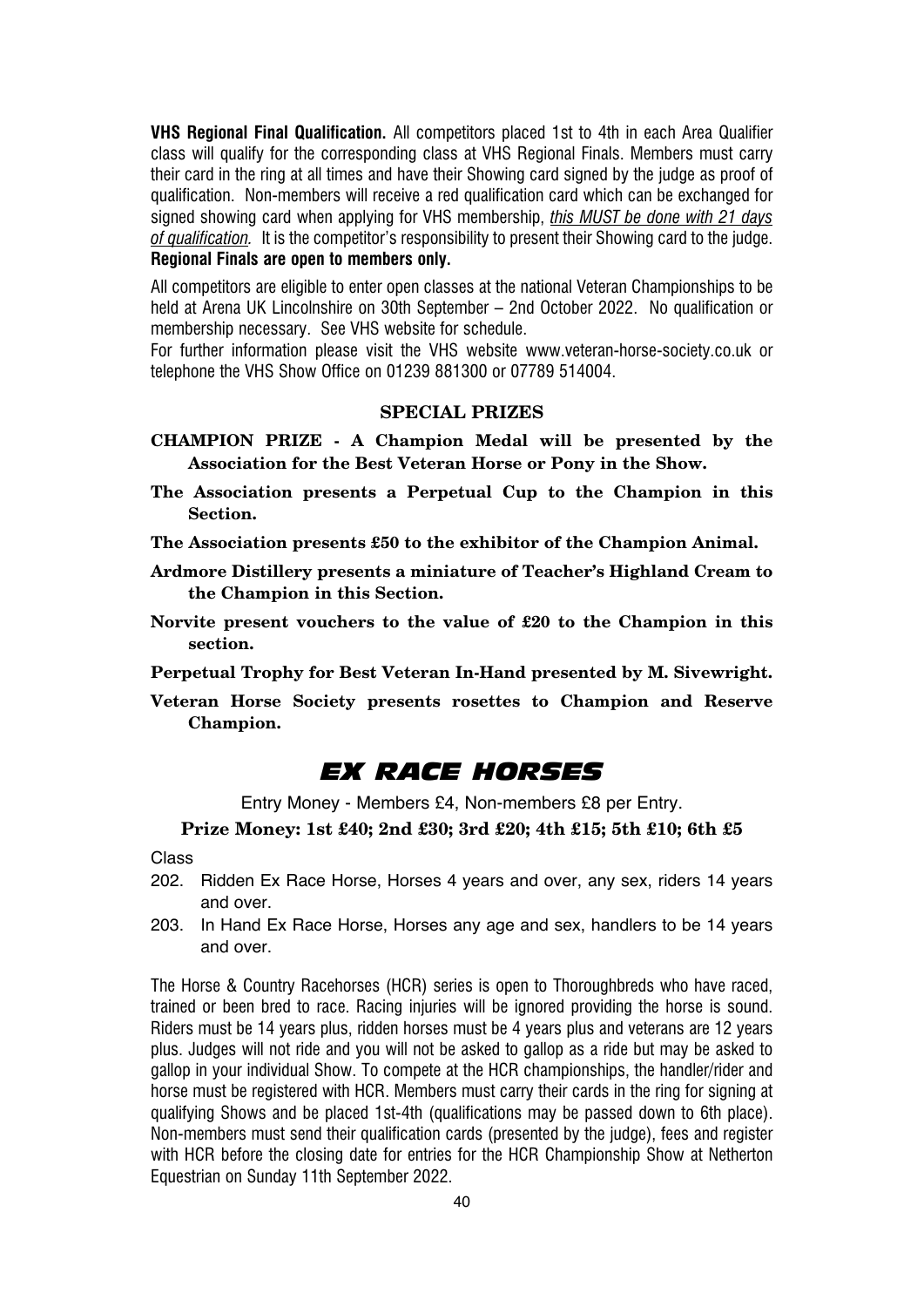- **CHAMPION PRIZE A Champion Medal will be presented by the Association for the Best Ex-Race Horse in the Show.**
- **The Association presents a Perpetual Cup to the Champion in this Section.**

**The Association presents £50 to the exhibitor of the Champion Animal.**

- **Ardmore Distillery presents a miniature of Teacher's Highland Cream to the Champion in this Section.**
- **Norvite present vouchers to the value of £20 to the Champion in this section.**
- **Perpetual Trophy presented by Mr R. Deans to Reserve Champion in this section.**
- **HCR presents rosettes for 1st 4th place and Best Veteran (over 12 years) in each class.**

## *HIGHLAND PONIES for registered ponies*

**Please state clearly if horse or pony entered in more than one class**

**Entry Money - Members £4, Non-members £8 per Entry. Free entry for foals.**

**Prize Money: 1st £40; 2nd £30; 3rd £20; 4th £15; 5th £10; 6th £5**

Class

- 204. Stallion or Colt, 2 years old and over.
- 205. Mare, 4 years old and over, with Foal at foot.
- 206. Foal, progeny of Mare in previous class.
- 207. Mare, 4 years old and over.
- 208. Gelding, 2-3 years old.
- 209. Gelding, 4 years old and over
- 210. Filly, 2-3 years old.
- 211. Filly, 1 year old.
- 212. Colt or Gelding, 1 year old.
- 213. Veteran Highland Pony, either sex, 15 years old and over
- 214. Highland Pony in Working Harness.
- 215. Highland Pony, either sex, any age, shown in saddle.

Ponies must be registered in the Full Body of the Highland Pony Stud Book (including Appendices A, B & C).

All competing Highland Pony Stallions aged 4 years and over should be licensed with the Highland Pony Society.

This Show is a qualifier for the 2022 Highland Pony Society Youngstock Championship. The Champion youngster across classes 204, 206, 208, 210, 211 and 212 will qualify for The Highland Pony Youngstock Championships.

If already qualified, the card will pass to the second placed pony but no further. Only pure bred registered Highland youngstock; foals, 1, 2 and 3yrs olds may enter. Two Championships will be held: one in Scotland (CSHPC Show at Strathallan Castle on 4th September 2022 and one in England (Great British In Hand Show at Onley Grounds EC on 4th September 2022. The qualifying exhibitor can select which Championship Show they wish to enter. Exhibitors are not required to be members of the Highland Pony Society for qualifying classes. However, all those competing in the Championships must be members of the Society. Entry to the Championships is free. All the Youngstock Championships, the Champions and Reserves will receive rosettes and prize money of £100 and £50 respectively and all those forward at the finals will receive £15 and a finalist rosette. A sash and a perpetual trophy will be awarded to each of the Champions.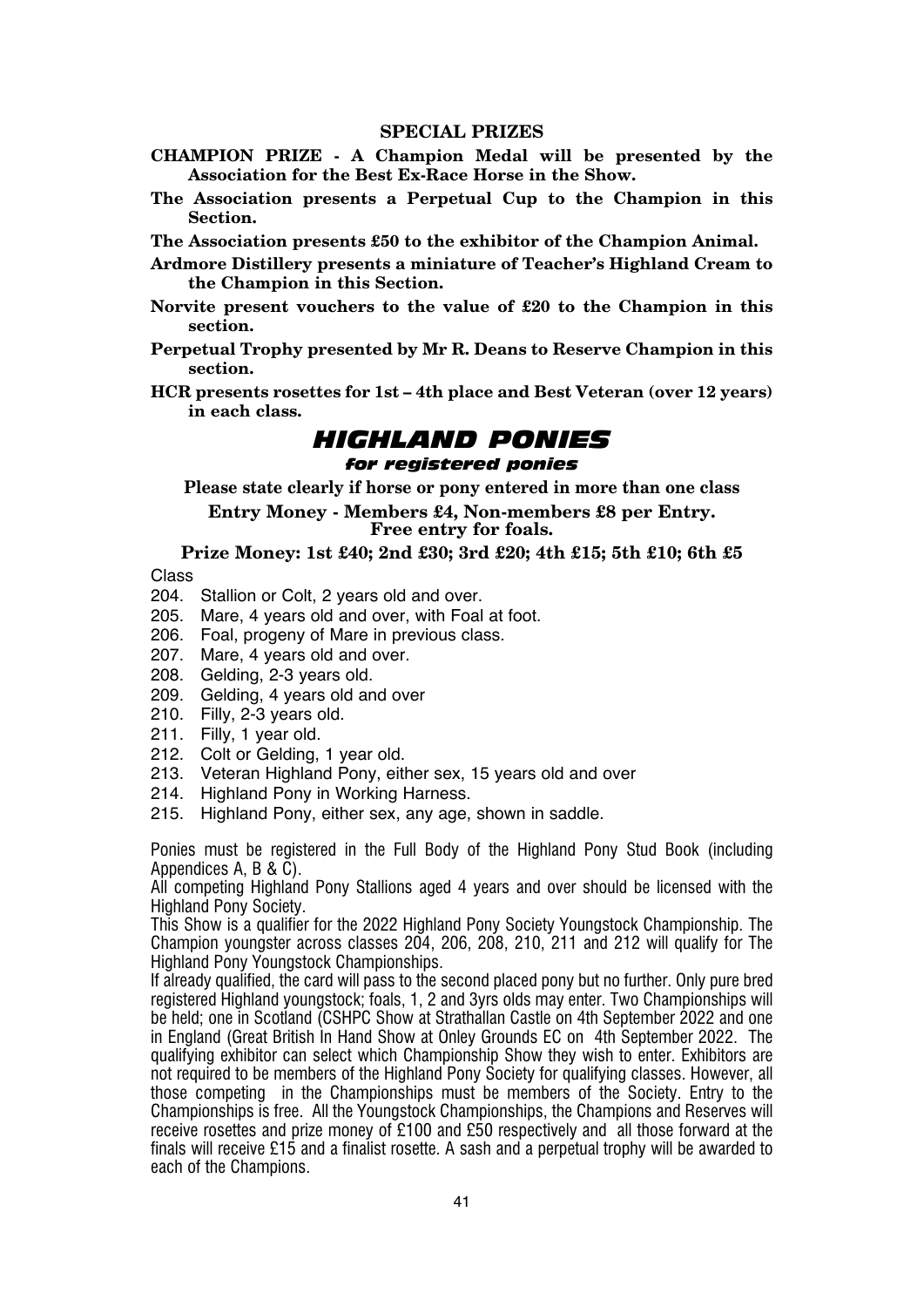### **NPS Scotland/Townhead Pet n Pony In-Hand Mountain & Moorland Championship.**

**The In Hand Champion & Reserve Champion Highland Pony** from classes 204-213 (class 206 is not eligible) will qualify for the Final, which will take place at the Blair Castle International Horse Trials on Friday 26th August 2022. Ponies must be registered in the full stud book, appendix ponies are not allowed to qualify.

Qualification may go to third in the Championship (i.e., First Reserve Champion).

## **NPS Scotland/Baileys Horse Feeds Open Ridden Mountain & Moorland Championship.**

The **2** highest placed ponies not already qualified in class 213 will qualify for the final which will take place at the Blair Castle International Horse Trials on Friday 26th August 2022. **Qualifications to go no lower than 4th place.**

This can be either Mixed, M&M or Breed Classes.

## **SPECIAL PRIZES**

**CHAMPION PRIZE - A Champion Medal will be presented by the Association for the Best Highland Pony.**

**The Association presents a Perpetual Cup to the Champion in this Section.**

**The Association presents £50 to the exhibitor of the Champion Animal.**

- **Ardmore Distillery presents a miniature of Teacher's Highland Cream to the Champion in this Section.**
- **J. A. Cowie Perpetual Challenge Trophy represented by Ann Conlin for Best Highland Pony of Opposite Sex to Champion.**
- **£30 and Rosettes presented by Hugh Duncan, Craignetherty to the Best 3 Progeny from the same Stallion not necessarily from same Exhibitor.**
- **£50 presented by Hugh Duncan, Craignetherty for Best Highland Pony in Working Harness.**
- **£10 presented by Hugh Duncan, Craignetherty to exhibitor of each Highland Pony in Working Harness.**
- **Joan McQuattie Memorial Perpetual Quaich for the Reserve Champion Highland Pony.**
- **Challenge Trophy presented by Mr J. A. Cowie, Drachfour, Turriff, for Best Highland Pony bred by Exhibitor.**
- **Rosette presented by the Highland Pony Society for the Champion Highland Pony. The Pony must be registered in the Stud Book, or in the Society's Appendices.**
- **Rosette presented by the Highland Pony Society for Best Pony in Working Harness (Class 214).**
- **Ballinde Baker Trophy presented for Best Registered Highland Pony shown in saddle.**
- **Frilly Ghillie Trophy presented for Best Working Highland Pony.**
- **The Highland Lord Solas Perpetual Quaich presented by Liana Ballingall and Katherine Donnachie in memory of a true Show Pony for Best Highland Pony in Class 213.**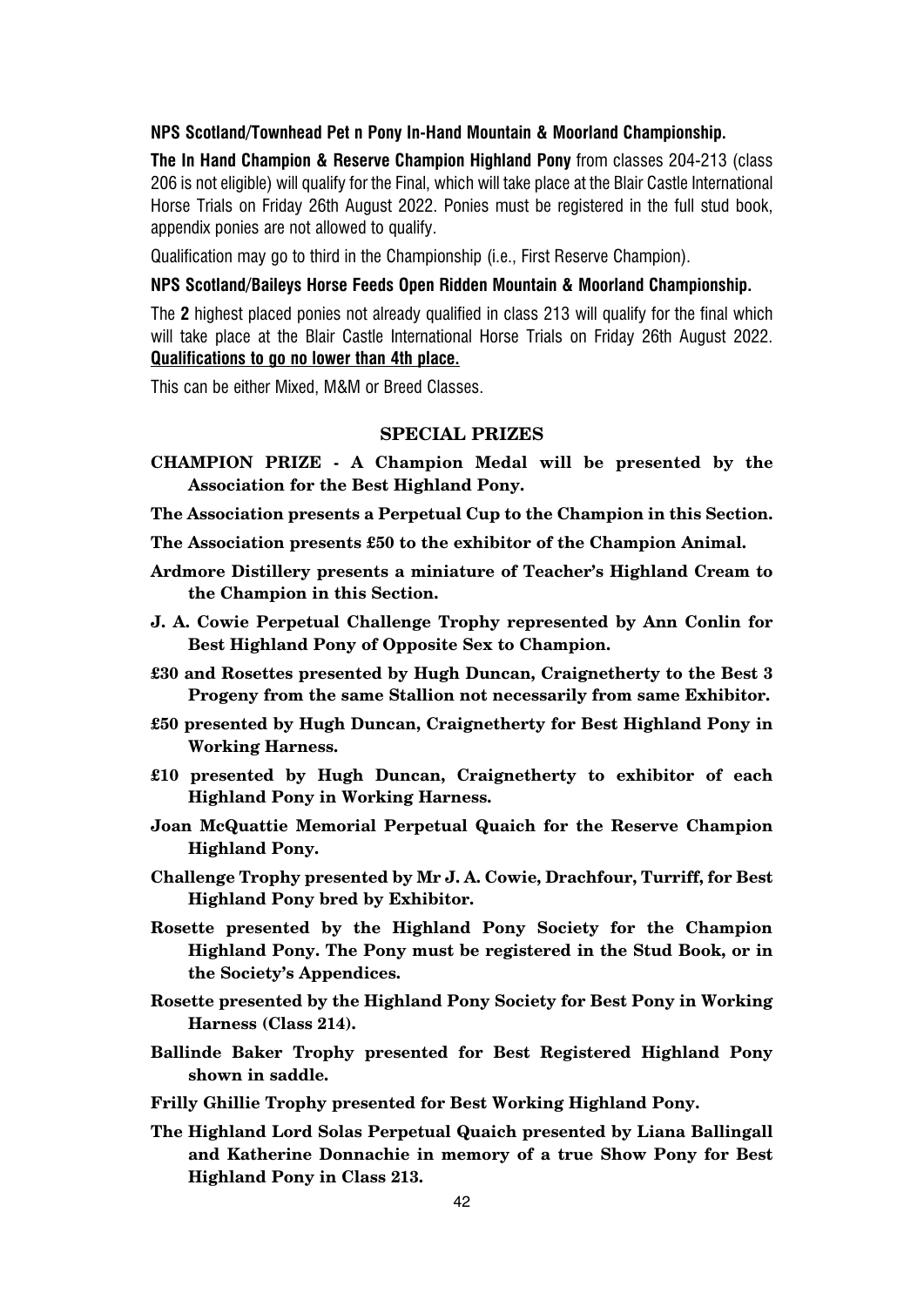## *SHETLAND PONIES* for registered ponies

Entry Money - Members £4, Non-members £8 per Entry. Free entry for foals.

**Prize Money: 1st £40; 2nd £30; 3rd £20; 4th £15; 5th £10; 6th £5**

## **Classes 216-225**

All exhibitors in Classes 226 and 227 will receive a Rosette.

**Please note that ponies can only be entered in one class with the exception of Classes 225, 226, and 227. Classes 216 to 227 are for standard Shetland Ponies only.** Class

- 216. Stallion, 4 years old and over, not exceeding 107cms (10½hh).
- 217. Colt, 2 or 3 years old, not exceeding 102cms (10hh).
- 218. Gelding, any age, not exceeding 107cms (10½hh).
- 219. Mare with Foal at foot, 4 years old and over, not exceeding 107cms (10½hh).
- 220. Foal, progeny of Mare in previous class.
- 221. Mare, 4 years old and over, not exceeding 107cms (10½hh).
- 222. Filly, 2 or 3 years old, not exceeding 102cms (10hh).
- 223. Colt or Filly, 1 year old, not exceeding 102cms (10hh).
- 224. Coloured Pony, any age, any sex.
- 225. Shetland Pony, 4 years old and over, Shown Under Saddle.
- 226. Young Handlers, for children aged 10 years old and under on the day of the Show. (No Entry Fee). Prize Money: 1st £20; 2nd £15; 3rd £10; 4th £7.50;  $5th$   $5f$ ; 6th  $f$ 2.50.
- 227. Young Handlers, for children aged 11–16 years on the day of the Show. (No Entry Fee). Prize Money: 1st £20; 2nd £15; 3rd £10; 4th £7.50; 5th £5; 6th £2.50.

### **RULES**

- 1. Classes must be confined to SPS-BS registered ponies. **Ponies must be named on the entry form** and in the catalogue, if one is produced. Society rosettes must only be given to ponies registered with the Society or to foals eligible for registration.
- 2. 3 year old fillies with foals at foot may not be shown. All foals must be a minimum of 3 weeks old on the day of the Show.
- 3. In order to enter a stallion class at an affiliated Show, entire males aged 4 years old and over must have an "S" number and have been successfully through either the SPSBS Stallion assessment prior to 2006 or the current SPSBS voluntary veterinary examination. Ridden stallions MUST display a stallion bridle badge. In-hand stallions 3 years and over are advised to display a stallion bridle badge.
- 4. There must be no colts or entire males in Young Handlers classes. Children under 14 years old may not show colts (excluding foals) or entire males in In-hand classes. Children under 12 years old on the day of the Show may not show entire males in ridden classes. In the interests of safety, hard hats must be worn by all handlers aged 14 years or under in In-hand classes. Exhibitors should not kneel but remain standing while in the ring. Hard hats must be worn by all exhibitors, irrespective of age, in the ridden class. In the ridden class, if a rider falls off at any time whilst in the Ring, both pony and rider must leave the Ring, rider dismounted, and take no further part.

#### **NPS Scotland/Townhead Pet n Pony In-Hand Mountain & Moorland Championship.**

**The In Hand Champion & Reserve Champion Shetland Pony** from classes 216-224 (class 220 is not eligible) will qualify for the Final, which will take place at the Blair Castle International Horse Trials on Friday 26th August 2022. Qualification may go to third in the Championship (i.e., First Reserve Champion)

#### **NPS Scotland/Baileys Horse Feeds Open Ridden Mountain & Moorland Championship.**

The **2** highest placed ponies not already qualified in class 225 (off the lead rein) will qualify for the final which will take place at the Blair Castle International Horse Trials on Friday 26th August 2022. **Qualifications to go no lower than 4th place.**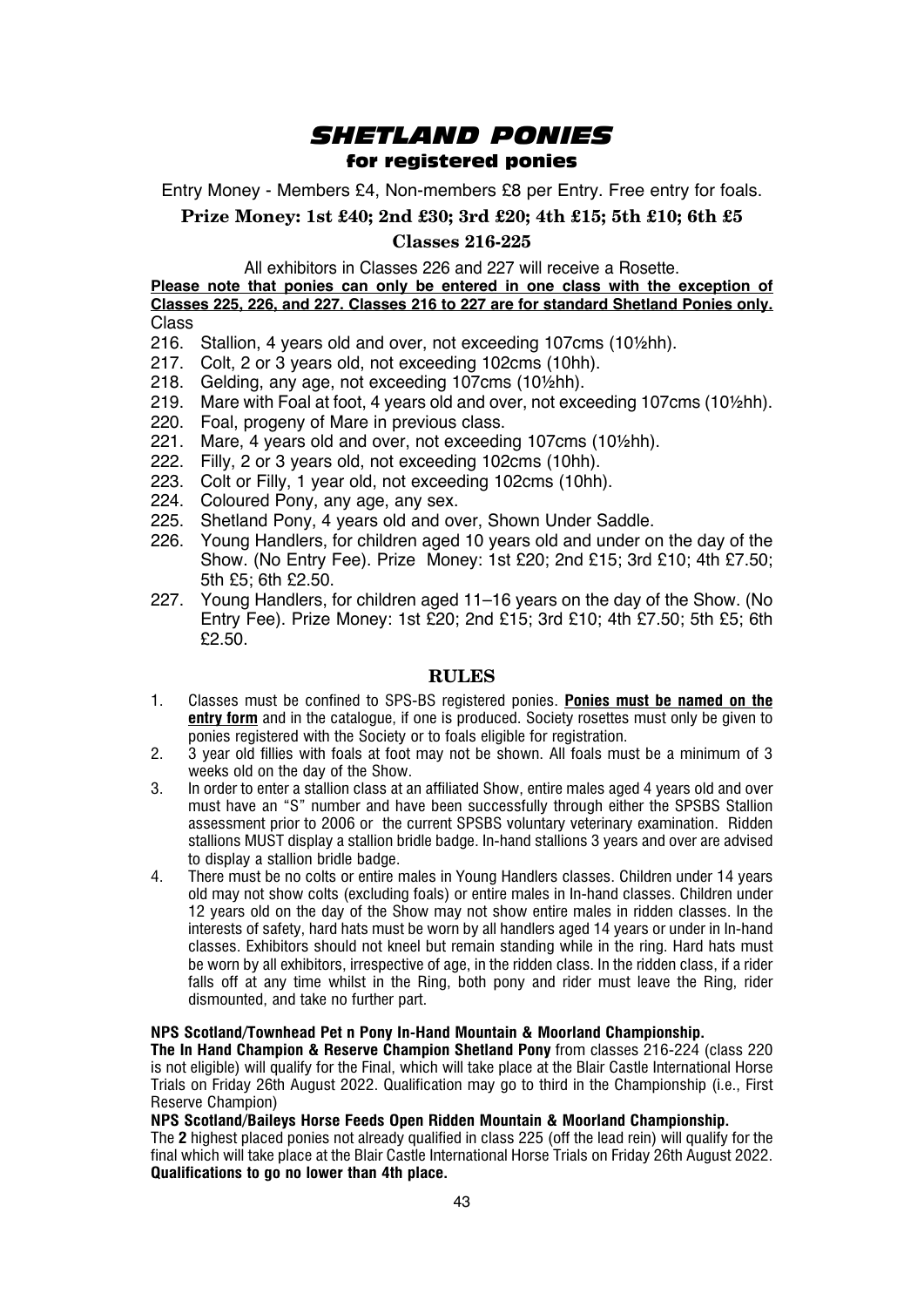- **CHAMPION PRIZE A Champion Medal will be presented by the Association for the Best Shetland Pony.**
- **The Association presents a Perpetual Cup to the Champion in this Section.**
- **The Association presents £50 to the exhibitor of the Champion Animal.**

**Ardmore Distillery presents a miniature of Teacher's Highland Cream to the Champion in this Section.**

- **Rosettes presented by the Shetland Pony Stud Book Society to Champion and Reserve, Best Gelding, Best Foal, Junior Champion and Reserve and Best Young Handler, entered or eligible for entry in the Shetland Pony Stud Book.**
- **Sleigh Family Perpetual Trophy for Male Champion.**
- **Trophy presented by Duncan Brothers (Joiners), Turriff, and represented by Sleigh Family for the Female Champion.**
- **Strocherie Perpetual Trophy presented by the Anderson Family, Strocherie, King Edward, Banff for Junior Champion.**
- **William Milne Perpetual Memorial Trophy for Reserve Junior Champion.**
- **Avenge Perpetual Shield by Cyanamid of Great Britain Ltd., Gossport for Best Yearling Shetland Pony.**
- **Trophy presented by Mr W. Logan, Turriff, and represented by A. & F. Clyne for the Best Shetland Pony from Exhibitor who has never shown at Highland Show.**
- **Mark Neil Trophy presented by A. & F. Clyne for Best Shetland Pony, bred by Exhibitor.**
- **Challenge Trophy represented by Mrs M. Martin, Greenmyre, for the Best Foal (eligible for registration in the Stud Book).**
- **Trophy for Best Coloured Shetland Pony (must be two distinct colours).**
- **Clark, Rothienorman Perpetual Trophy for Champion Ridden Shetland Pony.**

**Perpetual Trophy in memory of William Milne for Best Young Handler.**

## *SHETLAND PONIES*

## **(MINIATURE)**

Entry Money - Members £4, Non-members £8 per Entry. Free entry for foals.

# **Prize Money: 1st £40; 2nd £30; 3rd £20; 4th £15; 5th £10; 6th £5**

## **Classes 228-233**

All exhibitors in Classes 234 and 235 will receive a Rosette.

## **Please note that ponies can only be entered in one class with the exception of Classes 234 and 235.**

#### Class

- 228. Stallion or Gelding, 4 years old and over, under 34in.
- 229. Colt or Filly, 2 or 3 years old, under 34in.
- 230. Mare with Foal at foot, 4 years old and over, under 34in.
- 231. Foal, progeny of Mare in previous class.
- 232. Colt, Gelding or Filly, 1 year old, under 34in.
- 233. Yield Mare, 4 years old and over, under 34in.
- 234. Young Handlers, for children aged 10 years old and under on the day of the Show.

(No Entry Fee). Prize Money: 1st £20; 2nd £15; 3rd £10; 4th £7.50; 5th £5; 6th £2.50.

235. Young Handlers, for children aged 11–16 years on the day of the Show. (No Entry Fee). Prize Money: 1st  $f20:2$ nd  $f15:3$ rd  $f10:4$ th  $f7:50:5$ th  $f5:$  $6th$   $50.50$ .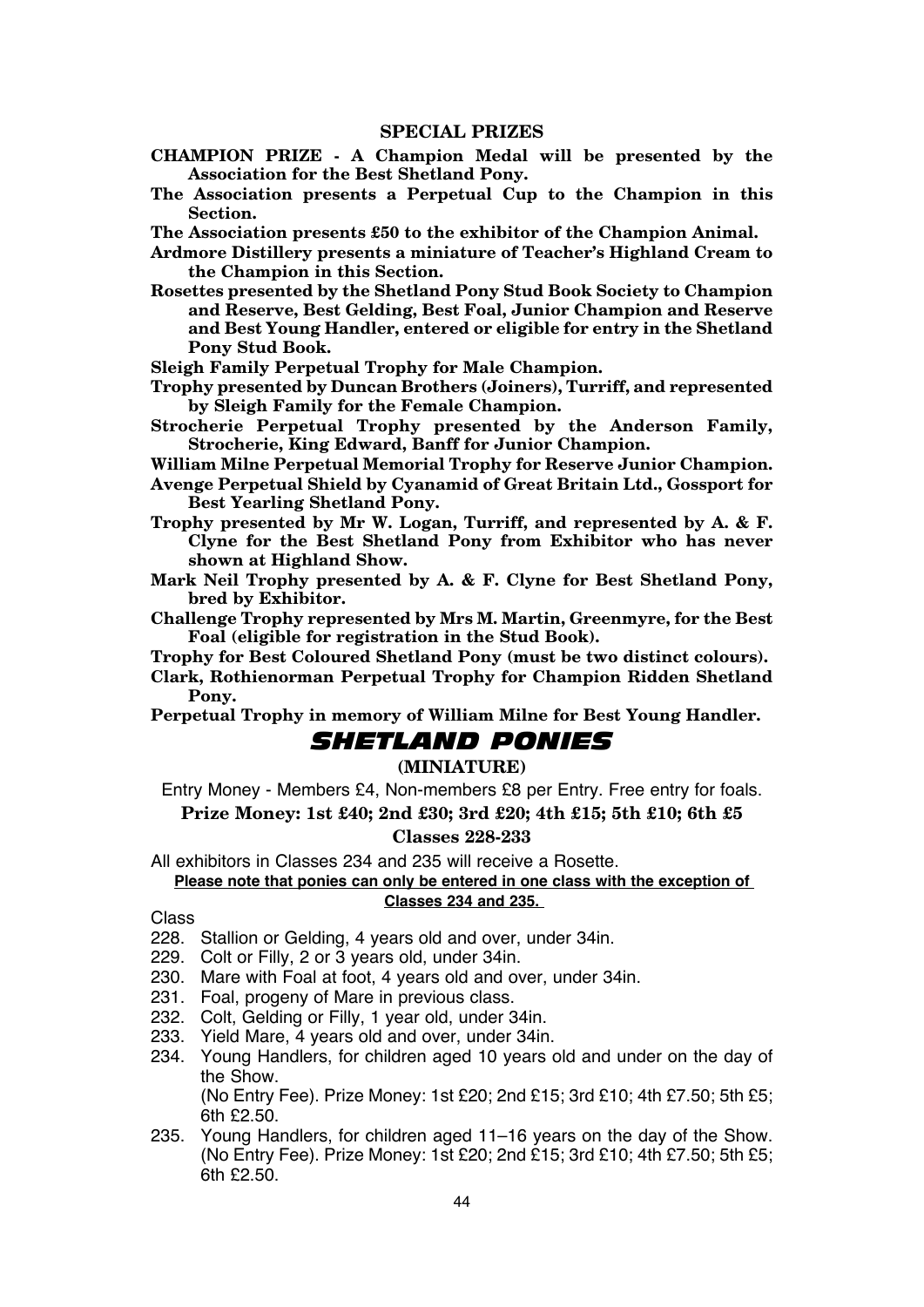## **RULES**

- 1. Classes must be confined to SPS-BS registered ponies. **Ponies must be named on the entry form** and in the catalogue, if one is produced. Society rosettes must only be given to ponies registered with the Society or to foals eligible for registration.
- 2. 3 year old fillies with foals at foot may not be shown. All foals must be a minimum of 3 weeks old on the day of the Show.
- 3. In order to enter a stallion class at an affiliated Show, entire males aged 4 years old and over must have an "S" number and have been successfully through either the SPSBS Stallion assessment prior to 2006 or the current SPSBS voluntary veterinary examination. In-hand stallions 3 years and over are advised to display a stallion bridle badge
- 4. There must be no colts or entire males in Young Handlers classes. Children under 14 years old may not show colts (excluding foals) or entire males in In-hand classes. In the interests of safety, hard hats must be worn by all handlers aged 14 years or under in In-hand classes. Exhibitors should not kneel but remain standing while in the ring.

**NPS Scotland/Townhead Pet n Pony In-Hand Mountain & Moorland Championship. The In Hand Champion & Reserve Champion Shetland Pony** from classes 228-233 (class 231 is not eligible) will qualify for the Final, which will take place at the Blair Castle International Horse Trials on Friday 26th August 2022. Qualification may go to third in the Championship (i.e., First Reserve Champion).

## **SPECIAL PRIZES**

- **CHAMPION PRIZE A Champion Medal will be presented by the Association for the Best Miniature Shetland Pony in the Show.**
- **The Association presents a Perpetual Cup to the Champion in this Section.**
- **The Association presents £50 to the exhibitor of the Champion Animal.**
- **Ardmore Distillery presents a miniature of Teacher's Highland Cream to the Champion in this Section.**
- **Rosettes presented by the Shetland Pony Stud Book Society to Champion and Reserve, Best Foal, Junior Champion and Reserve and Best Young Handler, entered or eligible for entry in the Shetland Pony Stud Book.**
- **GEMS rosettes presented in classes 228-233 to the Highest Placed Pony, owned by GEMS member. (GEMS members must wear their 2022 GEMS membership badges in the ring).**
- **North of Scotland Shetland Pony Group presents a Perpetual Trophy for the Junior Champion.**
- **North of Scotland Shetland Pony Group presents a Perpetual Trophy for the Best Foal.**
- **Perpetual Trophy presented by Ann Irvine, Haybrake Stud, Rothienorman for Best Miniature Shetland Pony bred by exhibitor.**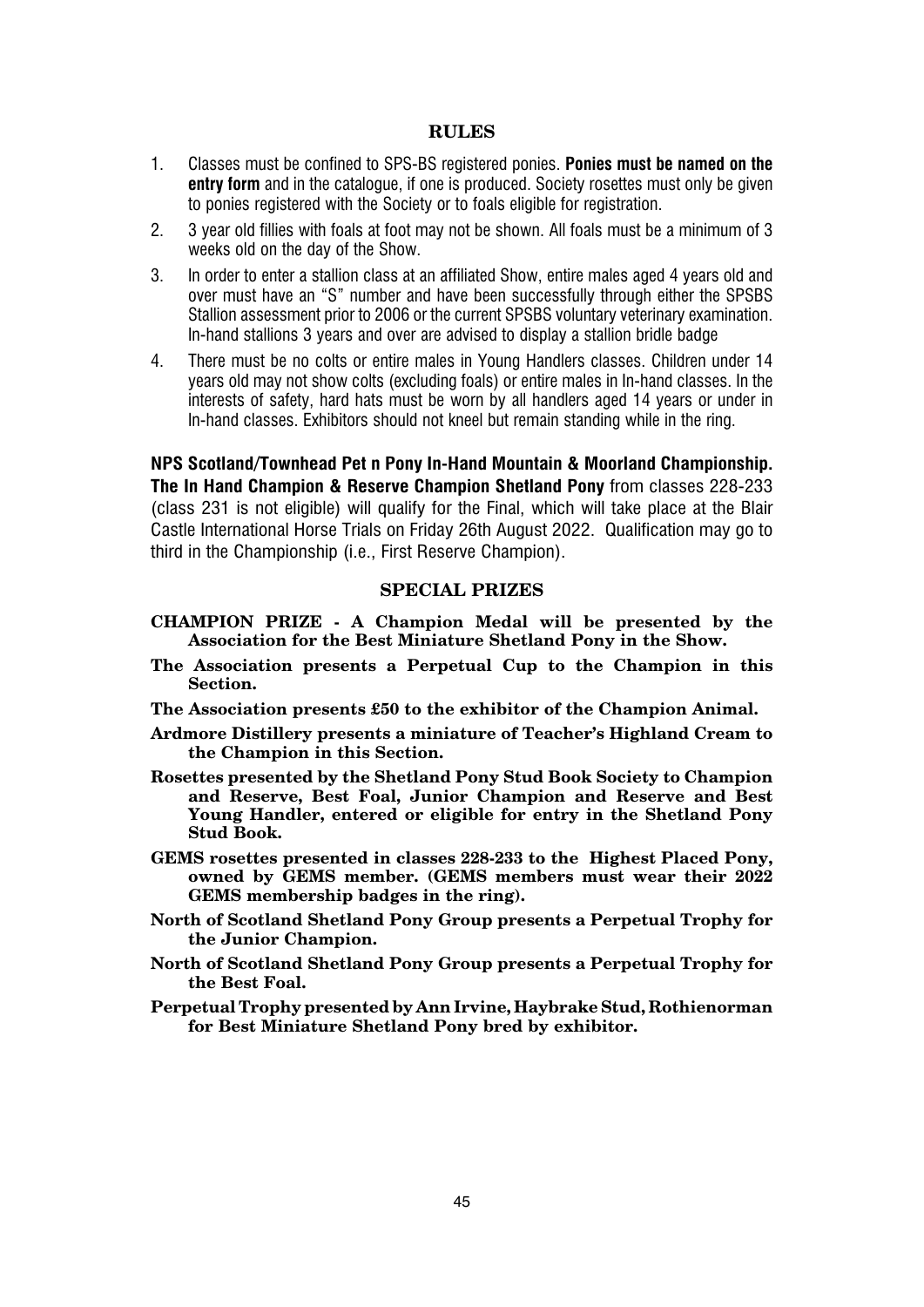## *DONKEY SECTION*

Entry Money - Members £4, Non-members £8 per Entry.

**Prize Money: 1st £40; 2nd £30; 3rd £20; 4th £15; 5th £10; 6th £5**

Class

- 236. Best Conditioned and Turned Out Donkey, any age.
- 237. Stallion or Gelding, 4 years old or over.
- 238. Mare 4 years old and over or Broodmare 5 years old or over, with own foal at foot. Foals to be 6 weeks old or over on day of Show and born in the current year.
- 239. Foal, progeny of mare in previous class.
- 240. Colt or Gelding, 2 or 3 years old.
- 241. Filly, 2 or 3 years old.
- 242. Colt, Filly or Gelding, yearling.
- 243. Miniature Donkey Male.
- 244. Miniature Donkey Female.
- **Note** Stallions and Entire Colts must wear bridle and bit, the leading rein to be correctly attached to the bit.

## **SPECIAL PRIZES**

- **CHAMPION PRIZE A Champion Medal will be presented by the Association for the Best Donkey classes 237, 238, 240-242.**
- **The Association presents a Perpetual Cup to the Champion in this Section classes 237, 238, 240-242.**
- **The Association presents £50 to the exhibitor of the Champion Animal classes 237, 238, 240-242.**
- **Ardmore Distillery presents a miniature of Teacher's Highland Cream to the Champion in this Section classes 237, 238, 240-242.**
- **Donkey Breed Society presents Rosettes to the Best Gelding in Classes 237, 240 and 242; also Best Two Year Old Exhibit in Classes 240 and 241; Best Young Handler in Class 238; Best Foal in Class 239 and Rosette for Best Veteran Donkey of 20 years old or over in Class 236.**
- **Best Local Donkey Rosette to be presented to the best Donkey owned by D.B.S. member within 25 miles radius of the showfield and Flint Friendship Perpetual Trophy. Eligible competitors to wear a yellow armband.**
- **Blackford Challenge Trophy represented by Mrs N. Sangster for Best Female Donkey.**
- **Perpetual Trophy presented by Mrs N. Sangster, Braeriach, North Eddieston, Skene for Best Yearling Donkey.**
- *The In-Hand Champion Donkey at this Show automatically qualifies for the relevant Championship at the D.B.S. Annual Supreme Championship Show in August 2022 provided it is owned by a fully paid up member of the D.B.S.*
- **The Champion Donkey at this Show automatically qualifies for the Summerhays Brood Mare Award Scheme, provided it is owned by a fully paid-up member of the D.B.S.**
- **Donkey classes are open to everyone whether or not a member of the D.B.S. and whether or not the Donkeys are registered. D.B.S. Special Rosettes, however, can only be awarded to D.B.S. members.**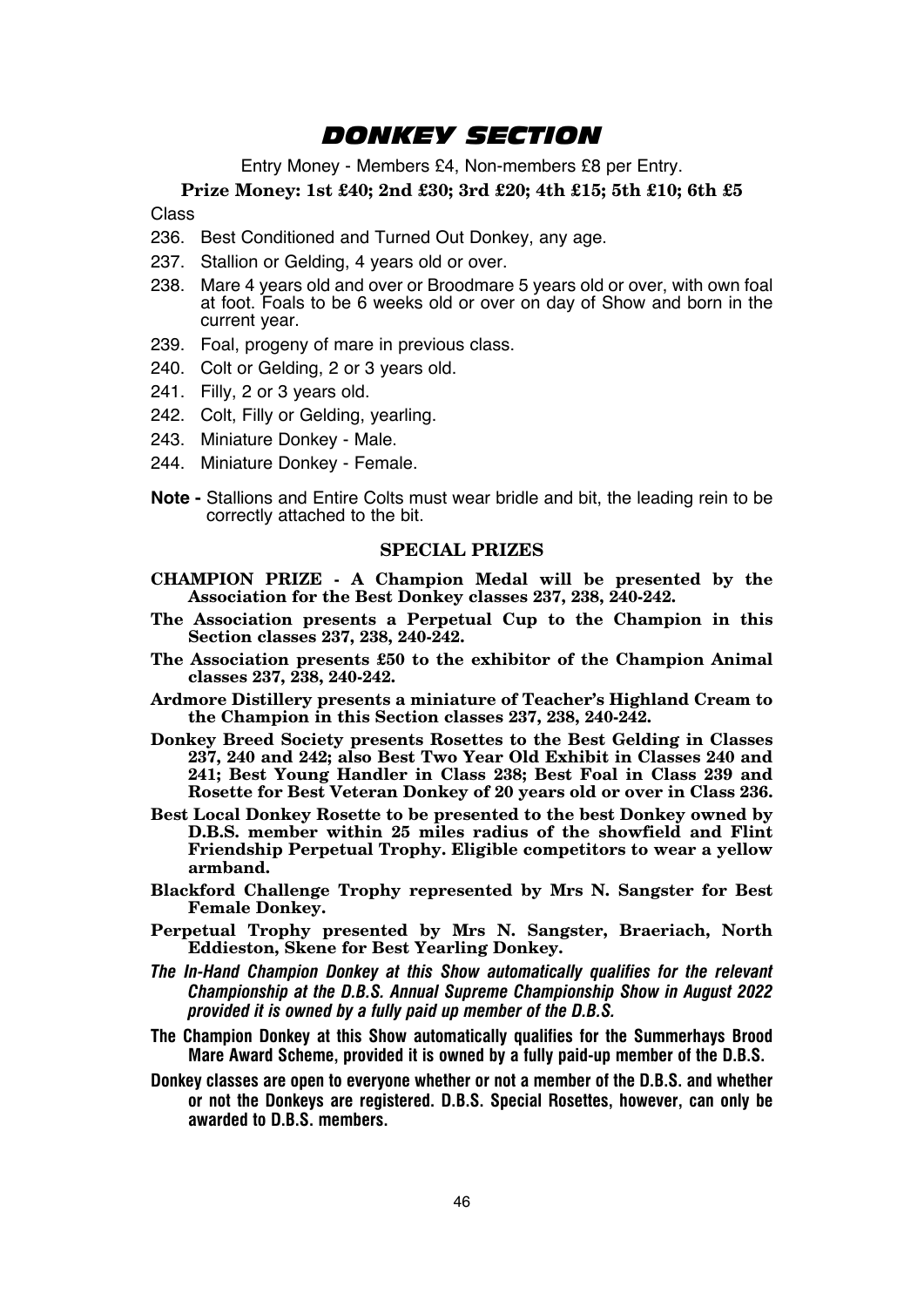## *YOUNG HANDLER CLASS*

### No Entry Fee

## **Prize Money: 1st £20; 2nd £15; 3rd £10; 4th £7.50; 5th £5; 6th £2.50**

Class

- 245. Young Handler. Competitors to be 10 years old & under on Show Day, mare or gelding only, no stallions, pony 4 years old and over up to 14.2hh and under.
- 246. Young Handler. Competitors to be under 16 years on Show Day, mare or gelding only, no stallions, pony 4 years old and over up to 14.2hh and under. This is an in-hand competition and excludes sections where there already is a Young Handlers Class (Clydesdale Horses and Shetland Ponies).

## *DRIVING COMPETITION*

### No Entry Fee.

**Prize Money: 1st £50; 2nd £40; 3rd £30; 4th £20; 5th £10**

## **Judging to start at 1.15pm (Assemble in Paddock at 12.45pm)**

Class

- 247. Open Private Driving for Horses and Ponies, 4 Years Old and Over Open to Singles, Pairs or Tandems. Traditional Vehicle.
- 248. Singles or Pairs open to all showing competitors, driving a non-traditional vehicle - Open Private Driving for Horses and Ponies, 4 Years Old and Over.

Singles, Pairs or Tandems open to all showing competitors, driving a non-traditional vehicle that would be **driven every day for exercise.** Pneumatic tyres specifically designed for carriages (i.e., not car tyres) are allowed. Lamps need not be carried. Judging will include general cleanliness, safety of turnout, correct fitting of harness and vehicle suitability.

Turriff Show is affiliated to the British Driving Society. Points are awarded for the highest placed turnouts driven by a BDS member and count towards the Whitehall Cup and the Chairman's Cup. The British Driving Society present a Champion and Reserve Champion Rosette for the Driving Champion.

#### **Young Drivers**

The driver must be aged 10 years or over on the first day of the show at which they are to compete. A driver under the age of 18 must be accompanied in the vehicle by a competent and responsible person aged 18 years or over, a "responsible adult". Proof of age will be required if necessary. It is the responsibility of the owner/driver (if over 18) or (if the owner/driver is under 18) the responsible adult to ensure that his/her groom/s is/are competent for the purpose of attending to the turnout and aged 10 or over on the day of the show. When in the vehicle grooms, passenger/s and driver must have their feet firmly on the floor of the vehicle or use a suitable fixed footrest. This regulation applies at all times and in all areas on the showground.

## **Hard Hat Ruling**

All drivers/grooms/passengers under the age of 14 years must wear a correctly fitted hard hat when in a carriage or in attendance to a turnout.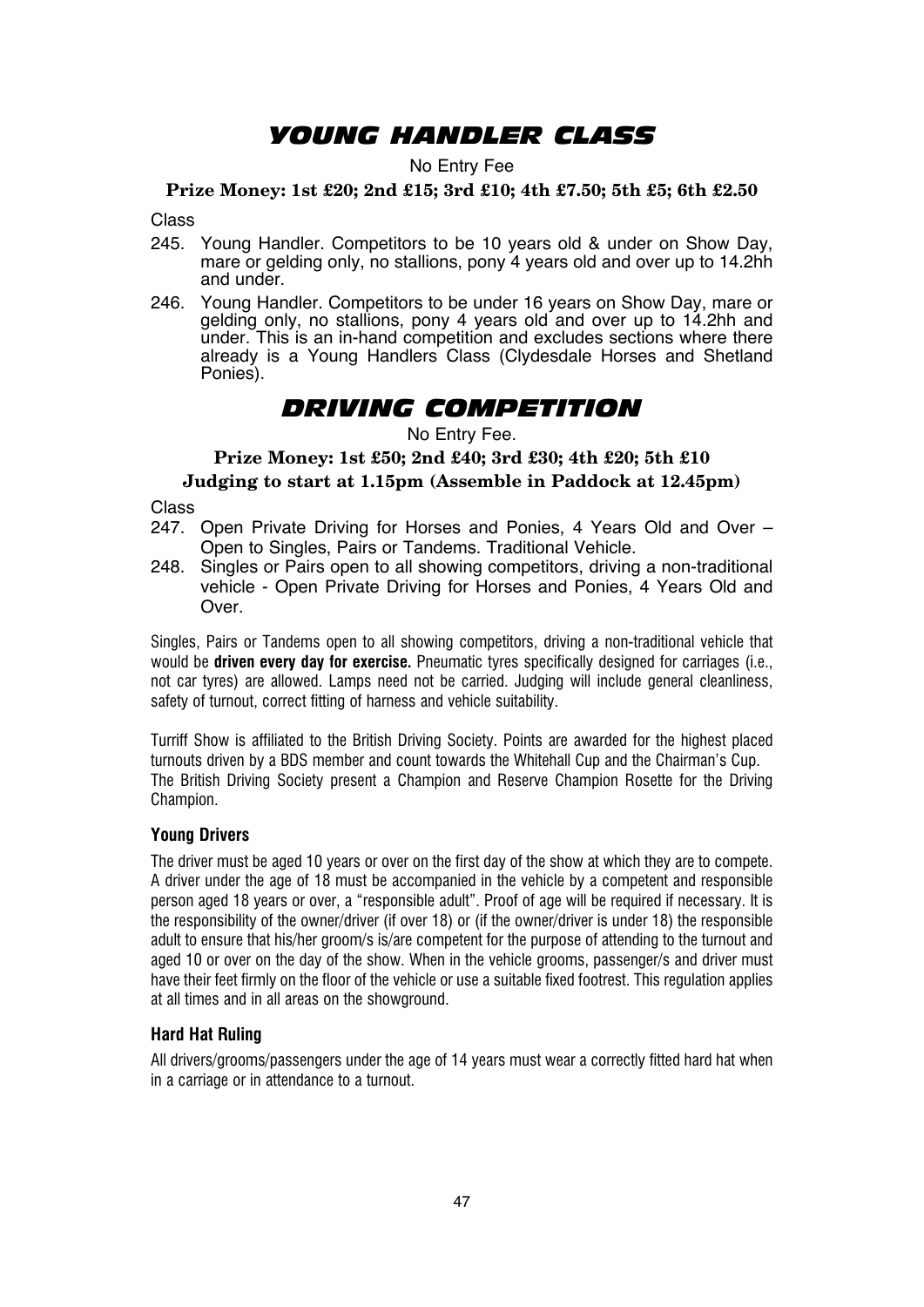

## **(All to be judged on MONDAY)**

## **ACCREDITED AND NON-ACCREDITED ONLY**

## **SEE INDIVIDUAL SHEEP BREED SECTIONS FOR DETAILS ATTENDANTS ON SHEEP ARE REQUIRED TO WEAR WHITE COATS WHILE LEADING ANIMALS IN THE JUDGING RINGS.**

#### **EXTRA SPECIAL PRIZES**

- **The Adam Simpson Memorial Salver presented to the Overall Sheep Champion.**
- **Ardmore Distillery presents a bottle of Teacher's Highland Cream in a presentation carton to the Overall Sheep Champion.**
- **A Champion Medal will be presented by the Association to the Overall Sheep Champion.**
- **Aberdeen and Northern Marts Ltd present £75 to the Overall Sheep Champion and £25 to the Reserve.**
- **Trophy presented by Mrs S MacDonald, late of Finnylost, Turriff to Reserve Overall Sheep Champion.**
- **G. Cumming, Manbeen Memorial Trophy for Most Points in Sheep Sections.**
- **£75 presented by Meadows Veterinary Centre, Oldmeldrum, for Most Points in Sheep Section.**
- **Ron Paterson Perpetual Trophy for Champion Pair in Sheep Sections Teams shall consist of female and male champions only. The trophy is to be shared over the course of the year by the winning owners.**
- **Stuart & Mary Mair Memorial Trophy for Most Points in Cattle, Sheep and Clydesdale Horse Sections.**
- **£75 presented by Meadows Veterinary Centre, Oldmeldrum for Most Points in Cattle, Sheep and Clydesdale Horse Sections.**
- **The Sleigh family present a Perpetual Trophy in memory of Harry Sleigh, St. John's Wells, Fyvie for Champion of Champions (Cattle, Sheep, Clydesdale Horses. Sunday's Horse & Pony Champion is also invited to come forward).**
- **James Milne Chartered Accountants present £300 to the Champion of Champions.**
- **Deveron Veterinary Surgeons present a Perpetual Trophy for Reserve Champion of Champions.**
- **Harbro Ltd, present Vouchers to the value of £100 to the Reserve Champion of Champions.**
- **TINA WRIGHT PERPETUAL MEMORIAL TROPHY presented for Best Native Bred Cattle or Sheep Exhibit in rotation (2022 – Sheep)**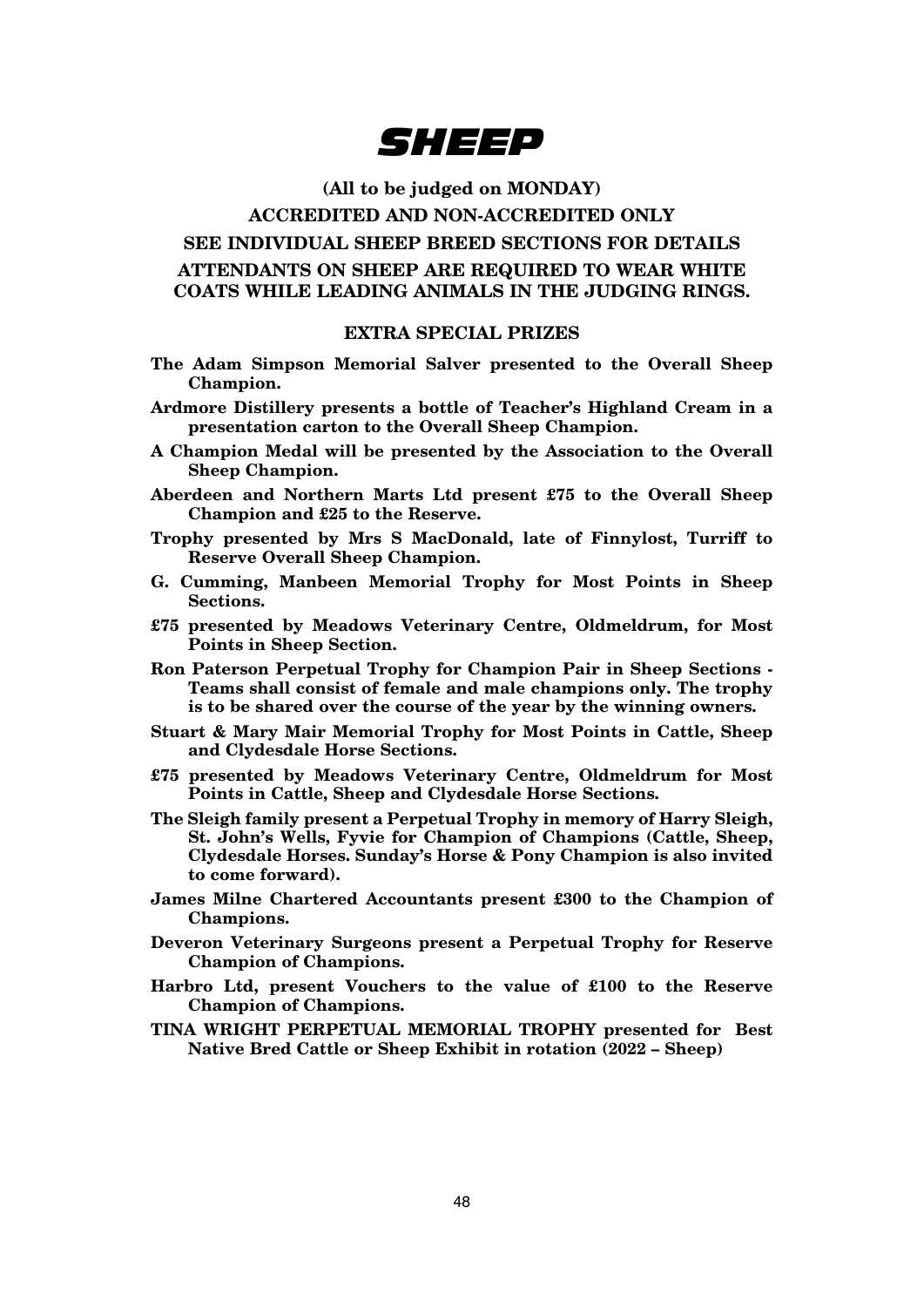## *SUFFOLK*

(Accredited Sheep Only)

Entry Money - Members £3, Non-Members £6 per Entry

## **Prize Money: 1st £40: 2nd £30; 3rd £20; 4th £15; 5th £10; 6th £5**

Class

- 249. Tup, above One Shear.
- 250. Shearling Tup.
- 251. Ewe, above One Shear, having nursed during this season.
- 252. Shearling Ewe or Gimmer.
- 253. Tup Lamb.
- 254. Ewe Lamb.
- 255. Pair of Suffolk Lambs (1 male, 1 female). Entries confined to members of N.E. Scotland Suffolk Sheep Club and must not be drawn from the above two classes.

## **SPECIAL PRIZES**

**CHAMPION PRIZE - A Champion Medal will be presented by the Association for the Best Suffolk Sheep in the Show.**

**The Association presents a Perpetual Cup to the Champion in this Section.**

**The Association presents £50 to the exhibitor of the Champion Animal.**

**Ardmore Distillery presents a miniature of Teacher's Highland Cream to the Champion in this Section.**

**£20 presented by Wm., Morrison Supermarkets Plc, to Champion and £10 to Reserve.**

**Rosettes presented to Female and Male Champions and Reserve.**

- **£20 presented by Bank of Scotland for Best Group Suffolk Sheep, comprising 4 sheep from four of the Suffolk Sheep Classes.**
- **Suffolk Sheep Society presents Rosette to Champion Suffolk Sheep from a registered flock.**
- **This is a qualifying show for the Suffolk Sheep Society Show Points Competition. Points are awarded for entries, extra points for 1st-3rd prize winners and breed champions.**
- **Rosettes presented by Society to Male and Female Champion.**

**Caley Oils Trophy for the Best Pair of Lambs (2 rams or 2 ewes) from a registered flock.**

- **Challenge Trophy presented by James Milne, Chartered Accountants, Aberdeen, for Best Group of Suffolk Sheep, comprising 4 sheep from 4 of the Suffolk Sheep Classes.**
- **Elrick Trophy represented by the Family of the Late J. Elrick, Mintlaw for Most Points in the Suffolk Sheep Section.**

## *BLUEFACED LEICESTER - TRADITIONAL TYPE*

(Accredited and Non-Accredited Sheep) Entry Money - Members £3, Non-Members £6 per Entry **Prize Money: 1st £40: 2nd £30; 3rd £20; 4th £15; 5th £10; 6th £5 BLUEFACED LEICESTER SHEEP BREEDERS' ASSOCIATION ARE CELEBRATING THEIR 60TH ANNIVERSARY IN 2022**

#### Class

256. Tup, above One Shear.

257. Shearling Tup.

- 258. Ewe, above One Shear, having nursed lambs during this season.
- 259. Shearling Ewe or Gimmer.
- 260. Tup Lamb.
- 261 Fwe Lamb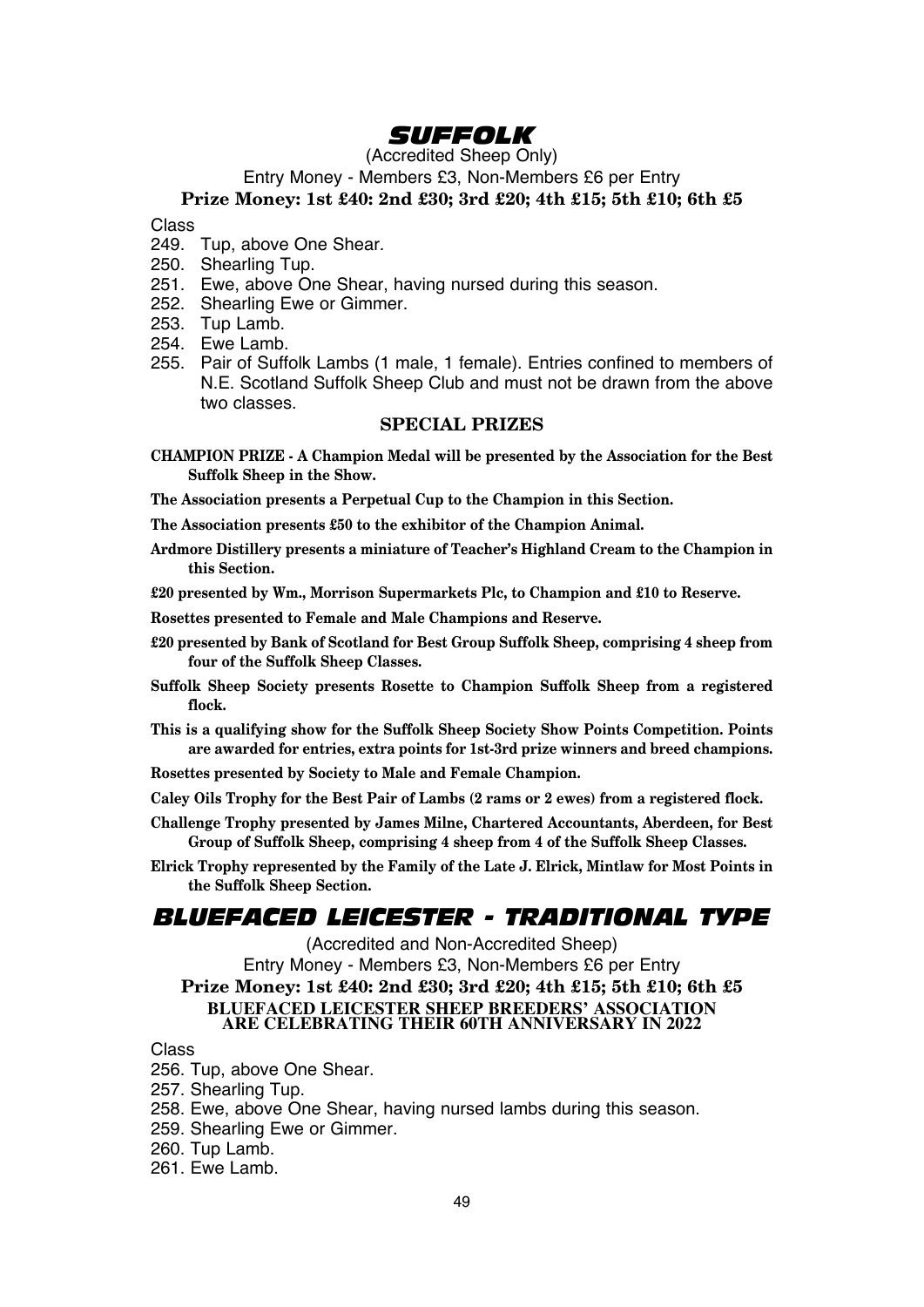- **CHAMPION PRIZE A Champion Medal will be presented by the Association for the Best Bluefaced Leicester Traditional Type Sheep in the Show.**
- **The Association presents a Perpetual Cup to the Champion in this Section.**

**The Association presents £50 to the exhibitor of the Champion Animal.**

- **Ardmore Distillery presents a miniature of Teacher's Highland Cream to the Champion in this Section.**
- **Voucher to the value of £20 presented by Harbro Ltd, to Champion and Voucher to the value of £10 to Reserve.**
- **Bluefaced Leicester Sheep Breeders Association presents rosettes to Champion and reserve Champion Sheep.**

**Rosettes presented to Female and Male Champions and Reserve.**

- **Challenge Trophy presented for the Best Group of Four Bluefaced Leicester Sheep from four of the Bluefaced Leicester Sheep classes.**
- **Culvie Hill Trophy presented by Mr J. Stewart, Mains of Kinnairdy for Best Pair of Tup Lambs.**

## *BLUEFACED LEICESTER - CROSSING TYPE*

(Accredited and Non-Accredited Sheep)

Entry Money - Members £3, Non-Members £6 per Entry

## **Prize Money: 1st £40: 2nd £30; 3rd £20; 4th £15; 5th £10; 6th £5**

Class

- 262. Tup, above One Shear.
- 263. Shearling Tup.
- 264. Ewe, above One Shear, having nursed lambs during this season.
- 265. Shearling Ewe or Gimmer.
- 266. Tup Lamb.
- 267. Ewe Lamb.

## **THE ASSOCIATION RESERVE THE RIGHT TO CANCEL THE CROSSING TYPE CLASSES IF INSUFFICIENT ENTRIES RECEIVED. SPECIAL PRIZES**

- **CHAMPION PRIZE A Champion Medal will be presented by the Association for the Best Bluefaced Leicester Crossing Type Sheep in the Show.**
- **Perpetual Trophy presented by Mackie Family to the Champion in this section.**
- **The Association presents £50 to the exhibitor of the Champion Animal.**
- **Ardmore Distillery presents a miniature of Teacher's Highland Cream to the Champion in this Section.**
- **£20 presented by Towns & Carnie Ltd., Turriff to Champion and £10 to Reserve.**
- **Bluefaced Leicester Sheep Breeders Association presents rosettes to Champion and reserve Champion Sheep.**

**Rosettes presented to Female and Male Champions and Reserve.**

**Perpetual Trophy represented to Turriff Show for the Best Group of Four Bluefaced Leicester Sheep from four of the Bluefaced Leicester Sheep classes.**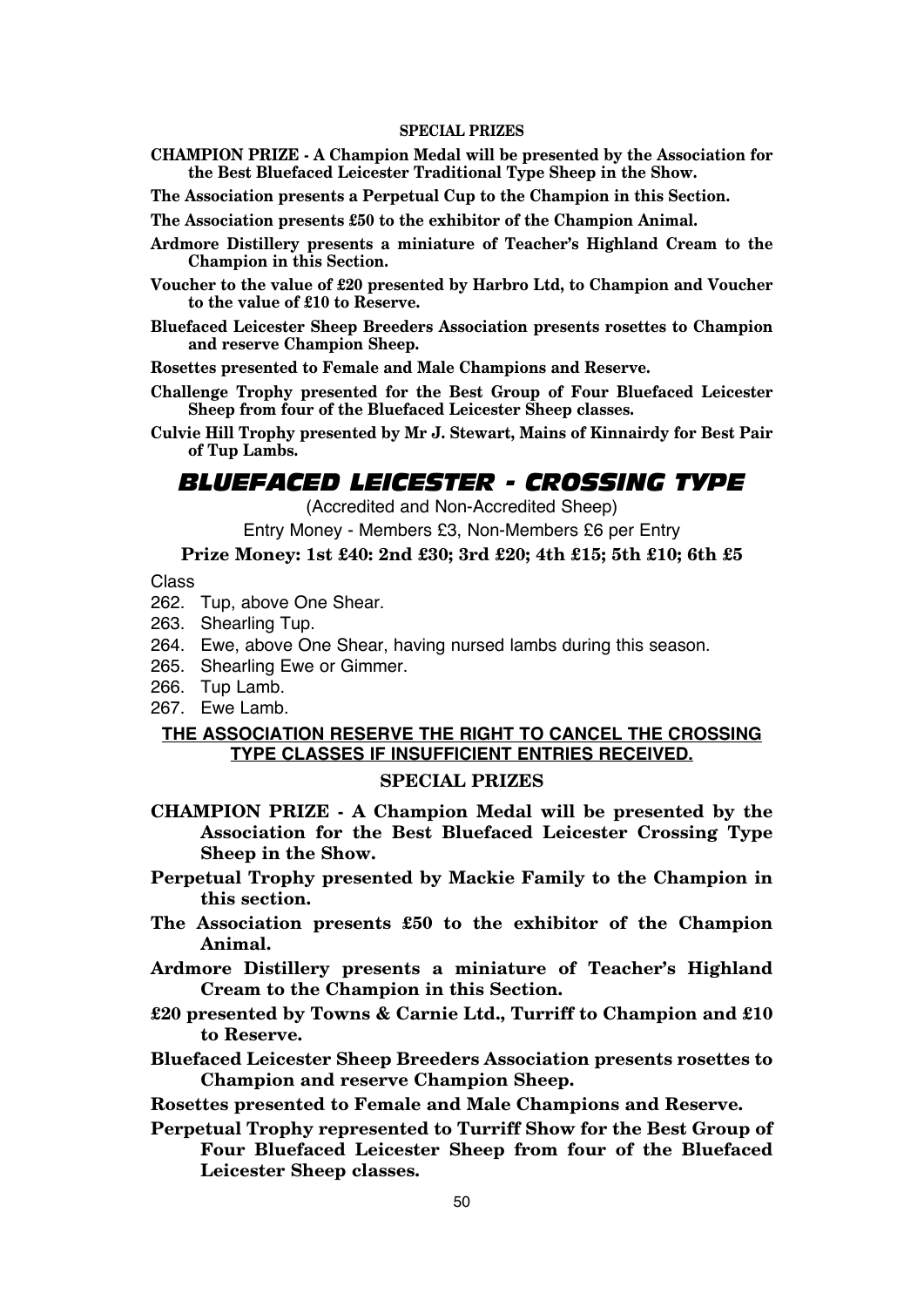## *TEXEL*

## (Accredited Sheep Only)

## Entry Money - Members £3, Non-Members £6 per Entry

## **Prize Money: 1st £40: 2nd £30; 3rd £20; 4th £15; 5th £10; 6th £5**

Class

- 268. Tup, above One Shear.
- 269. Shearling Tup.
- 270. Ewe, above One Shear, having nursed lambs during this season.
- 271. Shearling Ewe or Gimmer.
- 272. Tup Lamb.
- 273. Ewe Lamb.

## **SPECIAL PRIZES**

- **CHAMPION PRIZE A Champion Medal will be presented by the Association for the Best Texel Sheep in the Show.**
- **The Association presents a Perpetual Cup to the Champion in this Section.**
- **The Association presents £50 to the exhibitor of the Champion Animal.**
- **Ardmore Distillery presents a miniature of Teacher's Highland Cream to the Champion in this Section.**
- **£30 presented by Towns & Carnie Ltd., Turriff to Champion and £15 to Reserve.**
- **Rosettes presented to Female and Male Champions and Reserve.**
- **Harbro Ltd, Turriff present Voucher to the value of £20 for Best Pair of Texel Ram Lambs.**
- **Texel Sheep Society presents Rosettes to Champion and Reserve Champion Sheep from a registered flock.**
- **Association Trophy presented for Best Group of Four Texel Sheep.**
- **W. J. Knox Trophy presented by Knox Family for the Best Pair of Ram Lambs in Texel Sheep classes.**

*This is a qualifying Show for the North of Scotland Texel Club Competition. Points are awarded for all classes excluding special classes.*

## *CHAROLLAIS*

(Accredited Sheep Only)

Entry Money - Members £3, Non-Members £6 per Entry

## **Prize Money: 1st £40: 2nd £30; 3rd £20; 4th £15; 5th £10; 6th £5** Class

- 274. Tup, above One Shear.
- 275. Shearling Tup.
- 276. Ewe, above One Shear, having nursed lambs during this season
- 277. Shearling Ewe or Gimmer.
- 278. Tup Lamb.
- 279. Ewe Lamb.
- 280. Pair of Lambs (1 male, 1 female) can be drawn from other classes.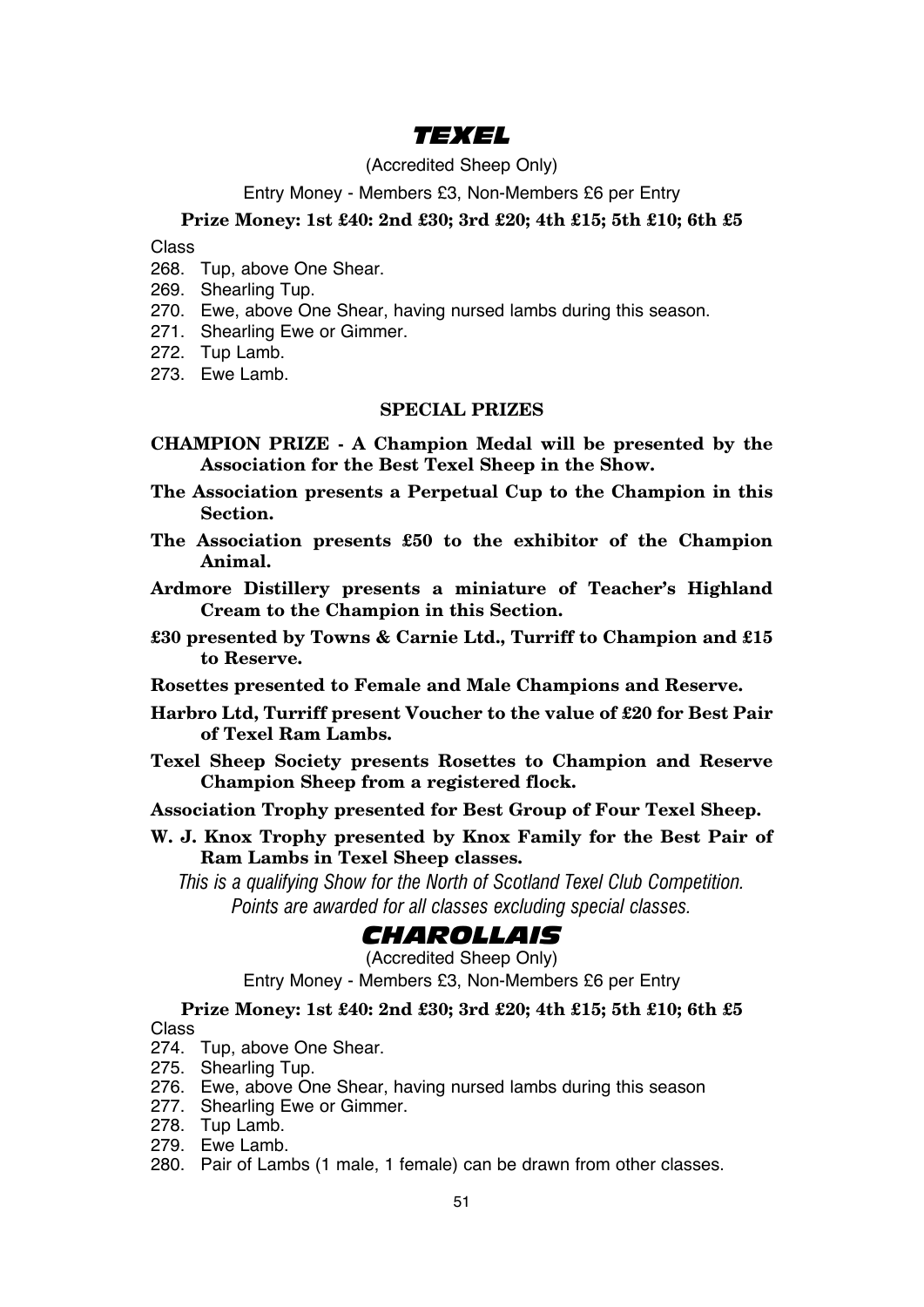- **CHAMPION PRIZE A Champion Medal will be presented by the Association for the Best Charollais Sheep in the Show.**
- **The Association presents a Perpetual Cup to the Champion in this Section.**

**The Association presents £50 to the exhibitor of the Champion Animal.**

- **Ardmore Distillery presents a miniature of Teacher's Highland Cream to the Champion in this Section.**
- **£20 presented by T. J. Farmwise Ltd, Turriff, to Champion and £10 to Reserve.**
- **British Charollais Sheep Society Ltd., presents Society Rosette to Champion Charollais Sheep.**

**Rosettes presented to Female and Male Champions and Reserve.**

**Association Challenge Trophy for Best Group of Four Charollais Sheep from Four of the Charollais Sheep classes.**

**BOCM Pauls Ltd Perpetual Trophy for Best Pair of Charollais lambs.**

## *BELTEX*

(Accredited Sheep Only)

Entry Money - Members £3, Non-Members £6 per Entry **Prize Money: 1st £40: 2nd £30; 3rd £20; 4th £15; 5th £10; 6th £5**

#### Class

- 281. Tup, above One Shear.
- 282. Shearling Tup.
- 283. Ewe, above One Shear, having nursed lambs during this season.
- 284. Shearling Ewe or Gimmer.
- 285. Tup Lamb.
- 286. Ewe Lamb.

#### **SPECIAL PRIZES**

- **CHAMPION PRIZE A Champion Medal will be presented by the Association for the Best Beltex Sheep in the Show.**
- **The Association presents a Perpetual Cup to the Champion in this Section.**
- **The Association presents £50 to the exhibitor of the Champion Animal.**
- **Ardmore Distillery presents a miniature of Teacher's Highland Cream to the Champion in this Section.**
- **Harbro Ltd, Turriff present Vouchers to the value of £20 to Champion and £10 to Reserve.**
- **Rosettes presented to Female and Male Champions and Reserve.**
- **Logie Newton Perpetual Trophy for Best Pair of Beltex Lambs.**

**Ardmiddle Perpetual Trophy for Best Group of Four Beltex Sheep from four of the Beltex Classes.**

**Beltex Sheep Society presents Rosettes to Champion and Reserve.**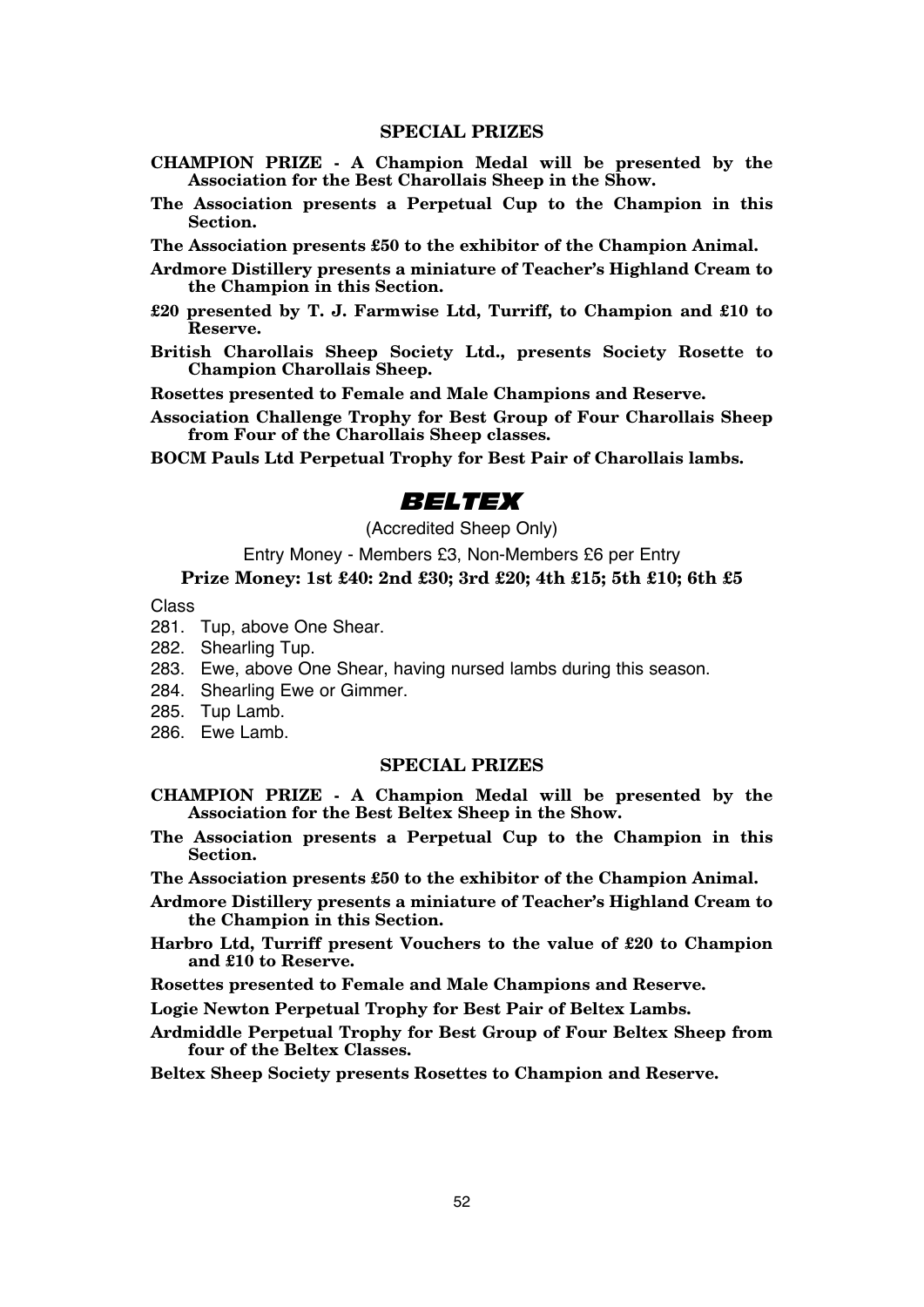## *ZWARTBLES*

(Accredited Sheep Only)

Entry Money - Members £3, Non-Members £6 per Entry

## **Prize Money: 1st £40: 2nd £30; 3rd £20; 4th £15; 5th £10; 6th £5**

Class

- 287. Tup, above One Shear.
- 288. Shearling Tup.
- 289. Ewe, above One Shear, having nursed lambs during this season.
- 290. Shearling Ewe or Gimmer.
- 291. Tup Lamb.
- 292. Ewe Lamb.

## **SPECIAL PRIZES**

- **CHAMPION PRIZE A Champion Medal will be presented by the Association for the Best Zwartbles Sheep in the Show.**
- **The Association presents a Perpetual Cup to the Champion in this Section.**

**The Association presents £50 to the exhibitor of the Champion Animal.**

- **Ardmore Distillery presents a miniature of Teacher's Highland Cream to the Champion in this Section.**
- **Zwartbles Sheep Association presents Rosette to Champion and Reserve Champion Zwartbles Sheep.**

**Rosettes presented to Female and Male Champions and Reserve.**

**BOCM Blended Feeds, Turriff Perpetual Trophy for Best Group of Four Zwartbles Sheep from four of the Zwartbles Classes.**

**Perpetual Trophy presented by the Ferguson Family, Ardmiddle Mains for the Best Pair of Zwartbles Lambs.**

## *BLUE TEXEL*

(Accredited Sheep Only)

Entry Money - Members £3, Non-Members £6 per Entry

## **Prize Money: 1st £40: 2nd £30; 3rd £20; 4th £15; 5th £10; 6th £5**

Class

- 293. Tup, above One Shear.
- 294. Shearling Tup.
- 295. Ewe, above One Shear, having nursed lambs during this season.
- 296. Shearling Ewe or Gimmer.
- 297. Tup Lamb.
- 298. Ewe Lamb.

#### **SPECIAL PRIZES**

**CHAMPION PRIZE - A Champion Medal will be presented by the Association for the Best Blue Texel Sheep in the Show.**

- **The Blue Texel Sheep Society presents a Perpetual Cup to the Champion in this Section.**
- **The Association presents £50 to the exhibitor of the Champion Animal.**
- **Ardmore Distillery presents a miniature of Teacher's Highland Cream to the Champion in this Section.**
- **£30 presented by A & W Wilson, Haulage, Shantlerhill, Maud to the Champion and £15 to Reserve.**
- **Blue Texel Sheep Society presents rosettes to Champion and Reserve.**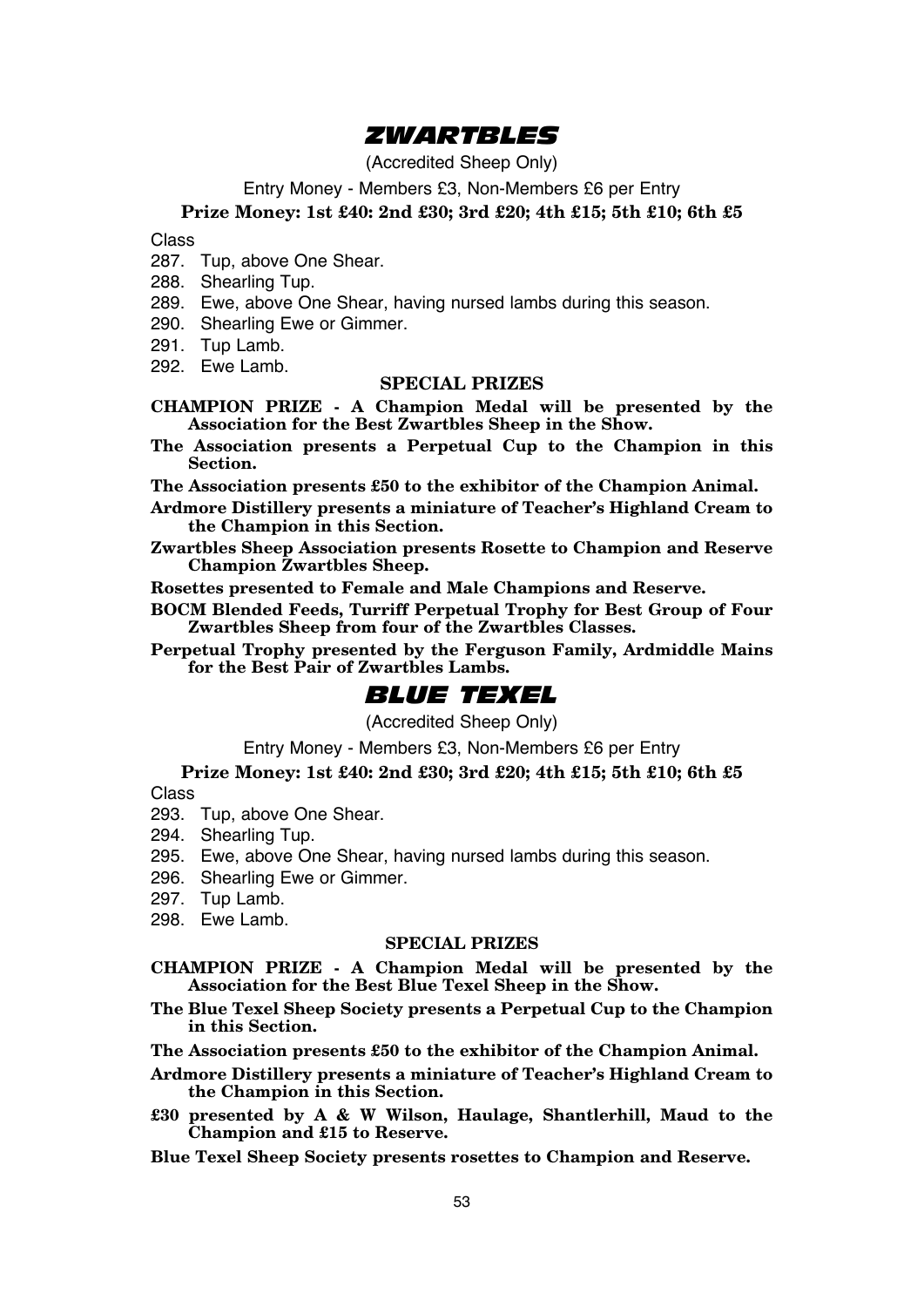**Rosettes presented to Female and Male Champions and Reserve.**

**£30 presented by A & W Wilson, Haulage, Shantlerhill, Maud for the Best Pair of Ram Lambs.**

## *ANY OTHER BREED OF SHEEP*

(Outwith Designated Breed Sections)

(Pure Bred Accredited Sheep Only)

Entry Money – Members £3, Non-members £6 per Entry

## **Prize Money: 1st £40: 2nd £30; 3rd £20; 4th £15; 5th £10; 6th £5**

Class

- 299. Tup, above One Shear.
- 300. Shearling Tup.
- 301. Ewe, above One Shear, having nursed lambs during this season.
- 302. Shearling Ewe or Gimmer.
- 303. Tup Lamb.
- 304. Ewe Lamb.

## *BREED OF SHEEP MUST BE STATED ON ENTRY FORM.* **SPECIAL PRIZES**

- **CHAMPION PRIZE A Champion Medal will be presented by the Association for the Best Any Other Breed of Sheep (Accredited) in the Show.**
- **The Association presents a Perpetual Cup to the Champion in this Section.**
- **The Association presents £50 to the exhibitor of the Champion Animal.**
- **Ardmore Distillery presents a miniature of Teacher's Highland Cream to the Champion in this Section.**
- **£30 presented by Jim Urquhart, Commercial Repairs, to Champion and £15 to Reserve.**
- **Rosettes presented to Female and Male Champions and Reserve.**
- **The Association present a Perpetual Cup for the Best Border Leicester Sheep in Any Other Breed Accredited and Non-Accredited Sections.**
- **Wm. D. Webster Memorial Perpetual Trophy for Best Border Leicester Sheep of opposite sex to the above.**

**Essle Watt Memorial Trophy for the Best Pair of Border Leicester Tup Lambs from a registered flock.**

- **Challenge Trophy presented by Kinbroon Farm Machinery, Rothienorman, for Best Pair of Border Leicester Ewe Lambs from a registered flock.**
- **Alan S. Lyon Memorial Trophy for the most points gained by a Border Leicester Sheep exhibitor.**
- **The Association presents a Perpetual Trophy for the Best Group of four Border Leicester Sheep.**
- **The Association presents a Perpetual Cup for the Best Rouge De L'Ouest sheep in the Section.**
- **Trophy presented by Turriff Agri-Parts Ltd for the Best Pair of Rouge De L'Ouest Lambs.**
- **Trophy presented by Wesley and Margaret Simpson for the Best Group of four Rouge De L'Ouest Sheep.**
- **Ravenhill, Turriff Perpetual Trophy for the Best Group of Four Sheep from four of the Sheep Classes.**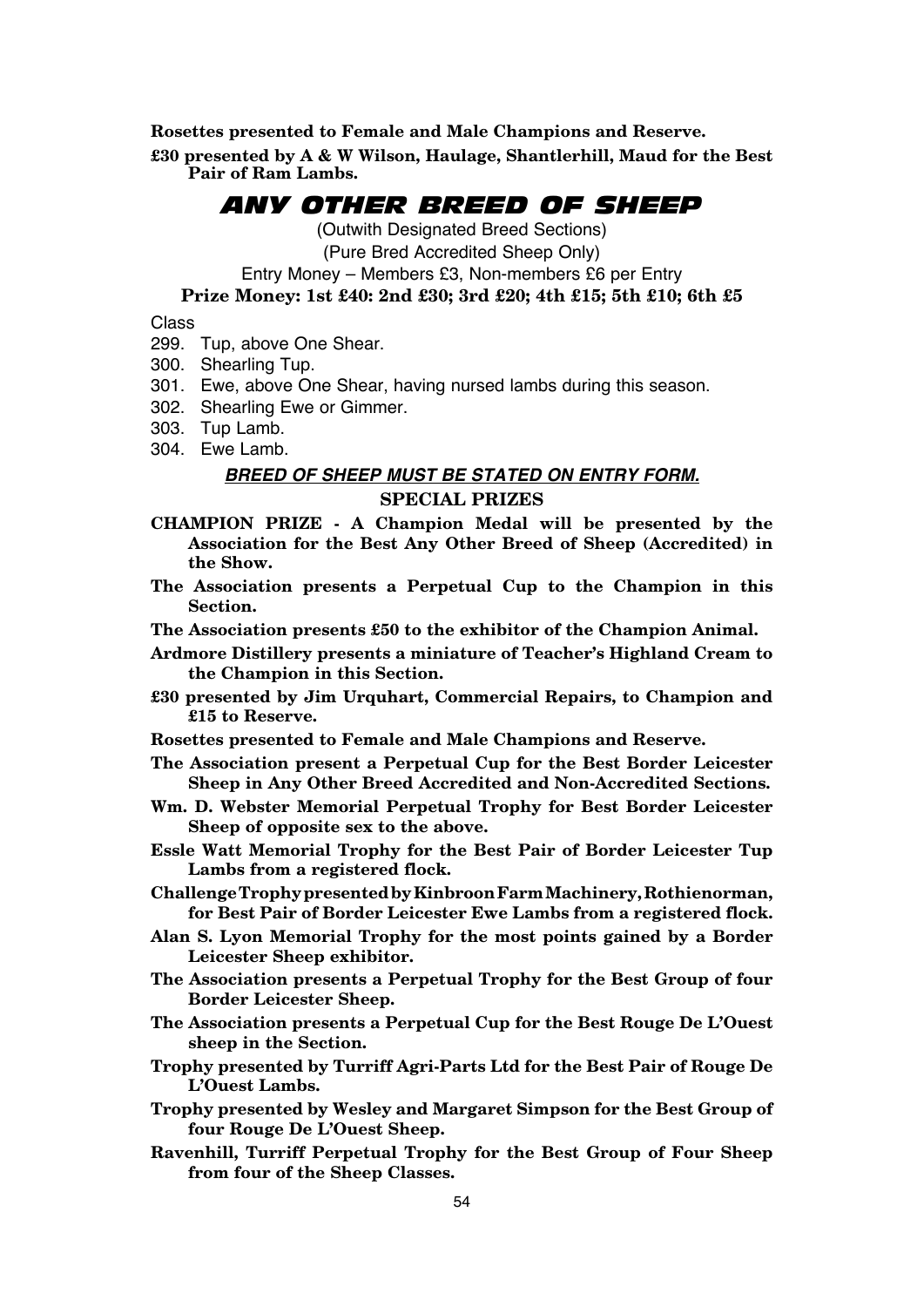## *ANY OTHER BREED OF SHEEP*

(Outwith Designated Breed Sections) (Pure Bred Non-Accredited Sheep Only) Entry Money – Members £3, Non-members £6 per Entry

**Prize Money: 1st £40: 2nd £30; 3rd £20; 4th £15; 5th £10; 6th £5**

Class

- 305. Tup, above One Shear.
- 306. Shearling Tup.
- 307. Ewe, above One Shear, having nursed lambs during this season.
- 308. Shearling Ewe or Gimmer.
- 309. Tup Lamb.
- 310. Ewe Lamb.

## *BREED OF SHEEP MUST BE STATED ON ENTRY FORM.* **SPECIAL PRIZES**

**CHAMPION PRIZE - A Champion Medal will be presented by the Association for the Best Any Other Breed of Sheep (Non-Accredited) in the Show.**

- **The Association presents a Perpetual Cup to the Champion in this Section.**
- **The Association presents £50 to the exhibitor of the Champion Animal.**
- **Ardmore Distillery presents a miniature of Teacher's Highland Cream to the Champion in this Section.**
- **£30 presented by Jim Urquhart, Commercial Repairs, to Champion and £15 to Reserve.**
- **The Lyteproducts Perpetual Cup presented for Best Sheep Opposite Sex to the Champion.**
- **Rosettes presented to Female and Male Champions and Reserve.**
- **Zetor UK Ltd Perpetual Trophy for Best Group of Three Sheep from any of the above classes.**
- **Marrs of Methlick Perpetual Trophy for Best Pair of Lambs.**

## *BLACKFACE*

#### (Non-Accredited Sheep)

Entry Money - Members £3, Non-Members £6 per Entry

**Prize Money: 1st £40: 2nd £30; 3rd £20; 4th £15; 5th £10; 6th £5**

## Class

- 311. Tup, above One Shear.
- 312. Shearling Tup.
- 313. Ewe, above One Shear, in milk, having nursed during this season.
- 314. Shearling Ewe or Gimmer.
- 315. Tup Lamb.
- 316. Ewe Lamb.

## **SPECIAL PRIZES**

- **CHAMPION PRIZE A Champion Medal will be presented by the Association for the Best Blackface Sheep in the Show.**
- **The Association presents a Perpetual Cup to the Champion in this Section.**

**The Association presents £50 to the exhibitor of the Champion Animal.**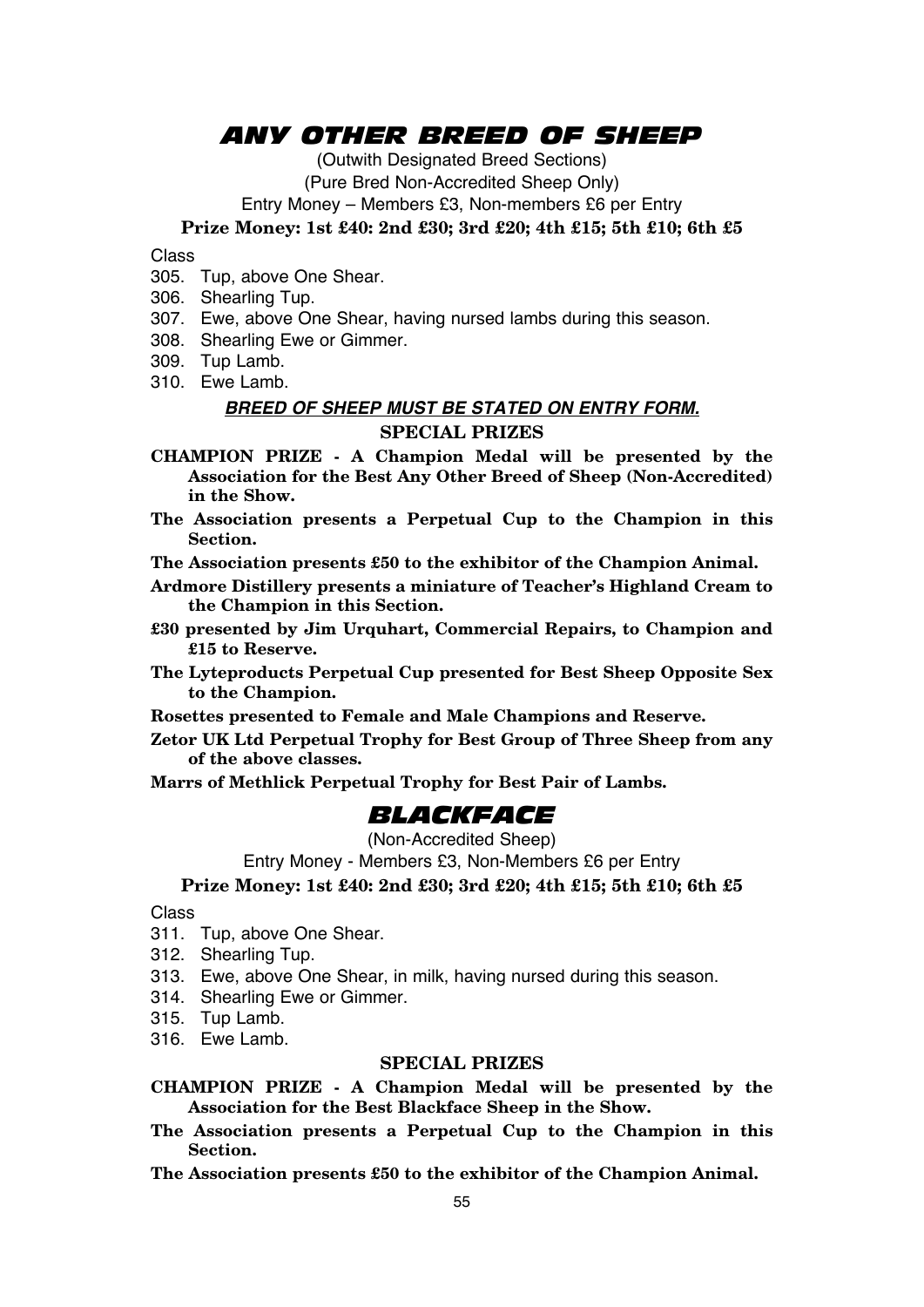- **Ardmore Distillery presents a miniature of Teacher's Highland Cream to the Champion in this Section.**
- **Blackface Sheep Breeders Association presents Rosette to Champion Blackface Sheep.**

**Rosettes presented to Female and Male Champions and Reserve.**

- **Challenge Cup presented by the late J. K. Ledingham, Fintry for the Best Group of Four Blackface Sheep from Four of the Blackface Sheep Classes.**
- **£20 presented by Wm. Morrison Supermarket Plc to Best Group of four Blackface Sheep from four of the Blackface Sheep Classes.**
- **Shield presented by Wellcome Foundation Ltd. for Best Pair of Tup Lambs.**
- **£10 presented by Wm. Morrison Supermarket Plc to the Best Pair of Tup Lambs.**

## *COLLIE DOGS*

Entry Money - £5.00 per Entry Prize Money: 1st £15; 2nd £10; 3rd £8; 4th £5.

Class

317. Dog, exceeding 12 months of age.

318. Bitch, exceeding 12 months of age.

319. Puppy, dog or bitch, under 12 months.

#### **BEST EXHIBIT (£2.00)** ANY OTHER BREED OF DOG

**An OPEN DOG SHOW (Unbenched) held under Kennel Club Rules on the Sunday Companion Dog Show on the Monday - entries on the day.**

**Particulars and Entry Schedules for Open Dog Show available from the Secretary.**

## *RYELAND*

(Accredited and Non-Accredited Sheep Only)

Entry Money - Members £3, Non-Members £6 per Entry

## **Prize Money: 1st £40: 2nd £30; 3rd £20; 4th £15; 5th £10; 6th £5**

Class

- 320. Tup, above One Shear.
- 321. Shearling Tup.
- 322. Ewe, above One Shear, having nursed lambs during this season.
- 323. Shearling Ewe or Gimmer.
- 324. Tup Lamb.
- 325. Ewe Lamb.

## **SPECIAL PRIZES**

- **CHAMPION PRIZE A Champion Medal will be presented by the Association for the Best Ryeland Sheep in the Show.**
- **The Association presents a Perpetual Cup to the Champion in this Section.**

**The Association presents £50 to the exhibitor of the Champion Animal.**

- **Ardmore Distillery presents a miniature of Teacher's Highland Cream to the Champion in this Section.**
- **Ryeland Flock Book Society presents Rosettes to Champion and reserve. Rosettes presented to Female and Male Champions and Reserve.**
- **Perpetual Trophy presented by Muirside Ryelands for Best Opposite Sex to Champion.**

**Don View Perpetual Trophy for Best Pair of Ryeland Lambs.**

**James W. Shearer Perpetual Trophy for Best Group of Three Ryeland Sheep from three of the Ryeland Sheep classes.**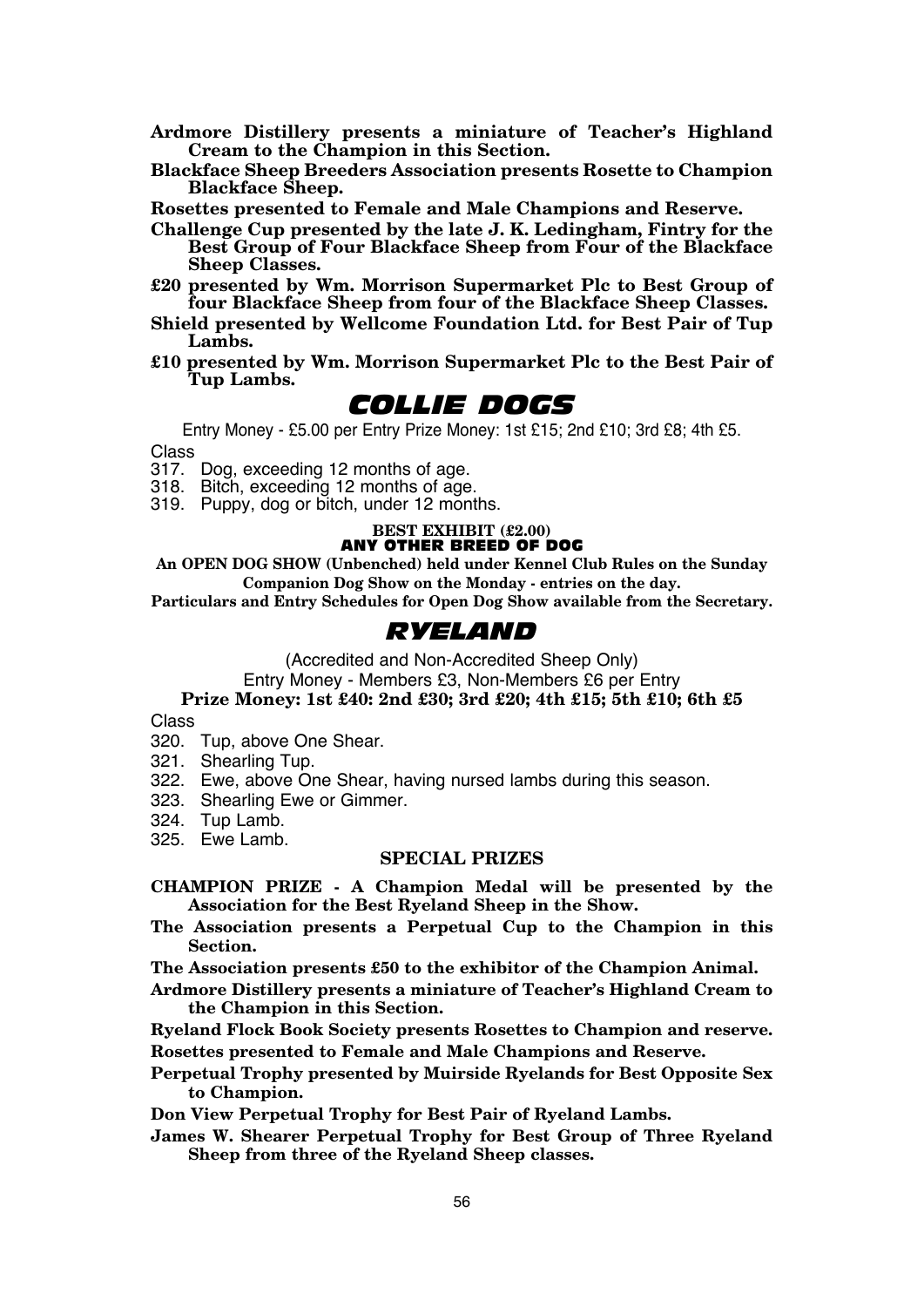## *BLEU DU MAINE*

(Accredited Sheep Only)

Entry Money - Members £3, Non-Members £6 per Entry

**Prize Money: 1st £40: 2nd £30; 3rd £20; 4th £15; 5th £10; 6th £5** Class

- 
- 326. Tup, above One Shear.
- 327. Shearling Tup.
- 328. Ewe, above One Shear, having nursed lambs during this season.
- 329. Shearling Ewe or Gimmer.
- 330. Tup Lamb.
- 331. Ewe Lamb.
- 332. Millennium Bleu Tup, One Shear and above.
- 333. Millennium Bleu Ewe or Gimmer, One Shear and above.
- 334. Millennium Bleu Tup Lamb.
- 335. Millennium Bleu Ewe Lamb

#### **SPECIAL PRIZES**

- **CHAMPION PRIZE A Champion Medal will be presented by the Association for the Best Bleu Du Maine Sheep in the Show.**
- **The Association presents a Perpetual Cup to the Champion in this Section.**

**The Association presents £50 to the exhibitor of the Champion Animal.**

- **Ardmore Distillery presents a miniature of Teacher's Highland Cream to the Champion in this Section.**
- **£30 presented by Jim Urquhart Commercial Repairs, Cuminestown to Champion and £15 to Reserve.**
- **Bleu Du Maine Sheep Society presents Rosette to Champion.**
- **Rosettes presented to Female and Male Champions and Reserve.**
- **£20 presented by Jim Urquhart Commercial Repairs, Cuminestown for Best Group Bleu Du Maine Sheep compromising 4 sheep from four of the Bleu Du Maine classes.**
- **All Sheep entered must be registered with the Blue du Maine Sheep Society.**

## *OXFORD*

(Accredited and Non-Accredited Sheep Only)

Entry Money - Members £3, Non-Members £6 per Entry

#### **Prize Money: 1st £40: 2nd £30; 3rd £20; 4th £15; 5th £10; 6th £5**

Class

- 336. Tup, above One Shear.
- 337. Shearling Tup.
- 338. Ewe, above One Shear, having nursed lambs during this season.
- 339. Shearling Ewe or Gimmer.
- 340. Tup Lamb.
- 341. Ewe Lamb.

#### **SPECIAL PRIZES**

- **CHAMPION PRIZE A Champion Medal will be presented by the Association for the Best Oxford Sheep in the Show.**
- **The Association presents a Perpetual Cup to the Champion in this Section.**
- **The Association presents £50 to the exhibitor of the Champion Animal.**
- **Ardmore Distillery presents a miniature of Teacher's Highland Cream to the Champion in this Section.**

**Rosettes presented to Female and Male Champions and Reserve.**

**A. Bruce Towler Memorial Trophy for Best Pair of Oxford Lambs (Tup and Ewe).**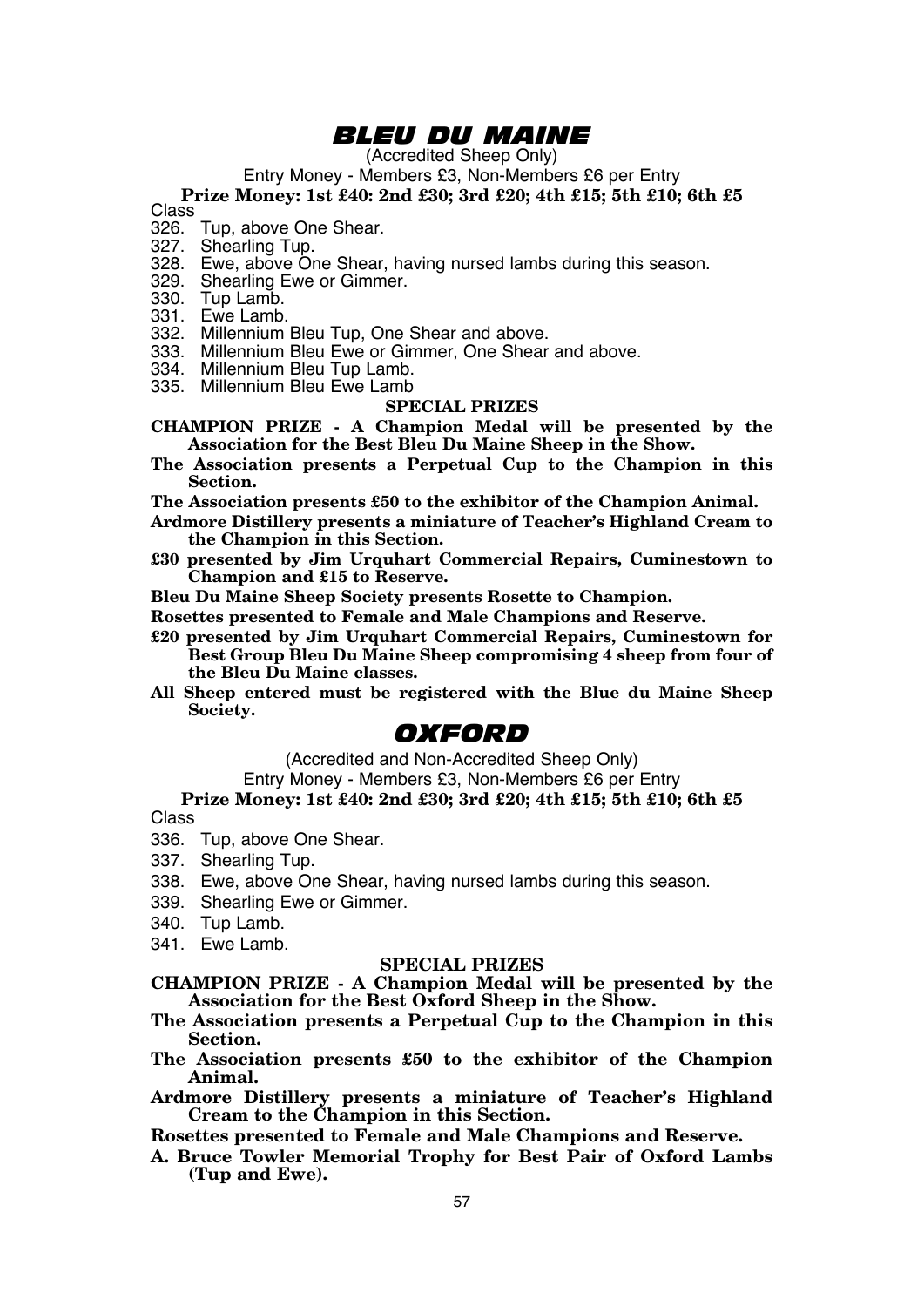## *SMALL AND HORNED MINORITY BREEDS*

(Non-Accredited Sheep)

Entry Money - Members £3, Non-Members £6 per Entry

**Prize Money: 1st £40: 2nd £30; 3rd £20; 4th £15; 5th £10; 6th £5**

Class

- 342. Tup, above One Shear.
- 343. Shearling Tup.
- 344. Ewe, above One Shear, having nursed lambs during this season.
- 345. Shearling Ewe or Gimmer.
- 346. Tup Lamb.
- 347. Ewe Lamb.

## *BREED OF SHEEP MUST BE STATED ON ENTRY FORM.*

## **SPECIAL PRIZES**

- **CHAMPION PRIZE A Champion Medal will be presented by the Association for the Best Small and Horned Minority Breed Sheep in the Show.**
- **The Association presents a Perpetual Cup to the Champion in this Section.**
- **The Association presents £50 to the exhibitor of the Champion Animal.**
- **Ardmore Distillery presents a miniature of Teacher's Highland Cream to the Champion in this Section.**
- **£30 presented by Jim Urquhart Commercial Repairs, Cuminestown to Champion and £15 to Reserve.**

**Rosettes presented to Female and Male Champions and Reserve.**

- **BOCM Pauls Ltd Perpetual Trophy for Best Group of Three Sheep from three of the above classes.**
- **John Howden Memorial Perpetual Trophy for the Best Pair of Lambs.**

# *PENS OF EWES, CROSS EWES, GIMMERS AND LAMBS*

Accredited and Non-Accredited

## **(PLEASE SPECIFY ON ENTRY FORM IF ACCREDITED)**

## **NO ENTIRE LAMBS**

Entry Money - Members £3, Non-Members £6 per Entry

**Prize Money: 1st £40: 2nd £30; 3rd £20; 4th £15; 5th £10; 6th £5**

#### Class

- 348. Pen of 3 Cheviot Gimmers.
- 349. Pen of 3 Mule Gimmers.
- 350. Pen of 3 Half-Bred Gimmers.
- 351. Pen of 3 Gimmers, native sired.
- 352. Pen of 3 Gimmers, continental sired.
- 353. Pen of 3 Mule Lambs.
- 354. Pen of 3 Down-cross Lambs.
- 355. Pen of 3 Lambs (sired by Texel Ram).
- 356. Pen of 3 Lambs (sired by Beltex Ram).
- 357. Pen of 3 Lambs (sired by Any Other Breed of Ram).
- 358. Pen of 3 Ewe Lambs, suitable for breeding purposes.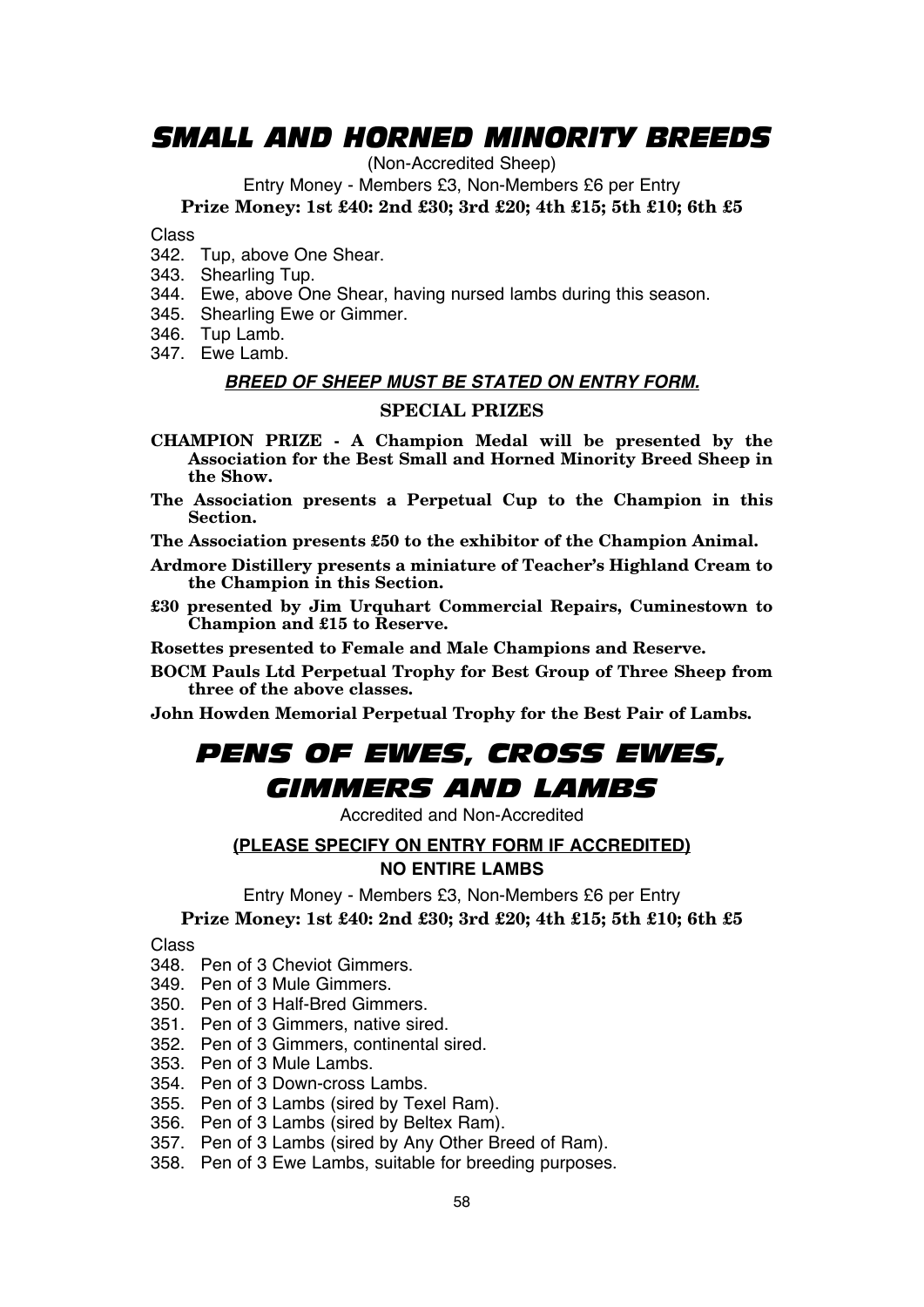- 359. Pen of 3 Lambs most suitable for Butcher purposes.
- 360. Pen of 3 Mule Ewes.
- 361. Pen of 3 Half-bred Ewes.
- 362. Pen of 3 Down-cross Ewes.
- 363. Pen of 3 Ewes (Any Other Cross).
- 364. Ewe nursing her own twin cross lambs (lambs must be born after 1st March).
- 365. Gimmer nursing her own single cross lamb (lamb must be born after 1st

- **CHAMPION PRIZE A Champion Medal will be presented by the Association for the Best Pen of Sheep in the Show.**
- **The Association presents a Perpetual Cup to the Champion in this Section.**
- **The Association presents £50 to the exhibitor of the Champion Pen of Sheep.**
- **Ardmore Distillery presents a miniature of Teacher's Highland Cream to the Champion in this Section.**
- **£30 presented by Towns & Carnie Ltd., Turriff to Best Pen of Gimmers and £15 to Reserve.**
- **£30 presented by Towns & Carnie Ltd., Turriff, to Best Pen of Ewes and £15 to Reserve.**

**Norvite present vouchers to the value of £20 for Best Pen of 3 Lambs.**

**Norvite present vouchers to the value of £20 for Best Pen of 3 Gimmers.**

**Norvite present vouchers to the value of £20 for Best Pen of 2 Ewes.**

- **North East Scotland Suffolk Sheep Club presents a £50 Voucher redeemable at the Annual Suffolk Show and Sale to be held in September at Thainstone to Best Pen of Lambs sired by a Suffolk Ram to have gained a 1st to 3rd prize.**
- **Hamlyn Milling Trophy represented by John L. Young, Lumphanan for Best Pen of Sheep, any breed.**
- **E. Leith Trophy represented by John L. Young, Lumphanan for Best Pen of Cross Suffolk Lambs.**
- **Forglen Texel Trophy for Best Pen of 3 Lambs sired by a Texel Ram (Class 355).**
- **Perpetual Trophy presented by J & A Elphinstone for Best Ewe nursing her own twin cross lambs or Gimmer nursing her own single cross lamb (Classes 364 and 365).**

## *CROSS SHEEP SINGLES*

Accredited and Non-Accredited

## **(PLEASE SPECIFY ON ENTRY FORM IF ACCREDITED)**

Entry Money - Members £3, Non-Members £6 per Entry

## **Prize Money: 1st £40: 2nd £30; 3rd £20; 4th £15; 5th £10; 6th £5**

#### Class

- 366. Single Ewe (Native Sired).
- 367. Single Ewe (Continental Sired).
- 368. Single Gimmer (Native Sired).
- 369. Single Gimmer (Continental Sired).
- 370. Single Ewe Lamb (Native Sired).
- 371. Single Ewe Lamb (Continental Sired).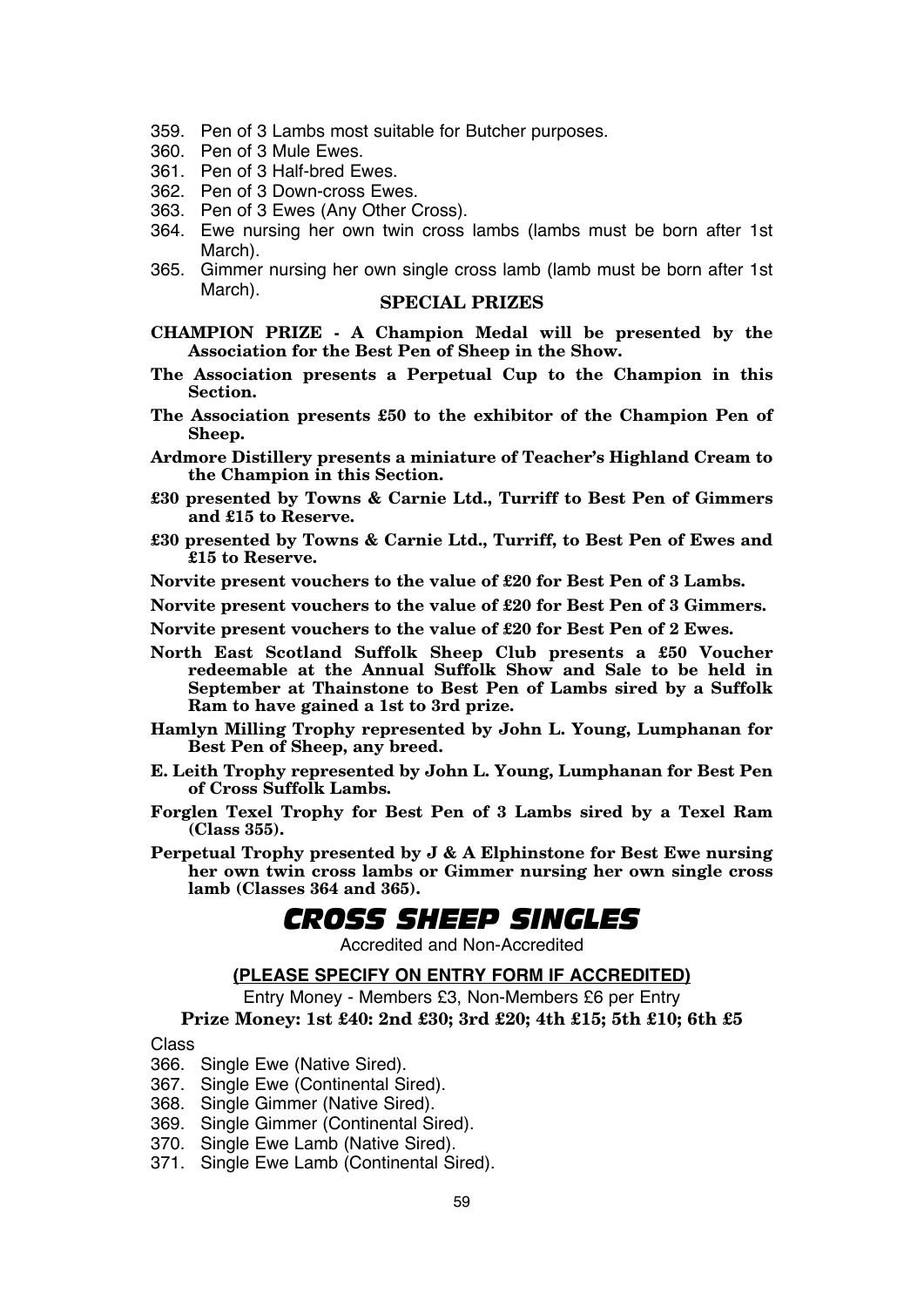- **CHAMPION PRIZE A Champion Medal will be presented by the Association for the Best Single Cross Sheep in the Show.**
- **I. & H. Anderson presents a Perpetual Cup to the Champion in this Section.**
- **The Association presents £50 to the exhibitor of the Champion Single Cross Sheep.**
- **Ardmore Distillery presents a miniature of Teacher's Highland Cream to the Champion in this Section.**

# *SHEEP YOUNG HANDLERS*

## No Entry Money

**Prize Money: 1st £20; 2nd £15; 3rd £10; All other entries £5 presented at Show**

## **EXHIBITOR'S NAME MUST BE ENTERED ON ENTRY FORM**

Class

- 372. Contestants aged under 10 years on the day of the Show.
- 373. Contestants aged 10 Under 14 years on the day of the Show.
- 374. Contestants aged 14-16 years on the day of the Show.

## *Please note:-*

- 1. Contestants may show any breed of sheep.
- 2. Class 374. -The handlers are judged on their ability to catch, show and demonstrate overall handling abilities. **The sheep are not judged.**
- 3. Judging will be carried out by one of the Sheep Section judges.

## **SPECIAL PRIZES**

- **The Bridgend Perpetual Trophy will be presented to the Best Overall Handler in the Sheep Young Handlers Section.**
- **Perpetual Trophies presented by The North of Scotland Texel Club for Best Sheep Young Handler Class 372, 373 and 374.**

**Prize Money partly sponsored by the North of Scotland Texel Club.**

**Rosettes will be presented to all contestants.**

## WOODHEAD BROTHERS BUTCHERS' LAMBS

Entry Money - Members £3, Non-Members £6 per Entry Exhibitors restricted to two entries per class

## **Prize Money: 1st £60; 2nd £50; 3rd £40; 4th £30; 5th £20; 6th £10** Class

375. Pair of Butchers' Lambs (Native Sired), to be judged on Hook.

376. Pair of Butchers' Lambs (Continental Sired), to be judged on Hook.

## **(PLEASE STATE BREED OF SIRE OF LAMBS ON ENTRY FORM).**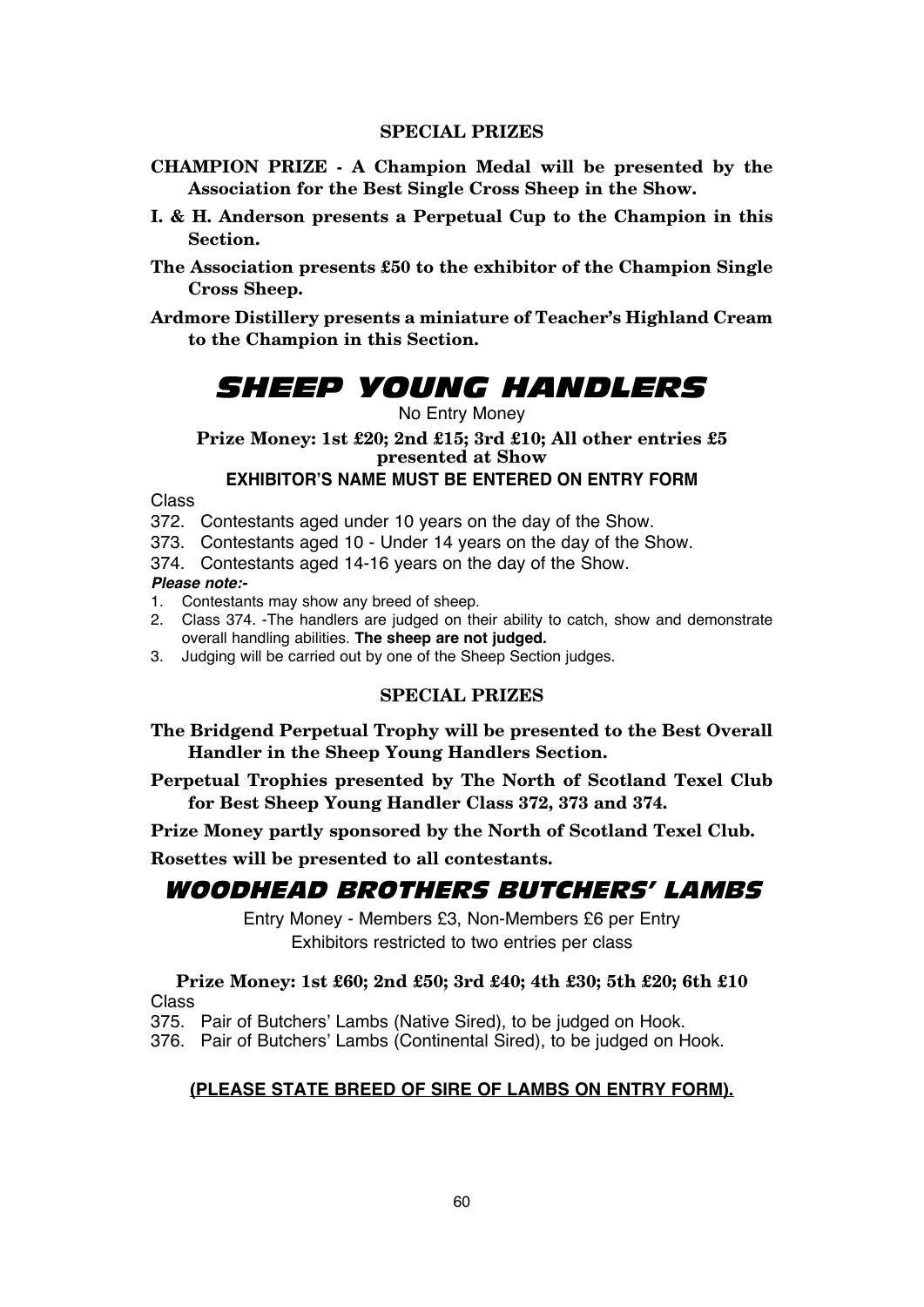**CHAMPION PRIZE - A Champion Medal will be presented by the Association for the Best Overall Entry in the Butchers' Lambs Section.**

**Perpetual Championship Trophy presented to the Best Overall Entry.**

- **Ardmore Distillery presents a miniature of Teacher's Highland Cream to the Champion in this Section.**
- **McKay, Deans and Barnes Trophy represented to Turriff Show for Reserve Best Pair of Carcases.**
- **The Suffolk Sheep Society Shield represented to Turriff Show for Best Pair of Carcases from lambs sired by a Suffolk ram.**
- **£50 presented by Meadows Veterinary Centre, Oldmeldrum for Best Overall entry in the Butchers' Lamb Section and £25 for reserve Overall entry.**

#### *PLEASE NOTE*

**Butchers' Lambs entries (Farm Assured Lambs Only)** *are to be taken direct to Woodhead Brothers, Turriff, on the afternoon of Thursday 28th July from 2.00pm – 5.00pm. The animals will then be slaughtered on Friday 29th July and the carcases judged and placed in order of merit.*

*Exhibitors are invited to inspect the carcases at Woodhead Brothers, Turriff on Friday, 29th July at 5.00pm. followed by presentation of prizes.*

## *GOATS (Any Breed)*

## **(All to be judged on SUNDAY) (CAE TESTED)**

Entry Money - Members £3, Non-Members £6 per Entry

## **Prize Money: 1st £40: 2nd £30; 3rd £20; 4th £15; 5th £10; 6th £5.**

- Class Class
- 377. Male, any breed over 1 year old. 385. Pygmy Milker. 378. Male, any breed up to 1 year old.<br>379. Milker. White
- 
- 
- 
- 381. Goatling, White.<br>382. Goatling, Coloured.
- 
- 384. Kid, any Breed, White.

#### ANY OTHER BREED

- 391. Adult Male over 1 year old
- 392. Adult Female over 1 year old
- 393. Kid, up to 1 year old
- 394. Young Handlers for Children aged 10 years old and under on the day of the Show. (No entry fee). Prize Money: 1st £20; 2nd £15; 3rd £10; and all subsequent entries £5.
- 395. Young Handlers for Children aged 11-16 years old on the day of the Show. (No entry fee). Prize Money: 1st £20; 2nd £15; 3rd £10; and all subsequent entries £5.

*Contestants may show any breed, any age of goat from any of the above classes.*

# **DAIRY PYGMY**<br>Class Class Class

- 
- 
- 
- 379. Milker, White 37. Communisty Communisty State 387. Pygmy Kid (Female).<br>380. Milker. Coloured. 388. Pyamy State (Male) 388. Pygmy Kid (Male) under one vear old.
- 382. Goatling, Coloured 389. Pygmy Buckling, 1-2 years old.<br>383. Kid, any Breed, Coloured. 390. Pygmy Adult Male, over two
	- 390. Pygmy Adult Male, over two<br>vears old.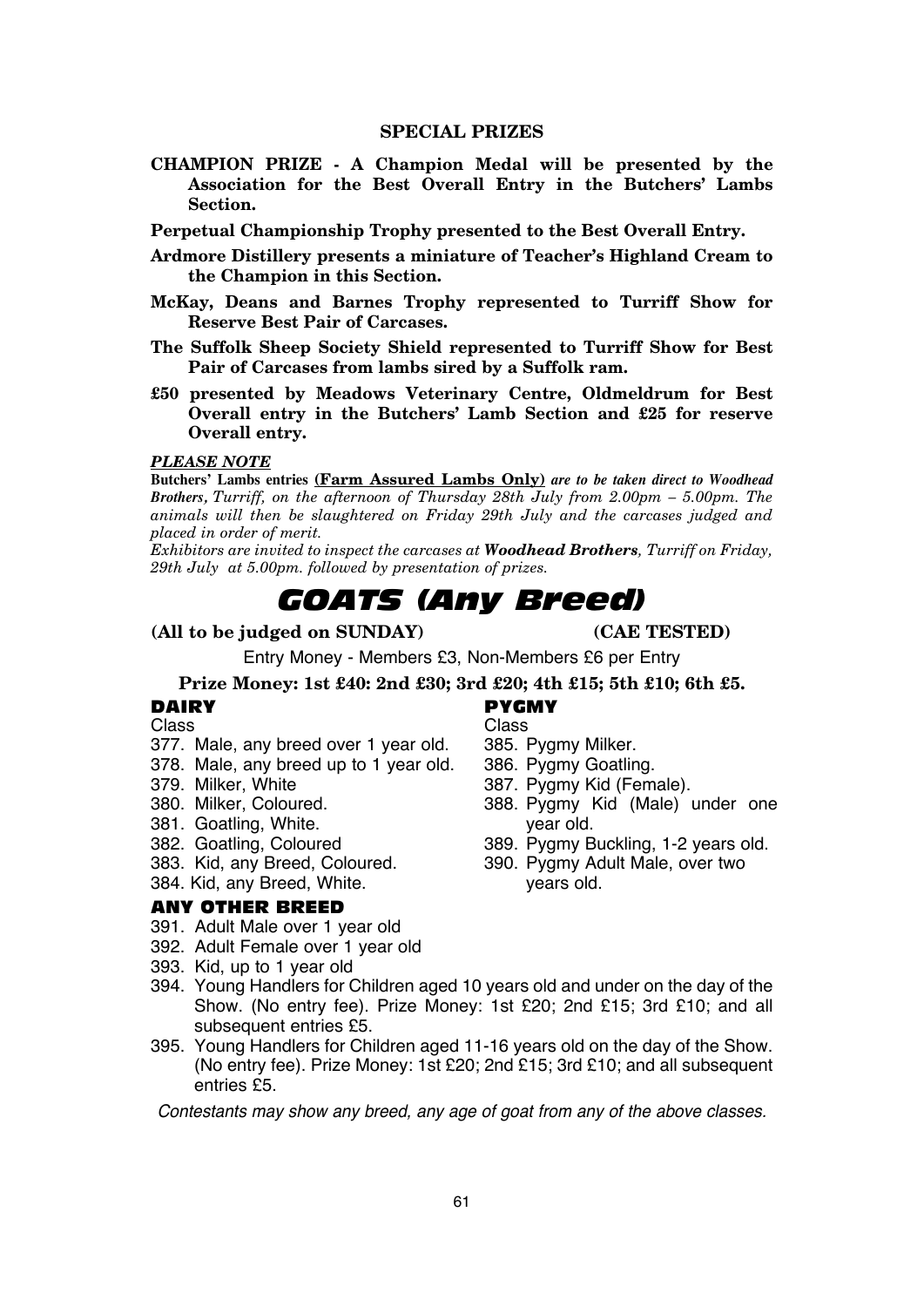**CHAMPION PRIZE - A Champion Medal will be presented by the Association for the Best Goat in the Show.**

**The Association presents a Perpetual Cup to the Champion in this Section.**

**The Association presents £50 to the exhibitor of the Champion Animal.**

- **Ardmore Distillery presents a bottle of Teacher's Highland Cream in a presentation carton to the Champion in this Section.**
- **£25 presented to Champion Dairy Goat and £10 to Reserve Champion (classes 377-384).**
- **£25 presented by Mr and Mrs Aitken, Hilberry, Stonehaven to Champion Pygmy Goat and £10 to Reserve Champion (classes 385-390).**
- **Rosettes presented by Mr and Mrs Ollman to Champion and Reserve Pygmy Goat.**
- **The Scottish Goatkeepers' Federation presents the Swanston Bowl for the Best Goat under 2 years old and Rosette for Best Goatling.**
- **The Scottish Goatkeepers' Federation presents Rosette for Best Kid.**
- **The British Goat Society offers a Diploma for the Best Exhibit in the Goat classes.**
- **The Kathy Tedcastle Memorial Trophy presented by Mrs J. W. Reay (Mother), Family and Friends in England, for Best Group of Four Goats from Four of the Goat Classes.**
- **Mrs M. Leith, Balmedie, Memorial Trophy for Best Goat.**

# *POULTRY*

*(Judged under National Poultry Club Rules)* **Judges: POULTRY & TURKEYS - Mr I Allonby BANTAMS & EGGS – Mrs E Allonby** Entry Money - £2.00 per exhibit; Junior Section - No Entry Fee **Prize Money: 1st £8; 2nd £7; 3rd £5; 4th £3 Best in Show - £50 (Large Fowl & Bantam) Association offers Rosettes in various sections Entries close SATURDAY 25th JUNE 2022 No Boxing of animals before 3.30pm unless authorised by convener**

**TENT CLOSED FOR JUDGING UNTIL 12.30pm**

## *TURKEYS & WATERFOWL*

- 1. Turkey Cock (any colour). 13. Rouen Duck.<br>2. Turkey Hen (any colour). 14. Any Other Variety Drake.
- 2. Turkey Hen (any colour). 14.<br>3. Gander 15.
- 
- 
- 
- 6. Indian Runner, Drake. 18. Call Drake White.<br>19. Call Duck 19. Call Duck White.
- 7. Indian Runner, Duck. 19.<br>8. Khaki Campbell. Drake. 20.
- 
- 
- 
- Pekin Duck
- 

Class Class

- 
- 
- 3. Gander. 15. Any Other Variety Duck.<br>4. Goose 16. Any Variety Light Ducklin
- 4. Goose. 16. Any Variety Light Duckling.
- 5. Gosling. 17. Any Variety Heavy Duckling.<br>6. Indian Runner Drake. 18. Call Drake White.
	-
	-
- 8. Khaki Campbell, Drake. 20. Call Drake, Any Other Colour.<br>9. Khaki Campbell, Duck 21. Call Duck, Any Other Colour.
- 9. Khaki Campbell, Duck. 21. Call Duck, Any Other Colour.<br>10. Pekin Drake. 22. Call/Miniature Duckling
- 10. Pekin Drake. 22. Call/Miniature Duckling,<br>11 Pekin Duck 1. Any Colour
- 12. Rouen Drake. 23. AOV Miniature Male/ Female.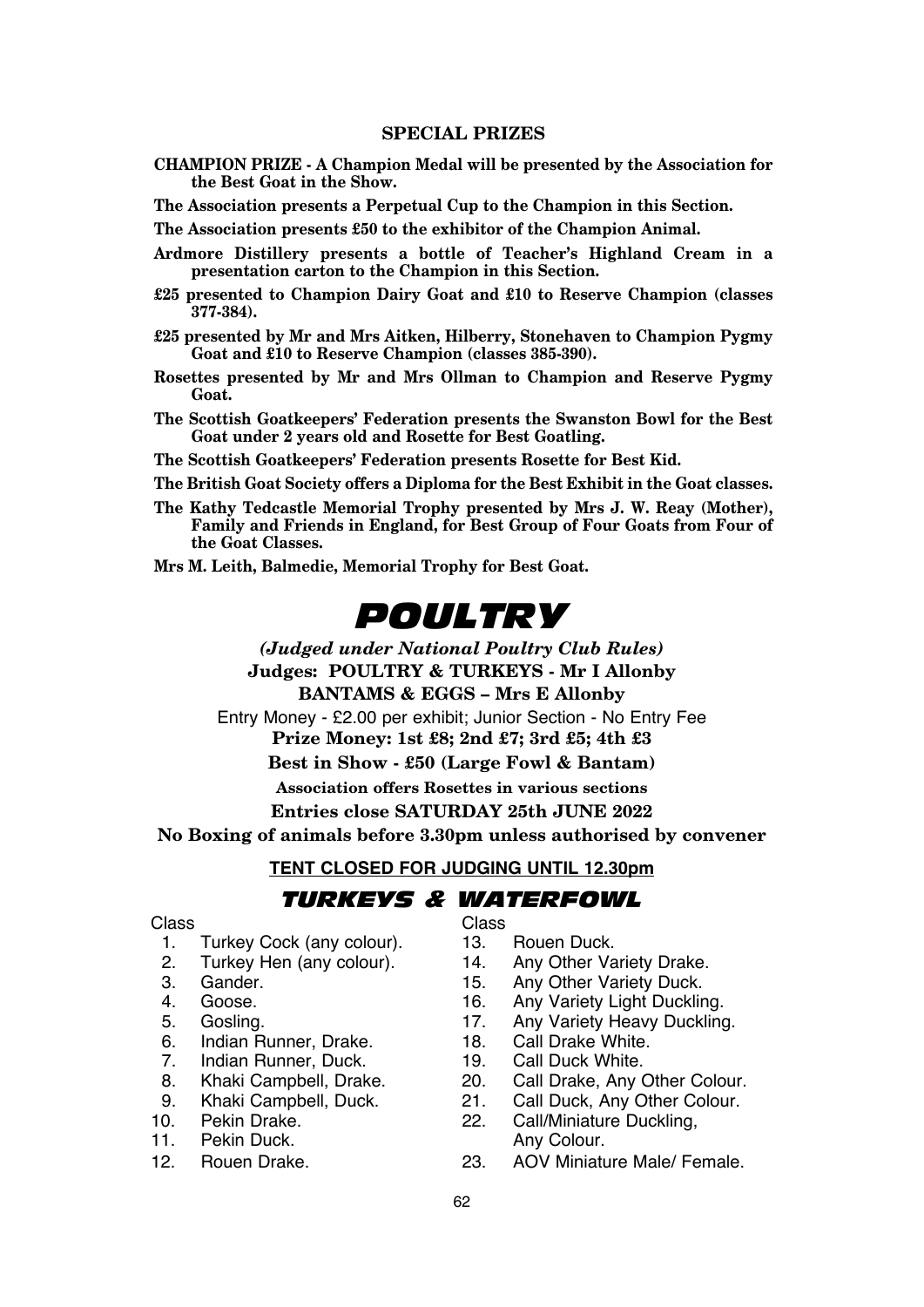## *LARGE FOWL*

## Class Class

- 24. Barnevelder Male. 40. Auracana Male.
- 25. Barnevelder Female. 41.<br>26. Maran Male. 42.
- 
- 27. Maran Female. 43. Leghorn Female.<br>
28. Orpington Male 44. Scots Grey Male
- 28. Orpington Male. 61 and 44. Scots Grey Male.<br>29. Orpington Female 645. Scots Grey Fema
- 29. Orpington Female. 45. Scots Grey Female.<br>30. Bhode Island Red Male 46. Silkie Male
- 30. Rhode Island Red Male. 46. Silkie Male.<br>31. Rhode Island Red Female. 47. Silkie Female.
- 31. Rhode Island Red Female. 47.<br>32. Sussex Male. 48.
- 
- 
- 
- 35. Wyandotte Female. Breed Male.
- 
- 37. Laced Wyandotte Female.<br>38. Anv Other Variety 62.
- Any Other Variety **52.** Asian Game Male/Female.<br>
Heavy Breed Male 53 Old Fnglish Game Male
- 39. Any Other Variety 54. Old English Game Female Heavy Breed Female

- 
- 
- 
- 26. Maran Male. 42. Leghorn Male.
	-
	-
	-
	-
	-
- 32. Sussex Male. 48. Welsummer Male. 33. Sussex Female. 49. Welsummer Female.<br>34. Wyandotte Male. 450 Any Other Variety Lic
- 34. Wyandotte Male. 50. Any Other Variety Light
- 36. Laced Wyandotte Male. 51. Any Other Variety Light<br>37. Laced Wyandotte Female Breed Female
	-
	- Heavy Breed Male. 53. Old English Game Male.
		-
		- Male/Female

## *RARE BREED*

Class Class 56. Large Male/Female. 57. Bantam Male/Female.

## *BANTAMS*

- Class Class
- 59. Australorp Female.<br>60. Orpington Male. Light Breed Breed Breed Breed Breed Breed Breed Breed Breed Breed Breed Breed Breed Breed
- 
- 
- 61. Orpington Female.<br>62. Rhode Island Red Male. 87. 62. Rhode Island Red Male. 87. Any Other Variety.<br>63. Rhode Island Red Female 88. Belgian Male
- 63. Rhode Island Red Female. 88.<br>64 Bock Male. 89
- 
- 65. Rock Female.<br>66. Sussex Male.
- 
- 
- 
- 
- 
- 71. Laced Wyandotte Female. 96. Pekin AOC Male.<br>72. Any other Variety Heavy. 97. Pekin AOC Female.
- Any other Variety Heavy<br>Breed Male Breed Male. 98. Rosecomb Male.<br>
29. Any Other variety Heavy 99. Rosecomb Female
- Any Other variety Heavy<br>Breed Female Breed Female. 100. Sebright Male.<br>
Hamburgh Male. 101 Sebright Fema
- 
- 
- 
- 
- 
- 
- 
- 
- 58. Australorp Male. 85. Welsummer Female.
- 60. Orpington Male. 86. Any Other Variety.
	-
	-
	-
	-
	-
	-
	-
	-
	-
	-
	-
	-
	-
	-
	-
- 74. Hamburgh Male. 101. Sebright Female.<br>75. Hamburgh Female. 102. Any Other Variety 75. Hamburgh Female. 102. Any Other Variety<br>76. Leghorn Male 102. True Bantam Male 76. Leghorn Male. True Bantam Male.<br>77 Leghorn Female 103 Any Other Variety
- 77. Leghorn Female. 103. Any Other Variety<br>78. Poland Male 1988. True Bantam Fem
- 78. Poland Male. True Bantam Female. 79. Poland Female. 104. Modern Game Male.<br>105. Modern Game Fema
	- 80. Scots Grey Male. 105. Modern Game Female.
- -
- 64. Rock Male. 89. Belgian Female.
	-
- 66. Sussex Male. 91. Dutch Female.
- 67. Sussex Female. 92. Japanese Male.
- 68. Wyandotte Male. 93. Japanese Female.
- 69. Wyandotte Female. 94. Pekin Self Colour Male.
- 70. Laced Wyandotte Male. 95. Pekin Self Colour Female.<br>71. Laced Wyandotte Female 96. Pekin AOC Male.
	-
	-
	-
	-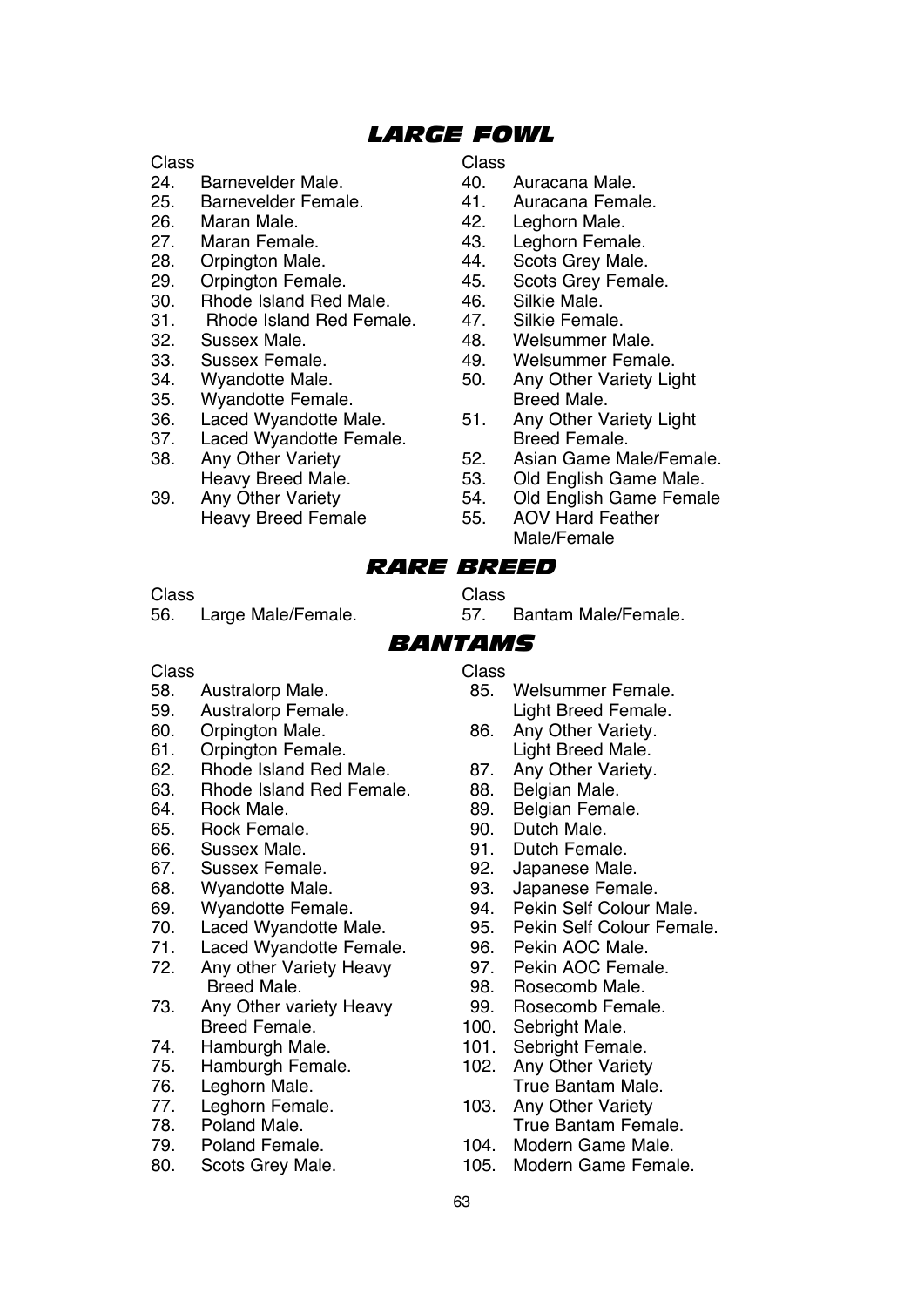- 
- 
- 
- 
- 81. Scots Grey Female. 106. Old English Game Male.<br>82. Silkie Male. 107. Old Fnglish Game Fema
- 82. Silkie Male. 107. Old English Game Female.<br>83. Silkie Female. 108. Asian Game Male
- 83. Silkie Female. 108. Asian Game Male.
	- 109. Asian Game Female.
	- 110 AOV Hard Feather Male.
	- 111. AOV Hard Feather.

## *EXHIBITION TRIOS*

Class

- 112. Any Variety Soft Feather Bantam.
- 113. Any Variety True Bantam.

## *JUNIOR (Exhibitor Under 16 on day of show) No Entry Fee*

#### Class

- 114. Waterfowl Male/Female.
- 115. Large Male/Female.
- 116. Bantam Male/Female.

## *EGG CLASSES*

- Class Class
- 118. Three Brown Large Fowl Eggs.
- 119. Three Tinted Large Fowl Eggs. 131. One White Bantam Egg.<br>120. Three AOC Large Fowl Eggs. 132. One Brown Bantam Egg.
- 120. Three AOC Large Fowl Eggs. 132. One Brown Bantam Egg.<br>121. Three Large Fowl Eggs of 133. One Tinted Bantam Egg.
- 121. Three Large Fowl Eggs of<br>Three Different Colours.
- 122. One White Large Fowl Egg. 135. Three AC Waterfowl Egg.<br>123. One Brown Large Fowl Egg. 136. One AC Waterfowl Egg.
- 123. One Brown Large Fowl Egg.<br>124. One tinted Large Fowl Egg.
- 
- 
- 
- 
- 128. Three Tinted Bantam Eggs. (LF or Bantam).
- 
- 129. Three AOC Bantam Eggs.
- 117. Three White Large Fowl Eggs. 130. Three Bantam Eggs of Three<br>118. Three Brown Large Fowl Eggs. Different Colours.
	-
	-
	-
	-
	-
	-
- 124. One tinted Large Fowl Egg. 137. Contents of One Large Fowl Egg.<br>125. One AOC Large Fowl Egg. 138. Contents of One Waterfowl Egg.
- 125. One AOC Large Fowl Egg. 138. Contents of One Waterfowl Egg.<br>126. Three White Bantam Eggs. 139. Contents of One Bantam Egg.
	- 139. Contents of One Bantam Egg.<br>140. One Egg Internal & External
- 127. Three Brown Bantam Eggs. 140. One Egg Internal & External

## **SPECIAL PRIZES**

- **CHAMPION PRIZE A Champion Medal will be presented by the Association for the Champion Large Fowl and the Champion Bantam.**
- **The Association presents a Perpetual Cup to the Overall Champion in this Section.**
- **The Association presents £50 to the Champion Large Fowl and the Champion Bantam.**
- **Ardmore Distillery presents a bottle of Teacher's Highland Cream in a presentation carton to the Champion Large Fowl and the Champion Bantam.**

**Perpetual Trophy presented by Ian D. Pirie to the Champion Large Fowl.**

**Patterson Perpetual Trophy for Champion Bantam.**

- 
- 134. One AOC Bantam Egg.<br>135. Three AC Waterfowl Eggs.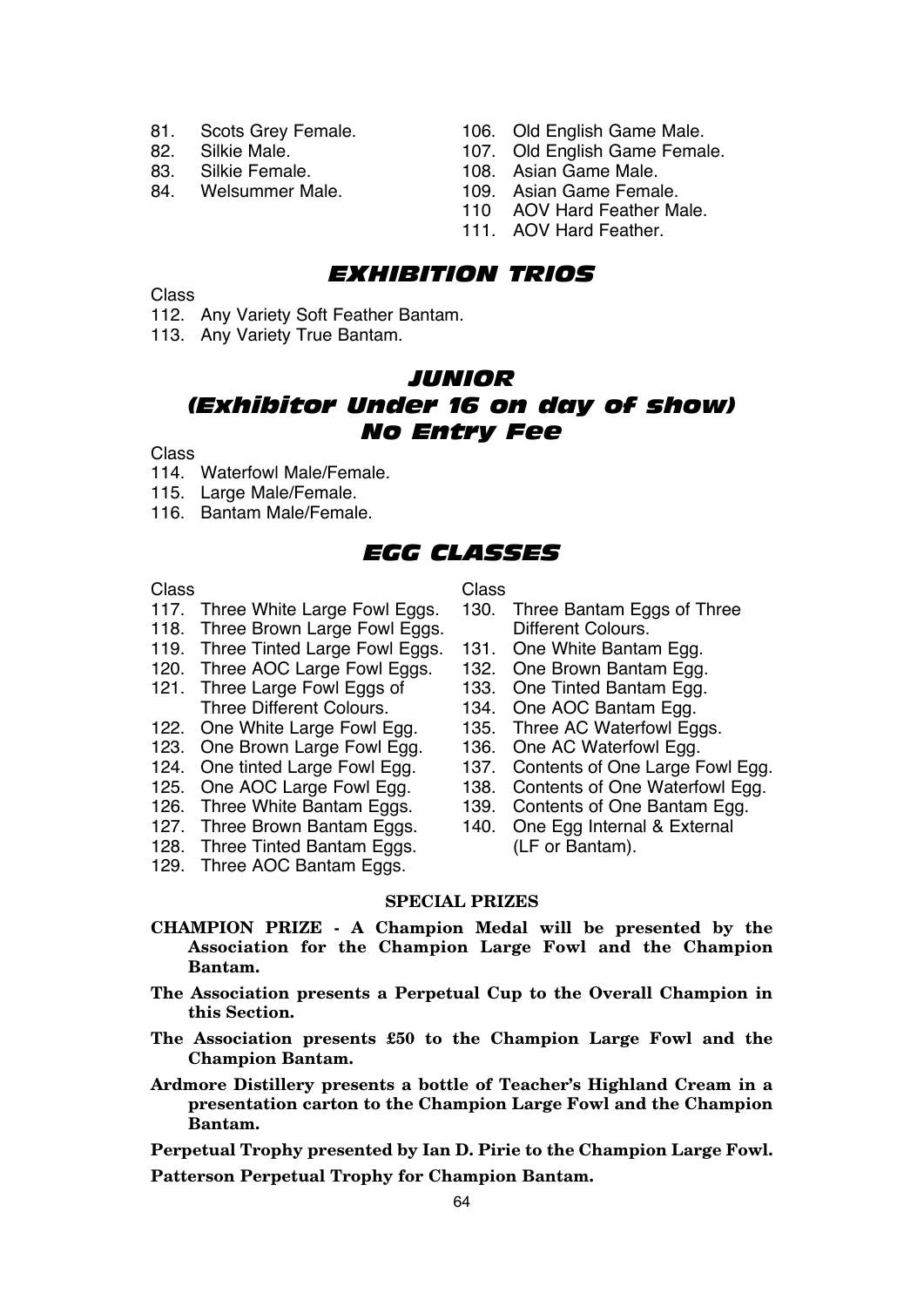**Charles Durno Memorial Trophy for Most Points in the Poultry Section. Medallion for Best Junior in the Poultry Section.**

**Special Award presented by Laced Wyandotte Club for Best Laced Wyandotte.**

**Rosettes awarded for:- Overall Poultry Champion. Reserve Poultry Champion. Champion in Large Fowl Section. Reserve Champion in Large Fowl Section. Champion in Bantam Section. Reserve Champion in Bantam Section. Best Turkey. Best Goose or Gander. Best Duck or Drake. Best Waterfowl. Best Large Soft Feather Heavy. Best Large Soft Feather Light. Best Large Hard Feather. Best Bantam Soft Feather Heavy. Best Bantam Soft Feather Light. Best Bantam Hard Feather. Best True Bantam. Best Exhibition Trio. Best Junior. Best Rare Breed. Best Eggs.**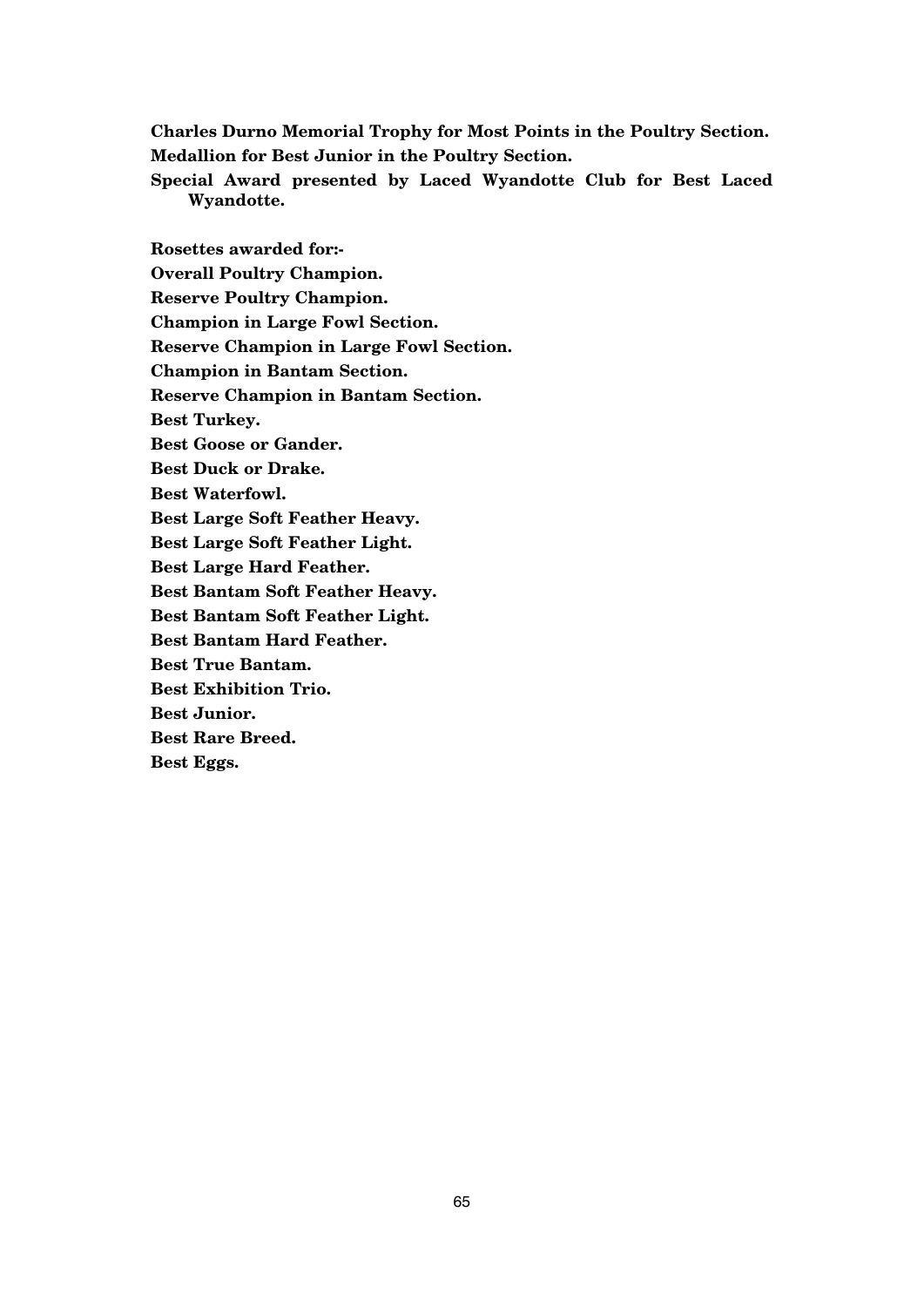# *RABBITS*

**\*\*THREE STAR SHOW\*\* - Under BRC Rules**

**(Judging to start at 9.00am on the Sunday)** Entry Money - £2 per rabbit.

## **NO ENTRY FEE IN PET AND JUNIOR SECTION CHILD'S AGE TO BE STATED ON ENTRY FORM**

BRC Levy 50p to be added to total rabbit entry

**Prize Money: 1st £6.00: 2nd £5.00; 3rd £4.00; 4th £3.00**

## **Best Rabbit in Show - £50 : Best Rabbit in Each Section - £25**

## **PRIZE MONEY PARTLY SPONSORED BY HUTCHEON SERVICES**

BRC offers, 117 cc's BoB + Dips

Rosettes – Fancy, Fur, Lop, Rex, BiS

Association offers Rosettes for each Best of Breed

ENTRANTS MUST BE BRC MEMBER (Except in Pet Section)

No Boxing of Animals before 3.30pm Unless Authorised by Convenor

Water Bottles on All Exhibits (By EXHIBITORS)

## **ENTRIES CLOSE SATURDAY 25th JUNE 2022**

# *FANCY SECTION*

- Class<br>1 Dutch Black A/D.
- 
- 
- 
- 
- 
- 
- 
- 9. Polish REW A/D. 49. Tan Black A/D.<br>1. Polish REW U/5. 60. Tan Black U/5.
- 10. Polish REW U/5. 50. Tan Black U/5.<br>11 Polish AOC Self A/D 51. Tan AOC A/D
- 11. Polish AOC Self A/D. 51. Tan AOC A/D.<br>12. Polish AOC Self. U/5. 52. Tan AOC U/5.
- 12. Polish AOC Self. U/5. 52. Tan AOC U<br>13. Polish AOC A/D 53. Silver A/D
- 13. Polish AOC A/D. 53. Silver A/D.<br>14. Polish AOC U/5. 54 Silver U/5
- 
- 14. Polish AOC U/5. 54. Silver U/5.<br>15. Netherland Dwarf REW A/D. 55. Belgian Hare A/D.
- 15. Netherland Dwarf REW A/D. 55. Belgian Hare A/D.
- 16. Netherland Dwarf REW U/5. 56. Belgian Hare U/5.<br>17. Netherland Dwarf M/Sable A/D 57. Lionhead REW A/D
- 17. Netherland Dwarf M/Sable A/D. 57. Lionhead REW A/D.<br>18. Netherland Dwarf M/Sable U/5. 58. Lionhead REW U/5.
- 18. Netherland Dwarf M/Sable U/5. 58. Lionhead REW U/5.<br>19. Netherland Dwarf S/Sable A/D 59. Lionhead Black A/D
- 19. Netherland Dwarf S/Sable A/D. 59. Lionhead Black A/D. 20. Netherland Dwarf S/Sable U/5.
- 
- 21. Netherland Dwarf M/Smoke A/D. 61. Lionhead AOC Self A/D. 22. Netherland Dwarf M/Smoke U/5. 62. Lionhead AOC Self U/5.
- 22. Netherland Dwarf M/Smoke U/5. 62. Lionhead AOC Self U/5.<br>23. Netherland Dwarf S/Smoke A/D. 63. Lionhead Sooty Fawn A/D.
- 23. Netherland Dwarf S/Smoke A/D. 63. Lionhead Sooty Fawn A/D.<br>24. Netherland Dwarf S/Smoke U/5. 64. Lionhead Sooty Fawn U/5.
- 
- 
- 26. Netherland Dwarf Agouti U/5. 66. Lionhead AC<br>27. Netherland Dwarf Chin A/D 67. Thrianta A/D
- 27. Netherland Dwarf Chin A/D. 67. Thrianta A/D.<br>28. Netherland Dwarf Chin U/5. 68. Thrianta U/5. 28. Netherland Dwarf Chin U/5. 68. Thrianta U/5.<br>29. Netherland Dwarf Onal A/D 69. Bhinelander A/D
- 29. Netherland Dwarf Opal A/D.

- 1. Dutch Black A/D. 41. Netherland Dwarf AOC Non Self A/D.<br>2. Dutch Black U/4. 42. Netherland Dwarf AOC Non Self U/5.
- 2. Dutch Black U/4. 42. Netherland Dwarf AOC Non Self U/5.<br>3. Dutch Blue A/D 43. Fnolish Black A/D
- 3. Dutch Blue A/D. 43. English Black A/D.<br>4. Dutch Blue U/4. 44. English Black U/5.
- 4. Dutch Blue U/4. 44. English Black U/5.<br>5. Dutch B/G A/D 45. Finalish Blue A/D
	-
- 5. Dutch B/G A/D. 45. English Blue A/D.<br>6. Dutch B/G U/4. 46. English Blue U/5.
- 6. Dutch B/G U/4. 46. English Blue U/5.<br>
7. Dutch AOC A/D 47. English AOC A/D
- 7. Dutch AOC A/D. 47. English AOC A/D.<br>8. Dutch AOC U/4. 48. English AOC U/5.
	- 48. English AOC U/5.<br>49. Tan Black A/D
	-
	-
	-
	-
	-
	-
	-
	-
	-
	-
	-
	-
	-
	-
	-
- 24. Netherland Dwarf S/Smoke U/5. 64. Lionhead Sooty Fawn U/5.
- 25. Netherland Dwarf Agouti A/D. 65. Lionhead AC Non Self A/D.
	-
	-
	-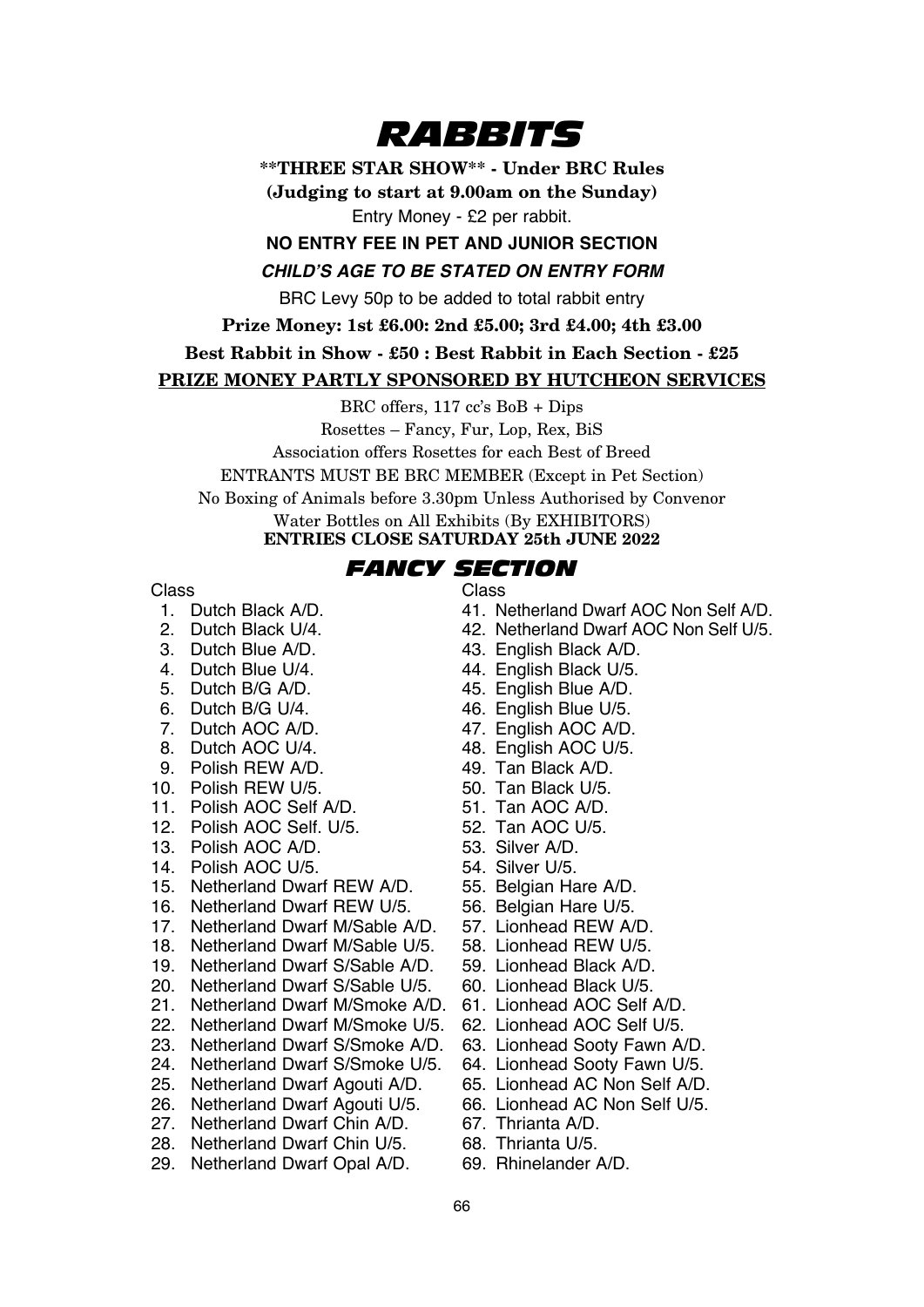- 30. Netherland Dwarf Opal U/5. 70. Rhinelander U/5.<br>31 Netherland Dwarf Otter Black A/D 71 Giant Papillion A/D
- 31. Netherland Dwarf Otter Black A/D. 71. Giant Papillion A/D.
- 32. Netherland Dwarf Otter Black U/5. 72. Giant Papillion U/5.
- 33. Netherland Dwarf Otter AOC A/D. 73. Mini Papillion A/D.<br>34. Netherland Dwarf Otter AOC U/5. 74. Mini Papillion U/5.
- 
- 34. Netherland Dwarf Otter AOC U/5. 74. Mini Papillion U/S.<br>35. Netherland Dwarf Seal Point A/D. 75. AOV Fancy A/D. 35. Netherland Dwarf Seal Point A/D. 75. AOV Fancy A/D.
- 36. Netherland Dwarf Seal Point U/5. 76. AOV Fancy U/5.<br>37. Netherland Dwarf Black A/D. 77. AV RV Fancy A/D.
- 37. Netherland Dwarf Black A/D. 77. AV RV Fancy A/D<br>38. Netherland Dwarf Black U/5. 78. AV RV Fancy U/5
- 
- 38. Netherland Dwarf Black U/5. 78. AV RV Fancy U/5<br>39. Netherland Dwarf AOC Self A/D. 79. Fancy Challenge A/D.
- 39. Netherland Dwarf AOC Self A/D. 79. Fancy Challenge A/D. 40. Netherland Dwarf AOC Self U/5.

Class Class

- 
- 
- -
- 
- 
- 
- 
- 
- 
- 

# *LOP SECTION*

#### Class Class

- 
- 
- 
- 
- 
- 
- 
- 
- 
- 
- 
- 
- 93. Mini Lop Chinchilla A/D. 131. French Lop Self A/D.<br>94. Mini Lop Chinchilla U/5. 132. French Lop Self U/5.
- 
- 94. Mini Lop Chinchilla U/5. 132. French Lop Self U/5.<br>95. Mini Lop Orange/Fawn A/D. 133. French Lop Agouti A/D.
- 95. Mini Lop Orange/Fawn A/D.<br>96 Mini Lop Orange/Fawn U/5 96. Mini Lop Orange/Fawn U/5. 134. French Lop Agouti U/5.<br>97. Mini Lop Otter A/D. 135. French Lop AOC Non Se
- 
- 
- 
- 99. Mini Lop Butterfly A/D.<br>100. Mini Lop Butterfly U/5.
- 100. Mini Lop Butterfly U/5. 138. English Lop U/5.<br>101. Mini Lop AOC Non Self A/D 139. Lion Lop Sooty F
- 101. Mini Lop AOC Non Self A/D. 139. Lion Lop Sooty Fawn A/D.<br>102. Mini Lop AOC Non Self U/5 140. Lion Lop Sooty Fawn U/5
- 
- 
- 
- 105. Dwarf Lop Black/Blue A/D. 143. Lion Lop A/C Self A/D.<br>106. Dwarf Lop Black/Blue U/5. 144. Lion Lop A/C Self U/5.
- 106. Dwarf Lop Black/Blue U/5.<br>107. Dwarf Lop AOC Self A/D
- 
- 
- 
- 111. Dwarf Lop Sooty Fawn A/D. 149. Meissner Lop AOC A/D.<br>112. Dwarf Lop Sooty Fawn U/5. 150. Meissner Lop AOC U/5.
- 
- 112. Dwarf Lop Sooty Fawn U/5. 150. Meissner Lop 113. Dwarf Lop Chinchilla A/D. 151. AOV Lop A/D.
- 113. Dwarf Lop Chinchilla A/D. 151. AOV Lop A/D.<br>114. Dwarf Lop Chinchilla U/5. 152. AOV Lop U/5.
- 114. Dwarf Lop Chinchilla U/5. 152. AOV Lop U/5.<br>115. Dwarf Lop Butterfly A/D. 153. AV RV Lop A/D.
- 115. Dwarf Lop Butterfly A/D. 153. AV RV Lop A/D.<br>116. Dwarf Lop Butterfly U/5 154. AV RV Lop U/5
- 116. Dwarf Lop Butterfly U/5. 154. AV RV Lop U/5.<br>117. Dwarf Lop AOC Non Self A/D. 155. Lop Challenge A/D.
- 117. Dwarf Lop AOC Non Self A/D. 155. Lop Challenge A/D.<br>118. Dwarf Lop AOC Non Self U/5. 156. Lop Challenge U/5. 118. Dwarf Lop AOC Non Self U/5.
- 81. Mini Lop REW A/D.<br>82. Mini Lop REW U/5. 120. German Lop REW U/5.
- 82. Mini Lop REW U/5.<br>83. Mini Lop BEW A/D. 121. German Lop AOC Self
	-
- 83. Mini Lop BEW A/D. 121. German Lop AOC Self A/D.<br>84. Mini Lop BEW U/5. 122. German Lop AOC Self U/5. 84. Mini Lop BEW U/5. 122. German Lop AOC Self U/5.<br>85. Mini Lop Black A/D. 123. German Lop Butterfly A/D.
- 85. Mini Lop Black A/D. 123. German Lop Butterfly A/D.<br>86. Mini Lop Black U/5. 124. German Lop Butterfly U/5.
- 86. Mini Lop Black U/5. 124. German Lop Butterfly U/5.
- 87. Mini Lop AOC Self A/D. 125. German Lop Agouti A/D.
- 88. Mini Lop AOC Self U/5. 126. German Lop Agouti U/5.
- 89. Mini Lop Agouti A/D. 127. German Lop Chinchilla A/D.
	-
- 90. Mini Lop Agouti U/5. 128. German Lop Chinchilla U/5.<br>91. Mini Lop Sooty Fawn A/D. 129. German Lop AOC Non Self A/ 91. Mini Lop Sooty Fawn A/D. 129. German Lop AOC Non Self A/D.<br>92. Mini Lop Sooty Fawn U/5. 130. German Lop AOC Non Self U/5.
	- 130. German Lop AOC Non Self U/5.<br>131. French Lop Self A/D.
	-
	-
	-
	-
- 97. Mini Lop Otter A/D. 135. French Lop AOC Non Self A/D.<br>98. Mini Lop Otter U/5. 136. French Lop AOC Non Self U/5.
	- 136. French Lop AOC Non Self U/5.<br>137. English Lop A/D.
	-
	-
	-
- 102. Mini Lop AOC Non Self U/5. 140. Lion Lop Sooty Fawn U/5.<br>103. Dwarf Lop REW A/D. 141. Lion Lop Sable/Smoke A/I
	-
- 103. Dwarf Lop REW A/D.<br>104. Dwarf Lop REW U/5. 102. Lion Lop Sable/Smoke U/5. 142. Lion Lop Sable/Smoke U/5.<br>143. Lion Lop A/C Self A/D.
	-
	-
- 107. Dwarf Lop AOC Self A/D. 145. Lion Lop AOC Non Self A/D.<br>108. Dwarf Lop AOC Self U/5 146. Lion Lop AOC Non Self U/5
- 108. Dwarf Lop AOC Self U/5.<br>109 Dwarf Lop Agouti A/D 147 Meissner Lop Black A/D
- 109. Dwarf Lop Agouti A/D. 147. Meissner Lop Black A/D.<br>110. Dwarf Lop Agouti U/5. 148. Meissner Lop Black U/5.
	- 148. Meissner Lop Black U/5.<br>149. Meissner Lop AOC A/D.
	-
	-
	-
	-
	-
	-

67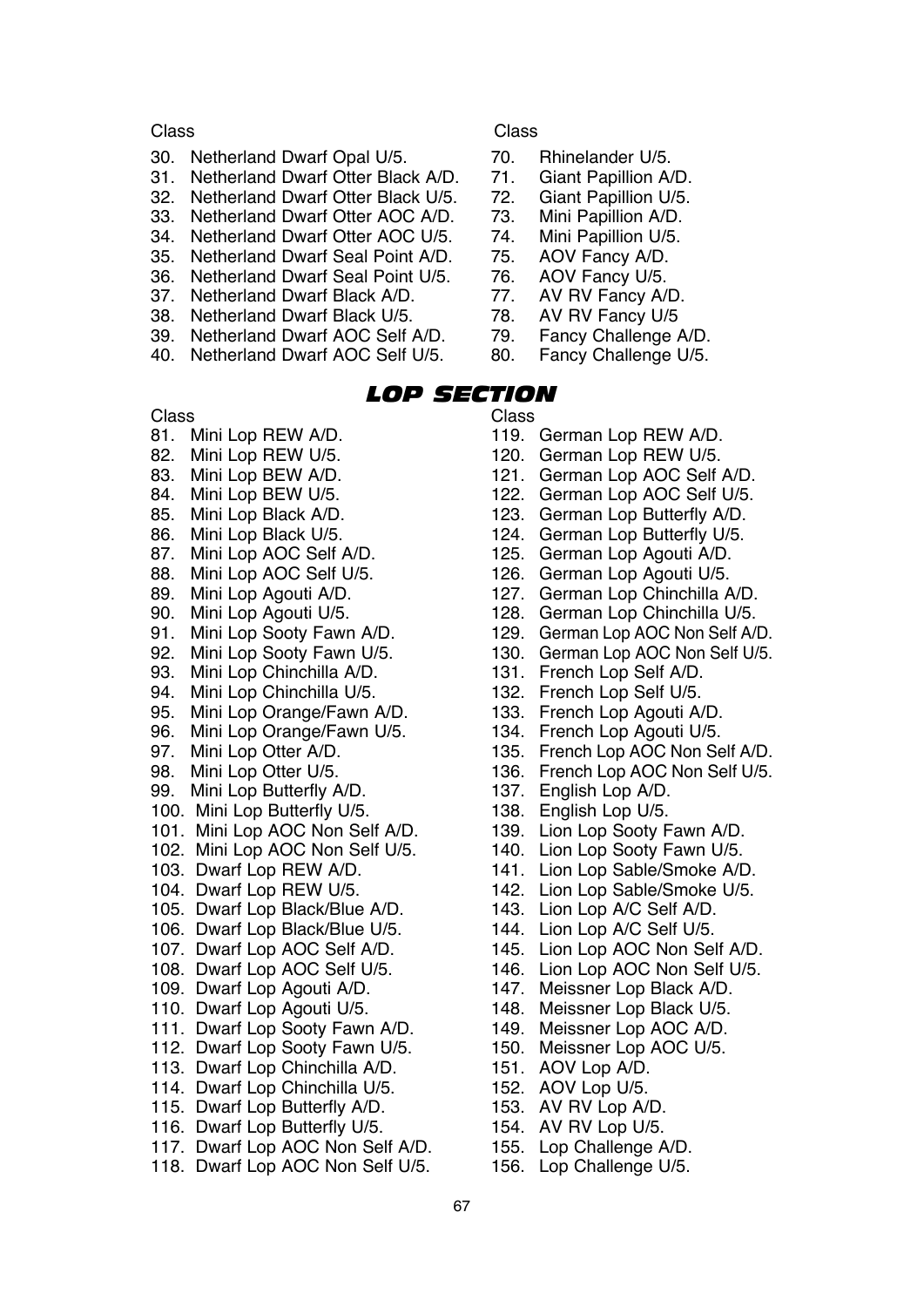## *FUR SECTION*

Class Class

- 
- 158. Chinchilla U/5. 180. Beveran AOC U/5.
- 159. Silver Fox Black A/D. 181. British Giant A/D.
- 160. Silver Fox Black U/5. 182. British Giant U/5.
- 161. Silver Fox AOC A/D. 183. Continental Giant Self A/D.
- 162. Silver Fox AOC U/5. 184. Continental Giant Self U/5.
- 
- 
- 
- 
- 167. Sallander A/D. 189. Alaska A/D.
- 168. Sallander U/5. 190. Alaska U/5.
- 
- 
- 
- 
- 173. Thuringer A/D. 195. AOV Fur A/D.
- 174. Thuringer U/5. 196. AOV Fur U/5.
- 175. Beveran White A/D. 197. AV RV Fur A/D.
- 176. Beveran White U/5. 198. AV RV Fur U/5.
- 
- 
- 
- 157. Chinchilla A/D. 179. Beveran AOC A/D.<br>158. Chinchilla U/5. 180. Beveran AOC U/5.
	-
	-
	-
	-
	-
- 163. Hulstlander A/D. 185. Continental Giant Agouti A/D.
- 164. Hulstlander U/5. 186. Continental Giant Agouti U/5.
- 165. Deilenaar A/D. 187. Continental Giant AOC A/D.
- 166. Deilenaar U/5. 188. Continental Giant AOC U/5.
	-
	-
- 169. Satin A/D. 191. Vienna White A/D.
- 170. Satin U/5. 192. Vienna White U/5.
- 171. Siberian A/C A/D. 193. Vienna AOC A/D.
- 172. Siberian A/C U/5. 194. Vienna AOC U/5.
	-
	-
	-
	-
- 177. Beveran Blue A/D. 199. Fur Challenge A/D.
- 178. Beveran Blue U/5. 200. Fur Challenge U/5

## *REX SECTION*

### Class Class

- 
- 
- 
- 
- 
- 
- 
- 
- 
- 
- 
- 
- 
- 
- 
- 
- 
- 
- 
- 
- 201. Black A/D. 221. AOC Non Self A/D.<br>202. Black U/5. 202. AOC Non Self U/5.
- 202. Black U/5. 222. AOC Non Self U/5.
- 203. Ermine A/D. 223. Mini Rex Black A/D.<br>204. Ermine U/5. 204. Mini Rex Black U/5.
- 204. Ermine U/5.<br>
205. AOC Self A/D. 205. Mini Rex AOC Self.
- 205. AOC Self A/D. 225. Mini Rex AOC Self A/D.
- 206. AOC Self U/5. 226. Mini Rex AOC Self U/5.
- 207. Castor A/D. 227. Mini Rex Chin A/D.
- 208. Castor U/5. 228. Mini Rex Chin U/5.
- 209. Chinchilla A/D. 229. Mini Rex Broken A/D.
	-
	-
	-
- 213. Smoke A/D. 233. Mini Rex Castor A/D.
- 214. Smoke U/5. 234. Mini Rex Castor U/5.
- 215. Seal A/D. 235. Mini Rex AOC A/D.<br>216. Seal U/5. 236. Mini Rex AOC U/5.
- 216. Seal U/5. 236. Mini Rex AOC U/5.<br>217. Havana A/D. 237. AOV Rex A/D.
- 217. Havana A/D. 237. AOV Rex A/D.<br>218. Havana U/5. 238. AOV Rex U/5.
- 218. Havana U/5. 238. AOV Rex U/5.
- 219. Fawn A/D. 239. AV RV Rex A/D.<br>220. Fawn U/5. 220. 240. AV RV Rex U/5.
	- 240. AV RV Rex U/5.
	- 241. Rex Challenge A/D.
	- 242. Rex Challenge U/5.

## *UNSTANDARDISED*

- 243. Unstandardised A/D.
- 244. Unstandardised U/5.
- 210. Chinchilla U/5.<br>
211. Otter A/D. 211. Otter A/D. 211. Otter A/D. 231. Mini Rex Otter A/D.<br>212. Otter U/5. 232. Mini Rex Otter U/5.
- 212. Otter U/5. 232. Mini Rex Otter U/5.<br>213. Smoke A/D 233. Mini Rex Castor A/I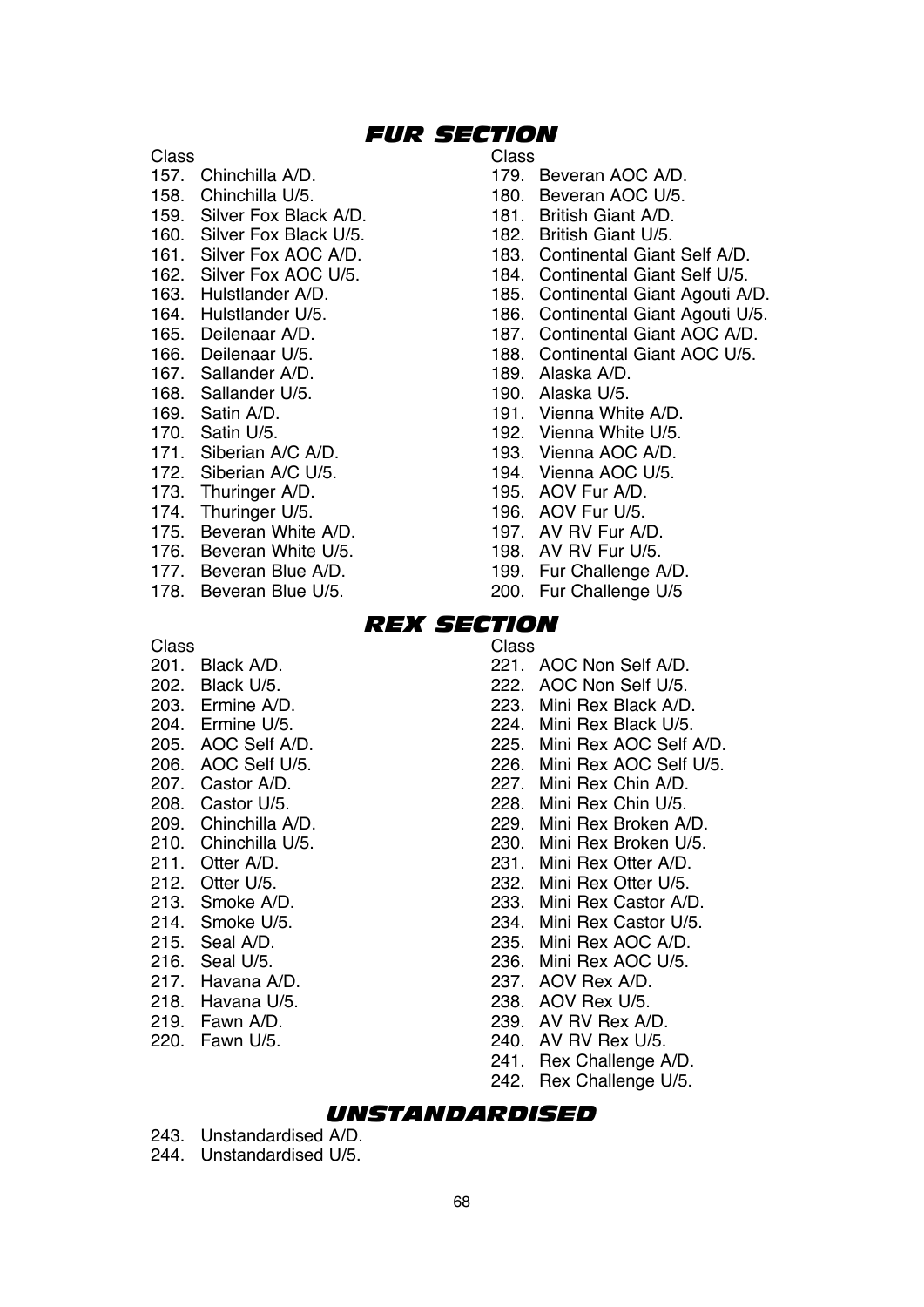## *JUNIOR SECTION*

Class Class

- 
- 
- 
- 
- 249. Netherland Dwarf A/D. 270. Continental Giant Politics Area and U/5.<br>250. Netherland Dwarf U/5. 271. AOV Fur A/D.
- 250. Netherland Dwarf U/5. 271. AOV Fur A/D.<br>251. AOV Fancy A/D. 272. AOV Fur U/5.
- 251. AOV Fancy A/D.<br>252. AOV Fancy U/5.
- 
- 253. Fancy Challenge A/D. 274. Fur Challenge 254. Fur Challenge 254.
- 254. Fancy Challenge U/5.<br>255. Mini Lop A/D.
- 
- 
- 
- 
- 259. German Lop A/D.<br>260. German Lop U/5.
- 
- 
- 
- 
- 263. Lop Challenge A/D. 284. Rex Challenge U/5.
- 265. Silver Fox A/D.
- 
- 245. Dutch A/D. 266. Silver Fox U/5.
	-
- 246. Dutch U/5. 267. Chinchilla A/D. 247. Polish A/D. 268. Chinchilla U/5.
	-
	- 269. Continental Giant A/D.<br>270. Continental Giant U/5.
	-
	-
	-
	- 273. Fur Challenge A/D.<br>274. Fur Challenge U/5.
		-
		-
- 255. Mini Lop A/D. 276. Self Rex U/5.<br>256. Mini Lop U/5. 277. Non Self Rex 256. Mini Lop U/5. 277. Non Self Rex A/D.
	-
- 257. Dwarf Lop A/D. 278. Non Self Rex U/5. 279. Mini Rex Self A/D.<br>280. Mini Rex U/5.
	-
	-
- 260. German Lop U/5. 281. Mini Rex Non Self A/D.
- 261. AOV Lop A/D. 262. Mini Rex Non Self U/5.<br>262. AOV Lop U/5. 263. Rex Challenge A/D.
- 262. AOV Lop U/5. 263. Rex Challenge A/D.<br>263. Lop Challenge A/D. 284. Rex Challenge U/5.
	- 285. Grand Challenge AA.
	- *GRAND CHALLENGE SECTION*
- 286. Grand Challenge A/D.
- 287. Grand Challenge U/5.

## *PET SECTION*

## **(NO ENTRY FEE)**

## **Prize Money: 1st £6.00: 2nd £5.00; 3rd £4.00; 4th £3.00 ALL OTHER NON WINNING ENTRIES - £2.00:: ROSETTES FOR ALL EXHIBITS CHILD'S AGE TO BE STATED ON ENTRY FORM**

- 288. Pet Rabbit owned by child up to 8 years and under.
- 289. Pet Rabbit owned by child 9-16 years.
- 289A. Pet Rabbit owned by adult

## **SPECIAL PRIZES**

- **CHAMPION PRIZE A Champion Medal will be presented by the Association for the Champion in this section.**
- **The Late Joe Davidson Shield presented by Wendy Davidson for Best Rabbit in Show.**

**The Association presents £50 to the exhibitor of the Champion Rabbit.**

**Ardmore Distillery presents a bottle of Teacher's Highland Cream in a presentation carton to the Champion in this Section.**

**Challenge Trophy presented by the late A. Wisley, Turriff, for Best Rabbit Under 5 months. Best in each Section Fancy, Lop, Fur and Rex - £25.**

**Gerrard Shield for Best Netherland Dwarf Adult presented by Mr Gerrard, Elgin.**

**The late R. McAllister Challenge Trophy for Best Exhibit in the Fancy Section.**

**The late R. McAllister Challenge Trophy for Best Exhibit in the Fur Section.**

**T.D.A.A. Challenge Trophy for Best Exhibit in the Lop Section.**

**Smith Shield presented by W. & E. Smith, Turriff for Best Exhibit in the Rex Section.**

**Bruce Ferguson Trophy for Best Juvenile in Show.**

**Keepsake Trophy for Best Pet presented by Gemma Davidson.**

**Medals and Rosettes for each Best of Breed presented by Gemma Davidson.**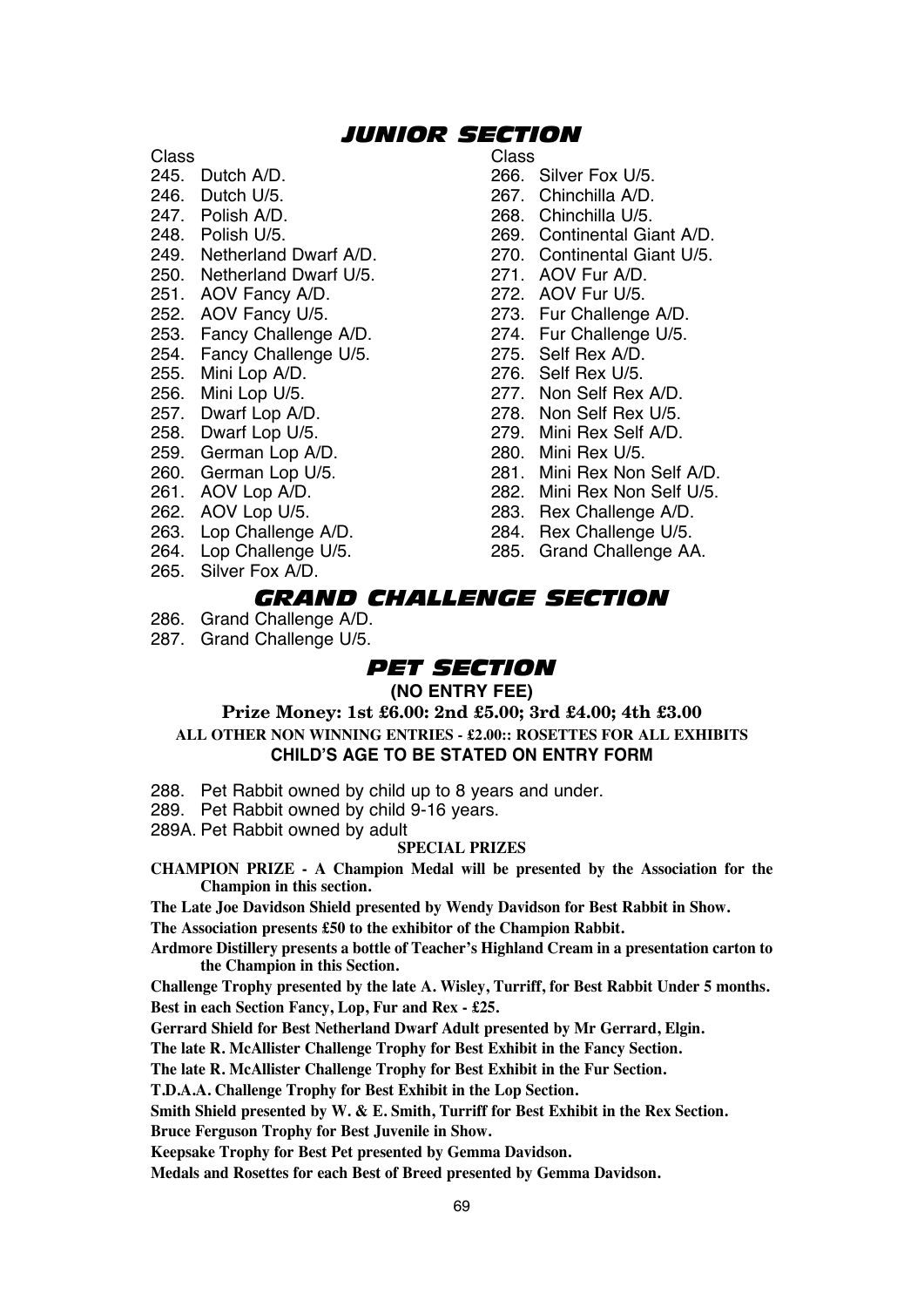## **SUPPORT SHOWS**

ALL ENTRIES FOR SUPPORT SHOWS TO BE SENT TO: JANE WALLACE, BEQUIA, WEYDALE, THURSO KW14 8YN ENTRIES CLOSE – 2nd JULY 2022

## *HIGHLAND RABBIT & CAVY SOCIETY*

**\*\*\*3 Star Show\*\*\* (under BRC Rules)**

(Judging at 9.00am) JUDGES - Fancy/Lop - Mr Gary Richardson ENTRY FEE - £2.00 : BRC Levy 50p Pet Class: No Entry Fee : No Prize Money

## **BRC offers 118 CC's, BoB & Dips**

## **Club offers rosettes**

# *FANCY*

Class Class HR 1 Dutch Black A/D. HR 41 Netherland Dwarf AOC Non Self A/D.<br>HR 2 Dutch Black U/4 HR 42 Netherland Dwarf AOC Non Self U/5 HR 2 Dutch Black U/4. HR 42 Netherland Dwarf AOC Non Self U/5.<br>HR 3 Dutch Blue A/D HR 3 Dutch Blue A/D.<br>
HR 4 Dutch Blue U/4 HR 44 English Black U/5 HR 4 Dutch Blue U/4.<br>
HR 5 Dutch B/G A/D<br>
HR 45 Fnglish Blue A/D HR 5 Dutch B/G A/D.<br>
HR 6 Dutch B/G U/4 HR 46 English Blue U/5 HR 6 Dutch B/G U/4. HR 46 English Blue U/5. HR 7 Dutch AOC A/D. HR 47 English AOC A/D. HR 9 Polish REW A/D. HR 49 Tan Black A/D.<br>HR IO Polish REW U/5 HR 50 Tan Black U/5 HR l0 Polish REW U/5. HR 50 Tan Black U/5. HR 11 Polish AOC Self A/D.<br>HR 12 Polish AOC Self U/5 HR 52 Tan AOC U/5 HR 12 Polish AOC Self U/5. HR 52 Tan AOC U<br>HR 13 Polish AOC A/D HR 53 Silver A/D HR 13 Polish AOC A/D. HR 53 Silver A/D.<br>HR 14 Polish AOC U/5 HR 54 Silver U/5 HR 14 Polish AOC U/5.<br>HR 15 Netherland Dwarf REW A/D. HR 55 Belgian Hare A/D. HR 15 Netherland Dwarf REW A/D. HR 55 Belgian Hare A/D.<br>HR 16 Netherland Dwarf REW U/5. HR 56 Belgian Hare U/5. HR 16 Netherland Dwarf REW U/5. HR 56 Belgian Hare U/5.<br>HR 17 Netherland Dwarf M/Sable A/D HR 57 Lionhead REW A/D HR 17 Netherland Dwarf M/Sable A/D. HR 57 Lionhead REW A/D. HR 18 Netherland Dwarf M/Sable U/5. HR 58 Lionhead REW U/5. HR 19 Netherland Dwarf S/Sable A/D. HR 59 Lionhead Black A/D. HR 20 Netherland Dwarf S/Sable U/5. HR 60 Lionhead Black U/5.<br>HR 21 Netherland Dwarf M/Smoke A/D HR 61 Lionhead AOC Self A/D HR 21 Netherland Dwarf M/Smoke A/D. HR 61 Lionhead AOC Self A/D.<br>HR 22 Netherland Dwarf M/Smoke U/5 HR 62 Lionhead AOC Self U/5 HR 22 Netherland Dwarf M/Smoke U/5.<br>HR 23 Netherland Dwarf S/Smoke A/D HR 24 Netherland Dwarf S/Smoke U/5. HR 64 Lionhead Sooty Fawn U/5.<br>HR 25 Netherland Dwarf Agouti A/D. HR 65 Lionhead AC Non Self A/D. HR 25 Netherland Dwarf Agouti A/D. HR 26 Netherland Dwarf Agouti U/5. HR 66 Lionhead AC Non Self U/5.<br>HR 97 Netherland Dwarf Chin A/D. HR 67 Thrianta A/D. HR 27 Netherland Dwarf Chin A/D. HR 67 Thrianta A/D. HR 28 Netherland Dwarf Chin U/5. HR 68 Thrianta U/5.<br>HR 29 Netherland Dwarf Opal A/D HR 69 Rhinelander A/D HR 29 Netherland Dwarf Opal A/D. HR 69 Rhinelander A/D.<br>HR 30 Netherland Dwarf Opal U/5 HR 70 Rhinelander U/5 HR 30 Netherland Dwarf Opal U/5. HR 31 Netherland Dwarf Otter Black A/D. HR 71 Giant Papillion A/D. HR 32 Netherland Dwarf Otter Black U/5. HR 72 Giant Papillion U/5. HR 33 Netherland Dwarf Otter AOC A/D. HR 73 Mini Papillion A/D. HR 34 Netherland Dwarf Otter AOC U/5. HR 74 Mini Papillion U/5.

HR 48 English AOC U/5.<br>HR 49 Tan Black A/D. HR 63 Lionhead Sooty Fawn A/D.<br>HR 64 Lionhead Sooty Fawn U/5.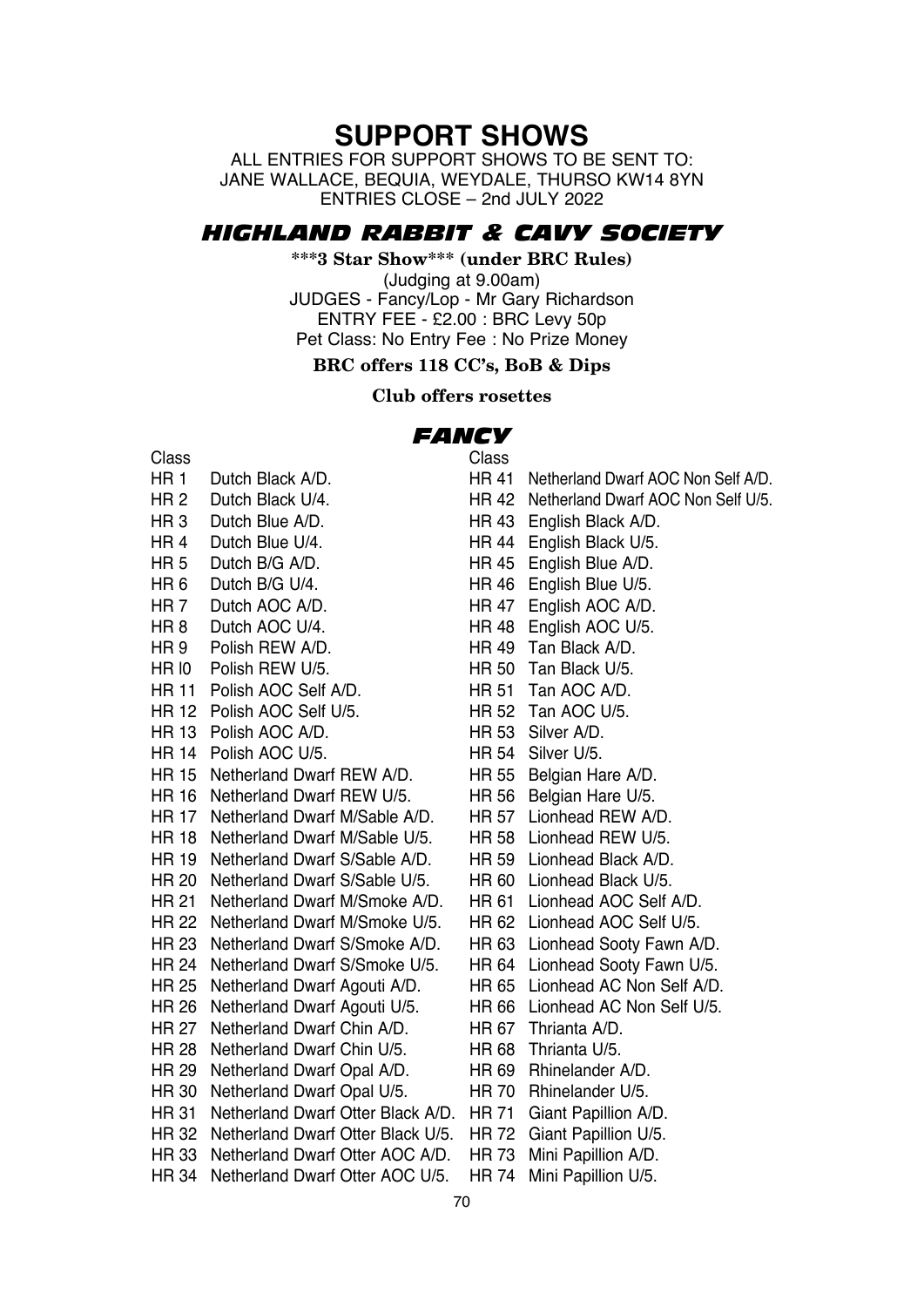| Class       |                                                       | Class |                            |
|-------------|-------------------------------------------------------|-------|----------------------------|
| <b>HR35</b> | Netherland Dwarf Seal Point A/D. HR 75 AOV Fancy A/D. |       |                            |
| HR 36       | Netherland Dwarf Seal Point U/5. HR 76 AOV Fancy U/5. |       |                            |
| HR 37       | Netherland Dwarf Black A/D.                           |       | HR 77 AV RV Fancy A/D.     |
| <b>HR38</b> | Netherland Dwarf Black U/5.                           | HR 78 | AV RV Fancy U/5.           |
| HR 39       | Netherland Dwarf AOC Self A/D.                        |       | HR 79 Fancy Challenge A/D. |
| HR 40       | Netherland Dwarf AOC Self U/5. HR 80                  |       | Fancy Challenge U/5.       |
|             |                                                       |       |                            |

## *LOP*

| Class         |                             | Class          |
|---------------|-----------------------------|----------------|
| <b>HR 81</b>  | Mini Lop REW A/D.           | $HR 1^{\circ}$ |
| HR 82         | Mini Lop REW U/5.           | HR 12          |
| <b>HR 83</b>  | Mini Lop BEW A/D.           | HR 12          |
| <b>HR 84</b>  | Mini Lop BEW U/5.           | HR 12          |
| HR 85         | Mini Lop Black A/D.         | HR 12          |
| <b>HR 86</b>  | Mini Lop Black U/5.         | HR 12          |
| <b>HR 87</b>  | Mini Lop AOC Self A/D.      | HR 12          |
| <b>HR 88</b>  | Mini Lop AOC Self U/5.      | HR 12          |
| <b>HR 89</b>  | Mini Lop Agouti A/D.        | HR 12          |
| <b>HR 90</b>  | Mini Lop Agouti U/5.        | HR 12          |
| <b>HR 91</b>  | Mini Lop Sooty Fawn A/D.    | HR 12          |
| <b>HR 92</b>  | Mini Lop Sooty Fawn U/5.    | HR 13          |
| HR 93         | Mini Lop Chinchilla A/D.    | HR 13          |
| HR 94         | Mini Lop Chinchilla U/5.    | HR 13          |
| HR 95         | Mini Lop Orange/Fawn A/D.   | HR 13          |
| HR 96         | Mini Lop Orange/Fawn U/5.   | HR 1:          |
| <b>HR 97</b>  | Mini Lop Otter A/D.         | HR 13          |
| <b>HR 98</b>  | Mini Lop Otter U/5.         | HR 13          |
| <b>HR 99</b>  | Mini Lop Butterfly A/D.     | HR 13          |
| HR 100        | Mini Lop Butterfly U/5.     | HR 13          |
| <b>HR 101</b> | Mini Lop AOC Non Self A/D.  | HR 13          |
| <b>HR 102</b> | Mini Lop AOC Non Self U/5.  | HR 14          |
| HR 103        | Dwarf Lop REW A/D.          | HR 14          |
| <b>HR 104</b> | Dwarf Lop REW U/5.          | HR 14          |
| <b>HR 105</b> | Dwarf Lop Black/Blue A/D.   | HR 14          |
| <b>HR 106</b> | Dwarf Lop Black/Blue U/5.   | HR 14          |
| <b>HR 107</b> | Dwarf Lop AOC Self A/D.     | HR 14          |
| HR 108        | Dwarf Lop AOC Self U/5.     | HR 14          |
| HR 109        | Dwarf Lop Agouti A/D.       | HR 14          |
| <b>HR 110</b> | Dwarf Lop Agouti U/5.       | HR 14          |
| <b>HR 111</b> | Dwarf Lop Sooty Fawn A/D.   | HR 14          |
| HR 112        | Dwarf Lop Sooty Fawn U/5.   | HR 1           |
| <b>HR 113</b> | Dwarf Lop Chinchilla A/D.   | HR 15          |
| <b>HR 114</b> | Dwarf Lop Chinchilla U/5.   | HR 15          |
| <b>HR 115</b> | Dwarf Lop Butterfly A/D.    | HR 15          |
| HR 116        | Dwarf Lop Butterfly U/5.    | HR 1!          |
| <b>HR 117</b> | Dwarf Lop AOC Non Self A/D. | HR 1!          |
| HR 118        | Dwarf Lop AOC Non Self U/5  | HR 15          |

HR 119 German Lop REW A/D. HR 120 German Lop REW U/5. HR 121 German Lop AOC Self A/D. HR 122 German Lop AOC Self U/5. HR 123 German Lop Butterfly A/D. HR 124 German Lop Butterfly U/5. HR 125 German Lop Agouti A/D. HR 126 German Lop Agouti U/5. HR 127 German Lop Chinchilla A/D. HR 128 German Lop Chinchilla U/5. HR 129 German Lop Non/Self A/D. HR 130 German Lop Non/Self U/5. HR 131 French Lop Self A/D. HR 132 French Lop Self U/5. HR 133 French Lop Agouti A/D. HR 134 French Lop Agouti U/5. HR 135 French Lop AOC Non Self A/D. HR 136 French Lop AOC Non Self U/5. HR 137 English Lop A/D. HR 138 English Lop U/5. HR 139 Lion Lop Sooty Fawn A/D. HR 140 Lion Lop Sooty Fawn U/5. HR 141 Lion Lop Sable/Smoke A/D. HR 142 Lion Lop Sable/Smoke U/5. HR 143 Lion Lop A/C Self A/D. HR 144 Lion Lop A/C Self U/5. HR 145 Lion Lop AOC Non Self A/D. HR 146 Lion Lop AOC Non Self U/5. HR 147 Meissner Lop Black A/D. HR 148 Meissner Lop Black U/5. HR 149 Meissner Lop AOC A/D. HR 150 Meissner Lop AOC U/5. HR 151 AOV Lop A/D. HR 152 AOV Lop U/5.  $HR$  153 AV RV Lop A/D. HR 154 AV RV Lop U/5.

- HR 155 Lop Challenge A/D.
- HR 156 Lop Challenge U/5.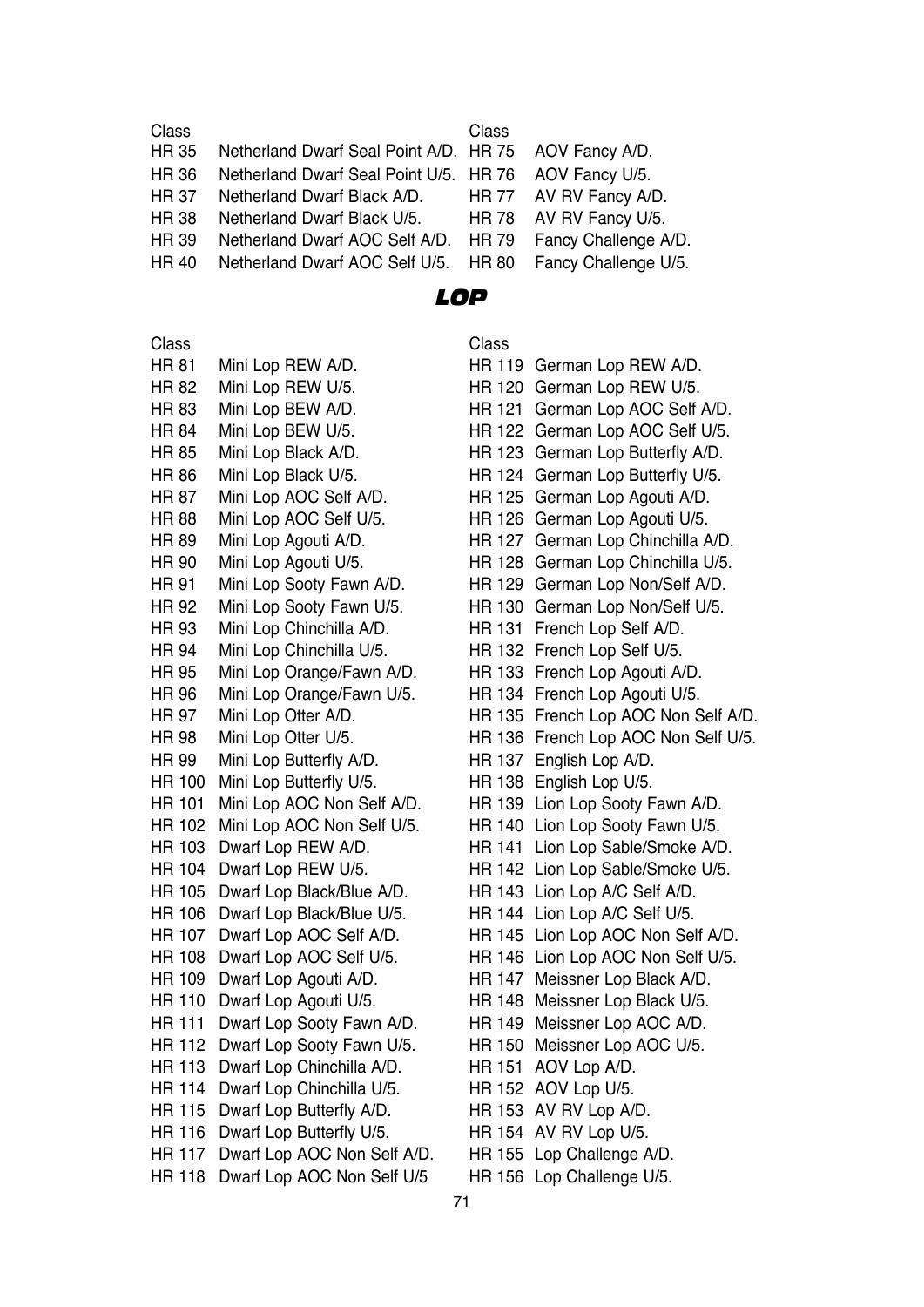| Class  |                       | Class  |                            |
|--------|-----------------------|--------|----------------------------|
| HR 157 | Chinchilla A/D.       | HR 179 | Beveran AOC A/D.           |
| HR 158 | Chinchilla U/5.       | HR 180 | Beveran AOC U/5.           |
| HR 159 | Silver Fox Black A/D. | HR 181 | British Giant A/D.         |
| HR 160 | Silver Fox Black U/5. | HR 182 | British Giant U/5.         |
| HR 161 | Silver Fox AOC A/D.   |        | HR 183 Continental Giant S |
| HR 162 | Silver Fox AOC U/5.   | HR 184 | <b>Continental Giant S</b> |
| HR 163 | Hulstlander A/D.      | HR 185 | Continental Giant A        |
| HR 164 | Hulstlander U/5.      | HR 186 | Continental Giant A        |
| HR 165 | Deilenaar A/D.        | HR 187 | Continental Giant A        |
| HR 166 | Deilenaar U/5.        |        | HR 188 Continental Giant A |
| HR 167 | Sallander A/D.        | HR 189 | Alaska A/D.                |
| HR 168 | Sallander U/5.        |        | HR 190 Alaska U/5.         |
| HR 169 | Satin A/D.            | HR 191 | Vienna White A/D.          |
| HR 170 | Satin U/5.            |        | HR 192 Vienna White U/5.   |
| HR 171 | Siberian A/C A/D.     |        | HR 193 Vienna AOC A/D.     |
| HR 172 | Siberian A/C U/5.     |        | HR 194 Vienna AOC U/5.     |
| HR 173 | Thuringer A/D.        | HR 195 | AOV Fur A/D.               |
| HR 174 | Thuringer U/5.        |        | HR 196 AOV Fur U/5.        |
| HR 175 | Beveran White A/D.    | HR 197 | AV RV Fur A/D.             |
| HR 176 | Beveran White U/5.    |        | HR 198 AV RV Fur U/5.      |
| HR 177 | Beveran Blue A/D.     | HR 199 | Fur Challenge A/D.         |
|        |                       |        |                            |

## *FUR*

| Class  |                              | Class  |                                    |
|--------|------------------------------|--------|------------------------------------|
| HR 157 | Chinchilla A/D.              | HR 179 | Beveran AOC A/D.                   |
| HR 158 | Chinchilla U/5.              | HR 180 | Beveran AOC U/5.                   |
|        | HR 159 Silver Fox Black A/D. | HR 181 | British Giant A/D.                 |
| HR 160 | Silver Fox Black U/5.        | HR 182 | British Giant U/5.                 |
| HR 161 | Silver Fox AOC A/D.          | HR 183 | Continental Giant Self A/D.        |
| HR 162 | Silver Fox AOC U/5.          |        | HR 184 Continental Giant Self U/5. |
| HR 163 | Hulstlander A/D.             | HR 185 | Continental Giant Agouti A/D.      |
| HR 164 | Hulstlander U/5.             | HR 186 | Continental Giant Agouti U/5.      |
| HR 165 | Deilenaar A/D.               | HR 187 | Continental Giant AOC A/D.         |
| HR 166 | Deilenaar U/5.               |        | HR 188 Continental Giant AOC U/5.  |
| HR 167 | Sallander A/D.               |        | HR 189 Alaska A/D.                 |
| HR 168 | Sallander U/5.               | HR 190 | Alaska U/5.                        |
| HR 169 | Satin A/D.                   |        | HR 191 Vienna White A/D.           |
| HR 170 | Satin U/5.                   |        | HR 192 Vienna White U/5.           |
| HR 171 | Siberian A/C A/D.            |        | HR 193 Vienna AOC A/D.             |
| HR 172 | Siberian A/C U/5.            |        | HR 194 Vienna AOC U/5.             |
| HR 173 | Thuringer A/D.               |        | HR 195 AOV Fur A/D.                |
| HR 174 | Thuringer U/5.               |        | HR 196 AOV Fur U/5.                |
| HR 175 | Beveran White A/D.           | HR 197 | AV RV Fur A/D.                     |
| HR 176 | Beveran White U/5.           |        | HR 198 AV RV Fur U/5.              |
| HR 177 | Beveran Blue A/D.            |        | HR 199 Fur Challenge A/D.          |
| HR 178 | Beveran Blue U/5.            | HR 200 | Fur Challenge U/5.                 |

## *REX*

| Class         |                    | Class  |                       |
|---------------|--------------------|--------|-----------------------|
| HR 201        | Black A/D.         |        | HR 222 AOC Non Self   |
| HR 202        | Black U/5.         | HR 223 | Mini Rex Blac         |
|               | HR 203 Ermine A/D. |        | HR 224 Mini Rex Blac  |
| HR 204        | Ermine U/5.        | HR 225 | Mini Rex AOC          |
| HR 205        | AOC Self A/D.      | HR 226 | Mini Rex AOC          |
| HR 206        | AOC Self U/5.      | HR 227 | Mini Rex Chin         |
| <b>HR 207</b> | Castor A/D.        | HR 228 | Mini Rex Chin         |
| HR 208        | Castor U/5.        | HR 229 | Mini Rex Brok         |
| HR 209        | Chinchilla A/D.    | HR 230 | Mini Rex Brok         |
| HR 210        | Chinchilla U/5.    |        | HR 231 Mini Rex Otter |
| HR 211        | Otter A/D.         | HR 232 | Mini Rex Otter        |
| HR 212        | Otter U/5.         | HR 233 | Mini Rex Cast         |
| HR 213        | Smoke A/D.         | HR 234 | Mini Rex Cast         |
| HR 214        | Smoke U/5.         | HR 235 | Mini Rex AOC          |
| HR 215        | Seal A/D.          | HR 236 | Mini Rex AOC          |
| HR 216        | Seal U/5.          |        | HR 237 AOV Rex A/D.   |
| HR 217        | Havana A/D.        |        | HR 238 AOV Rex U/5.   |
| HR 218        | Havana U/5.        |        | HR 239 AV RV Rex A    |
| HR 219        | Fawn A/D.          | HR 240 | AV RV Rex U           |
| HR 220        | Fawn U/5.          |        | HR 241 Rex Challenge  |
| HR 221        | AOC Non Self A/D.  |        | HR 242 Rex Challenge  |

| Class  |                   | Class  |                           |
|--------|-------------------|--------|---------------------------|
| HR 201 | Black A/D.        |        | HR 222 AOC Non Self U/5.  |
| HR 202 | Black U/5.        | HR 223 | Mini Rex Black A/D.       |
| HR 203 | Ermine A/D.       | HR 224 | Mini Rex Black U/5.       |
| HR 204 | Ermine U/5.       | HR 225 | Mini Rex AOC Self A/D.    |
| HR 205 | AOC Self A/D.     | HR 226 | Mini Rex AOC Self U/5     |
| HR 206 | AOC Self U/5.     | HR 227 | Mini Rex Chin A/D.        |
| HR 207 | Castor A/D.       | HR 228 | Mini Rex Chin U/5.        |
| HR 208 | Castor U/5.       | HR 229 | Mini Rex Broken A/D.      |
| HR 209 | Chinchilla A/D.   | HR 230 | Mini Rex Broken U/5.      |
| HR 210 | Chinchilla U/5.   | HR 231 | Mini Rex Otter A/D.       |
| HR 211 | Otter A/D.        | HR 232 | Mini Rex Otter U/5.       |
| HR 212 | Otter U/5.        | HR 233 | Mini Rex Castor A/D.      |
| HR 213 | Smoke A/D.        | HR 234 | Mini Rex Castor U/5.      |
| HR 214 | Smoke U/5.        | HR 235 | Mini Rex AOC A/D.         |
| HR 215 | Seal A/D.         | HR 236 | Mini Rex AOC U/5.         |
| HR 216 | Seal U/5.         | HR 237 | AOV Rex A/D.              |
| HR 217 | Havana A/D.       | HR 238 | AOV Rex U/5.              |
| HR 218 | Havana U/5.       | HR 239 | AV RV Rex A/D.            |
| HR 219 | Fawn A/D.         | HR 240 | AV RV Rex U/5.            |
| HR 220 | Fawn U/5.         | HR 241 | Rex Challenge A/D.        |
| HR 221 | AOC Non Self A/D. |        | HR 242 Rex Challenge U/5. |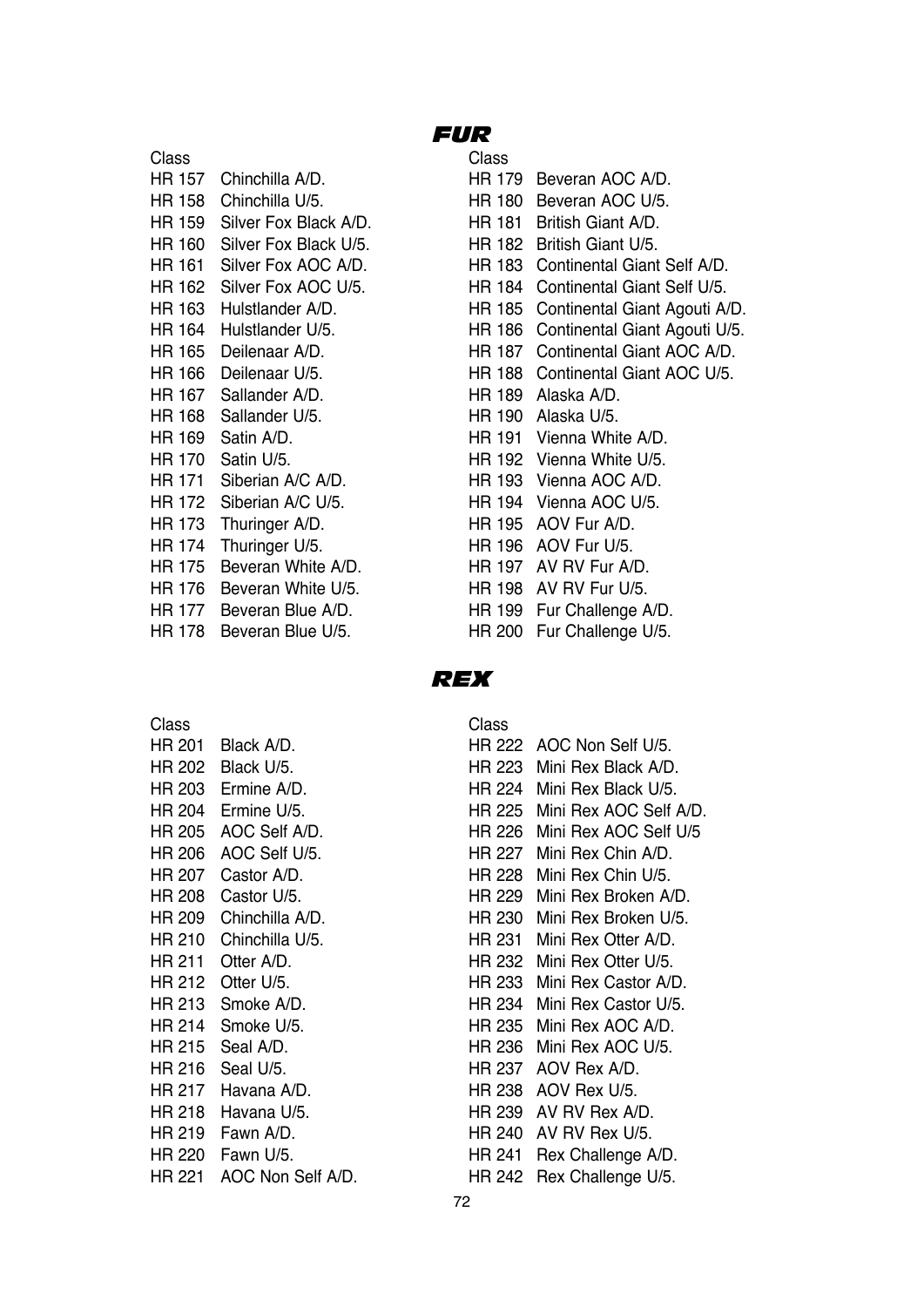## *UNSTANDARDISED*

HR 243 Unstandardised A/D. HR 244 Unstandardised U/5.

## *JUNIOR SECTION*

| Class |                               | Class |
|-------|-------------------------------|-------|
|       | HR 245. Dutch A/D.            | HR 20 |
|       | HR 246. Dutch U/5.            | HR 20 |
|       | HR 247. Polish A/D.           | HR 20 |
|       | HR 248. Polish U/5.           | HR 20 |
|       | HR 249. Netherland Dwarf A/D. | HR 21 |
|       | HR 250. Netherland Dwarf U/5. | HR 21 |
|       | HR 251. AOV Fancy A/D.        | HR 27 |
|       | HR 252. AOV Fancy U/5.        | HR 21 |
|       | HR 253. Fancy Challenge A/D.  | HR 21 |
|       | HR 254. Fancy Challenge U/5.  | HR 21 |
|       | HR 255. Mini Lop A/D.         | HR 21 |
|       | HR 256. Mini Lop U/5.         | HR 21 |
|       | HR 257. Dwarf Lop A/D.        | HR 21 |
|       | HR 258. Dwarf Lop U/5.        | HR 21 |
|       | HR 259. German Lop A/D.       | HR 28 |
|       | HR 260. German Lop U/5.       | HR 28 |
|       | HR 261. AOV Lop A/D.          | HR 28 |
|       | HR 262. AOV Lop U/5.          | HR 28 |
|       | HR 263. Lop Challenge A/D.    | HR 28 |
|       | HR 264. Lop Challenge U/5.    | HR 28 |
|       | HR 265. Silver Fox A/D.       |       |

HR 266. Silver Fox U/5. HR 267. Chinchilla A/D. HR 268. Chinchilla U/5. HR 269. Continental Giant A/D. HR 270. Continental Giant U/5. HR 271. AOV Fur A/D. HR 272. AOV Fur U/5. HR 273. Fur Challenge A/D. HR 274. Fur Challenge U/5. HR 275. Self Rex A/D. HR 276 Self Rex U/5. HR 277. Non Self Rex A/D. HR 278. Non Self Rex U/5. HR 279. Mini Rex Self A/D. HR 280. Mini Rex U/5. HR 281. Mini Rex Non Self A/D. HR 282. Mini Rex Non Self U/5. HR 283. Rex Challenge A/D. HR 284. Rex Challenge U/5. HR 285. Grand Challenge AA.

## *GRAND CHALLENGE SECTION*

- HR 286 Grand Challenge A/D.
- HR 287 Grand Challenge U/5.

## *PET SECTION*

- HR 288 Pet Owned by Child up to 8 years.
- HR 289 Pet Owned by Child 9-16 years.
- HR 289A Pet Owned by Adult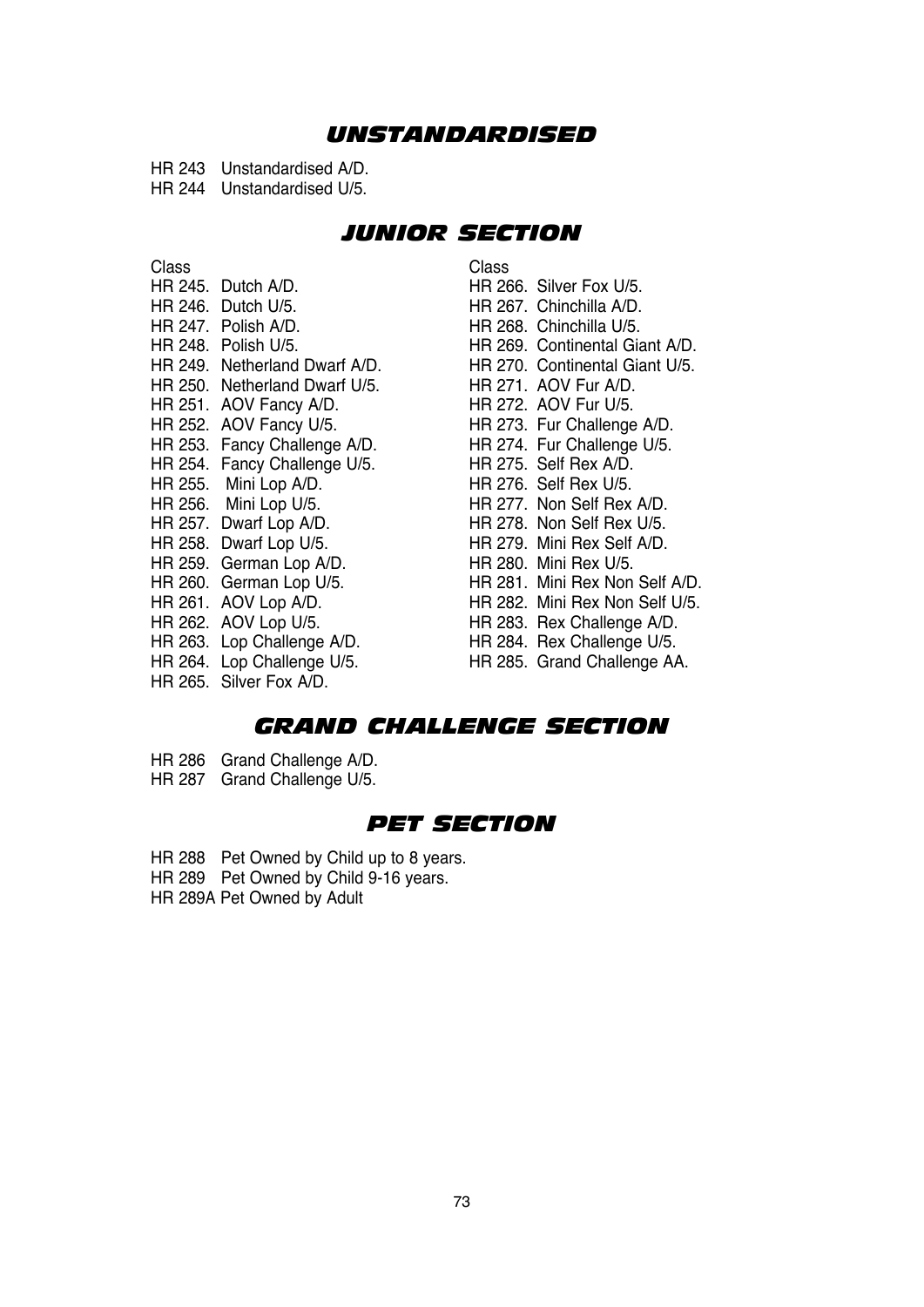## *STOCK SHOWS 2022 SCOTTISH NETHERLAND DWARF \*\*2 STAR SHOW\*\* -*

**(Under BRC Rules)** Judge – Miss Aliyah Ajmal

Entry Fee - £1.50 per Rabbit

NO PRIZE MONEY

## **BRC offers - 15 CC's, BoB, Dips and Rosettes**

Class Class SND 3 Black A/D.<br>SND 4 Black U/5 SND 24 Fox U/5 SND 4 Black U/5.<br>SND 5 M/Sable A/D SND 5 M/Sable A/D. SND 25 Sealpoint A/D.<br>SND 6 M/Sable U/5 SND 26 Sealpoint U/5 SND 6 M/Sable U/5.<br>SND 6 M/Sable U/5.<br>SND 7 S/Sable A/D. SND 27 AOC Self A/D. SND 7 S/Sable A/D. SND 27 AOC Self A/D. SND 8 S/Sable U/5. SND 28 AOC Self U/5. SND 11 M/Smoke A/D. SND 31 Doe A/D. SND 12 M/Smoke U/5. SND 32 Doe U/5. SND 13 Agouti A/D. SND 33 Buck A/D. SND 14 Agouti U/5.<br>
SND 15 Chin A/D.<br>
SND 15 Chin A/D.<br>
SND 35 Junior A/D SND 15 Chin A/D.<br>SND 16 Chin U/5 SND 36 Junior U/5 SND 16 Chin U/5. SND 36 Junior U/5. SND 18 Himalayian U/5. SND 38 Challenge U/5. SND 20 Otter Black U/5

SND 1 REW A/D.<br>SND 2 REW U/5 SND 22 Otter Blue U/5 SND 22 Otter Blue U/5.<br>SND 23 Fox A/D SND 9 S/Smoke A/D. SND 29 AOC Non Self A/D. SND 10 S/Smoke U/5. SND 30 AOC Non Self U/5. SND 17 Himalayian A/D. SND 37 Challenge A/D. SND 19 Otter Black A/D. SND 39 Members Points.

## *SCOTTISH REX CLUB \*\*2 STAR SHOW \*\**

**(Under BRC Rules)** Judge – Miss Aliyah Ajmal ENTRY FEE - £2.00 Block : No Prize Money

**BRC offers 67 CC's, BoB, Dips and Rosettes**

**Club Offers Rosettes** Classification - A/D & U/5

# *Standard Rex Minimes*

| Class |                   | Class |                        |
|-------|-------------------|-------|------------------------|
| SRX 1 | Ermine A/D.       |       | SRX 67 Mini Ermine A/I |
|       | SRX 2 Ermine U/5. |       | SRX 68 Mini Ermine U/  |
| SRX 3 | Black A/D.        |       | SRX 69 Mini Black A/D. |
| SRX 4 | Black U/5.        |       | SRX 70 Mini Black U/5. |
| SRX 5 | Blue A/D.         |       | SRX 71 Mini Rex Blue / |
| SRX 6 | Blue U/5.         |       | SRX 72 Mini Rex Blue I |
| SRX 7 | Havana A/D.       |       | SRX 73 Mini Rex Havar  |
| SRX 8 | Havana U/5.       |       | SRX 74 Mini Rex Havar  |
|       | SRX 9 Lilac A/D.  |       | SRX 75 Mini Rex Lilac  |
|       |                   |       |                        |

| Class |             | Class |                             |
|-------|-------------|-------|-----------------------------|
| SRX 1 | Ermine A/D. |       | SRX 67 Mini Ermine A/D.     |
| SRX 2 | Ermine U/5. |       | SRX 68 Mini Ermine U/5.     |
| SRX 3 | Black A/D.  |       | SRX 69 Mini Black A/D.      |
| SRX 4 | Black U/5.  |       | SRX 70 Mini Black U/5.      |
| SRX 5 | Blue A/D.   |       | SRX 71 Mini Rex Blue A/D.   |
| SRX 6 | Blue U/5.   |       | SRX 72 Mini Rex Blue U/5.   |
| SRX 7 | Havana A/D. |       | SRX 73 Mini Rex Havana A/D. |
| SRX 8 | Havana U/5. |       | SRX 74 Mini Rex Havana U/5. |
| SRX 9 | Lilac A/D.  |       | SRX 75 Mini Rex Lilac A/D.  |
|       |             |       |                             |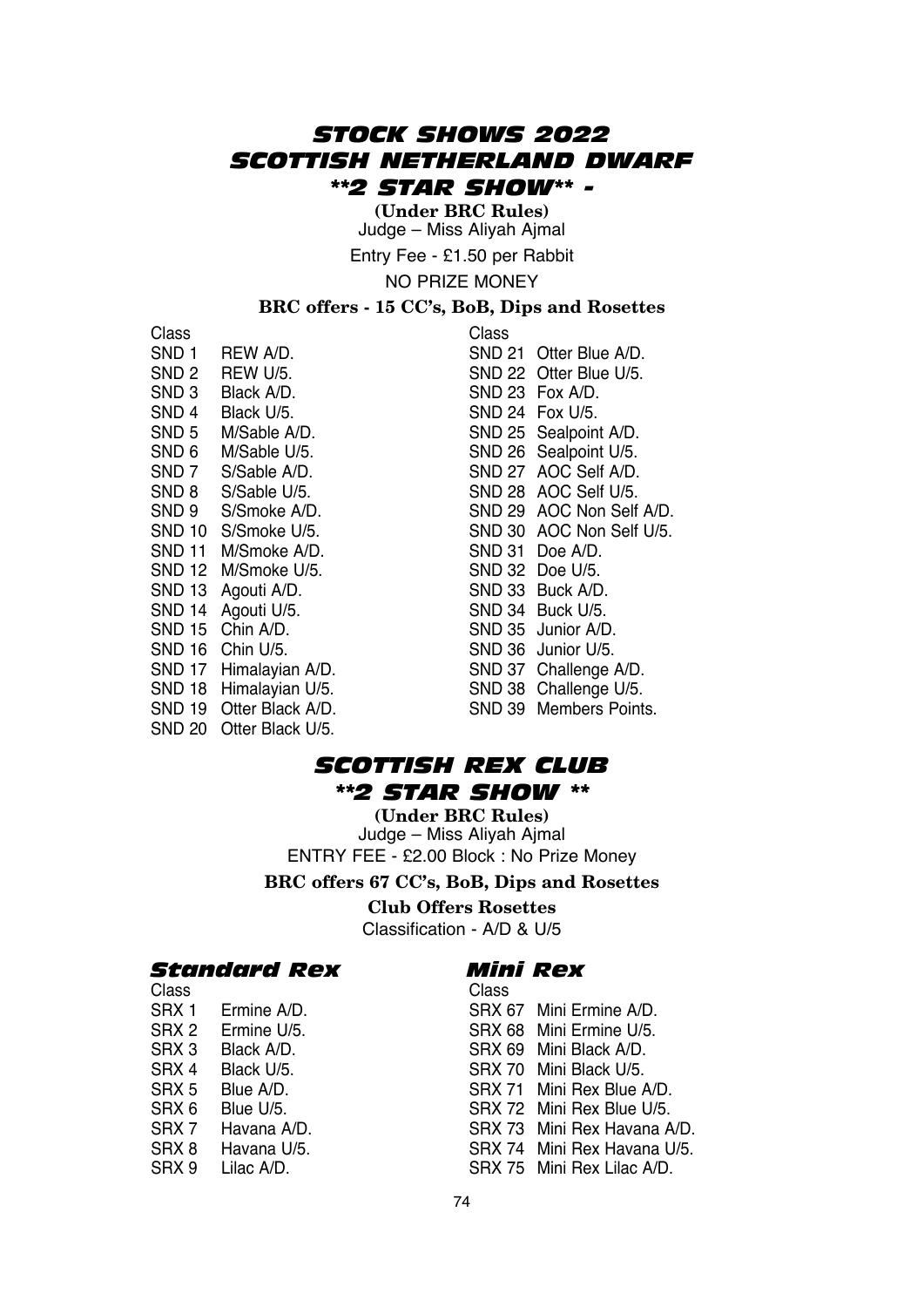| Class         |                                         | Class          |                                          |
|---------------|-----------------------------------------|----------------|------------------------------------------|
| <b>SRX 10</b> | Lilac U/5.                              | <b>SRX 76</b>  | Mini Rex Lilac U/5.                      |
| <b>SRX 11</b> | Nutria A/D.                             | <b>SRX 77</b>  | Mini Rex Nutria A/D.                     |
| <b>SRX 12</b> | Nutria U/5.                             | <b>SRX 78</b>  | Mini Rex Nutria U/5.                     |
| <b>SRX 13</b> | Smoke Pearl Siamese A/D.                | <b>SRX 79</b>  | Mini Rex Smoke Pearl Siamese A/D.        |
| <b>SRX 14</b> | Smoke Pearl Siamese U/5.                | <b>SRX 80</b>  | Mini Rex Smoke Pearl Siamese U/5.        |
| <b>SRX 15</b> | Sable Siamese A/D.                      | <b>SRX 81</b>  | Mini Rex Sable Siamese A/D.              |
| <b>SRX 16</b> | Sable Siamese U/5.                      | <b>SRX 82</b>  | Mini Rex Sable Siamese U/5.              |
| <b>SRX 17</b> | Seal Siamese A/D.                       | <b>SRX 83</b>  | Mini Rex Seal Siamese A/D.               |
| <b>SRX 18</b> | Seal Siamese U/5.                       | <b>SRX 84</b>  | Mini Rex Seal Siamese U/5.               |
| SRX 19        | Tortoiseshell A/D.                      | <b>SRX 85</b>  | Mini Rex Tortoiseshell A/D.              |
| <b>SRX 20</b> | Tortoiseshell U/5.                      | <b>SRX 86</b>  | Mini Rex Tortoiseshell U/5.              |
|               |                                         |                |                                          |
| <b>SRX 21</b> | Sable Marten A/D.                       | <b>SRX 87</b>  | Mini Rex Sable Marten A/D.               |
| SRX 22        | Sable Marten U/5.                       | <b>SRX 88</b>  | Min Rex Sable Marten U/5.                |
| <b>SRX 23</b> | Seal Marten A/D.                        | <b>SRX 89</b>  | Mini Rex Seal Marten A/D.                |
| <b>SRX 24</b> | Seal Marten U/5.                        | <b>SRX 90</b>  | Mini Rex Seal Marten U/5.                |
| <b>SRX 25</b> | Smoke Pearl Marten A/D.                 | <b>SRX 91</b>  | Mini Rex Smoke Pearl Marten A/D.         |
| <b>SRX 26</b> | Smoke Pearl Marten U/5.                 | <b>SRX 92</b>  | Mini Rex Smoke Pearl Marten U/5.         |
| <b>SRX 27</b> | Orange A/D.                             | <b>SRX 93</b>  | Mini Rex Orange A/D.                     |
| <b>SRX 28</b> | Orange U/5.                             | <b>SRX 94</b>  | Mini Rex Orange U/5.                     |
| <b>SRX 29</b> | Fawn A/D.                               | <b>SRX 95</b>  | Mini Rex Fawn A/D.                       |
| <b>SRX 30</b> | Fawn U/5.                               | <b>SRX 96</b>  | Mini Rex Fawn U/5.                       |
| <b>SRX 31</b> | Fox AC A/D.                             | <b>SRX 97</b>  | Mini Rex Fox AC A/D.                     |
| <b>SRX 32</b> | Fox AC U/5.                             | <b>SRX 98</b>  | Mini Rex Fox AC U/5.                     |
| <b>SRX 33</b> | Otter AC A/D.                           | <b>SRX 99</b>  | Mini Rex Otter AC A/D.                   |
| SRX 34        | Otter AC U/5.                           | <b>SRX 100</b> | Mini Rex Otter AC U/5.                   |
| <b>SRX 35</b> | Tan AC A/D.                             | <b>SRX 101</b> | Mini Rex Tan AC A/D.                     |
| <b>SRX 36</b> | Tan AC U/5.                             | <b>SRX 102</b> | Mini Rex Tan AC U/5.                     |
| SRX 37        | Castor A/D.                             | <b>SRX 103</b> | Mini Rex Castor A/D.                     |
| <b>SRX 38</b> | Castor U/5.                             | <b>SRX 104</b> | Mini Rex Castor U/5.                     |
| <b>SRX 39</b> | Chinchilla A/D.                         | <b>SRX 105</b> | Mini Rex Chinchilla A/D.                 |
| <b>SRX 40</b> | Chinchilla U/5.                         | <b>SRX 106</b> | Mini Rex Chinchilla U/5.                 |
| <b>SRX 41</b> | Cinnamon A/D.                           | <b>SRX 107</b> | Mini Rex Cinnamon A/D.                   |
|               |                                         |                |                                          |
| <b>SRX 42</b> | Cinnamon U/5.                           | <b>SRX 108</b> | Mini Rex Cinnamon U/5.                   |
| SRX 43        | Lynx A/D.                               | <b>SRX 109</b> | Mini Rex Lynx A/D.                       |
| <b>SRX 44</b> | Lynx U/5.                               | <b>SRX 110</b> | Mini Rex Lynx U/5.                       |
| <b>SRX 45</b> | Opal A/D.                               | <b>SRX 111</b> | Mini Rex Opal A/D                        |
| <b>SRX 46</b> | Opal U/5.                               | <b>SRX 112</b> | Mini Rex Opal U/5.                       |
| <b>SRX 47</b> | Dalmatian Bi Black A/D.                 | <b>SRX 113</b> | Mini Rex Dalmatian Bi Black A/D.         |
| SRX 48        | Dalmatian Bi Black U/5.                 | <b>SRX 114</b> | Mini Rex Dalmatian Bi Black U/5.         |
| SRX 49        | Dalmatian Bi AOC A/D.                   | <b>SRX 115</b> | Mini Rex Dalmatian Bi AOC A/D.           |
| <b>SRX 50</b> | Dalmatian Bi AOC U/5.                   | <b>SRX 116</b> | Mini Rex Dalmatian Bi AOC U/5.           |
| SRX 51        | Dalmatian Orange/Black Tri A/D. SRX 117 |                | Mini Rex Dalmatian Orange/Black Tri A/D. |
| <b>SRX 52</b> | Dalmatian Orange/Black Tri U/5. SRX 118 |                | Mini Rex Dalmatian Orange/Black Tri U/5. |
| <b>SRX 53</b> | Dalmatian AOC Tri A/D.                  | SRX 119        | Mini Rex Dalmatian AOC Tri A/D.          |
| <b>SRX 54</b> | Dalmatian AOC Tri U/5.                  | <b>SRX 120</b> | Mini Rex Dalmatian AOC Tri U/5.          |
| <b>SRX 55</b> | Harlequin/Magpie A/D.                   | <b>SRX 121</b> | Mini Rex Harlequin/Magpie A/D.           |
| <b>SRX 56</b> | Harlequin/Magpie U/5.                   | <b>SRX 122</b> | Mini Rex Harlequin/Magpie U/5.           |
| SRX 57        | Himalayan A/D.                          | <b>SRX 123</b> | Mini Rex Himalayan A/D.                  |
| <b>SRX 58</b> | Himalayan U/5.                          | <b>SRX 124</b> | Mini Rex Himalayan U/5.                  |
| <b>SRX 59</b> | Silver Seal A/D.                        | <b>SRX 125</b> | Mini Rex Silver Seal A/D.                |
| SRX 60        | Silver Seal U/5.                        | SRX 126        | Mini Rex Silver Seal U/5.                |
| <b>SRX 61</b> | Satin A/D.                              |                | SRX 127 Mini Rex Broken A/D.             |
|               |                                         |                |                                          |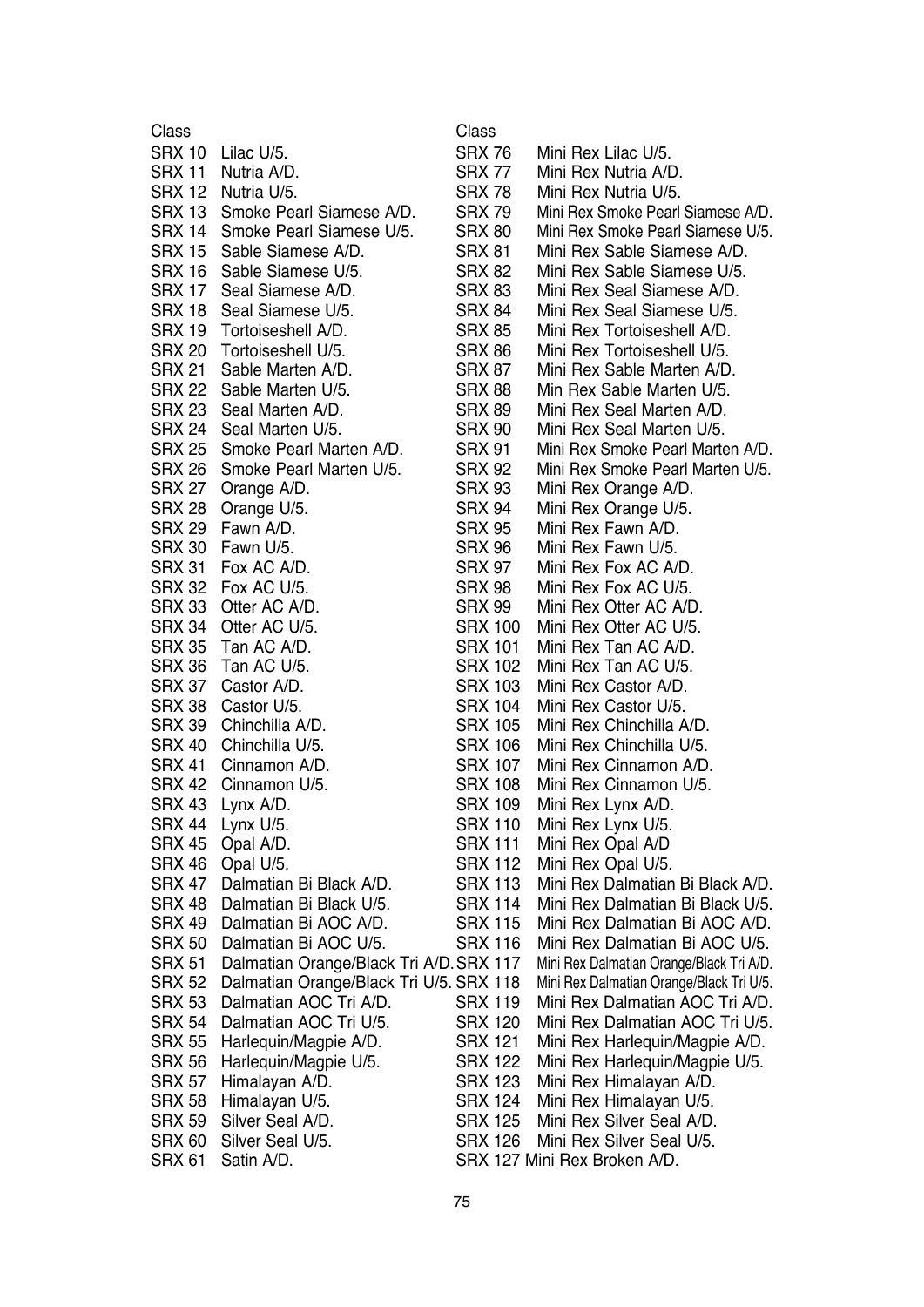| Class  |                | Class      |
|--------|----------------|------------|
| SRX 62 | Satin U/5.     | <b>SRX</b> |
| SRX 63 | Astrex A/D.    | <b>SRX</b> |
| SRX 64 | Astrex U/5.    | <b>SRX</b> |
| SRX 65 | Opossum A/D.   | <b>SRX</b> |
| SRX 66 | Opossum U/5.   | <b>SRX</b> |
|        | <b>SRX 133</b> | Mini F     |
|        | <b>SRX 134</b> | Mini F     |
|        |                |            |

## *STANDARD CHALLENGES MINI REX CHALLENGES*

| <b>SRX 135</b> | Self A/D.             | SRX 149 Mini Rex Self A/D.               |
|----------------|-----------------------|------------------------------------------|
| SRX 136        | Self U/5.             | SRX 150 Mini Rex Self U/5.               |
| <b>SRX 137</b> | Shaded A/D.           | SRX 151 Mini Rex Shaded A/D.             |
| <b>SRX 138</b> | Shaded U/5.           | SRX 152 Mini Rex Shaded U/5.             |
| SRX 139        | Tan Pattern A/D.      | SRX 153 Mini Rex Tan Pattern             |
| <b>SRX 140</b> | Tan Pattern U/5.      | SRX 154 Mini Rex Tan Pattern             |
| <b>SRX 141</b> | Agouti Pattern A/D.   | SRX 155 Mini Rex Agouti Patter           |
| SRX 142        | Agouti Pattern U/5.   | SRX 156 Mini Rex Agouti Patter           |
| <b>SRX 143</b> | Other Colour Rex A/D. | SRX 157 Mini Rex Other Colour            |
| <b>SRX 144</b> | Other Colour Rex U/5. | SRX 158 Mini Rex Other Colour            |
| SRX 145        | Rough Coated Rex A/D. | SRX 159 Mini Rex Rough Coated            |
| SRX 146        | Rough Coated Rex U/5. | SRX 160 Mini Rex Rough Coated            |
| SRX 147        | Challenge A/D.        | SRX 161 Mini Rex Broken A/D.             |
| <b>SRX 148</b> | Challenge U/5.        | SRX 162 Mini Rex Broken U/5.             |
|                |                       | $\cdots$ $\sim$ $\sim$ $\cdots$ $\cdots$ |

SRX 128 Mini Rex Broken U/5. SRX 129 Mini Rex Satin A/D. SRX 130 Mini Rex Satin U/5. SRX 131 Mini Rex Astrex A/D. SRX 132 Mini Rex Astrex U/5. Mini Rex Opossum A/D. Mini Rex Opossum U/5.

| SRX 135 | Self A/D.                |                | SRX 149 Mini Rex Self A/D.             |
|---------|--------------------------|----------------|----------------------------------------|
| SRX 136 | Self U/5.                |                | SRX 150 Mini Rex Self U/5.             |
| SRX 137 | Shaded A/D.              |                | SRX 151 Mini Rex Shaded A/D.           |
| SRX 138 | Shaded U/5.              |                | SRX 152 Mini Rex Shaded U/5.           |
|         | SRX 139 Tan Pattern A/D. |                | SRX 153 Mini Rex Tan Pattern A/D.      |
|         | SRX 140 Tan Pattern U/5. |                | SRX 154 Mini Rex Tan Pattern U/5.      |
| SRX 141 | Agouti Pattern A/D.      |                | SRX 155 Mini Rex Agouti Pattern A/D.   |
| SRX 142 | Agouti Pattern U/5.      |                | SRX 156 Mini Rex Agouti Pattern U/5.   |
| SRX 143 | Other Colour Rex A/D.    |                | SRX 157 Mini Rex Other Colour Rex A/D. |
| SRX 144 | Other Colour Rex U/5.    |                | SRX 158 Mini Rex Other Colour Rex U/5. |
| SRX 145 | Rough Coated Rex A/D.    |                | SRX 159 Mini Rex Rough Coated Rex A/D. |
| SRX 146 | Rough Coated Rex U/5.    |                | SRX 160 Mini Rex Rough Coated Rex U/5. |
| SRX 147 | Challenge A/D.           |                | SRX 161 Mini Rex Broken A/D.           |
| SRX 148 | Challenge U/5.           |                | SRX 162 Mini Rex Broken U/5.           |
|         |                          |                | SRX 163 Mini Rex Challenge A/D.        |
|         |                          |                | SRX 164 Mini Rex Challenge U/5.        |
|         |                          |                | SRX 165 Challenge AA                   |
|         |                          | SRX 166 Junior |                                        |
|         |                          |                | SRX 167 Member Points                  |

## *SCOTTISH LOP CIRCLE \*\* 2 STAR SHOW \*\**

**(Under BRC Rules)** Judge – Miss Aliyah Ajmal ENTRY FEE - £2.00 Block : No Prize Money

### **BRC offers 38 CC's, BoB, Dips and Rosettes Club Offers Rosettes**

| Class            |                           | Class         |                           |
|------------------|---------------------------|---------------|---------------------------|
| SLC 1            | Mini Lop REW A/D.         | <b>SLC 45</b> | French Lop AC Self A/D.   |
| SLC <sub>2</sub> | Mini Lop REW U/5.         | SLC 46        | French Lop AC Self U/5.   |
| SLC <sub>3</sub> | Mini Lop Black A/D.       | <b>SLC 47</b> | French Lop Agouti A/D.    |
| SLC 4            | Mini Lop Black U/5.       | SLC 48        | French Lop Agouti U/5.    |
| SLC 5            | Mini Lop Blue A/D.        | <b>SLC 49</b> | French Lop Butterfly A/D. |
| SLC 6            | Mini Lop Blue U/5.        | <b>SLC 50</b> | French Lop Butterfly U/5. |
| SLC 7            | Mini Lop AOC Self A/D.    | <b>SLC 51</b> | French Lop AOC N/S A/D.   |
| SLC 8            | Mini Lop AOC Self U/5.    | <b>SLC 52</b> | French Lop AOC N/S U/5.   |
| SLC 9            | Mini Lop Agouti A/D.      | <b>SLC 53</b> | Lion Lop Sooty Fawn A/D.  |
| SLC 10           | Mini Lop Agouti U/5.      | <b>SLC 54</b> | Lion Lop Sooty Fawn U/5.  |
| <b>SLC 11</b>    | Mini Lop Sooty Fawn A/D.  | <b>SLC 55</b> | Lion Lop Sable/Smoke A/D. |
| SLC 12           | Mini Lop Sooty Fawn U/5.  | SLC 56        | Lion Lop Sable/Smoke U/5. |
| SLC 13           | Mini Lop Orange/Fawn A/D. | <b>SLC 57</b> | Lion Lop AC Self A/D.     |
| SLC 14           | Mini Lop Orange/Fawn U/5. | <b>SLC 58</b> | Lion Lop AC Self U/5.     |
|                  |                           |               |                           |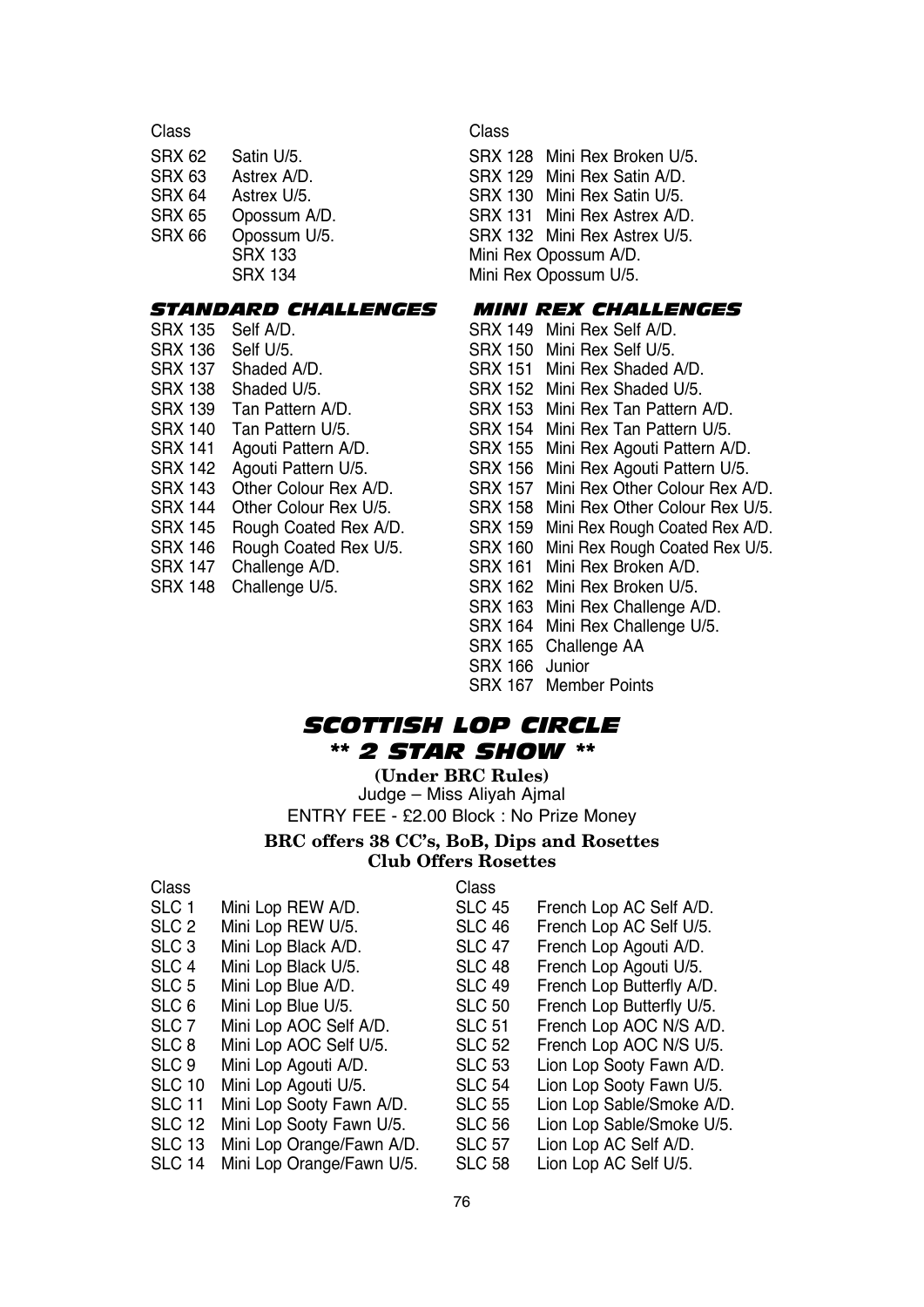| Class         |                               | Class         |                            |
|---------------|-------------------------------|---------------|----------------------------|
| <b>SLC 15</b> | Mini Lop Chin A/D.            | <b>SLC 59</b> | Lion Lop AOC Non-Self A/D. |
| <b>SLC 16</b> | Mini Lop Chin U/5.            | <b>SLC 60</b> | Lion Lop AOC Non-Self U/5. |
| <b>SLC 17</b> | Mini Lop Otter Black A/D.     | <b>SLC 61</b> | Meissner Lop Black A/D.    |
| <b>SLC 18</b> | Mini Lop Otter Black U/5.     | <b>SLC 62</b> | Meissner Lop Black U/5.    |
| <b>SLC 19</b> | Mini Lop Otter AOC A/D.       | <b>SLC 63</b> | Meissner Lop Blue A/D.     |
| <b>SLC 20</b> | Mini Lop Otter AOC U/5.       | <b>SLC 64</b> | Meissner Lop Blue U/5.     |
| <b>SLC 21</b> | Mini Lop Butterfly A/D.       | <b>SLC 65</b> | Meissner Lop AOC A/D.      |
| <b>SLC 22</b> | Mini Lop Butterfly U/5.       | <b>SLC 66</b> | Meissner Lop AOC U/5.      |
| <b>SLC 23</b> | Mini Lop AOC N/S A/D.         | <b>SLC 67</b> | English Lop Self A/D.      |
| <b>SLC 24</b> | Mini Lop AOC N/S U/5.         | SLC 68        | English Lop Self U/5.      |
| <b>SLC 25</b> | Dwarf Lop REW A/D.            | SLC 69        | English Lop N/S A/D.       |
| <b>SLC 26</b> | Dwarf Lop REW U/5.            | <b>SLC 70</b> | English Lop N/S U/5.       |
| <b>SLC 27</b> | Dwarf Lop Blk/Blu A/D.        | <b>SLC 71</b> | AOV Lop A/D.               |
| SLC 28        | Dwarf Lop Blk/Blu U/5.        | <b>SLC 72</b> | AOV Lop U/5.               |
| <b>SLC 29</b> | Dwarf Lop AOC Self A/D.       | <b>SLC 73</b> | AV RV Lop A/D.             |
| <b>SLC 30</b> | Dwarf Lop AOC Self U/5.       | <b>SLC 74</b> | AV RV Lop U/5.             |
| <b>SLC 31</b> | Dwarf Lop Sooty/Fawn A/D.     | <b>SLC 75</b> | Mini Lop Challenge AA.     |
| <b>SLC 32</b> | Dwarf Lop Sooty /Fawn U/5.    | <b>SLC 76</b> | Dwarf Lop Challenge AA.    |
| <b>SLC 33</b> | Dwarf Lop Butterfly A/D.      | <b>SLC 77</b> | German Lop Challenge AA.   |
| <b>SLC 34</b> | Dwarf Lop Butterfly U/5.      | <b>SLC 78</b> | French Lop Challenge AA.   |
| <b>SLC 35</b> | Dwarf Lop AOC N/S A/D.        | <b>SLC 79</b> | Lion Lop Challenge AA.     |
| <b>SLC 36</b> | Dwarf Lop AOC N/S U/5.        | <b>SLC 80</b> | Meissner Lop Challenge AA. |
| <b>SLC 37</b> | German Lop Self A/D.          | <b>SLC 81</b> | English Lop Challenge AA.  |
| <b>SLC 38</b> | German Lop Self U/5.          | <b>SLC 82</b> | AOV Lop Challenge AA.      |
| <b>SLC 39</b> | German Lop Agouti A/D.        | <b>SLC 83</b> | Grand Challenge.           |
| <b>SLC 40</b> | German Lop Agouti U/5.        | <b>SLC 84</b> | Junior Challenge AA.       |
| <b>SLC 41</b> | German Lop Butterfly N/S A/D. | <b>SLC 85</b> | Members Points.            |
| <b>SLC 42</b> | German Lop Butterfly N/S U/5. |               |                            |

*SCOTTISH DUTCH & ENGLISH RABBIT CLUB \*\* 2 STAR SHOW \*\**

> **(Under BRC Rules)** Judge – Mr Eddie Caulfield ENTRY FEE - £2.00 Block Prize Money: 1st 50p; 2nd 30p; 3rd 10p Trophy for Best in Show

**BRC offers 12 CC's, BoB, Dips and Rosettes**

| <i>Dutch A/D &amp; U/4</i> |  |  |  |  |
|----------------------------|--|--|--|--|
|----------------------------|--|--|--|--|

SLC 43 German Lop AOC N/S A/D. SLC 44 German Lop AOC N/S U/5.

| DUTCH A/D & U/4 |  | ENGLISH A/D & U/5 |  |  |
|-----------------|--|-------------------|--|--|
|                 |  |                   |  |  |

SDE 36 Blue Buck U/5.<br>SDE 37 Blue Doe A/D.

SDE 38 Blue Doe U/5.<br>SDE 39 Tort Buck A/D.

Class Class SDE 1 Black Buck A/D.<br>SDE 2 Black Buck U/4. SDE 32 Black Buck U/5. SDE 2 Black Buck U/4. SDE 32 Black Buck U/5.<br>SDE 3 Black Doe A/D. SDE 33 Black Doe A/D. SDE 3 Black Doe A/D.<br>SDE 4 Black Doe U/4. SDE 34 Black Doe U/5. SDE 4 Black Doe U/4. SDE 34 Black Doe U/5. SDE 5 Blue Buck A/D.<br>SDE 6 Blue Buck U/4. SDE 36 Blue Buck U/5. SDE 7 Blue Doe A/D.<br>SDE 8 Blue Doe U/4. SDE 9 Choc Buck A/D.

77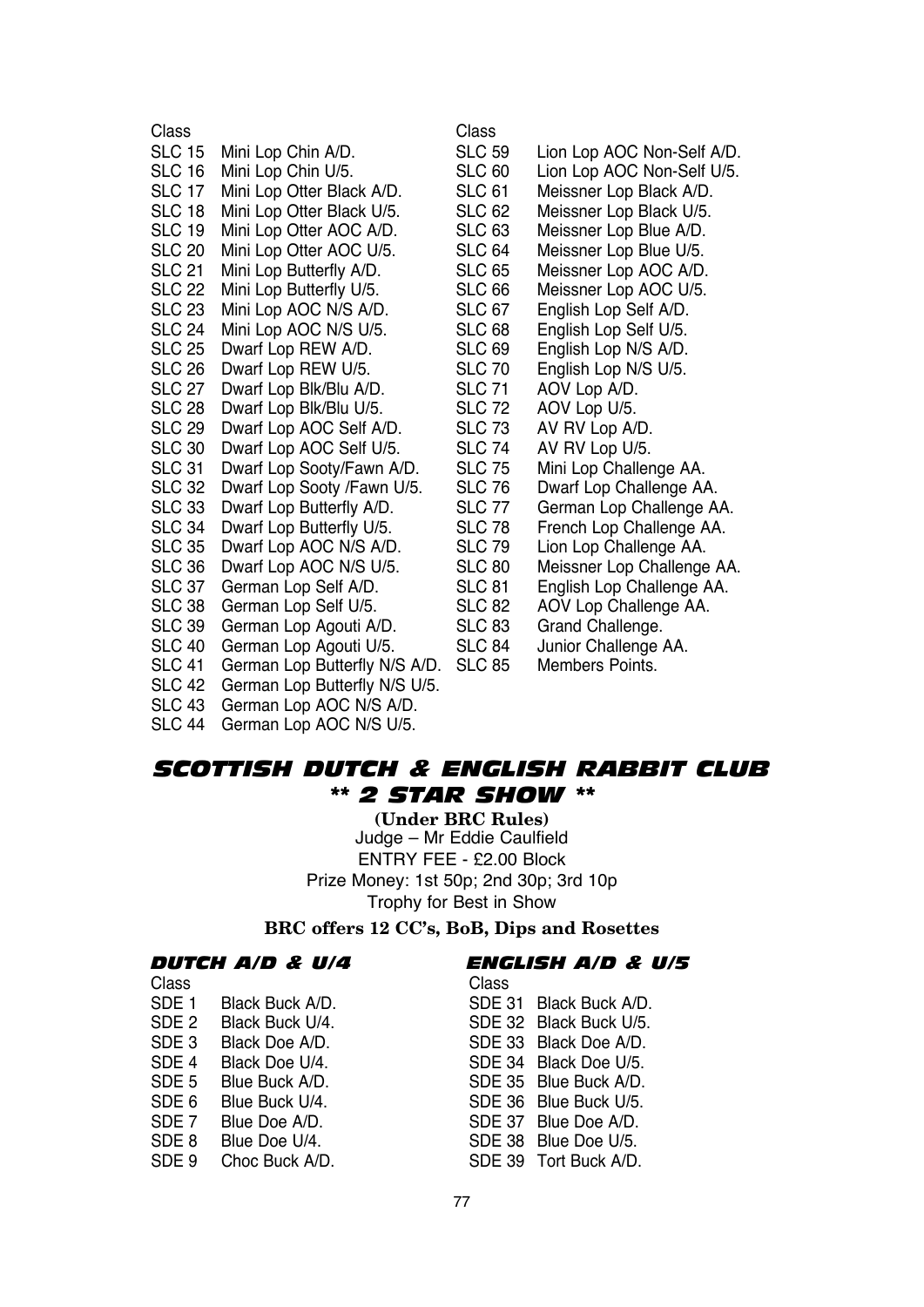| SDE 10        | Choc Buck U/4.        |
|---------------|-----------------------|
| <b>SDE 11</b> | Choc Doe A/D.         |
| <b>SDE 12</b> | Choc Doe U/4.         |
| SDE 13        | Yellow Buck A/D.      |
| <b>SDE 14</b> | Yellow Buck U/4.      |
| <b>SDE 15</b> | Yellow Doe A/D.       |
| SDE 16        | Yellow Doe U/4.       |
| <b>SDE 17</b> | Steel Buck A/D.       |
| SDE 18        | Steel Buck U/4.       |
| SDE 19        | Steel Doe A/D.        |
| <b>SDE 20</b> | Steel Doe U/4.        |
| SDE 21        | BR/GR Buck A/D.       |
| SDE 22        | BR/GR Buck U/4.       |
| SDE 23        | BR/GR Doe A/D.        |
| SDE 24        | BR/GR Doe U/4.        |
| <b>SDE 25</b> | Tort Buck A/D.        |
| SDE 26        | Tort Buck U/4.        |
| <b>SDE 27</b> | Tort Doe A/D.         |
| SDE 28        | Tort Doe U/4.         |
| <b>SDE 29</b> | Members Challenge AA. |
| SDE 30        | Junior Challenge AA.  |

SDE 40 Tort Buck U/5. SDE 41 Tort Doe A/D. SDE 42 Tort Doe U/5. SDE 43 Choc Buck A/D. SDE 44 Choc Buck U/5. SDE 45 Choc Doe A/D. SDE 46 Choc Doe U/5. SDE 47 Grey Buck A/D. SDE 48 Grey Buck U/5. SDE 49 Grey Doe A/D. SDE 50 Grey Doe U/5. SDE 51 Members Challenge AA. SDE 52 Junior Challenge AA. SDE 53 Grand Challenge.

*TURRIFF & HIGHLAND LADIES & STUD ROSETTE SHOW*

**(Under BRC Rules)** Judge - Mr Robert Murphy MBE NO ENTRY FEE :: No Prize Money

**Clubs Offer Rosettes in Each Section Classification A/D, U/5 & Dutch U/4**

#### *LADIES SECTION STUD SECTION*

Class Class

- 
- THLS 2. Fancy U/4 & U/5. THLS 20. Stud Fancy U/4 & U/5.
- 
- 
- 
- 
- THLS 6. Lop U/5.<br>THLS 7. Lop Challenge A/D. THLS 25. Stud Lop Cha
- THLS 8. Lop Challenge U/5. THLS 26. Stud Lop Challenge U/5.<br>THLS 9. Fur A/D. THLS 27. Stud Fur A/D.
- 
- 
- THLS 10. Fur U/5.<br>THLS 11. Fur Challenge A/D. THLS 29. Stud Fur Cha
- THLS 12. Fur Challenge U/5. THLS 30. Stud Fur Challenge U/5.<br>THLS 13. Rex A/D. THLS 31. Stud Rex A/D.
- 
- 
- THLS 14. Rex U/5.<br>THLS 15. Rex Challenge A/D. THLS 33. Stud Rex Cha
- 
- 
- 

- THLS 1. Fancy A/D. THLS 19. Stud Fancy A/D.<br>THLS 2. Fancy U/4 & U/5. THLS 20. Stud Fancy U/4 & U/5.
	-
- THLS 3. Fancy Challenge A/D. THLS 21. Stud Fancy Challenge A/D.
- THLS 4. Fancy Challenge U/4 & U/5. THLS 22. Stud Fancy Challenge U/4 & U/5.<br>THLS 5. Lop A/D. THLS 23. Stud Lop A/D
	-
- THLS 5. Lop A/D. THLS 23. Stud Lop A/D<br>THLS 6. Lop U/5. THLS 24. Stud Lop U/5.
	-
- THLS 7. Lop Challenge A/D. THLS 25. Stud Lop Challenge A/D.<br>THLS 8. Lop Challenge U/5. THLS 26. Stud Lop Challenge U/5.
	-
- THLS 9. Fur A/D.<br>THLS 10. Fur U/5. THLS 28. Stud Fur U/5.
	-
- THLS 11. Fur Challenge A/D. THLS 29. Stud Fur Challenge A/D.<br>THLS 12. Fur Challenge U/5. THLS 30. Stud Fur Challenge U/5.
	-
- THLS 13. Rex A/D. THLS 31. Stud Rex A/D.<br>THLS 14. Rex U/5. THLS 32. Stud Rex U/5.
	-
- THLS 15. Rex Challenge A/D. THLS 33. Stud Rex Challenge A/D.<br>THLS 16. Rex Challenge U/5. THLS 34. Stud Rex Challenge U/5.
- THLS 16. Rex Challenge U/5. THLS 34. Stud Rex Challenge U/5.<br>THLS 17. Grand Challenge A/D. THLS 35. Stud Grand Challenge A/ THLS 35. Stud Grand Challenge A/D.
- THLS 18. Grand Challenge U/4 & U/5. THLS 36. Stud Grand Challenge U/4 & U/5.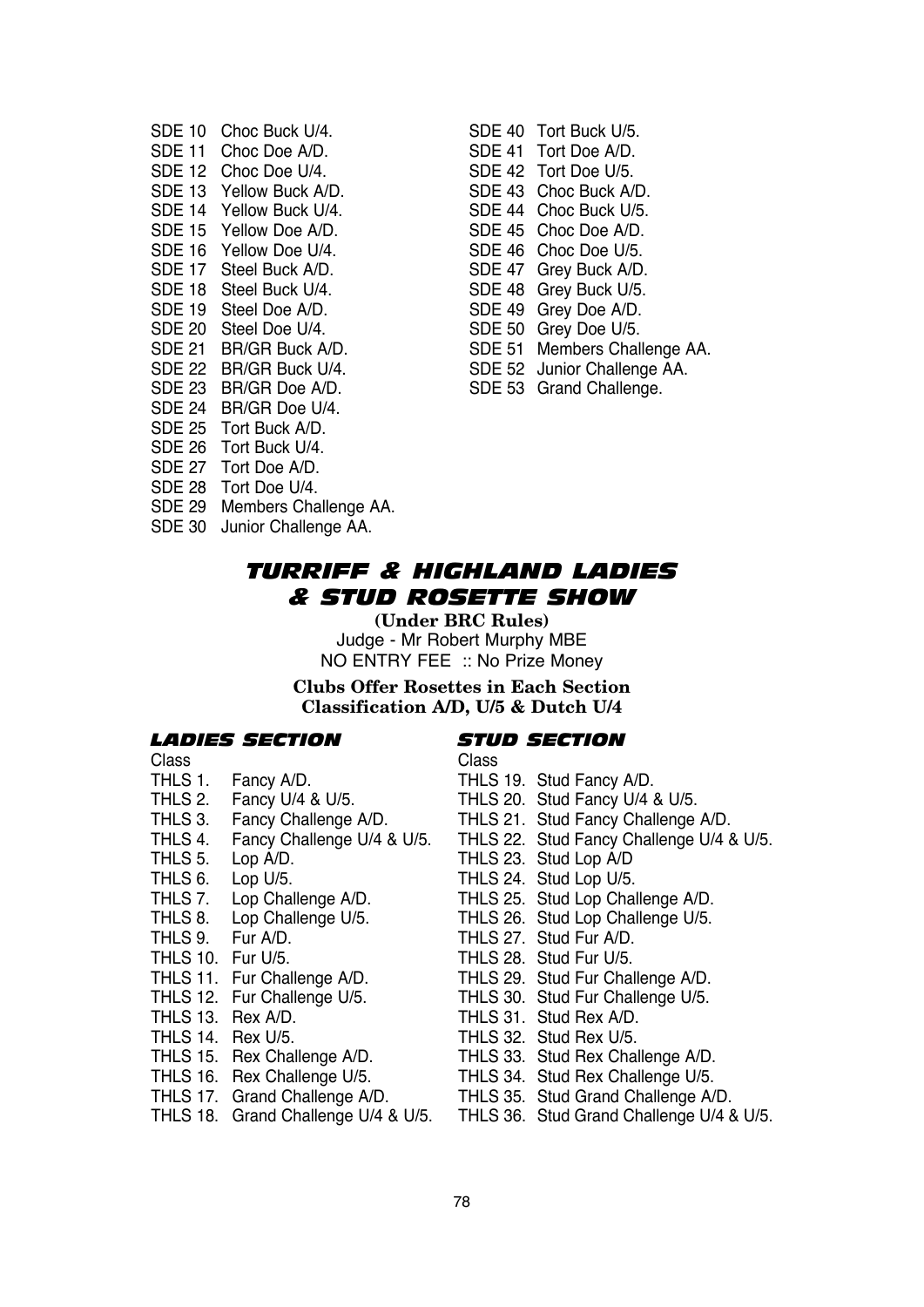## *HIGHLAND RARE VARIETIES RABBIT CLUB \*\* 2 STAR SHOW \*\**

**(Under BRC Rules)** Judge - Mr Kenny Bryant ENTRY FEE - £2.000 :: No Prize Money

**BRC Offers 30 cc's, BoB, Rosettes Club Offers Rosettes in each section Classification A/D, U/5 & Dutch U/4**

#### *FANCY FUR*

| Class         |                        | Class         |                      |
|---------------|------------------------|---------------|----------------------|
| HRV 1         | Tri Dutch A/D.         | <b>HRV 19</b> | Hulstlander A/D.     |
| HRV 2         | Tri Dutch U/4.         | <b>HRV 20</b> | Hulstlander U/5.     |
| HRV 3         | Tri English A/D.       | <b>HRV 21</b> | Sallander A/D.       |
| HRV 4         | Tri English U/5.       | <b>HRV 22</b> | Sallander U/5.       |
| HRV 5         | Rhinelander A/D.       | <b>HRV 23</b> | Thuringer A/D.       |
| HRV 6         | Rhinelander U/5.       | <b>HRV 24</b> | Thuringer U/5.       |
| HRV 7         | Giant Papillion A/D.   | <b>HRV 25</b> | Vienna Coloured A/D. |
| HRV 8         | Giant Papillion U/5.   | <b>HRV 26</b> | Vienna Coloured U/5. |
| HRV 9         | Mini Papillion AC A/D. | <b>HRV 27</b> | Vienna White A/D.    |
| <b>HRV 10</b> | Mini Papillion AC U/5. | <b>HRV 28</b> | Vienna White U/5.    |
| HRV 11        | AOV Fancy A/D.         | <b>HRV 29</b> | Deilenaar A/D.       |
| HRV 12        | AOC Fancy U/5.         | <b>HRV 30</b> | Deilenaar U/5.       |
|               |                        | <b>HRV 31</b> | Blanc De Hotot A/D.  |
|               |                        | <b>HRV 32</b> | Blanc De Hotot U/5.  |
|               |                        | <b>HRV 33</b> | AOV Fur A/D.         |

## *LOP*

- HRV 13 Meissner Black A/D. HRV 14 Meissner Black U/5.
- HRV 15 Meissner AOC A/D.
- 
- HRV 16 Meissner AOC U/5. *REX*
- AOV Lop A/D.
- HRV 18 AOV Lop U/5.

| Uldoo  |                     |
|--------|---------------------|
| HRV 35 | AV Rex A/D.         |
| HRV 36 | AV Rex U/5.         |
| HRV 37 | Unstandardised A/D. |
| HRV 38 | Unstandardised U/5. |
|        |                     |

HRV 34 AOV Fur U/5.

## *CHALLENGES*

| <b>HRV 39</b> | Fancy A/D.           |
|---------------|----------------------|
| <b>HRV 40</b> | Fancy U/5.           |
| HRV 41        | Lop A/D.             |
| <b>HRV 42</b> | Lop U/5.             |
| <b>HRV 43</b> | Fur A/D.             |
| <b>HRV 44</b> | Fur U/5.             |
| <b>HRV 45</b> | Rex A/D.             |
| HRV 46        | Rex U/5.             |
| HRV 47        | Grand Challenge A/D. |
| <b>HRV 48</b> | Grand Challenge U/5. |
| <b>HRV 49</b> | Junior.              |
| <b>HRV 50</b> | Members Points.      |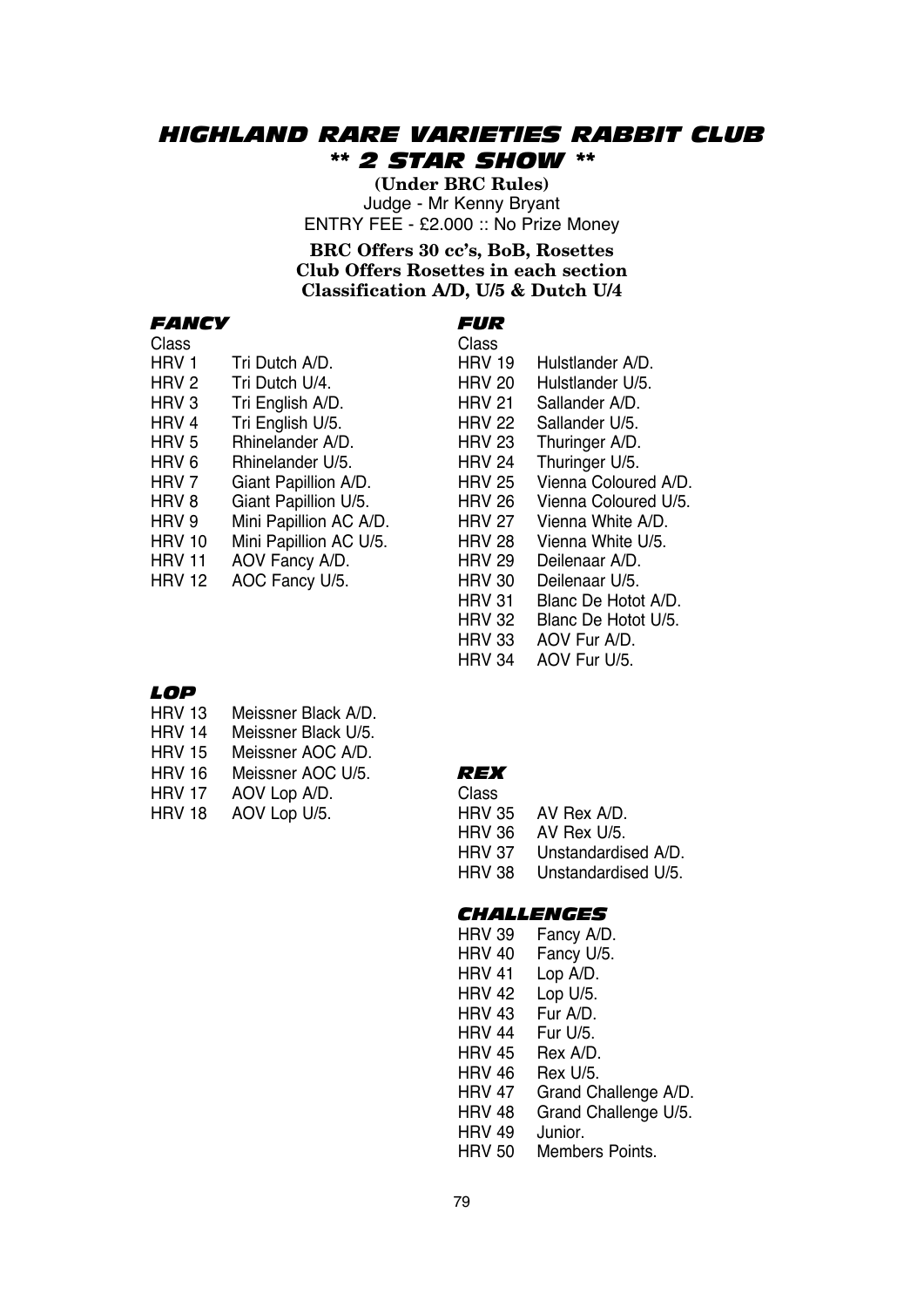

**UNDER NATIONAL CAVY CLUB RULES**

**(Judging to start at 9.00am on the Sunday)**

ENTRY FEE - £2.00 per Cavy

NO ENTRY FEE - Juvenile and Pet Sections **Prize Money: 1st £6.00; 2nd £5.00; 3rd £4.00; 4th £3.00**

## **Best in Show - £50**

*Prize Money partly sponsored by Hutcheon Services.*

*Association offers Rosettes in each Section*

No Boxing of animals before 3.30pm unless authorised by Convener.

## **ENTRIES CLOSE SATURDAY 25th JUNE 2022**

| <b>SELF</b>                       | <b>Adult</b><br><b>Class</b> | 5-8 mths<br><b>Class</b> | U/5 mths<br>Class | Any Age<br><b>Class</b> |
|-----------------------------------|------------------------------|--------------------------|-------------------|-------------------------|
| PE White                          | 290                          | 291                      | 292               |                         |
| DE Cream                          | 293                          | 294                      | 295               |                         |
| Black Boar                        | 296                          | 297                      | 298               |                         |
| <b>Black Sow</b>                  | 299                          | 300                      | 301               |                         |
| PE Golden                         | 302                          | 303                      | 304               |                         |
| PEW/CR/BLK/PEG Challenge          | 305                          | 306                      | 307               |                         |
| DE Golden                         | 308                          | 309                      | 310               |                         |
| Chocolate                         | 311                          | 312                      | 313               |                         |
| Lilac                             | 314                          | 315                      | 316               |                         |
| Saffron                           | 317                          | 318                      | 319               |                         |
| Buff                              | 320                          | 321                      | 322               |                         |
| PE Cream                          | 323                          | 324                      | 325               |                         |
| Slate                             | 326                          | 327                      | 328               |                         |
| <b>AOC</b>                        | 329                          | 330                      | 331               |                         |
| <b>AOC Challenge</b>              | 332                          | 333                      | 334               |                         |
| Self Challenge                    | 335                          | 336                      | 337               |                         |
| <b>NON-SELF</b>                   |                              |                          |                   |                         |
| Abyssinian Brindle                | 338                          | 339                      | 340               |                         |
| Abyssinian Tort & White           | 341                          | 342                      | 343               |                         |
| Abyssinian Roan                   | 344                          | 345                      | 346               |                         |
| Abyssinian AOC                    | 347                          | 348                      | 349               |                         |
| Peruvian                          | 350                          | 351                      | 352               |                         |
| Sheltie/Coronet                   | 353                          | 354                      | 355               |                         |
| Alpaca                            | 356                          | 357                      | 358               |                         |
| Merino/Texel                      | 359                          | 360                      | 361               |                         |
| Longhair Clipped (Not Duplicated) | 362                          |                          |                   |                         |
| Rex Agouti                        | 363                          | 364                      | 365               |                         |
| Rex Agouti Bi                     | 366                          | 367                      | 368               |                         |
| Rex AOC                           | 369                          | 370                      | 371               |                         |
| Satin Solid                       | 372                          | 373                      | 374               |                         |
| Satin AOV                         | 375                          | 376                      | 377               |                         |
| <b>Teddy Solid/Agouti</b>         | 378                          | 379                      | 380               |                         |
| Teddy Bi/Agouti Bi                | 381                          | 382                      | 383               |                         |
| Teddy Tri/Agouti Tri              | 384                          | 385                      | 386               |                         |
| Roan AOC                          | 387                          | 388                      | 389               |                         |
| <b>Coated Challenge</b>           | 390                          | 391                      | 392               |                         |
| Agouti Black Based                | 393                          | 394                      | 395               |                         |
| Agouti Choc Based                 | 396                          | 397                      | 398               |                         |
| Agouti Solid                      | 399                          | 400                      | 401               |                         |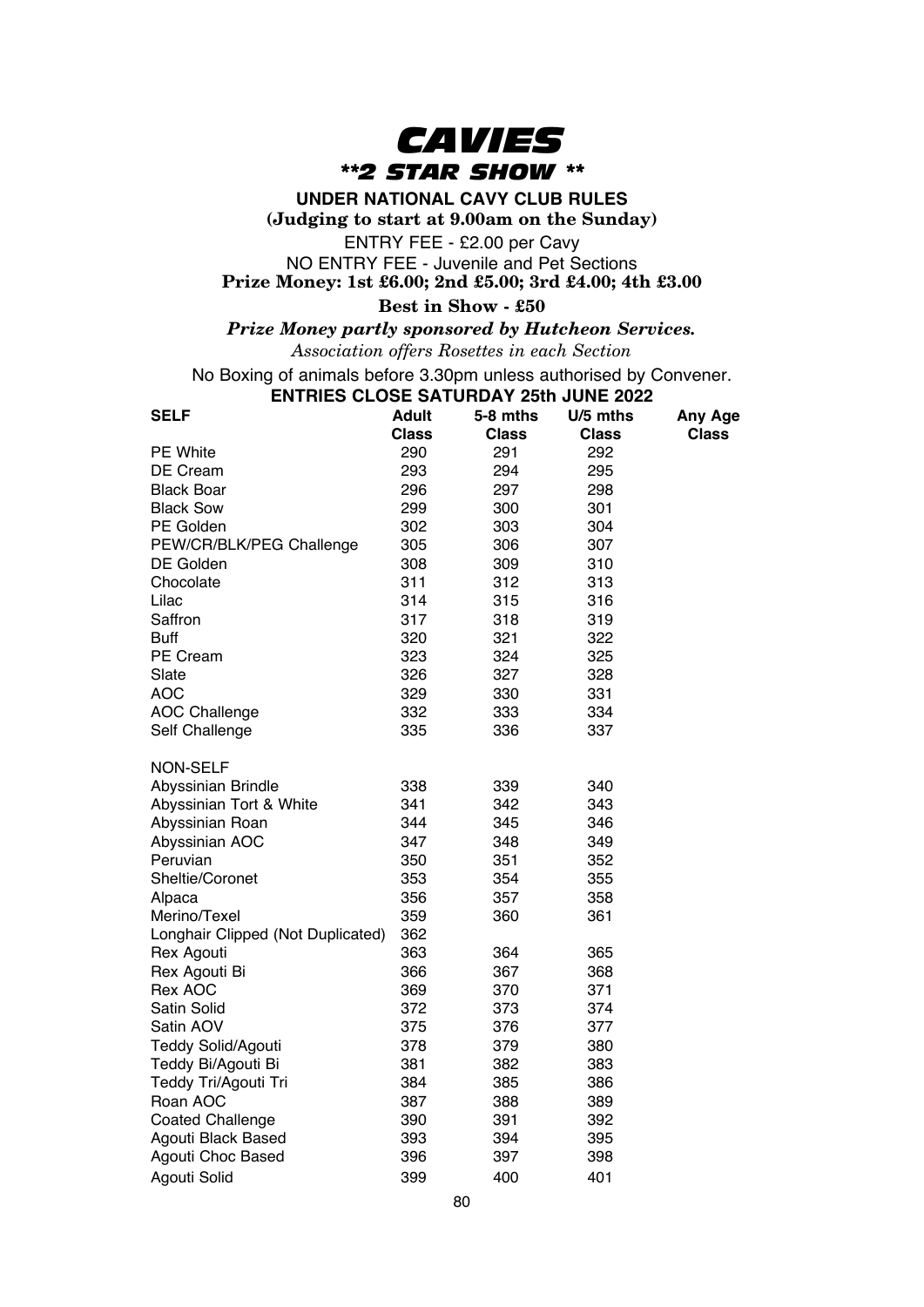#### **NON-SELF (Continued)**

| Dutch AC                  | 402 | 403 | 404 |     |
|---------------------------|-----|-----|-----|-----|
| Himalayan Blk             | 405 | 406 | 407 |     |
| Himalayan Choc            | 408 | 409 | 410 |     |
| Tort & White              | 411 | 412 | 413 |     |
| Dalmation AC              | 414 | 415 | 416 |     |
| Roan AC                   | 417 | 418 | 419 |     |
| Fox AC                    | 420 | 421 | 422 |     |
| Tan AC                    | 423 | 424 | 425 |     |
| Otter AC                  | 426 | 427 | 428 |     |
| Marked/Ticked Challenge   | 429 | 430 | 431 |     |
| <b>Crested English</b>    | 432 | 433 | 434 |     |
| <b>Crested American</b>   | 435 | 436 | 437 |     |
| Crested AOC               | 438 | 439 | 440 |     |
| <b>Crested Challenge</b>  | 441 | 442 | 443 |     |
| Non-self Challenge        | 444 | 445 | 446 |     |
| <b>GRAND CHALLENGE AA</b> |     |     |     | 447 |

**RARE/NEW VARIETIES**

| SELF                                      | Adult | 5-8 mths | U/5 mths     | Any Age |
|-------------------------------------------|-------|----------|--------------|---------|
|                                           | Class | Class    | <b>Class</b> | Class   |
| <b>Swiss</b>                              | 448   | 449      | 450          |         |
| Blue                                      | 451   | 452      | 453          |         |
| Californian                               | 454   | 455      | 456          |         |
| Smooth Coated Chinchilla                  | 457   | 458      | 459          |         |
| Lunkaraya                                 | 460   | 461      | 462          |         |
| AOV (Guide STD)                           | 463   | 464      | 465          |         |
| Guide STD Challenge                       | 466   | 467      | 468          | 469     |
| New/Emerging Breed                        | 470   | 471      | 472          | 473     |
| <b>JUVENILE SECTION</b>                   |       |          |              |         |
| Juvenile Self                             |       |          |              | 474     |
| Juvenile Coated/Crested                   |       |          |              | 475     |
| Juvenile Marked/Ticked                    |       |          |              | 476     |
| Juvenile Challenge                        |       |          |              | 477     |
| Juvenile Guide STD                        |       |          |              | 478     |
| Juvenile New/Emerging                     |       |          |              | 479     |
| PET SECTION - No entry fee                |       |          |              |         |
| Pet Cavy Owned by Child 8 years and under |       |          |              | 480     |
| Pet Cavy Owned by Child 9-16 years        |       |          |              | 481     |
| <b>Adult Owned Cavy</b>                   |       |          |              | 482     |
|                                           |       |          |              |         |

## **SPECIAL PRIZE**

**CHAMPION PRIZE - A Champion Medal will be presented by the Association for the Champion in this section.**

**The Association present £50 to the exhibitor of the Champion Cavy.**

Pet Challenge **483** 

**Ardmore Distillery presents a bottle of Teacher's Highland Cream in a presentation carton to the Champion in this Section.**

**Shield presented by Craig Paterson for Best Cavy in Section.**

**Shield presented by Craig Paterson for Best Juvenile in Cavy section.**

**T.D.A.A. Keepsake Trophy for Best Pet.**

**Special Prize Rosettes and Medals in Each Section.**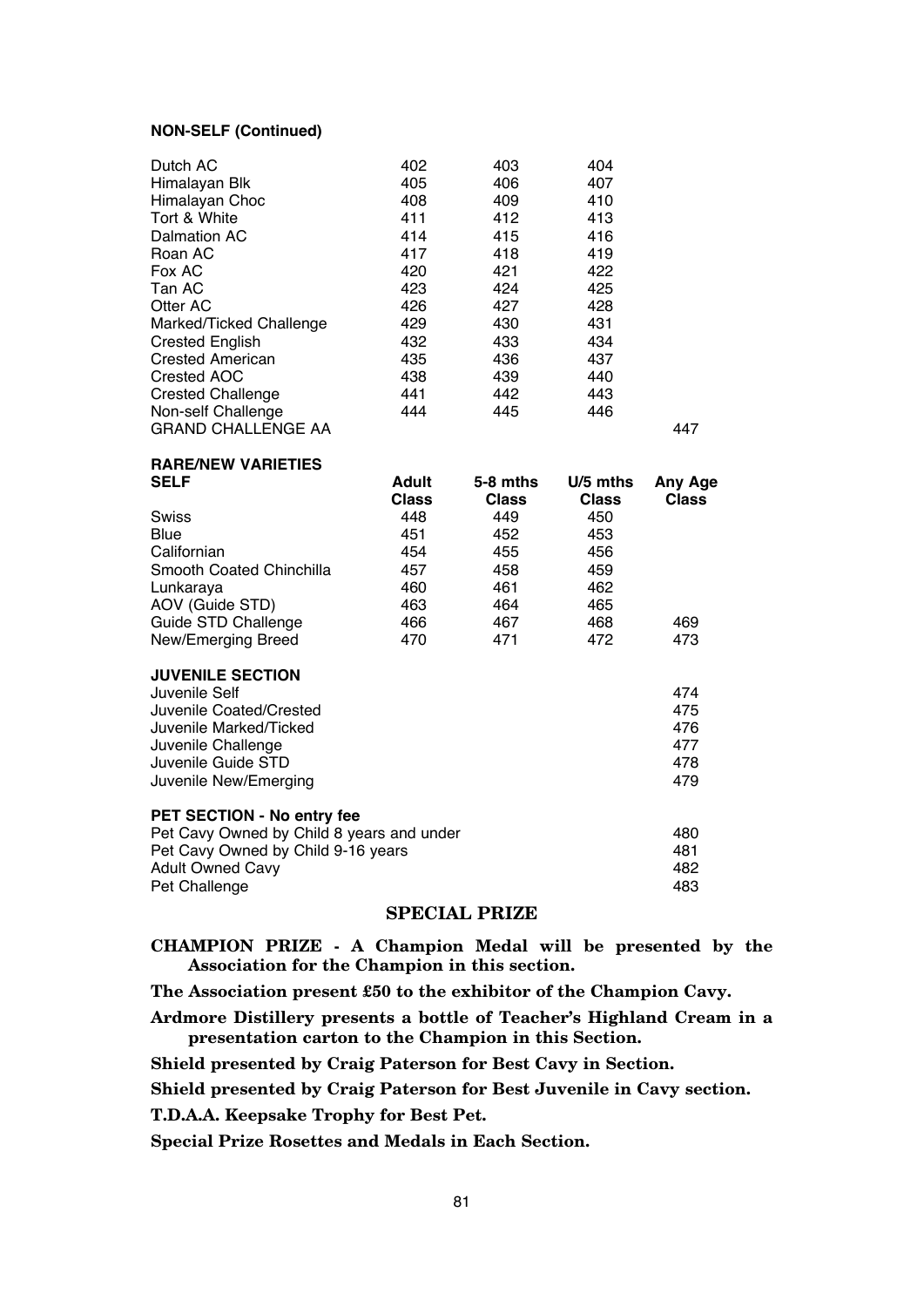

**(Judged Under N.P.A. Rules) Judging to start at 9.00am on the Sunday** Entry Money - £2 Per Pigeon **Prize Money: 1st £6.00: 2nd £5.00; 3rd £4.00; 4th £3.00 Best in Show £50. Association offers Rosettes Shield for Overall Pigeon Champion**

No Boxing of animals before 3.30pm unless authorised by Convener.

## **ENTRIES CLOSE SATURDAY 25th JUNE 2022**

**Fancy Pigeon Judge - Mr Evan Murray Racing Pigeon Judge – Mr Hayden Bogle**

## *FANCY PIGEONS*

- Class Class Class<br>1. Horseman. Adult Bird. (31.)
- 
- 
- 3. Norwich Cropper, Adult Bird. 33. Dutch Capauchine Young Bird. 4. Norwich Cropper, Young Bird. 34. Tippler Adult Bird.<br>5. A.O.V. Cropper Adult Bird. 35. Tippler Young Bird.
- 
- 5. A.O.V. Cropper Adult Bird. 35. Tippler Young Bird.<br>6. A.O.V Cropper Young Bird. 36. Exhibition Roller Adult Cock.
- 
- 8. Jacobin A.C Young Bird. 38.<br>9. West Adult Cock. 39.
- 
- 
- 
- 
- 
- 
- 14. Silesian Adult Bird. <sup>2</sup> 44.<br>15. Silesian Young Bird. 45.
- 
- 16. Indian Fantail Adult Bird. 46.<br>17. Indian Fantail Young Bird. 47.
- 
- 
- 
- 
- 
- 
- 
- 
- 
- 
- 
- 
- 
- 30. A.V Long Faced Adult Bird.
- 
- 1. Horseman, Adult Bird. 31. A.V Long Faced Young Bird.<br>2. Horseman. Young Bird. 32. Dutch Capauchine Adult Bird
- 2. Horseman, Young Bird. 32. Dutch Capauchine Adult Bird
	-
	-
	-
- 6. A.O.V Cropper Young Bird. 36. Exhibition Roller Adult Co.<br>7. Jacobin A.C Adult Bird. 37. Exhibition Roller Adult Hen.
- 7. Jacobin A.C Adult Bird. 37. Exhibition Roller Adult Hen.
	-
- 9. West Adult Cock. 39. Performing Roller Adult Cock.<br>10. West Adult Hen. 39. Performing Roller Adult Hen.
- 10. West Adult Hen. 40. Performing Roller Adult Hen.<br>11. West Young Bird. 41. Performing Roller Young Coo
- 11. West Young Bird. 41. Performing Roller Young Cock.<br>12. Limerick Tumbler Adult Bird. 42. Performing Roller Young Hen.
	- 12. Performing Roller Young Hen.<br>43. Show Roller Self Adult Cock.
- 13. Limerick Tumbler Young Bird. 43. Show Roller Self Adult Čock<br>14. Silesian Adult Bird. 44. Show Roller Self Adult Hen.
	-
	- 45. Show Roller Self Young Cock.<br>46. Show Roller Self Young Hen.
	-
	- 17. Show Roller Bronze Adult Cock.<br>48. Show Roller Bronze Adult Hen.
- 18. Exhibition Fantail Adult Bird. 48. Show Roller Bronze Adult Hen.
- 19. Exhibition Fantail Young Bird. 49. Show Roller Bronze Young Cock.
	-
- 20. Fairy Swallow Adult Bird. 50. Show Roller Bronze Young Hen.<br>21. Fairy Swallow Young Bird. 51. Show Roller Red/White Adult Co<br>22. Modena Adult Bird. 52. Show Roller Red/White Adult He Fairy Swallow Young Bird. 51. Show Roller Red/White Adult Cock.<br>Modena Adult Bird. 52. Show Roller Red/White Adult Hen.
- 22. Modena Adult Bird. 62. Show Roller Red/White Adult Hen.<br>23. Modena Young Bird. 653. Show Roller Red/White Young Cod
- 23. Modena Young Bird. 53. Show Roller Red/White Young Cock.<br>24. Chinese Owl Adult Bird. 54. Show Roller Red/White Young Hen.<br>25. Chinese Owl Young Bird. 55. Show Roller Blue Barr Adult Cock.
	- 24. Chinese Owl Adult Bird. 54. Show Roller Red/White Young Hen.<br>55. Show Roller Blue Barr Adult Cock.
		- 55. Show Roller Blue Barr Adult Cock.<br>56. Show Roller Blue Barr Adult Hen.
- 26. Long Faced Tumbler Adult Bird. 56. Show Roller Blue Barr Adult Hen.<br>27. Long Faced Tumbler Young Bird. 57. Show Roller Blue Barr Young Cock.
- 27. Long Faced Tumbler Young Bird. 57. Show Roller Blue Barr Young Cock.
- 28. A.V Short Faced Adult Bird. 58. Show Roller Blue Barr Young Hen.
- 29. A.V Short Faced Young Bird. 59. American Show Racer Adult.<br>30. A.V Long Faced Adult Bird. 60. American Show Racer Hen.
	-

#### **SPECIAL PRIZES**

**CHAMPION PRIZE - A Champion Medal will be presented by the Association for the Champion in this section.**

### **Shield for Best Fancy Pigeon.**

**The Association presents £50 to the exhibitor of the Champion.**

### **Ardmore Distillery presents a bottle of Teacher's Highland Cream in a presentation carton to the Champion in this Section.**

**Shield for Reserve Fancy Pigeon.**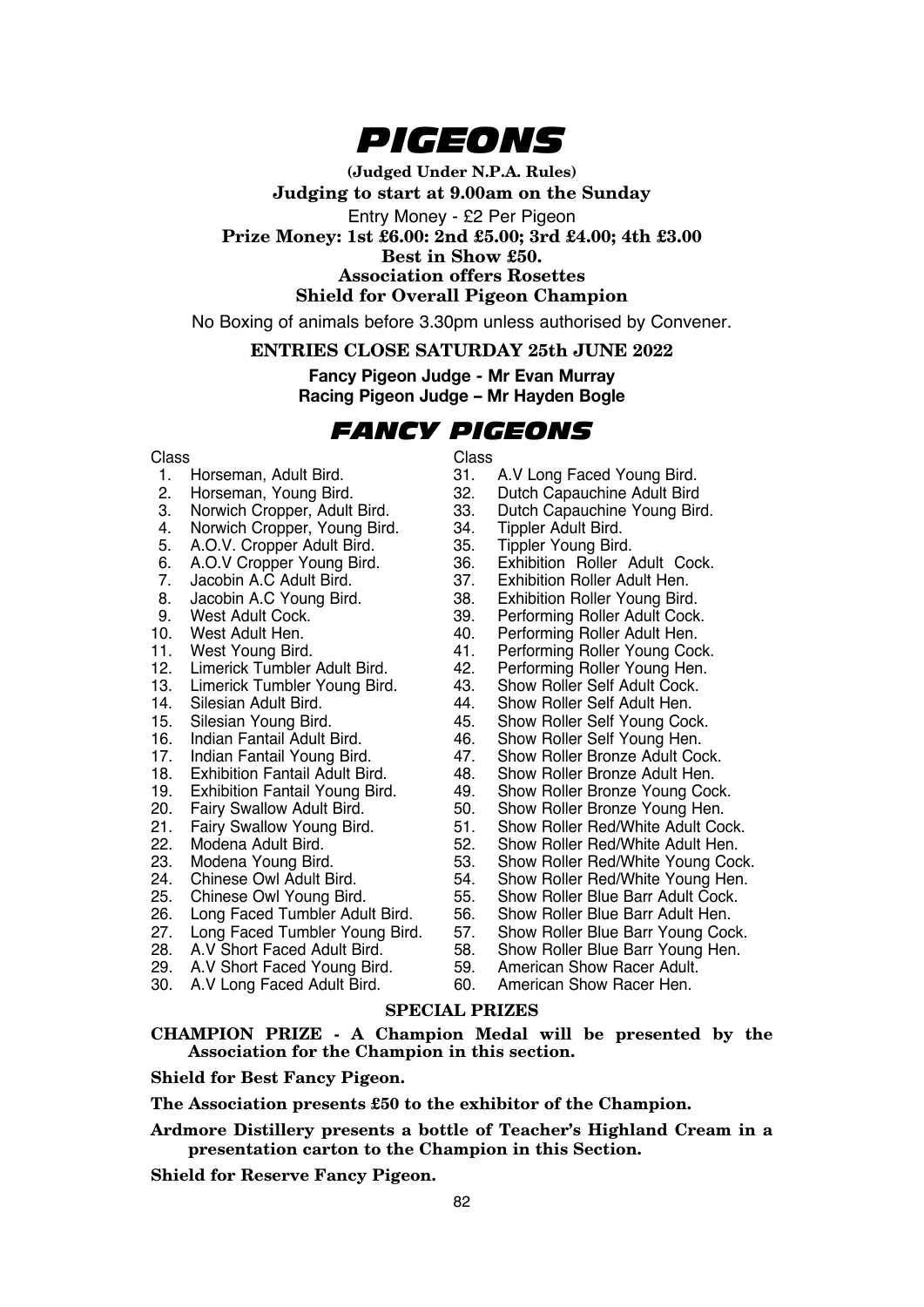## *SHOW RACER, RACING PIGEONS AND JUNIOR SECTION*

## *SHOW RACERS*

- 61. Show Racer, Old Cock. 69. Likeliest Old Cock.
- 62. Show Racer, Old Hen. 70. Likeliest Old Hen.<br>63. Show Racer. Young Cock. 71. Likeliest Young Cock.
- 63. Show Racer, Young Cock. 71. Likeliest Young Cock<br>64. Show Racer. Young Hen. 72. Likeliest Young Hen.
- 64. Show Racer, Young Hen.<br>65. Logan Racing Adult Cock.
- 
- 66. Logan Racing Adult Hen.<br>67. White Logan Adult Cock
- 
- 

- 
- 
- 
- 
- 73. A.A. Cock thr' Wires.<br>74. A.A. Hen thr' Wires.
	-
- 67. White Logan Adult Cock 75. B Cock, likeliest to fly 100 miles.<br>68. White Logan Adult Hen. 76. YB Hen, likeliest to fly 100 miles.
	- 76. YB Hen, likeliest to fly 100 miles.

#### **SPECIAL PRIZES**

**CHAMPION PRIZE - A Champion Medal will be presented by the Association for the Champion in this section.**

#### **Shield for Best Show Racer.**

**The Association presents £50 to the exhibitor of the Champion.**

**Ardmore Distillery presents a bottle of Teacher's Highland Cream in a presentation carton to the Champion in this Section.**

**Shield for Reserve Best Show Racer.**

## *RACING PIGEONS*

# **OLD BIRDS:**

#### Class Class

- 
- 
- 
- 
- 
- 81. Through the Wires Old Cock. 87.<br>82. Through the Wires Old Hen. 88.

# **YOUNG BIRDS:**

Class Class Class Class<br>89. 100 Mile Young Cock. 91.

- 77. 200 Mile Old Cock. 83. Bull Eye Adult Cock.
- 78. 200 Mile Old Hen. 84. Bull Eye Adult Hen.
	- 85. Gay Pied Adult Cock.<br>86. Gay Pied Adult Hen.
	-
- 80. Likeliest Old Hen. 68. Gay Pied Adult Hen.<br>81. Through the Wires Old Cock. 87. Any Colour Pied Adult Cock.
	- Any Colour Pied Adult Hen.

89. 100 Mile Young Cock. 91. Through the Wires Young Cock.<br>90. 100 Mile Young Hen. 92. Through the Wires Young Hen.

92. Through the Wires Young Hen.

### **SPECIAL PRIZES**

#### **CHAMPION PRIZE - A Champion Medal will be presented by the Association for the Champion in this section.**

#### **Shield for Best Racing Pigeon.**

**The Association presents £50 to the exhibitor of the Champion.**

**Ardmore Distillery presents a bottle of Teacher's Highland Cream in a presentation carton to the Champion in this Section.**

**Shield for Reserve Best Racing Pigeon.**

# Class Class